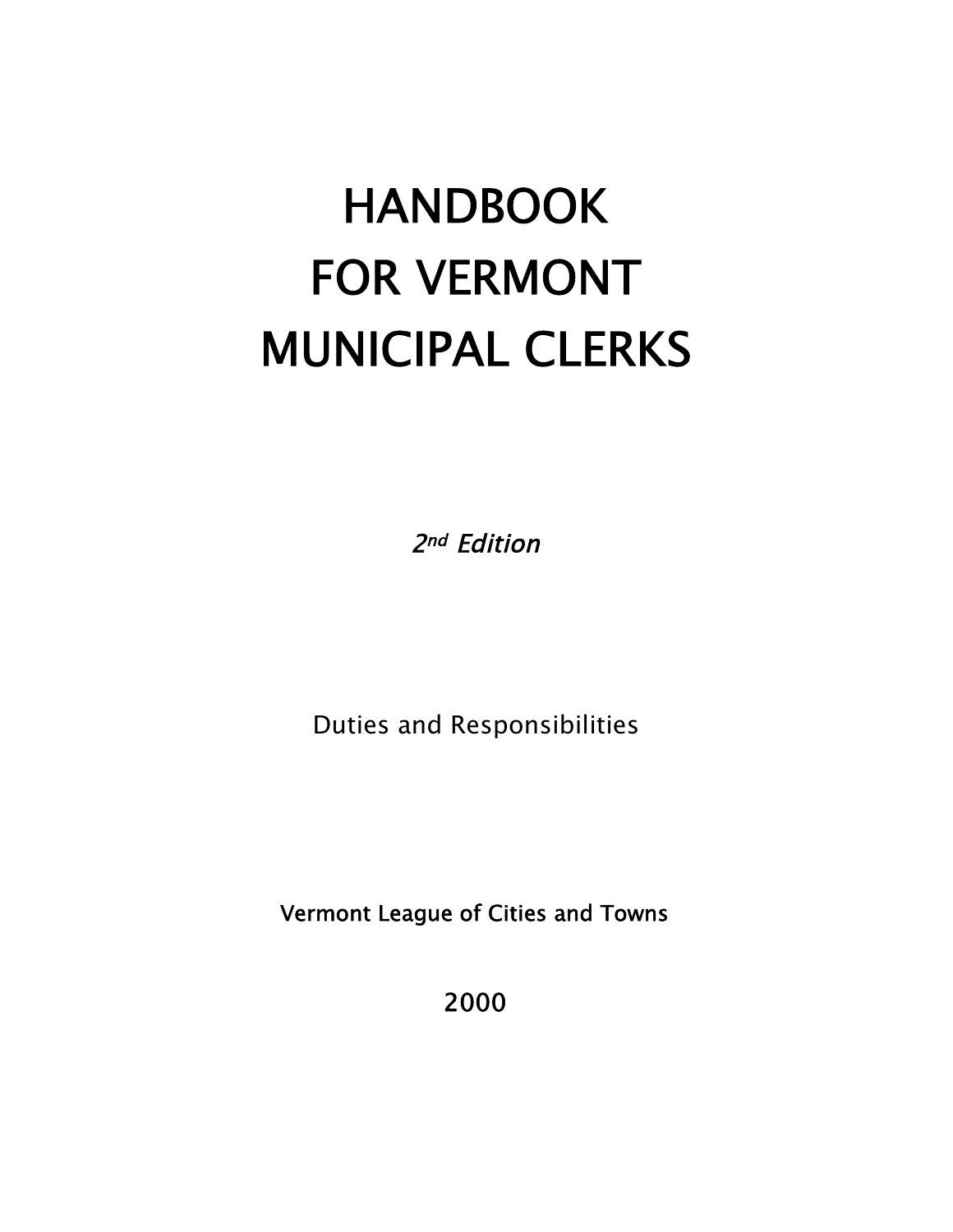The **Vermont League of Cities and Towns** (VLCT) was founded in 1967 as a nonprofit, nonpartisan organization to serve the needs and interests of Vermont's cities and towns and the local officials selected and appointed to conduct their business. League staff furnish municipal officials with the information and resources they need to provide quality service to their citizens. Our Group Services Program provides comprehensive insurance coverage to municipalities, and the VLCT Law Center and Technical Services Center consult on a wide range of municipal issues. VLCT staff also work with Vermont's municipalities to promote legislation strengthening local government.

#### প্ৰ প্ৰ প্ৰ

VLCT opened its **Municipal Law Center** in December 1989 to provide legal and educational services to municipal governments across Vermont. The Law Center provides direct legal assistance to municipal officials and to attorneys who represent member municipalities. The Law Center presents educational seminars on municipal law issues, and has developed a clearinghouse of sample ordinances, charters, policies and other municipal legal documents. The Center also submits *Amicus Curiae* briefs in appeals of cases having statewide significance.

A publication of the VLCT Municipal Law Center © Copyright 1982, 1988, 2000 by Vermont League of Cities and Towns 89 Main Street, Suite 4 Montpelier, VT 05602-2948 (802) 229-9111 (800) 649-7915 http://www.vlct.org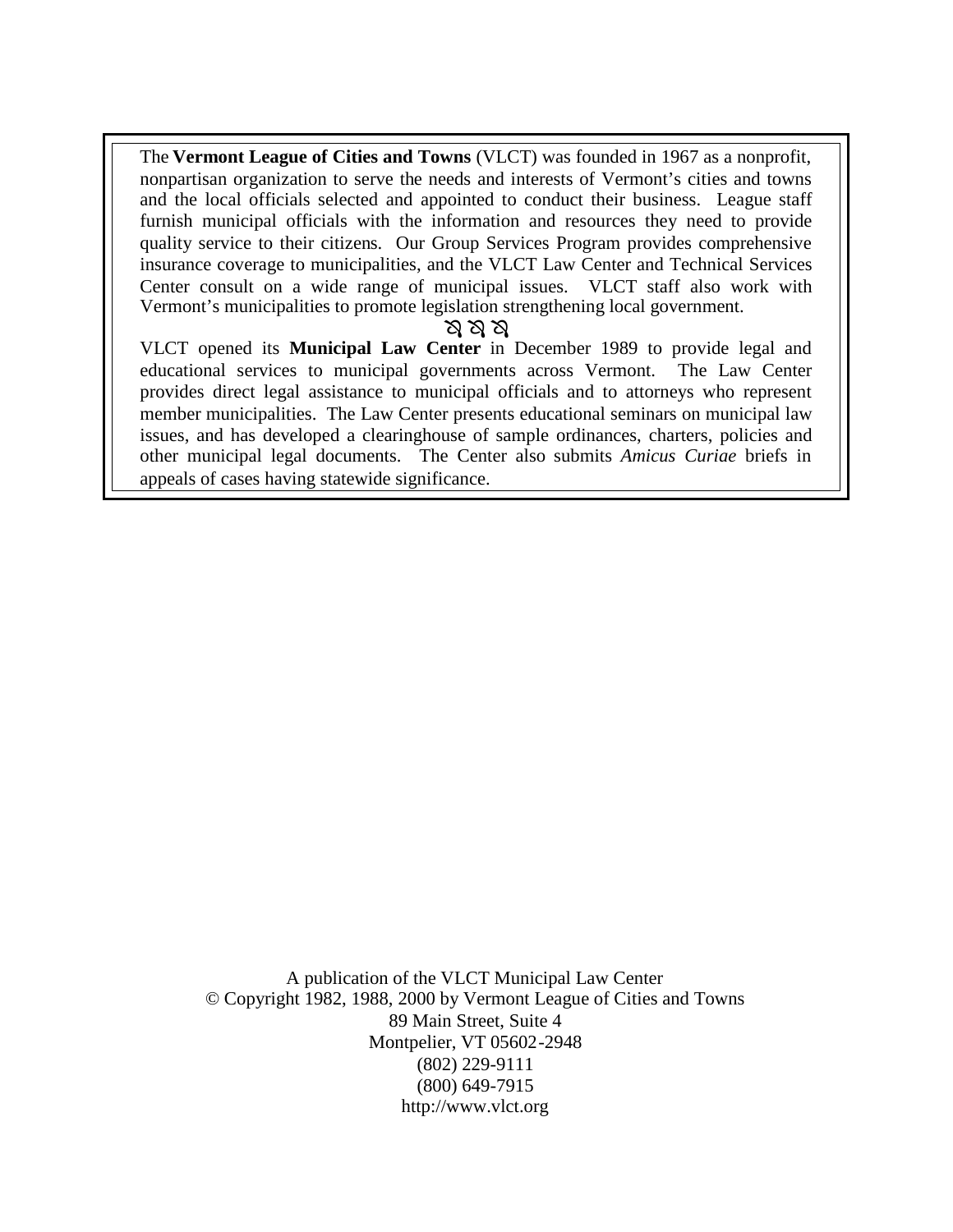#### On-line Handbook Notice

This handbook is an on-line publication of the Vermont League of Cities and Towns Municipal Assistance Center.

Please be aware that the electronic versions of VLCT handbooks are not exact reproductions of the paper versions. Page numbers may have changed. Use the Bookmarks or the PDF search function to find information. If printing, use the page numbers from the PDF navigation at the bottom of the screen – not the numbers from the physical paper version.

Subject to the copyright provisions outlined below, this handbook can be downloaded and saved (open and "save as") onto individual computers to facilitate faster access and convenience. Once a handbook is saved to an individual computer, on-line time will be cut down and printing all or part of a handbook can occur on an as-needed basis.

Copyright ©1982, 1988, 2000 by the Vermont League of Cities and Towns. All rights reserved. Except as permitted under the Copyright Act of 1976, no part of this publication may be reproduced or distributed in any form or by any means or stored in a database or retrieval system without the prior written permission of the Vermont League of Cities and Towns; however, municipal officials in the state of Vermont are granted permission to store, reproduce and distribute this publication for official use.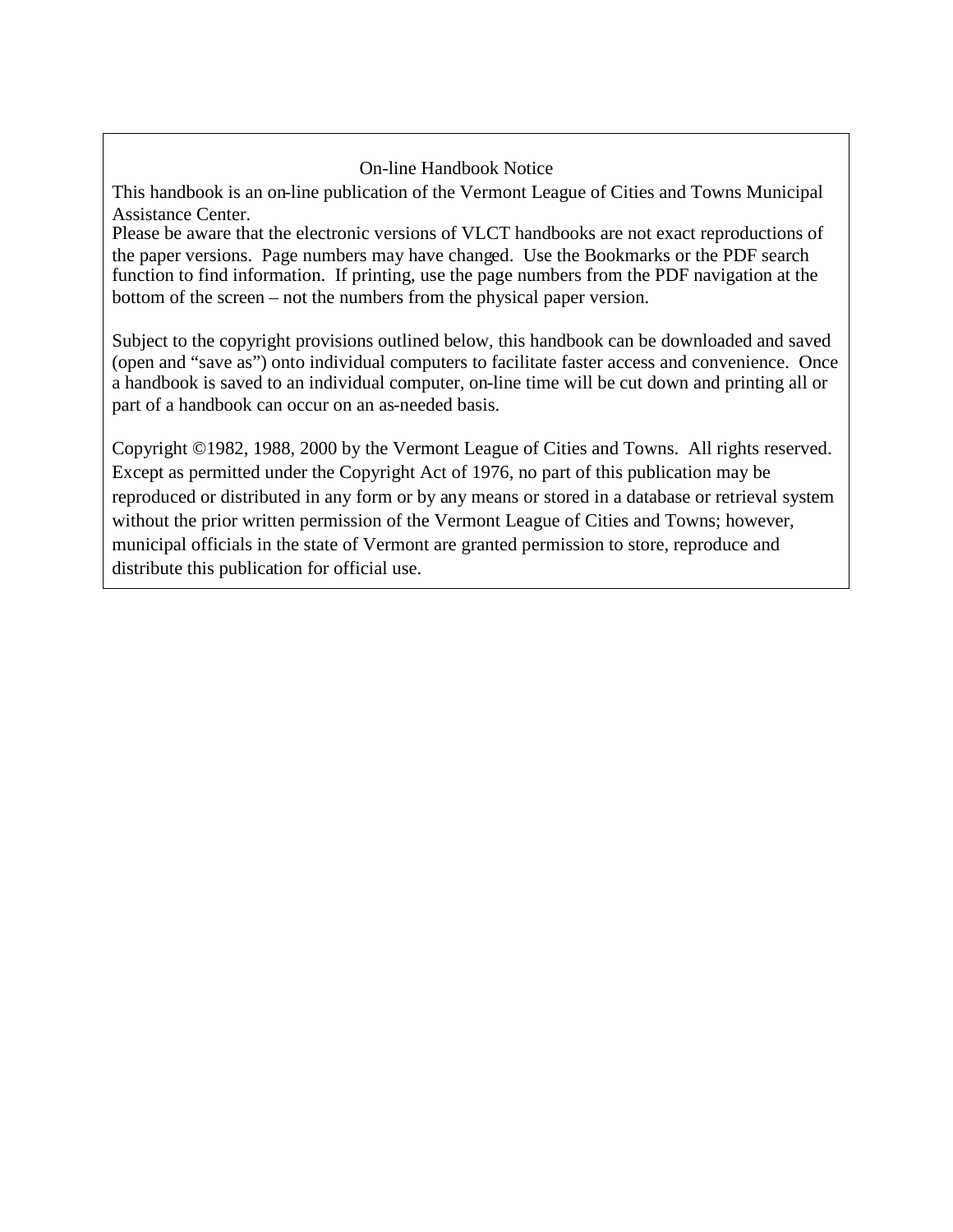| I.  |                                                                         |  |
|-----|-------------------------------------------------------------------------|--|
|     | $\mathsf{A}$                                                            |  |
|     |                                                                         |  |
|     |                                                                         |  |
|     |                                                                         |  |
|     | $E_{\rm{m}}$                                                            |  |
|     | $\mathbf{F}$                                                            |  |
|     |                                                                         |  |
|     |                                                                         |  |
|     | L.                                                                      |  |
|     | $J_{-}$                                                                 |  |
|     |                                                                         |  |
|     |                                                                         |  |
|     |                                                                         |  |
|     |                                                                         |  |
|     |                                                                         |  |
|     | $P_{\cdot}$                                                             |  |
|     |                                                                         |  |
|     |                                                                         |  |
|     | S.                                                                      |  |
|     | T.                                                                      |  |
| II. |                                                                         |  |
| Ш.  |                                                                         |  |
|     |                                                                         |  |
|     | B. Oath for Clerk, Selectboard, Constables, Grand Jurors, Fence Viewers |  |
|     |                                                                         |  |
|     |                                                                         |  |
|     |                                                                         |  |
|     | E. Instices of the Peace                                                |  |
|     |                                                                         |  |
|     |                                                                         |  |
| IV. |                                                                         |  |
|     |                                                                         |  |
|     |                                                                         |  |
|     |                                                                         |  |
|     |                                                                         |  |
|     |                                                                         |  |
|     |                                                                         |  |

# TABLE OF CONTENTS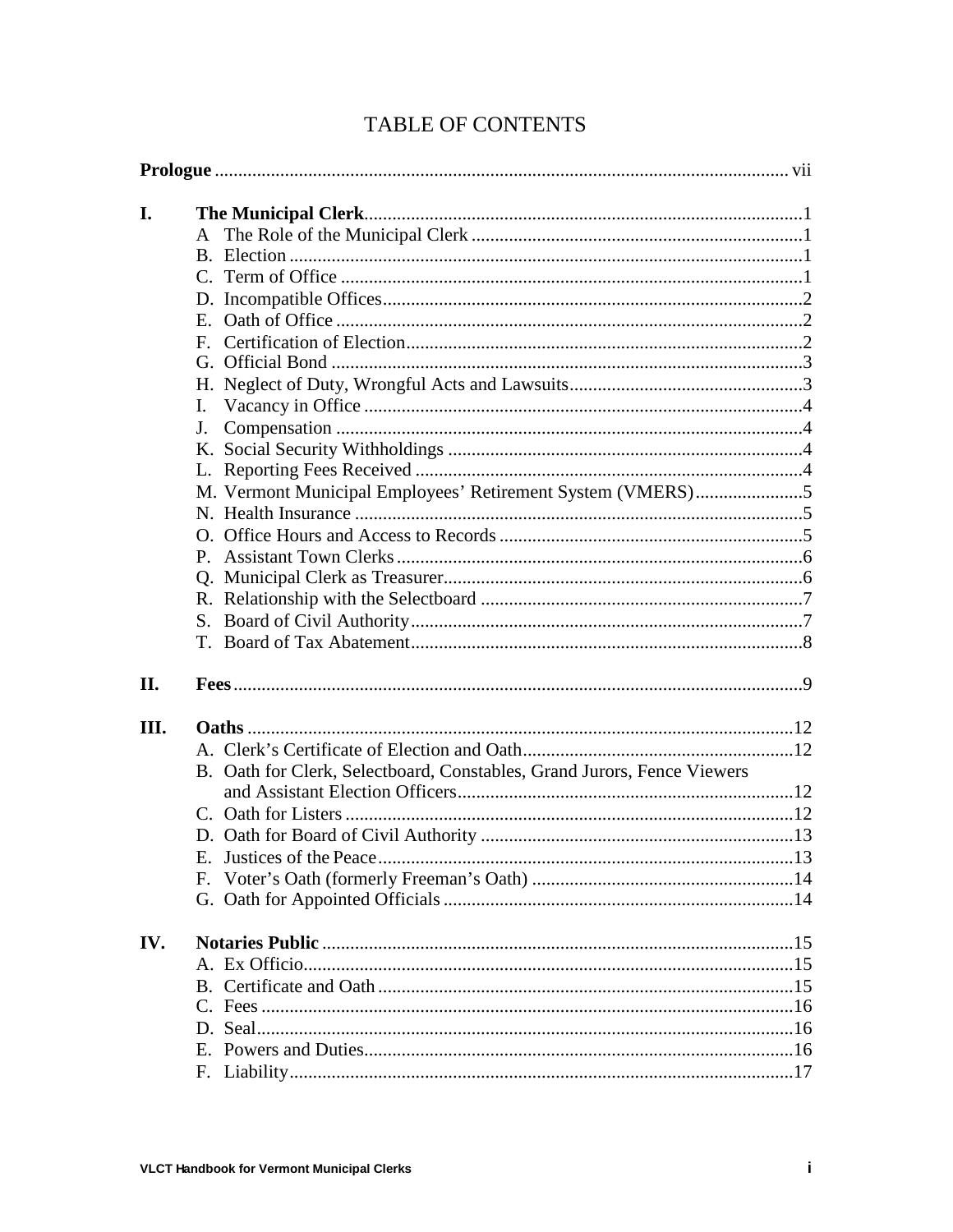| V.   |    |  |
|------|----|--|
|      |    |  |
|      |    |  |
|      |    |  |
|      |    |  |
|      |    |  |
|      |    |  |
|      |    |  |
|      |    |  |
| VI.  |    |  |
|      |    |  |
|      |    |  |
|      |    |  |
|      |    |  |
|      |    |  |
|      | 4. |  |
|      |    |  |
|      |    |  |
|      |    |  |
|      |    |  |
|      |    |  |
| VII. |    |  |
|      |    |  |
|      |    |  |
|      |    |  |
|      | 3. |  |
|      |    |  |
|      |    |  |
|      |    |  |
|      |    |  |
|      |    |  |
|      | 2. |  |
|      | 3. |  |
|      | 4. |  |
|      | 5. |  |
|      | 6. |  |
|      |    |  |
|      | 1. |  |
|      | 2. |  |
|      | 3. |  |
|      | 4. |  |
|      | 5. |  |
|      | 6. |  |
|      | a. |  |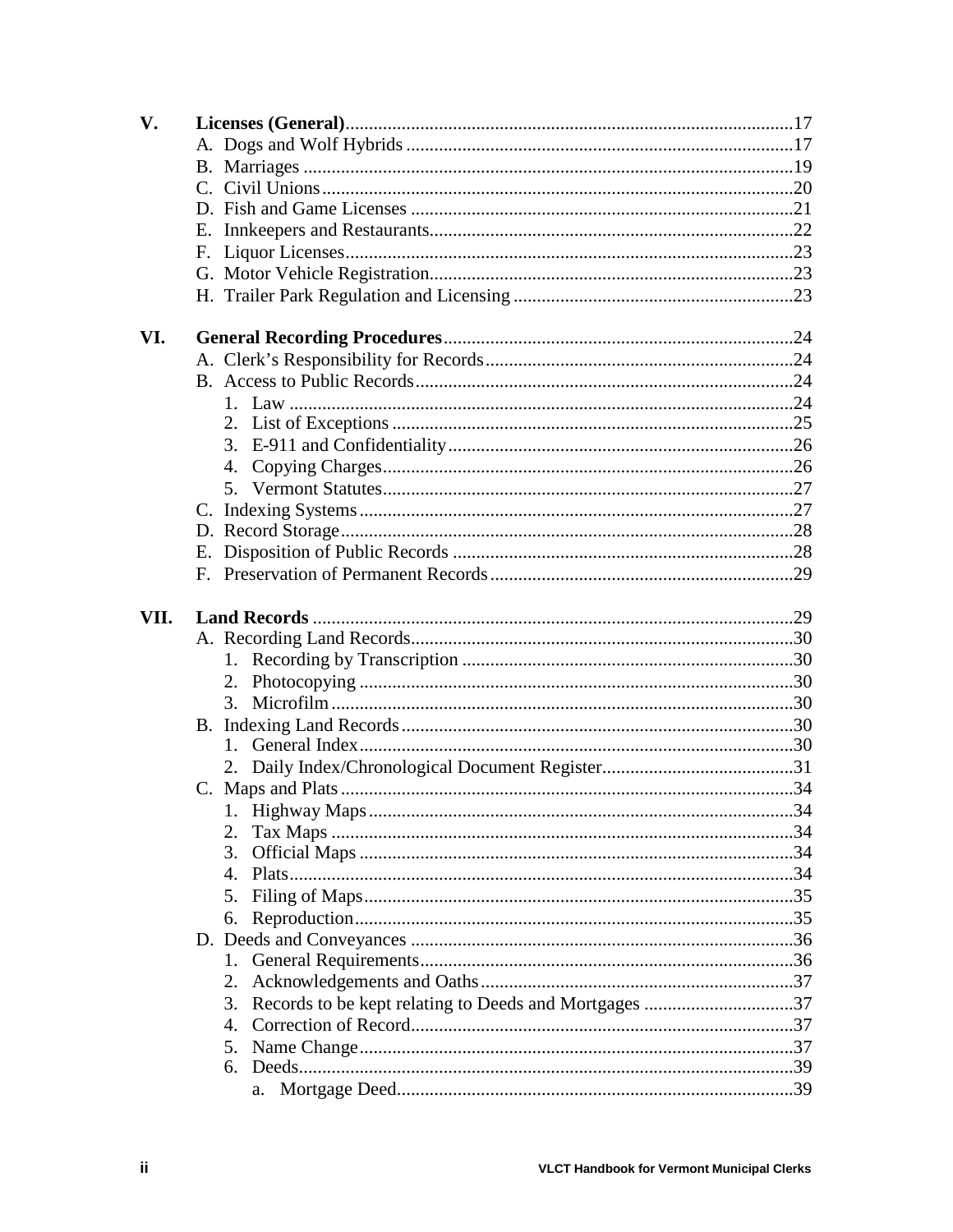|       |    | $\mathbf{c}$ .                                                               |  |
|-------|----|------------------------------------------------------------------------------|--|
|       |    | $7_{\scriptscriptstyle{\ddots}}$                                             |  |
|       |    | a.                                                                           |  |
|       |    | $\mathbf{b}$ .                                                               |  |
|       |    | C <sub>1</sub>                                                               |  |
|       |    | d.                                                                           |  |
|       |    |                                                                              |  |
|       |    | 1.                                                                           |  |
|       |    | a.                                                                           |  |
|       |    |                                                                              |  |
|       |    | 2.                                                                           |  |
|       |    | $a_{-}$                                                                      |  |
|       |    | b.                                                                           |  |
|       |    | $C_{\bullet}$                                                                |  |
|       |    | d.                                                                           |  |
|       |    | $e_{-}$                                                                      |  |
|       |    | 3.                                                                           |  |
|       |    | $a_{-}$                                                                      |  |
|       |    | $h_{-}$                                                                      |  |
|       |    | 4.                                                                           |  |
|       |    | 5.                                                                           |  |
|       |    |                                                                              |  |
|       |    | 1.                                                                           |  |
|       |    | 2.                                                                           |  |
|       |    | 3.                                                                           |  |
|       |    |                                                                              |  |
|       |    | 1.                                                                           |  |
|       |    | 2.                                                                           |  |
|       |    | Assignment of Future Earnings; Validity as Against Trustee Process  45<br>3. |  |
|       |    |                                                                              |  |
|       | Ι. |                                                                              |  |
|       |    |                                                                              |  |
|       |    |                                                                              |  |
| VIII. |    |                                                                              |  |
| IX.   |    |                                                                              |  |
|       |    |                                                                              |  |
|       |    |                                                                              |  |
|       |    |                                                                              |  |
|       |    | 3.                                                                           |  |
|       |    | 4.                                                                           |  |
|       |    | 5.                                                                           |  |
|       |    | 6.                                                                           |  |
|       |    |                                                                              |  |
|       |    |                                                                              |  |
|       |    |                                                                              |  |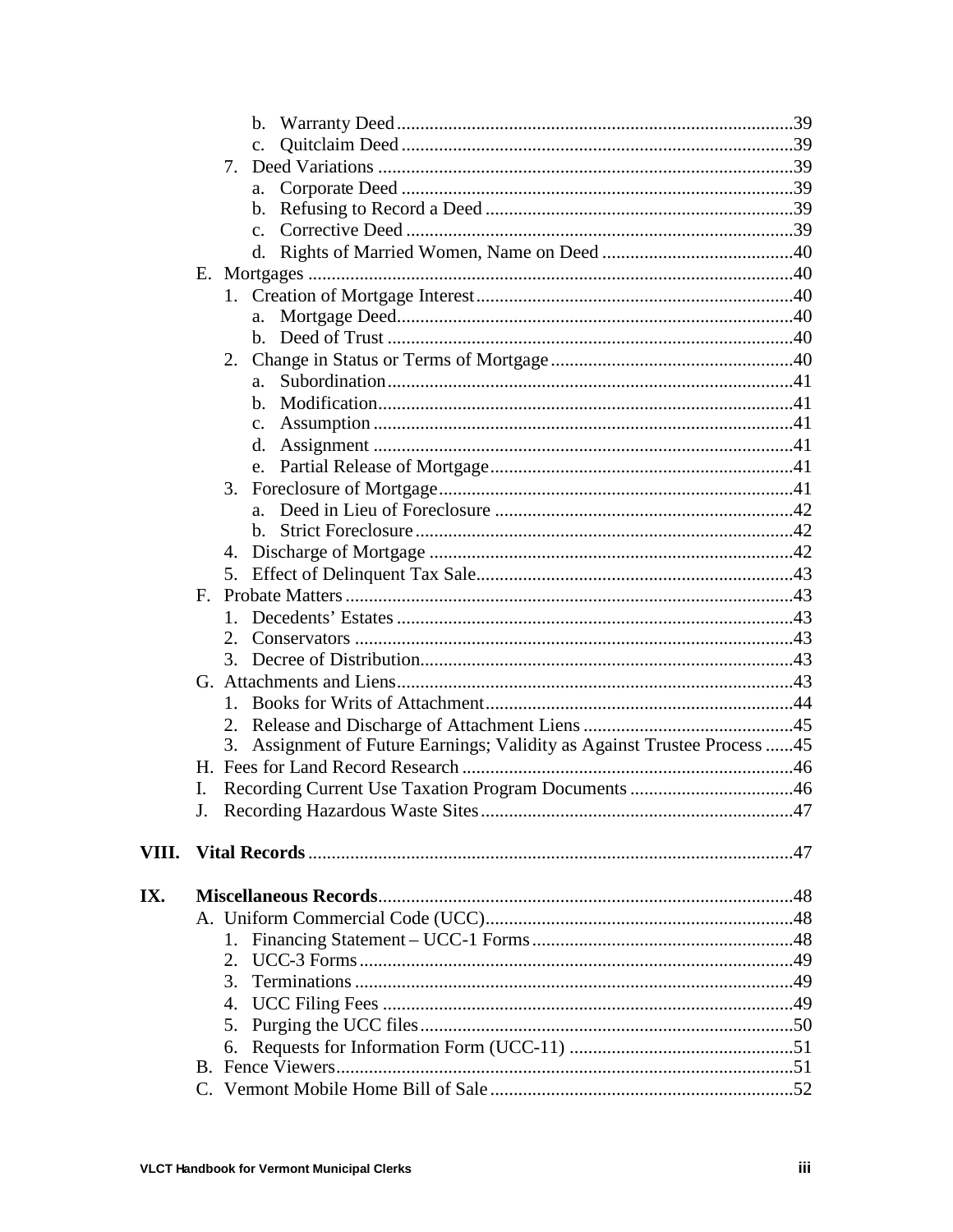| X.    |             |  |
|-------|-------------|--|
| XI.   |             |  |
|       |             |  |
|       |             |  |
|       |             |  |
|       |             |  |
|       |             |  |
|       |             |  |
|       |             |  |
|       |             |  |
|       | $F_{\cdot}$ |  |
|       |             |  |
|       | 2.          |  |
|       | 3.          |  |
|       | 4.          |  |
|       |             |  |
|       |             |  |
|       |             |  |
|       | $c_{-}$     |  |
|       |             |  |
|       | e.          |  |
|       | f.          |  |
|       |             |  |
|       |             |  |
|       |             |  |
|       |             |  |
|       |             |  |
|       |             |  |
|       |             |  |
|       |             |  |
|       | L.          |  |
| XII.  |             |  |
|       |             |  |
|       |             |  |
|       |             |  |
|       |             |  |
|       |             |  |
| XIII. |             |  |
|       |             |  |
|       |             |  |
|       |             |  |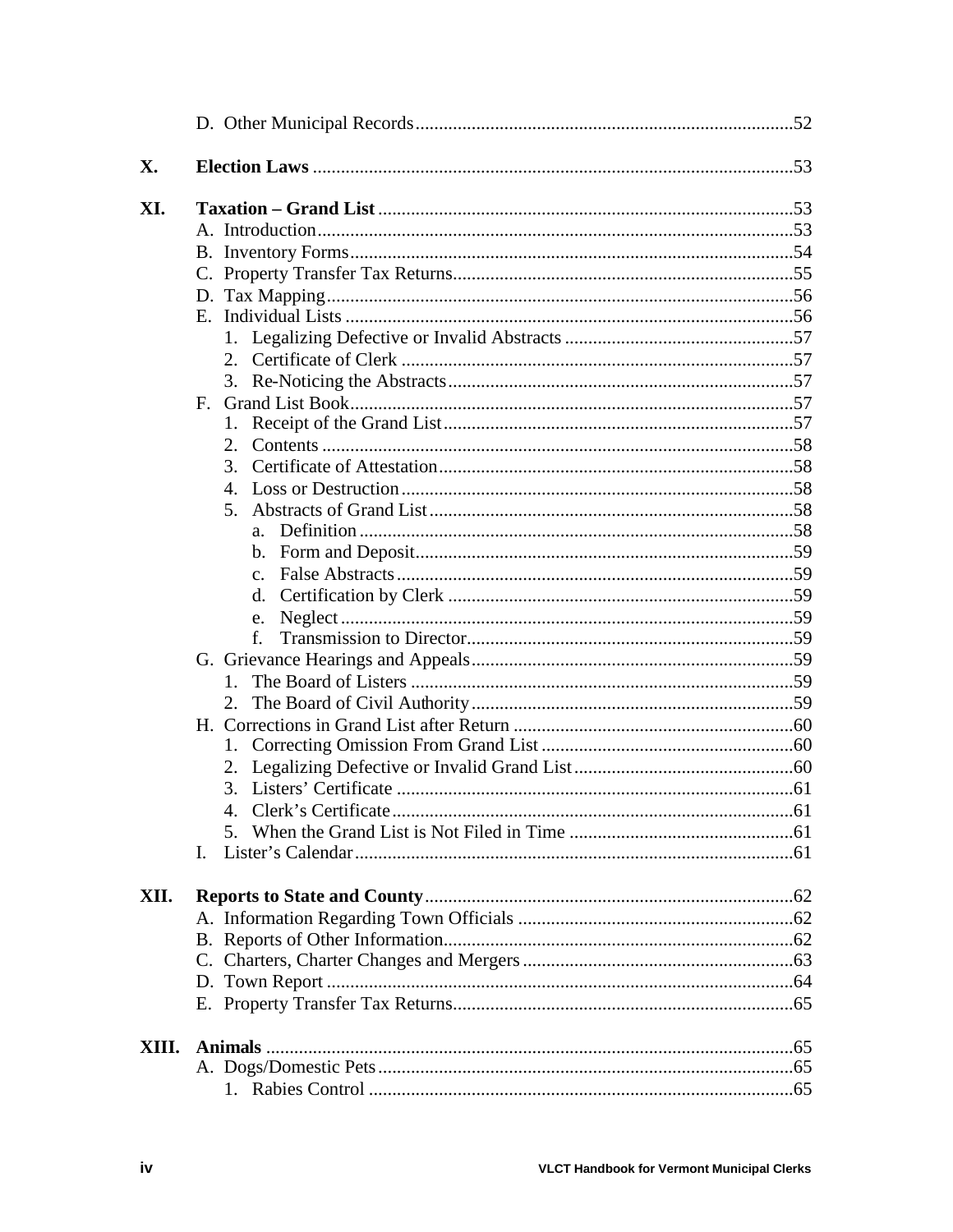| XV.  |                                                                     |  |
|------|---------------------------------------------------------------------|--|
|      |                                                                     |  |
|      |                                                                     |  |
|      |                                                                     |  |
|      |                                                                     |  |
|      |                                                                     |  |
|      |                                                                     |  |
|      | 5.                                                                  |  |
|      |                                                                     |  |
|      |                                                                     |  |
|      |                                                                     |  |
|      |                                                                     |  |
| XVI. |                                                                     |  |
|      |                                                                     |  |
|      | B. Laying Out, Altering, Reclassifying, or Discontinuing Highways74 |  |
|      |                                                                     |  |
|      |                                                                     |  |
|      | 2.<br>3.                                                            |  |
|      |                                                                     |  |
|      | 4.                                                                  |  |
|      |                                                                     |  |
|      |                                                                     |  |
|      | F.                                                                  |  |
|      |                                                                     |  |
|      |                                                                     |  |
|      |                                                                     |  |
|      |                                                                     |  |
|      |                                                                     |  |
|      |                                                                     |  |
|      |                                                                     |  |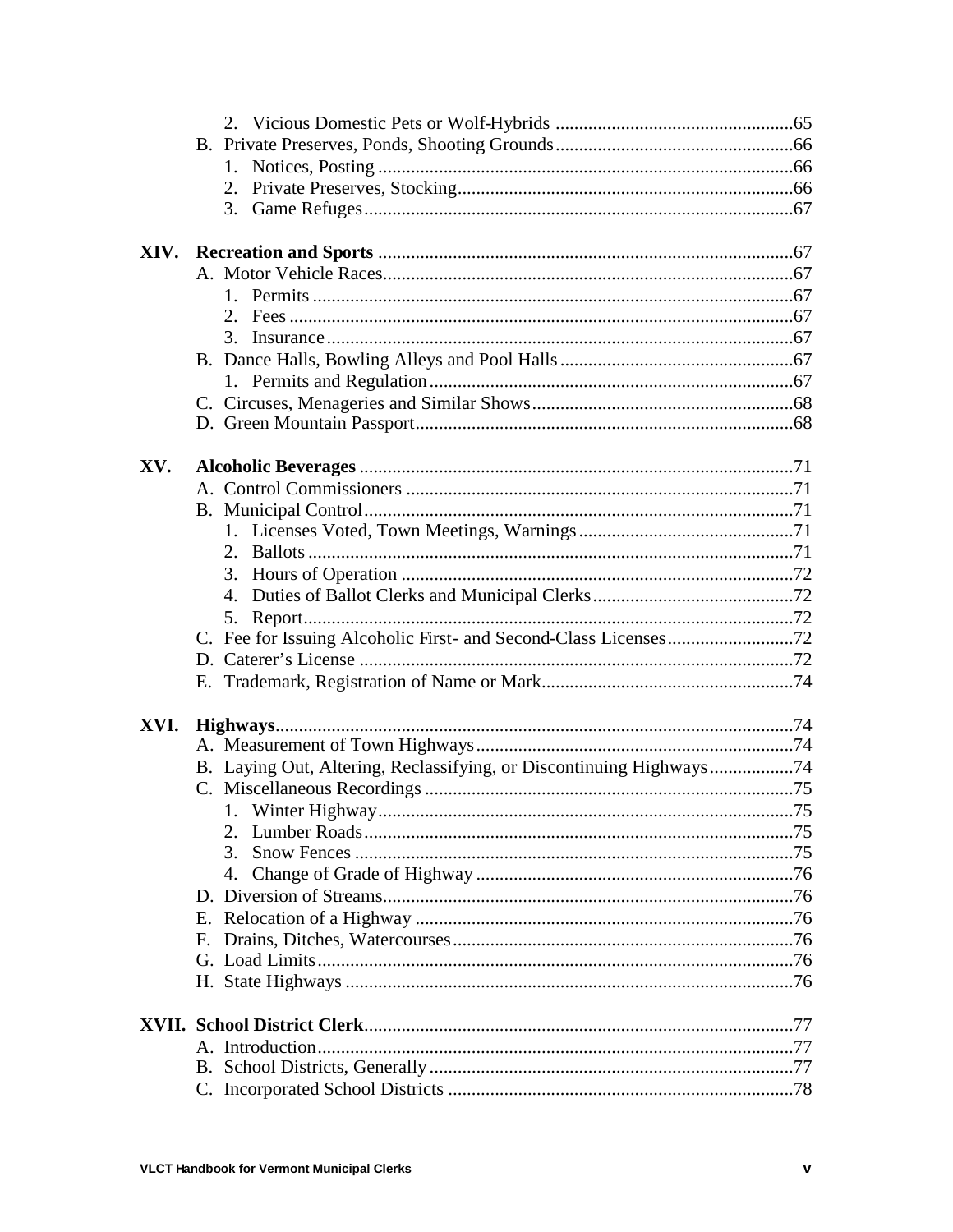| XIX.       |                                                          |  |
|------------|----------------------------------------------------------|--|
|            |                                                          |  |
|            |                                                          |  |
|            |                                                          |  |
|            |                                                          |  |
| XX.        |                                                          |  |
|            |                                                          |  |
|            |                                                          |  |
|            |                                                          |  |
|            |                                                          |  |
| XXI.       |                                                          |  |
|            |                                                          |  |
|            |                                                          |  |
|            |                                                          |  |
|            |                                                          |  |
|            |                                                          |  |
|            |                                                          |  |
|            |                                                          |  |
|            |                                                          |  |
|            |                                                          |  |
|            |                                                          |  |
|            |                                                          |  |
|            |                                                          |  |
| Appendix 1 | State of Vermont Retention Timetable of Municipal Clerks |  |

Appendix 2 The IIMC Certified Municipal Clerk (CMC) Program Index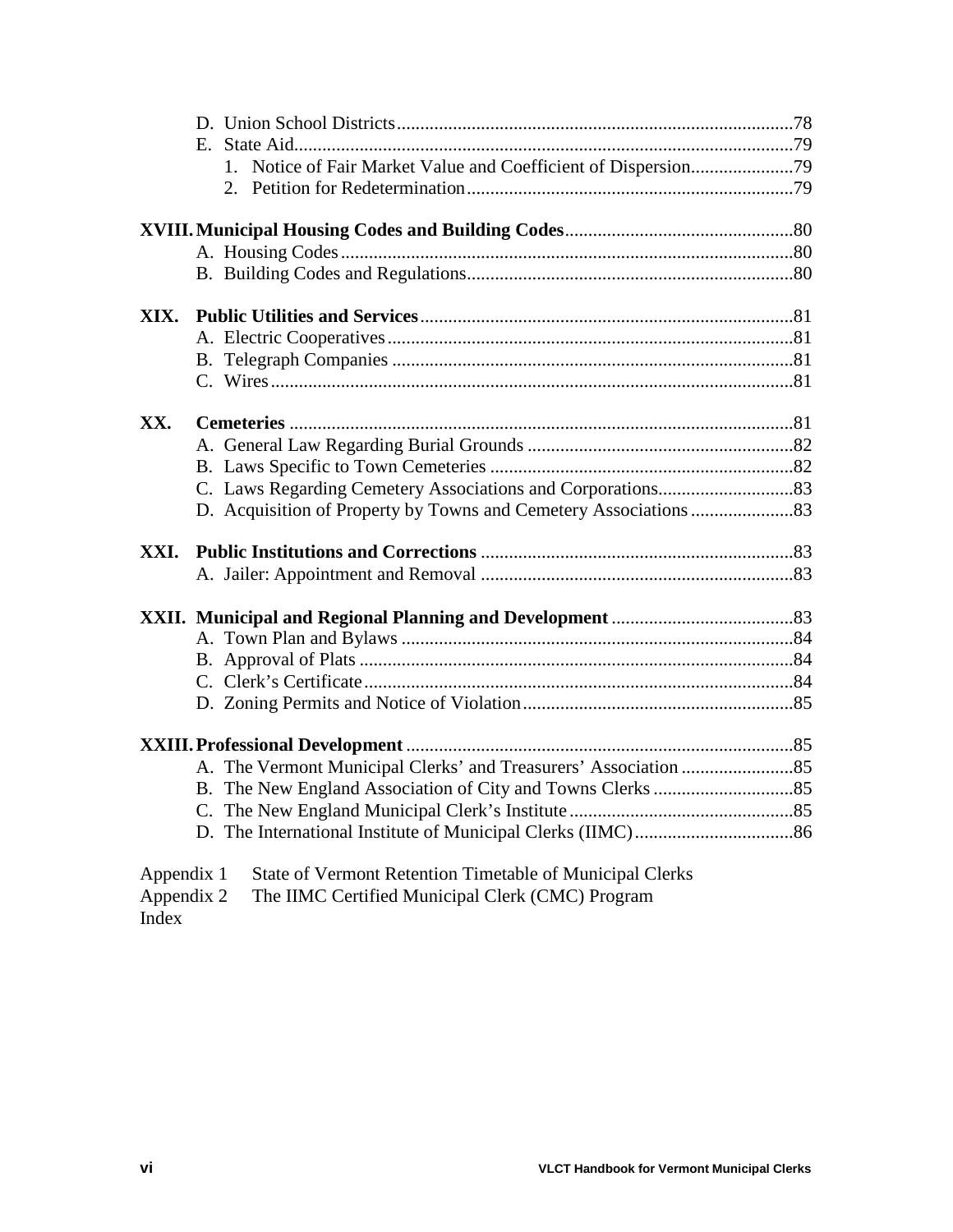## **PROLOGUE**

As part of a series of publications to assist municipal officials, the Vermont League of Cities and Towns, with the invaluable assistance of town clerks, has prepared this updated handbook for municipal clerks. This source of information should be especially useful to newly elected clerks and newly appointed assistants, while serving as a reference for experienced officers.

Many thanks to the following municipal clerks who provided us with draft revisions:

| Priscilla Aldrich, Burke   | Patricia McCoy, Poultney       |
|----------------------------|--------------------------------|
| Susan Ann Arnebold, Orwell | Barbara Oles, Guilford         |
| Cora Baker, Highgate       | Georgette Wolf-Ludwig, Fairlee |
| Marie Betterly, Stowe      | Monica Yeamans, Holland        |
| Gail Fallar, Tinmouth      |                                |

Thank you as well to Mary Jane Grace of the Division of Property Valuation and Review for her assistance.

This handbook is not intended to be a substitute for the Vermont Statutes Annotated, but it should prove to be a valuable starting point. Additional sources of information are provided throughout the text and, as always, you may call the Vermont League of Cities and Towns toll-free at (800) 649-7915.

Reasonable efforts have been made to insure that the information provided in this publication is accurate and complete. However, the Vermont League of Cities and Towns makes no warranty, express or implied, or representation that such information is suitable for any particular purpose or may be relied upon for any specific act, undertaking or course of conduct.

Priscilla B. Fox, Esq. Elizabeth A. Turner, Esq. VLCT Municipal Law Center May 2000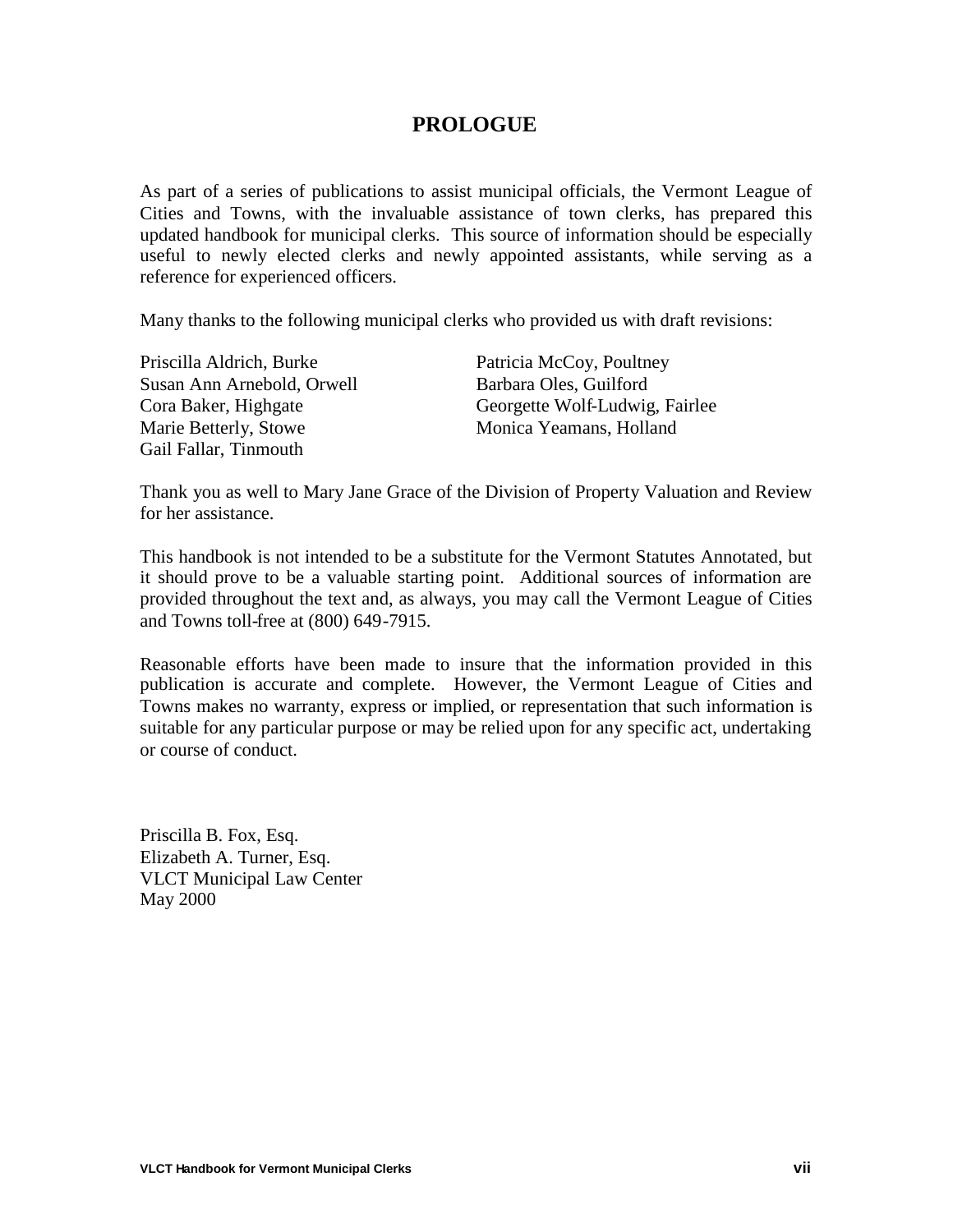# **I. THE MUNICIPAL CLERK**

#### **A. THE ROLE OF THE MUNICIPAL CLERK**

In many Vermont municipalities the municipal clerk is the most visible elected official and as such is expected to be informed about all aspects of town business from animals to zoning. Briefly, the municipal clerk is required by law to be the receiver and recorder of the town's archives. The clerk records deeds related to real estate and private property transactions and files vital statistics information records relating to town business. Proceedings of the annual and special town meetings are recorded and filed by the municipal clerk. 24 V.S.A. §§ 1151–1179. These specific duties and responsibilities will be discussed in detail in appropriate sections of this handbook. The responsibilities apply equally to the municipal clerk elected at town meeting and to a clerk appointed by the selectboard to fill a vacancy in the office. This first chapter looks at the office of the municipal clerk in general.

While many of the municipal clerk's duties and responsibilities are clearly defined in state statutes, others are a result of custom, such as receiving telephone inquiries dealing with anything from the next selectboard meeting to landfill hours. While a municipal clerk is not legally required to perform such extra duties, it is a good idea to be courteous and helpful. A municipal clerk will probably hear many complaints and should make an effort to listen sympathetically. For example, if a citizen has a complaint about the grading of a gravel road, the clerk could notify the road commission or pass the information on to the selectboard and/or town manager.

#### **B. ELECTION**

A municipal clerk is chosen from among the legally qualified voters of a town at the annual meeting on the first Tuesday in March (17 V.S.A. § 2640(a)), unless otherwise provided by law as in the case of a charter (17 V.S.A. § 2646(2)). In towns not using the Australian ballot system, the municipal clerk need *not* be elected by paper ballot as is required for some officers. In other words voting for the municipal clerk can be carried out by voice, show of hands, or by dividing the house. If the vote is questionable, seven or more voters may require a vote by paper ballot, unless the town has provided some other procedure. 17 V.S.A. § 2658.

#### **C. TERM OF OFFICE**

Vermont law stipulates that a clerk is elected for a term of one year *unless* a town votes for a three-year term. 17 V.S.A. § 2646 (2). Once a three-year term has been voted, it remains in effect until rescinded by a majority of legal voters present and voting at an annual meeting properly warned for that purpose. The commencement of the three-year term depends on when in the town meeting it is considered and the wording of the article. The article must be separate from the actual election of the person. For example, if a three-year term is approved by the voters on Monday night prior to the election of officers by Australian ballot on Tuesday, then the three-year term applies immediately. If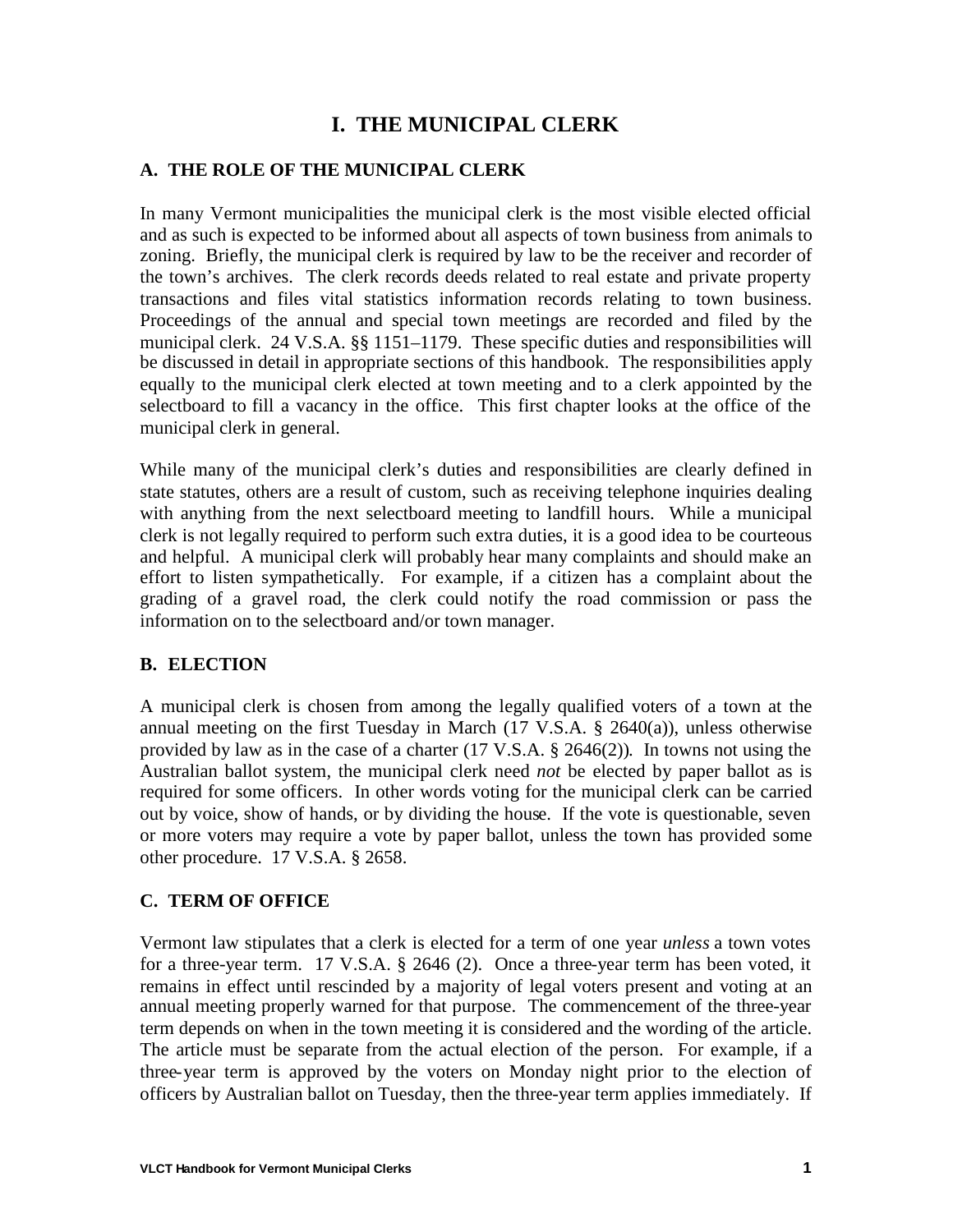it is approved in Article 2 on Tuesday's warning where the Australian ballot is not used and the election of officers is Article 3 or later, the three-year term also commences immediately. Otherwise or unless the article specifically says, "To see if the office of municipal clerk shall have a three-year term beginning in March [next year's date]," the three-year term begins in the next year.

## **D. INCOMPATIBLE OFFICES**

A municipal clerk, his or her spouse, "or any person assisting" the clerk may not be the town auditor. A town manager may not hold any elective office in the town; therefore, the clerk cannot be the town manager. 17 V.S.A. § 2647.

In towns using the Australian ballot system, a candidate for the office of municipal clerk, or municipal clerk/treasurer (someone running for the offices of town clerk and town treasurer at the same time) *is* legally allowed to serve as an election official. In towns where voting is done by the non-Australian ballot system, municipal clerks must disqualify themselves from serving as an election official during any election for which they have been nominated. 17 V.S.A. § 2456.

## **E. OATH OF OFFICE**

The municipal clerk must take and sign an oath of office after having been elected to a new term. 24 V.S.A. § 831. The form of the oath is as follows:

I, \_\_\_\_\_\_\_\_\_\_\_\_\_\_\_\_\_\_\_\_\_\_, do solemnly swear that I will faithfully execute the office of town clerk, within and for said town, and will therein do equal right and justice to all men in the best judgment and abilities according to law. I also solemnly swear that I will support the Constitution of the State of Vermont, and of the United States. So help me God.

In the administration of the oath, the word "affirm" may be substituted for "swear" and the words "under the pains and penalties of perjury" may be substituted for "So help you God." 12 V.S.A. § 5851. A record of the oath must be made by the clerk in the town proceedings book. 24 V.S.A. § 831. In addition, a copy of the clerk's oath must be filed with the county clerk. 24 V.S.A. § 1151.

#### **F. CERTIFICATE OF ELECTION**

Within six days after taking office, the municipal clerk must deposit with the clerk of the county a certificate of election or appointment, signed by the moderator of the town meeting at which he or she was elected by open meeting, by the chair of the board of civil authority if the election was by Australian ballot, or by the selectboard members if appointed. 24 V.S.A. § 1151. This certificate, Form No. 5, is available at the county clerk's office. Many county clerks automatically mail the forms to towns around election time.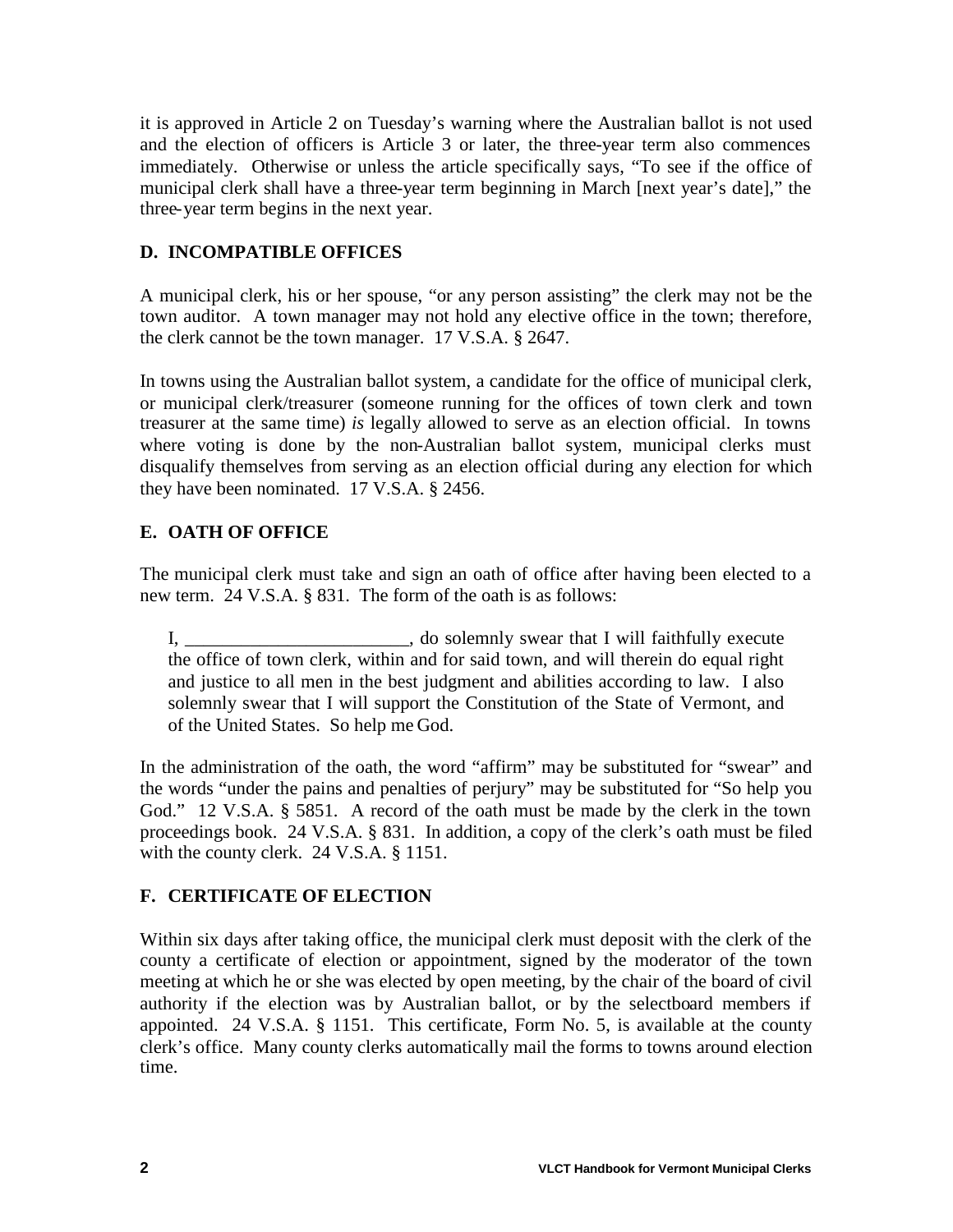The form is divided into three sections. The first section must be completed for municipal clerks who are elected. That section is signed by the town moderator. The second section must be filled out for clerks who are appointed That section is signed by the selectboard. The last section is a copy of the oath and requires the signature of both the clerk and the person administering the oath –probably a justice of the peace or notary public. 12 V.S.A. § 5852.

## **G. OFFICIAL BOND**

Before a person assumes the office of municipal clerk, the selectboard shall require a bond conditioned for the faithful performance of his or her duties. 24 V.S.A. § 832. The sums and sureties of this bond are prescribed and approved by the selectboard and are designed to insure the town against loss of any money entrusted to the clerk.

Each officer should be bonded according to the amount the town might lose through mishandling of money by that particular officer. If the selectboard deems that a bond is insufficient, additional bond may be required by a written order. If the person so ordered does not comply within ten days, the office shall be vacant and the selectboard must appoint another person as clerk until an election is held. 24 V.S.A. §§ 932; 961–962. A bond is not valid if it is signed as surety by another officer of the same municipality. 24 V.S.A. § 832.

The municipality pays for bonds required of town officers. 24 V.S.A. § 835. When a bond is approved, the selectboard files it in the office of the municipal clerk, who records it in a book kept for this purpose. 24 V.S.A. § 833.

#### **H. NEGLECT OF DUTY, WRONGFUL ACTS AND LAWSUITS**

Town officials may be subject to a civil fine of not more than \$100 for failure to perform their duties. 24 V.S.A. § 902. In addition, town, village, and fire or school district officers who willfully neglect to perform their duties shall, if successfully prosecuted under criminal statutes, be imprisoned not more than one year or fined not more than \$1,000 or both. 13 V.S.A. § 3006. A more specific statute in terms of a municipal clerk indicates that a municipal clerk who neglects to keep in his or her office the indices required by law shall be fined \$20 for each six months of neglect. A town which neglects to correct the deficient index situation shall be fined \$50 for each six months of neglect. 24 V.S.A. § 1162.

The town is liable and must make compensation for loss or pecuniary damage which may accrue to a person as a result of neglect or default of a municipal clerk in carrying out his or her duties. 24 V.S.A. § 834. However, that is not the case if criminal charges are brought against a clerk for such things as bribery or embezzlement.

Legal action against a municipal clerk or town to recover damages for neglect of duty by the municipal clerk in relation to a deed, execution or other instrument left for record must begin within six years. 12 V.S.A. § 515. Any action by or against a town officer is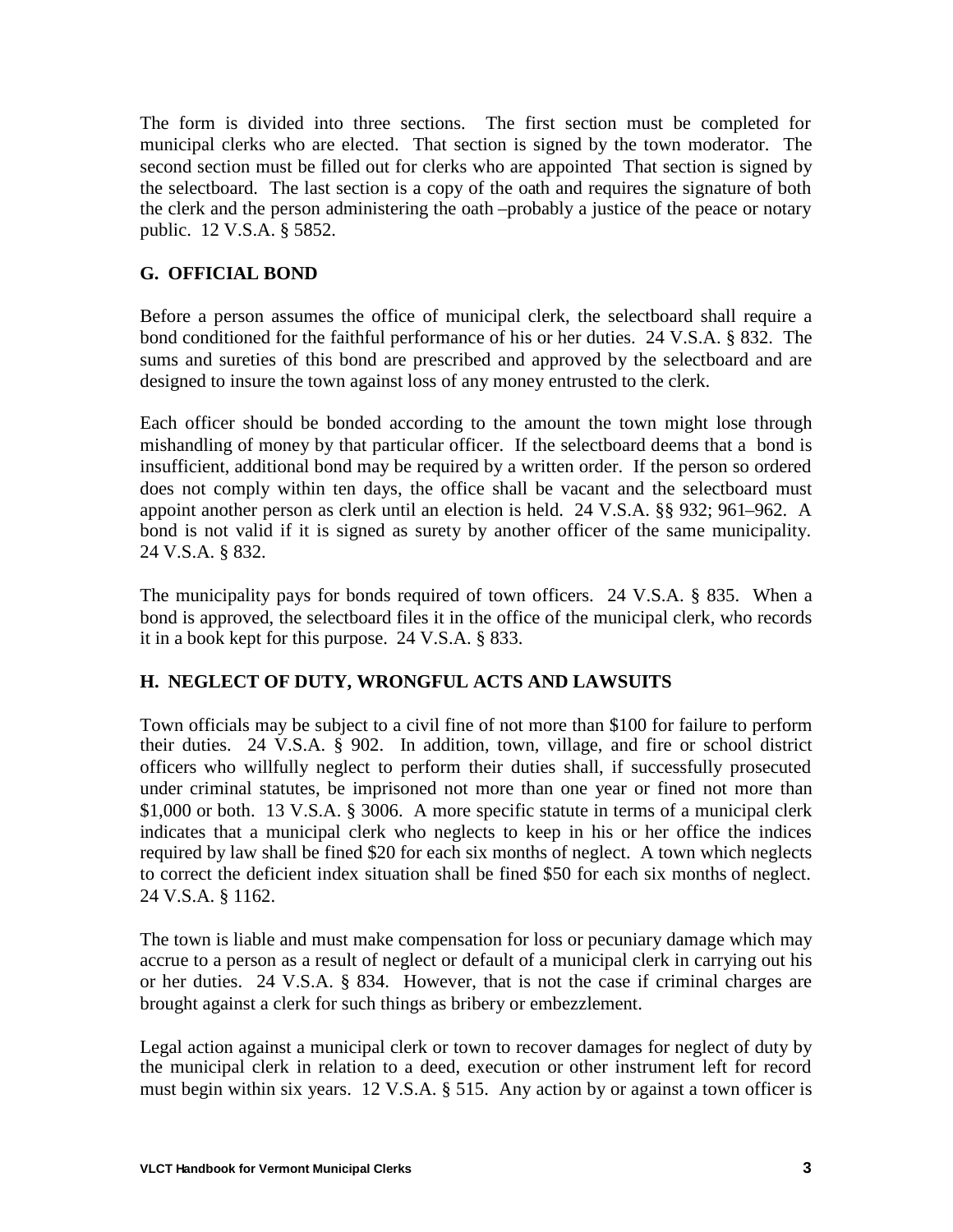brought in the name of the town. The municipality shall assume all reasonable legal fees resulting from court action incurred by said officer when acting in the performance of his or her duties and done without malicious intent. 24 V.S.A. § 901.

## **I. VACANCY IN OFFICE**

If a municipal clerk is elected and the office becomes vacant due to resignation, death, removal from office, insanity, removal from town or lack of bond, the vacancy must be filled "forthwith" by the selectboard. The person appointed to fill the vacancy serves until an election is held. An election may occur at a special meeting called for that purpose or it may occur at the next annual meeting. The person appointed as replacement must fulfill the requirement of being a legally qualified voter in the town. The appointment should be filed and recorded in the municipal clerk's office. 24 V.S.A. §§ 961–963.

The selectboard may call a special meeting if it wishes to have the town elect a replacement to the position, or it may be requested by petition of five percent of the legal voters. 17 V.S.A. § 2643(a). It is possible that neither the selectboard nor the voters will call a special meeting, in which case the appointment will be valid until the next annual town meeting. For example, if one or two years still remain of a three-year term of office, the person elected at the next town meeting will serve the remaining portion of the original three-year term.

## **J. COMPENSATION**

In the past, clerks were compensated by the various fees received for performing their duties. Unless otherwise provided for, such fees belonged to the clerk. 32 V.S.A. § 1401. However, since 1980, towns have had the authority to vote a clerk's salary in lieu of, or in addition to, those fees. 32 V.S.A. § 1224. When a town votes a salary in lieu of fees, the fees are still collected by the clerk but are turned over to the town treasurer and credited to the town's general fund on at least a quarterly basis. There seems to be a tendency toward salary in lieu of fees at this time.

## **K. SOCIAL SECURITY WITHHOLDINGS**

Social Security must be withheld from a municipal clerk's fees as well as from his or her regular salary. If you have questions concerning Social Security withholding requirements *for municipal employees and officers only*, call the Retirement and Social Security Division of the Vermont State Treasurer's Office at (800) 642-3191.

#### **L. REPORTING FEES RECEIVED**

Within 30 days after the completion of a town's fiscal year, each municipal clerk must disclose to the public the total amount of fees received as part of his or her compensation during the preceding fiscal year. 24 V.S.A. § 1179.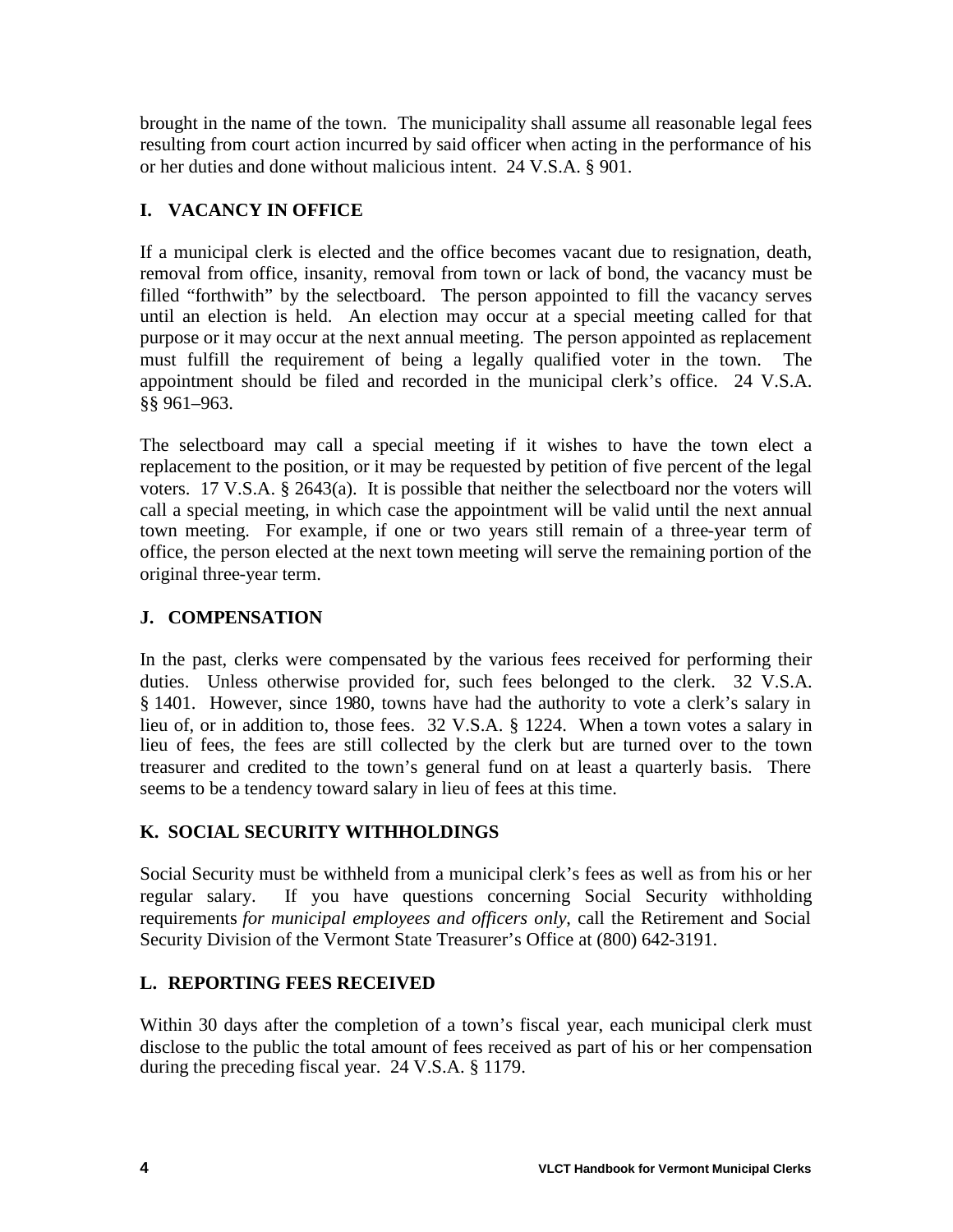#### **M. VERMONT MUNICIPAL EMPLOYEES' RETIREMENT SYSTEM**

Participation in the Vermont Municipal Employees' Retirement System (VMERS) is required for all municipalities that:

- as of June 30, 1975, did not have in effect a retirement plan other than Social Security; or
- had voted prior to June 30, 1975 *not to participate* in VMERS.

Elected or appointed officials and employees of all participating municipalities must participate in VMERS if they work 24 or more hours per week and 1,040 or more hours in a year. The same is true for school district employees who work those hours during the school year. 24 V.S.A. § 5051 (10).

There are several different VMERS plans to choose from. Contributions and benefits vary, but the plan contribution is always calculated as a percentage of the official's or employee's gross compensation. *Fees are considered compensation!*

For more information concerning VMERS, contact the Vermont State Treasurer's Office at (802) 828-2305, or toll-free at (800) 642-3191. Another resource is the VMERS Board of Trustees' informational booklet issued in 1999.

#### **N. HEALTH INSURANCE**

Municipal clerks who work more than  $17\frac{1}{2}$  hours a week may be eligible for health, life or disability insurance coverage through the Vermont League of Cities and Towns Health Trust, if the municipality they work for is a member of the Trust. For more information, call the Vermont League of Cities and Towns at (802) 229-9111 or (800) 649-7915, or Blue Cross/Blue Shield of Vermont at (802) 223-6131.

#### **O. OFFICE HOURS AND ACCESS TO RECORDS**

There are no state statutes mandating the office hours of a Vermont municipal clerk. The clerk, therefore, has the authority to set these hours, which are usually determined by the amount of work to be done. In smaller municipalities the clerk may not even have regular office hours or a conventional office. However, the files and records maintained by the municipal clerk must be available for public inspection, upon proper request, at all reasonable hours. 24 V.S.A. § 1165.

Each clerk must be familiar with the "Access to Public Records" law found in 1 V.S.A. §§ 315-320. Any person has a right to inspect public records and to request copies of them, sometimes for a fee and sometimes for the actual cost of the copy. Subsection 317 of this law defines public agency and public record. It should be read carefully and thoroughly, especially as public records are defined in the negative (i.e., they are defined as everything *except* a long list of "non-public" records). It is sometimes helpful to read the annotations at the end of the particular statute in order to get an idea of how the court has interpreted prior cases and how that might apply to the situation at hand.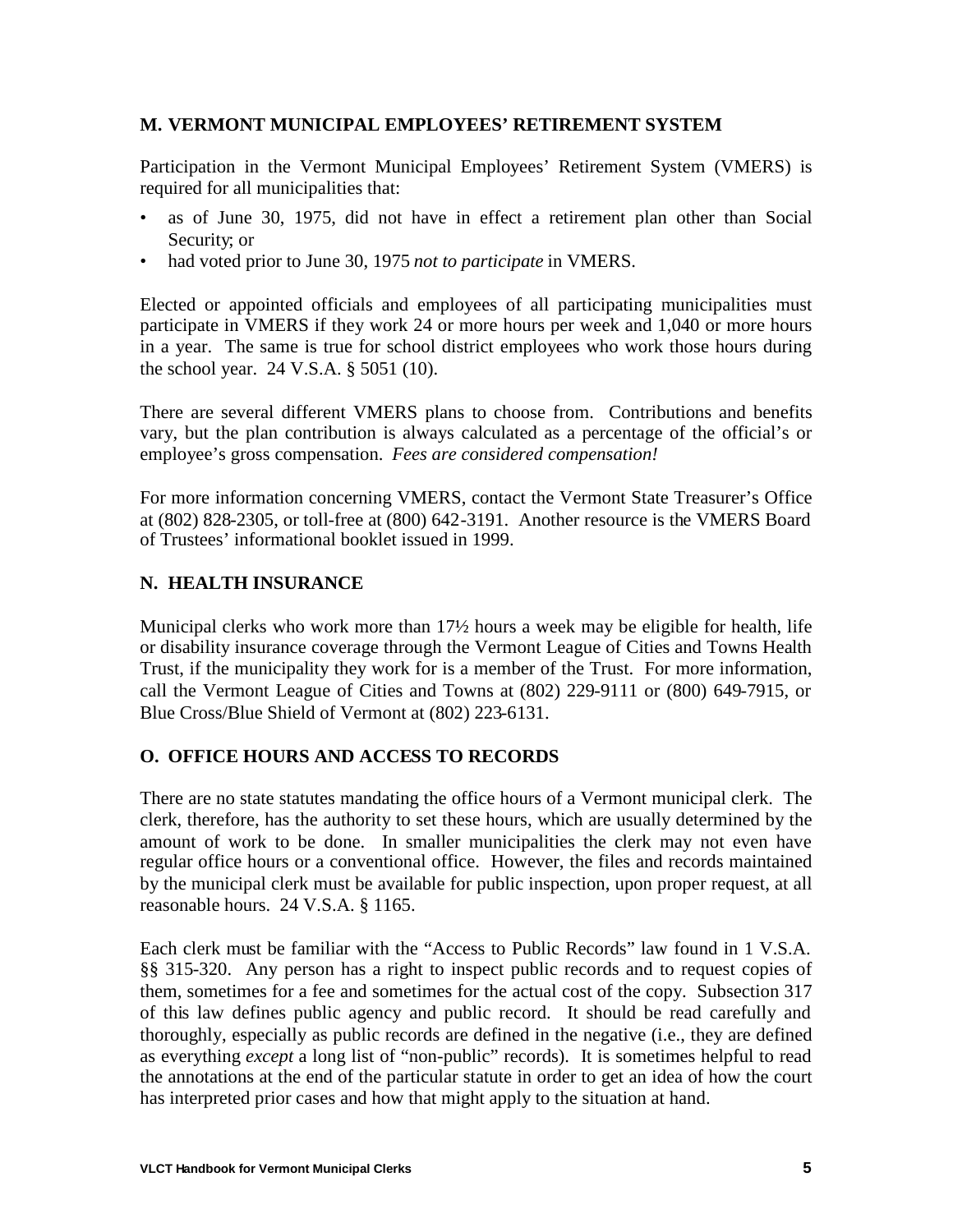A person who is denied access to public records may take the case to superior court, where the court will review the request *de novo*. If the complainant prevails substantially, the court may assess attorney fees and litigation costs against the town.

## **P. ASSISTANT TOWN CLERKS**

After a municipal clerk is elected, he or she *must* appoint one or more assistant town clerk(s). 24 V.S.A. § 1170. The clerk may also revoke the appointment. All such appointments and revocations must be recorded in the office of the municipal clerk. The law does not specify that the assistant be a legally qualified voter of the town.

In a procedure similar to that required of the municipal clerk, a record of appointment for the assistant clerk(s) must be deposited with the county clerk. State Form No. 15 is available from the county clerk for this purpose. It is to be certified by the municipal clerk and the magistrate who administered the oath. The assistant clerk must also sign the oath. 24 V.S.A. § 1172.

An assistant town clerk, when properly sworn, is authorized to perform the recording and filing duties of the municipal clerk and to issue licenses and certified copies of records. A municipal clerk is responsible for the official acts of any assistant appointed by him or her. In the absence, death, or disability of the municipal clerk, the assistant may perform all other duties of the municipal clerk. If the municipal clerk dies, the assistant continues to perform all duties until the selectboard appoints a successor. 24 V.S.A. §§ 963, 1171.

Compensation for assistant clerks is set by the town (or, failing that, the selectboard) and is paid by the town. 24 V.S.A. §§ 932-933.

An assistant town clerk, his or her spouse, or any person assisting him or her in the discharge of official duties may not be a town auditor. 17 V.S.A. § 2647. In addition, when the assistant town clerk keeps records of orders drawn by the selectboard, he or she may not also be the town treasurer or the spouse of the town treasurer, or any person acting in the capacity of clerk for the town treasurer. 24 V.S.A. § 1622.

#### **Q. MUNICIPAL CLERK AS TREASURER**

There is nothing in the law which prohibits a person from being both municipal clerk and treasurer. In fact it is not uncommon to find one person performing both functions in many Vermont towns, although he or she must run for those two offices separately. 17 V.S.A. § 2456. In 1999, this was the case in almost 170 Vermont municipalities. Often the officer is referred to as the "clerk-treasurer." A chapter on the duties and responsibilities of a town treasurer can be found in the *Handbook for Town Officers, 2nd edition*, published in 1999 by the Vermont League of Cities and Towns.

Every year, on or before July 1, the municipal clerk must submit the name of the town treasurer to the state treasurer. 24 V.S.A. § 1166. A treasurer is also authorized to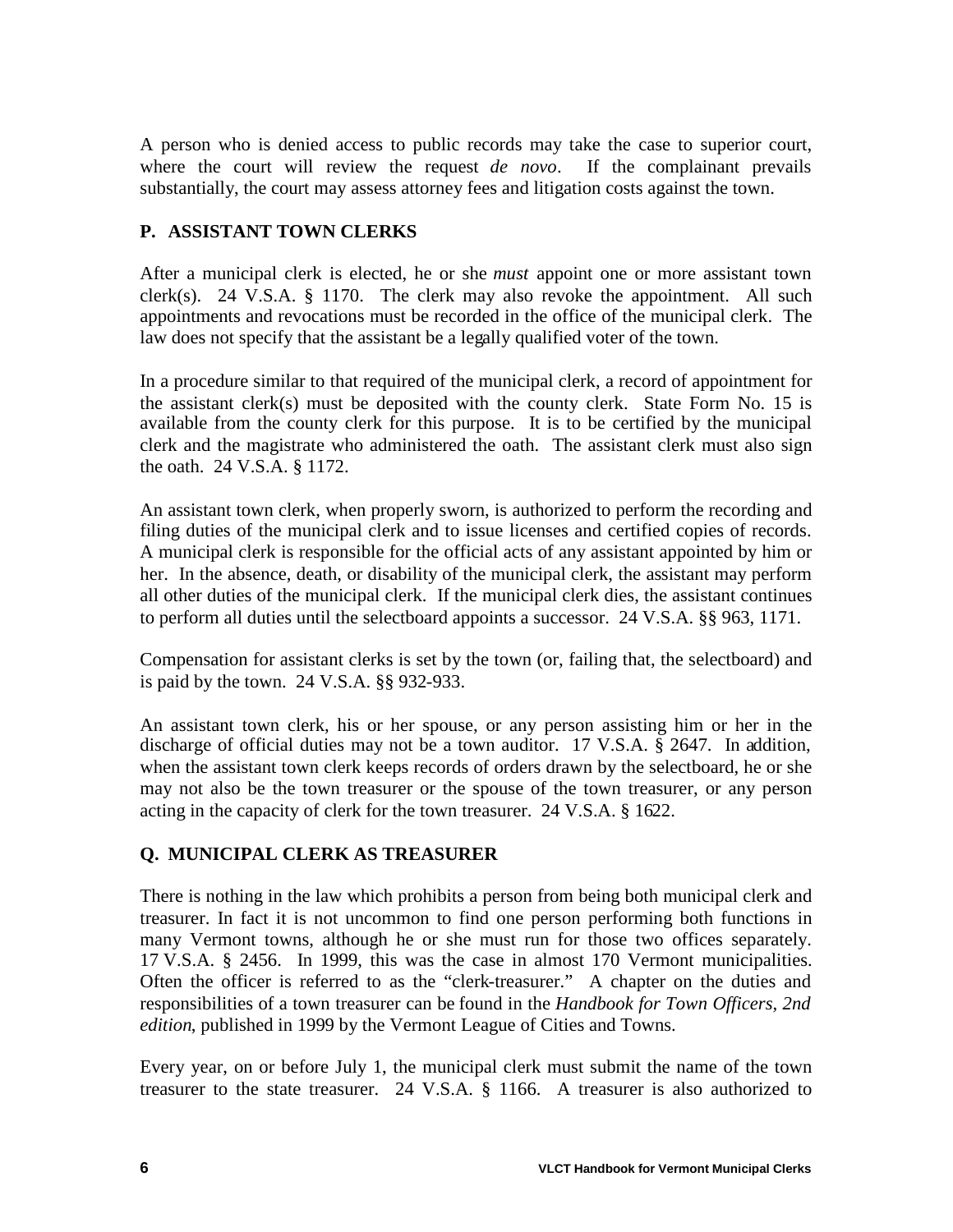appoint an assistant and to revoke that appointment. The appointment or revocation of appointment of the assistant treasurer shall be recorded in the office of the municipal clerk. If the treasurer fails to appoint an assistant, after written request to do so from the selectboard, the board may then make the appointment itself. The assistant treasurer may perform the duties of treasurer in the case of absence or disability of the treasurer. 24 V.S.A. § 1573.

#### **R. RELATIONSHIP WITH THE SELECTBOARD**

The duties and responsibilities of a municipal clerk are defined by statutory law. As long as the municipal clerk maintains his or her records in a lawful manner, the selectboard does not have the power to require the municipal clerk to conform to its ideas or methods of record keeping. 24 V.S.A. § 872, Annotation 13. But if a municipal clerk wants to employ a card index system as opposed to the general index (24 V.S.A. § 1161), he or she must have the consent and approval of the selectboard or alderboard (24 V.S.A. § 1153).

Following town meeting, the selectboard shall hold an organizational meeting and elect a chairperson and, if so voted, a clerk from among its number. A certificate of such election must be filed with the municipal clerk. During the organizational meeting, the selectboard must also appoint the following municipal officers: three fence viewers; one or more inspectors of lumber, shingles and wood; a weigher of coal; a pound keeper, and a tree warden. Such appointments must be certified to and recorded by the municipal clerk. 24 V.S.A. § 871.

#### **S. BOARD OF CIVIL AUTHORITY**

A municipal clerk, whether of a town, city or village, is a voting member of the board of civil authority, along with the justices and selectboard, mayor and alderboard, or village trustees, respectively. 17 V.S.A. § 2103(5); 24 V.S.A. § 801. The municipal clerk is the clerk of the board. Meetings of the board may be called by the clerk or by a selectboard member by posting notice and providing written notice to the members of the board. 24 V.S.A. § 801.

Several statutes say how many members of the board must be present in order to conduct business:

- The act of a majority of the board present at the meeting shall be treated as an act of the board, except when the board is dealing with election issues. 17 V.S.A. § 2103(5); 24 V.S.A. § 801.
- Except as otherwise provided in this title, a majority of the members of the board of civil authority shall constitute a quorum. 17 V.S.A. § 2103 (5).
- Those members of the board of civil authority present at a polling place shall constitute a quorum for the transaction of business relating to the conduct of the election. 17 V.S.A. § 2451.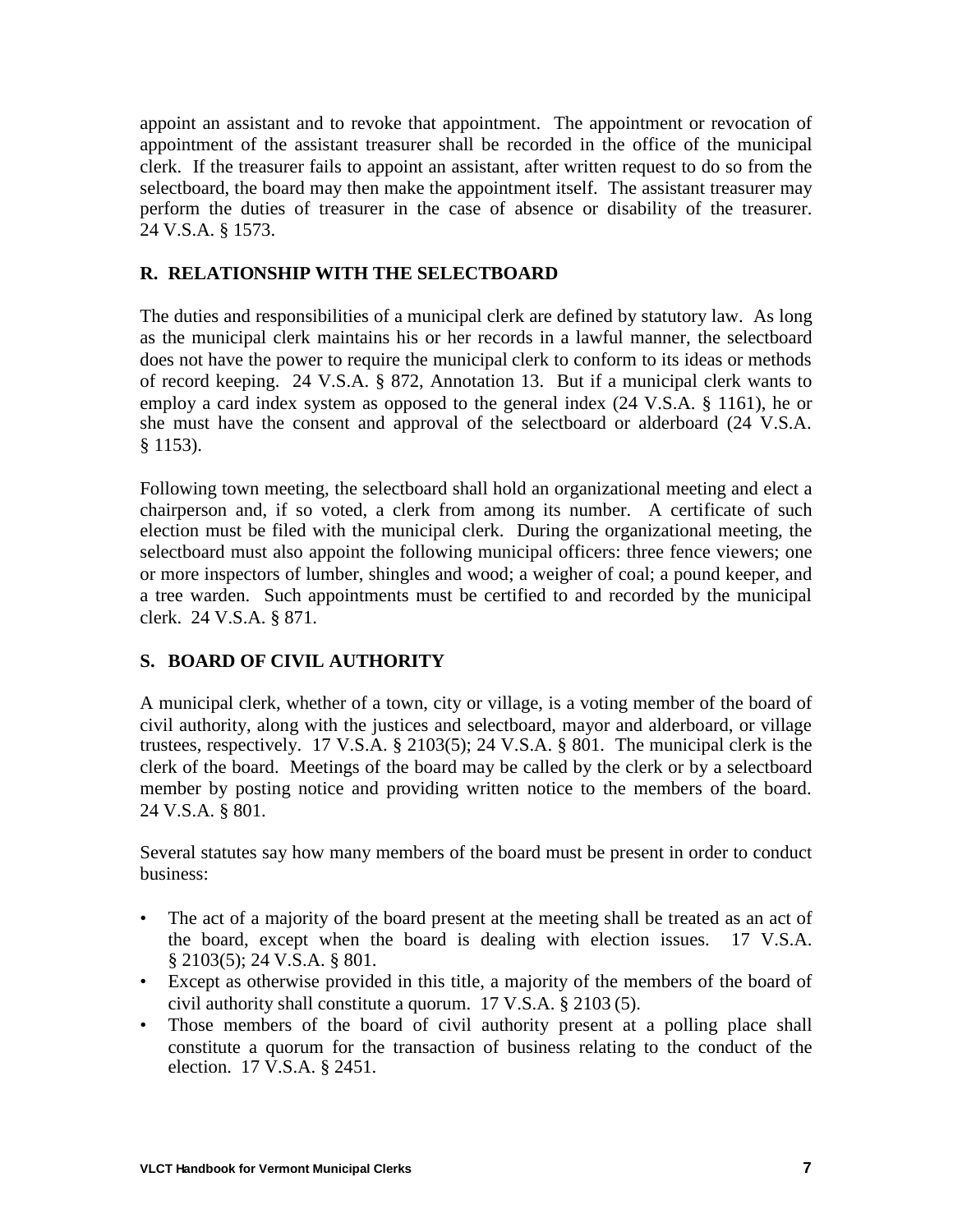When applied to the two separate functions of the board of civil authority, these statutes appear to mean that when the board is hearing tax appeals, the concurrence of a majority of the members present is considered an action by the board. For instance, if four members of a nine-member board are present, and three of them vote in favor of a motion, that motion has the force of an act by the entire board.

When dealing with election issues, however, two other rules apply:

- 1. When the board meets to purge or add to the checklist, a majority of the members must be present to form a quorum. For instance, if a board consists of nine members, five of them must be present to conduct business. Presumably, under the general rule in 1 V.S.A. § 174, all five members present would have to concur in order to take action.
- 2. If an election is in progress and the polls are open, a single member of the board who is present at the polling place constitutes a quorum and can make decisions on behalf of the entire board regarding conduct of the election and qualifications and registration of voters.

As part of its elections authority, the board of civil authority also administers the voter's oath, conducts elections and performs recounts within its political subdivision 17 V.S.A. §§ 2124, 2451, 2685.

The municipal clerk shall be the presiding officer at the polling place, unless unavailable or the town votes otherwise. If there is more than one polling place, the board shall appoint a voter of the town to serve in that capacity for each additional site. 17 V.S.A. §§ 2451-2453.

For discussion of the tax appeal responsibility of the board of civil authority and the clerk's related duties, see Chapter XI, section F of this handbook. For a more in-depth discussion of the board's functions, see Chapter 4 of the *Handbook for Vermont Selectboards, 2nd edition.*

## **T. BOARD OF TAX ABATEMENT**

The municipal clerk is a voting member of the board of tax abatement (24 V.S.A. § 1533) along with the town treasurer, the selectpersons, the justices of the peace and the listers. For the members of the board in cities and villages, see 24 V.S.A. § 1537.

Any taxpayer has a right to request a hearing for tax abatement. Meetings of the board are noticed as board of civil authority meetings, with the additional requirement that at least one lister must get personal notice. 24 V.S.A. §§ 801, 1534.

The board may act in one of two ways:

1. A majority of a quorum of the board may act for the board. For instance, if six members of a ten-member board are present, four of them must concur in a decision; or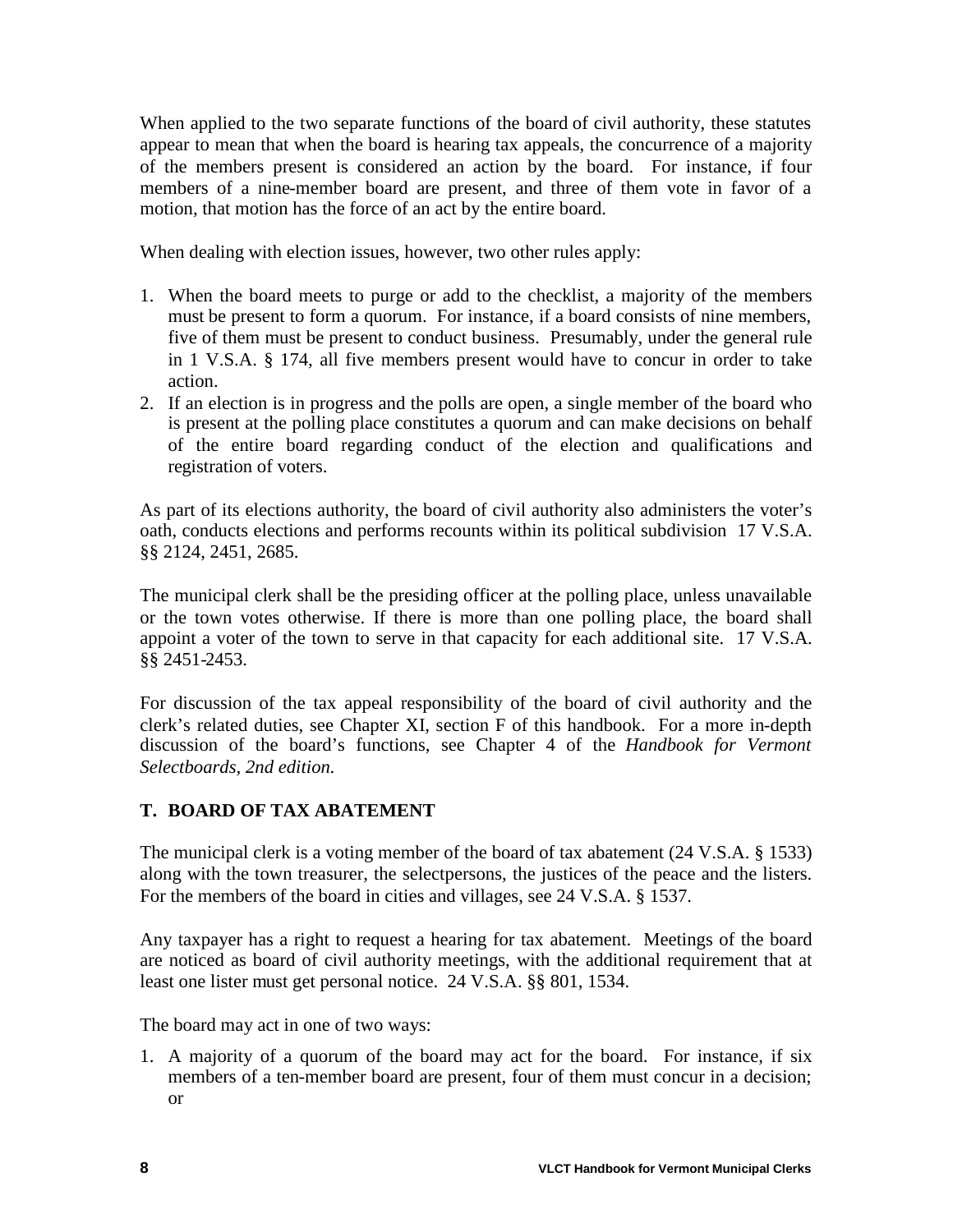2. If the town treasurer, a majority of the board of listers and a majority of the selectboard are present, that group has authority to act for the board. For instance, if seven members are present—the treasurer plus four of five selectboard members plus two of three listers—concurrence by four of them constitutes an act by the board.

The board has authority to abate taxes *only* for those reasons listed in the statutes. It may abate in whole or in part taxes, interest and penalties, or it may deny the request. In any case, it must "state in detail in writing the reasons for its decision." 24 V.S.A. § 1535 (c). A record of the decision must be filed with the town clerk and a certified copy forwarded to the treasurer and to the collector of taxes. Note that if the abatement is of a use change tax, it must be recorded in the municipal land records. 24 V.S.A. § 1536.

# **II. FEES**

A list of municipal clerk's fees has been compiled below. It is not intended to be a description of the various instruments, documents, permits, and so on; it is simply a fee chart. The specifics will be discussed in appropriate sections of this handbook. These fees are subject to review by the General Assembly, so clerks should check current statutes to determine if the fees have been changed since the revision of this handbook (June 2000).

| <b>FEE DESCRIPTION</b>    | <b>CITATION</b>           | <b>TOTAL CHARGE</b>                | <b>MUNICIPALITY</b> |
|---------------------------|---------------------------|------------------------------------|---------------------|
|                           |                           |                                    | <b>RETAINS</b>      |
| Act 250 Disclosure        | 32 V.S.A. § $1671(a)(6)$  | \$7.00/page                        | A11                 |
| Alcoholic Beverages       | 7 V.S.A. §§ 231, 233      |                                    |                     |
| First class               |                           | \$100.00                           | \$5.00              |
| Second class              |                           | \$50.00                            | \$5.00              |
| Attachment, Discharge of  | 12 V.S.A. § 3293(d)       | \$4.00                             | All                 |
| <b>Big Game Report</b>    | 10 V.S.A. Appendix $2(b)$ | \$1.00 (paid by commis-            | All                 |
|                           |                           | sioner)                            |                     |
| <b>Birth Certificate</b>  |                           |                                    |                     |
| Certified copy            | 32 V.S.A. § 1712(5)       | \$7.00                             | All                 |
| Completed or corrected    | 32 V.S.A. § 1712 (3)      | \$2.00 (paid by town) <sup>1</sup> | All                 |
| <b>Burial Certificate</b> | 32 V.S.A. § 1714          | \$5.00                             | All                 |
| To entomb or move body    | 32 V.S.A. § 1714          | \$1.00                             | All                 |
| Certificate of Fact to    | 32 V.S.A. § 1712(4)       | \$1.00 (paid by town) <sup>1</sup> | All                 |
| Commissioner of Health    |                           |                                    |                     |
| Checklists                | 32 V.S.A. § 1671 (a)(7)   | at $cost2$                         | All                 |
| Death Certificate         |                           |                                    |                     |
| Certified copy            | 32 V.S.A. § 1712(5)       | \$7.00                             | All                 |
| Corrected                 | 32 V.S.A. § 1712(3)       | \$2.00 (paid by town) <sup>1</sup> | All                 |
| Dog/Wolf Hybrid License   | 20 V.S.A. §§ 3581-3582    |                                    |                     |
| Neutered                  |                           | \$4.00                             | All                 |
| Not neutered              |                           | \$8.00                             | All                 |
| Late fee                  |                           | $+50\%$ of basic fee               | All                 |
| Surcharge for town (op-   |                           | up to \$10.00                      | All                 |
| tional)                   |                           |                                    |                     |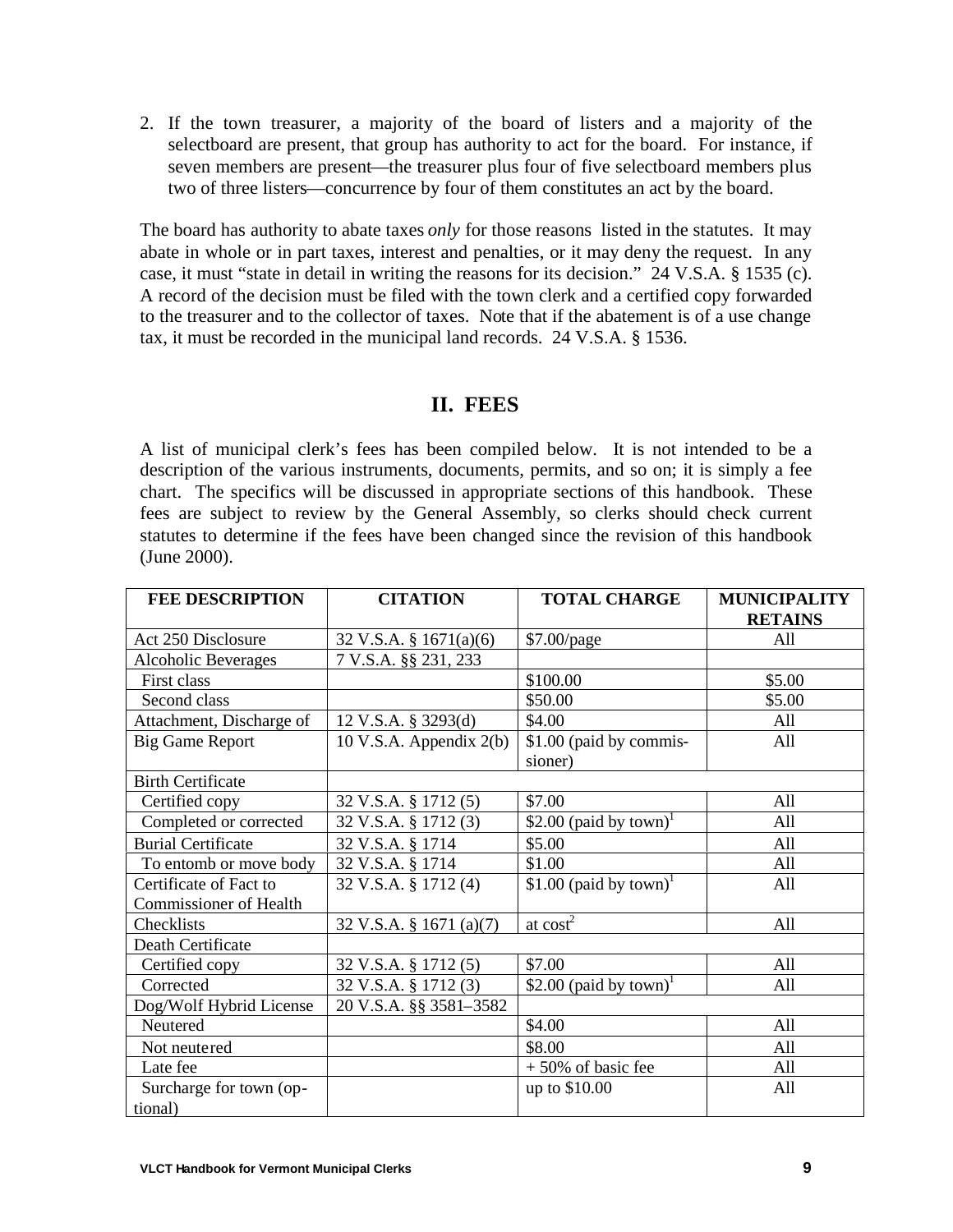| <b>FEE DESCRIPTION</b>                             | <b>CITATION</b>                    | <b>TOTAL CHARGE</b>                 | <b>MUNICIPALITY</b>          |  |
|----------------------------------------------------|------------------------------------|-------------------------------------|------------------------------|--|
|                                                    |                                    |                                     | <b>RETAINS</b>               |  |
| Surcharge for state                                |                                    | \$1.00                              | None                         |  |
| New dogs/puppies after                             |                                    | 50% of usual fee                    | All                          |  |
| 4/1                                                |                                    |                                     |                              |  |
| Breeding dogs                                      | 20 V.S.A. § 3583                   | See statute                         | All                          |  |
| Kennel license                                     | 20 V.S.A. § 3681                   | See statute                         | All                          |  |
| <b>Examination of Town</b>                         |                                    |                                     |                              |  |
| Records                                            |                                    |                                     |                              |  |
| By clerk                                           | 32 V.S.A. § 1671 (a)(3)            | \$5.00/hour, \$25/day max           | All                          |  |
| By others                                          | 32 V.S.A. § 1671 (a)(4)            | \$2.00/hour                         | All                          |  |
| <b>Grand List</b>                                  | 32 V.S.A. § 1671 (a)(7)            | at cost                             | All                          |  |
| <b>Green Mountain Passport</b>                     | 31 V.S.A. § 1002 (b)               | \$2.00                              | All                          |  |
| Hunting/Fishing License                            | 10 V.S.A. § 4254 (e)(9)            | see 10 V.S.A. § 4255                | \$1.00                       |  |
| Hunting License, replace-<br>ment for lost license | 10 V.S.A. $\S$ 4261 (a)            | \$5.00                              | All                          |  |
| Lien, Property Tax                                 | 32 V.S.A. § 5078                   | \$12.00 (paid by town) <sup>1</sup> | \$6.00, clerk<br>\$6.00, CDT |  |
| Lien, Recording                                    | 32 V.S.A. § 1671 (a)(6)            | \$7.00/page                         | All                          |  |
| Lumber Lien &                                      | 9 V.S.A. §§ 2013, 2014             | \$6.00                              | All                          |  |
|                                                    |                                    |                                     |                              |  |
| <b>Registered Mark</b>                             |                                    |                                     |                              |  |
| Marriage Certificate<br>Certified                  |                                    | \$7.00                              | All                          |  |
|                                                    | 32 V.S.A. § 1712(5)                |                                     |                              |  |
| Corrected                                          | 32 V.S.A. § 1712 (3)               | \$2.00 (paid by town) <sup>1</sup>  | All                          |  |
| Marriage License                                   |                                    |                                     |                              |  |
| Copy                                               | 32 V.S.A. § 1712(2)                | \$1.00 (paid by town) <sup>1</sup>  | All                          |  |
| Issuance                                           | 32 V.S.A. § 1712(1)                | \$20.00                             | \$5.00                       |  |
| <b>Military Service Record</b>                     | 24 V.S.A. § 1175                   | \$0.50 (paid by town) <sup>1</sup>  | All                          |  |
| Minutes                                            | 32 V.S.A. § 1671 (a)(7)            | at cost                             | All                          |  |
| Mortgage                                           |                                    |                                     |                              |  |
| Complaint to foreclose                             | 32 V.S.A. § 1671 (a)(2)            | \$6.00/page                         | All                          |  |
| Trust deed file                                    | 32 V.S.A. § 1671 (a)(1)            | \$10.00                             | All                          |  |
| Motor Vehicle Registra-<br>tion                    | 23 V.S.A. § 6                      | see specific vehicle type           | \$2.00                       |  |
| Name, failure to provide                           | 32 V.S.A. § 1405                   | \$2.00                              | All                          |  |
| legible                                            |                                    |                                     |                              |  |
| Name Change (regarding                             | 27 V.S.A. § 350;                   | \$7.00/page                         | All                          |  |
| real estate)                                       | 32 V.S.A. § 1671 (a)(6)            |                                     |                              |  |
| Posted Land, recording                             | 10 V.S.A. § 5201 (c)               | \$5.00                              | All                          |  |
| <b>Property Transfer Tax</b>                       | 32 V.S.A. § 9606 (d)               | \$7.00                              | All                          |  |
| Public Document, certi-                            | 32 V.S.A. § 1671 (a)(6)            | \$7.00/page                         | All                          |  |
| fied copy                                          |                                    |                                     |                              |  |
| Public Record, certified                           | $32 \text{ V.S.A. }$ § 1671 (a)(6) | \$7.00/page                         | All                          |  |
| copy                                               |                                    |                                     |                              |  |
| Record/File any Public                             | 32 V.S.A. § 1671 (a)(6)            | $$7.00$ /page <sup>3</sup>          | All                          |  |
| Record                                             |                                    |                                     |                              |  |
| <b>Survey Plats</b>                                | 32 V.S.A. § 1671 (a)(8)            |                                     |                              |  |
| $11x17$ inch                                       |                                    | \$6.00/sheet                        | All                          |  |
| $18x24$ inch                                       |                                    | \$8.00/sheet                        | All                          |  |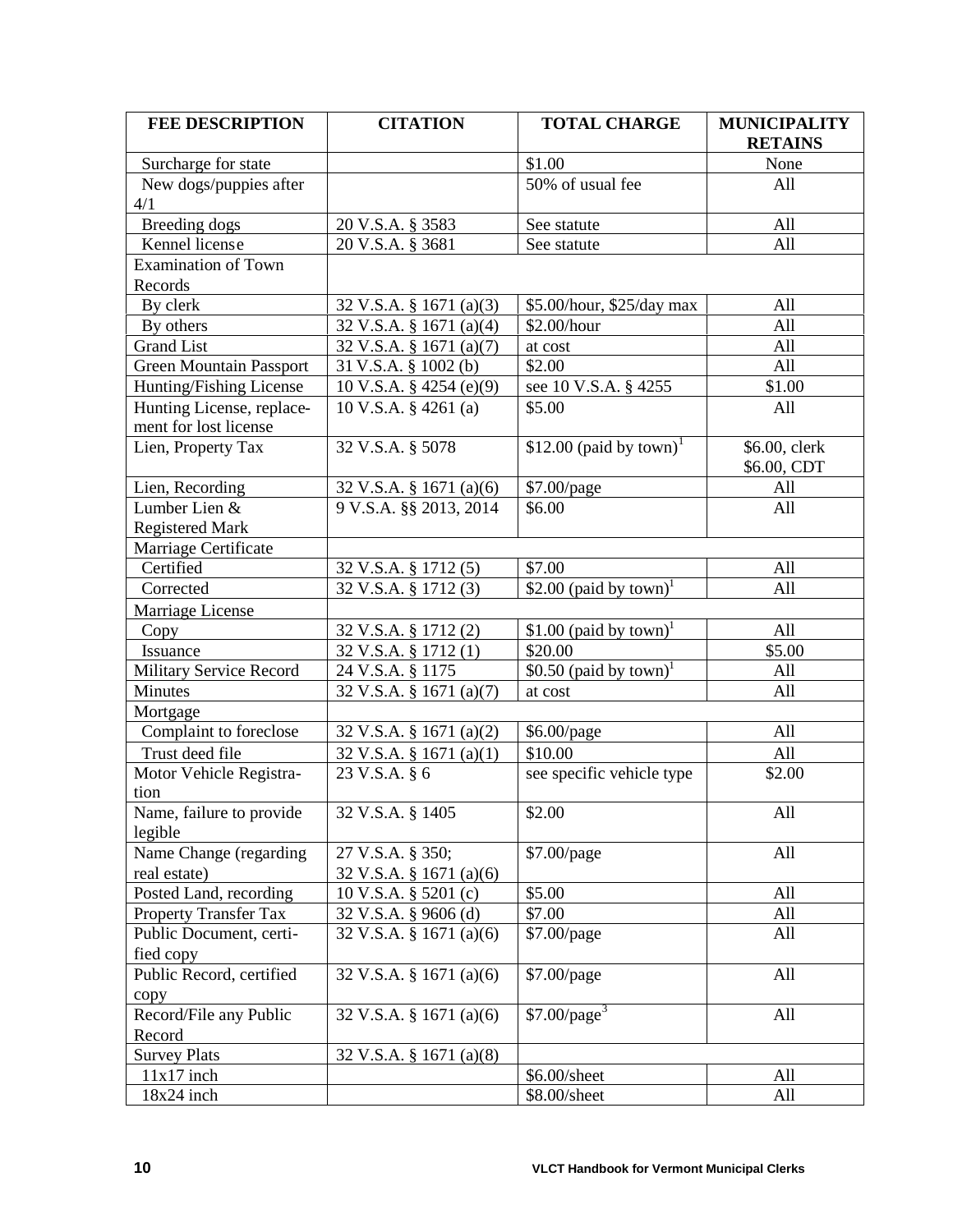| <b>FEE DESCRIPTION</b>        | <b>CITATION</b>                    | <b>TOTAL CHARGE</b>      | <b>MUNICIPALITY</b> |
|-------------------------------|------------------------------------|--------------------------|---------------------|
|                               |                                    |                          | <b>RETAINS</b>      |
| $24x36$ inch                  |                                    | \$10.00/sheet            | All                 |
| Tobacco License               | 7 V.S.A. § 1002(d)                 | \$10.00                  | \$5.00              |
| <b>Trailer Parks</b>          | 24 V.S.A. § 2232 (4)               | set by town              | All                 |
| <b>Trust Mortgages</b>        | 32 V.S.A. § 1671 (a)(1);           | \$10.00                  | All                 |
|                               | 24 V.S.A. § 1155                   |                          |                     |
| U.C.C. (certain collateral    | see 9A V.S.A.                      |                          | All                 |
| defined in $9A$ V.S.A. § 9-   | $§ 9-403(5)$                       |                          |                     |
| 401)                          |                                    |                          |                     |
| Uncertified Copies of         | $32 \text{ V.S.A. }$ § 1671 (a)(7) | \$1.00/page (\$2.00 min) | All                 |
| Recorded and Filed            |                                    |                          |                     |
| Documents                     |                                    |                          |                     |
| Veterans, Records for VA      | 14 V.S.A. § 3116                   | no charge                |                     |
| <b>Benefits Determination</b> |                                    |                          |                     |
| <b>Vital Statistics</b>       | 32 V.S.A. § 1712(5)                | \$7.00                   | All                 |
| <b>Waterfowl Stamp</b>        | 10 V.S.A. § 4277 (d)               | \$5.00                   | \$1.00              |

- 1 "Paid by town" does not apply where clerk receives salary in lieu of fees.
- 2. Upon request, one checklist copy free to the chair of each political party in town. 17 V.S.A. § 2141.
- 3. **Effective July 1, 2000,** the municipal surcharge on recording fees and certain copies was repealed and replaced by a "restoration reserve fund," which may be created by the legislative body. The fund consists of a portion of the statutory recording fees – not less than 50¢ and not more than \$1.00 per page – established under  $32 \text{ V.S.A.}$  §  $1671$  (a)(1) and (a)(6).

**See statute referenced for further information. Municipal clerks may require fees for all filing, recording, and copying to be paid in advance. 32 V.S.A. § 1671 (5). A schedule of all fees shall be posted in the town clerk's office. 32 V.S.A. § 1671(b).**

According to the Public Records Division of the Vermont Department of Buildings and General Services:

- No fee may be charged for termination statements. 9A V.S.A. § 9-404(3).
- Utility pole permit fees are \$7.00. 32 V.S.A. § 1671(a)(6); 19 V.S.A. § 1111(l).

If you have any questions concerning a fee, call the Public Records Division in Middlesex at (802) 828-1005 or the Vermont League of Cities and Towns' Municipal Law Center at (800) 649- 7915.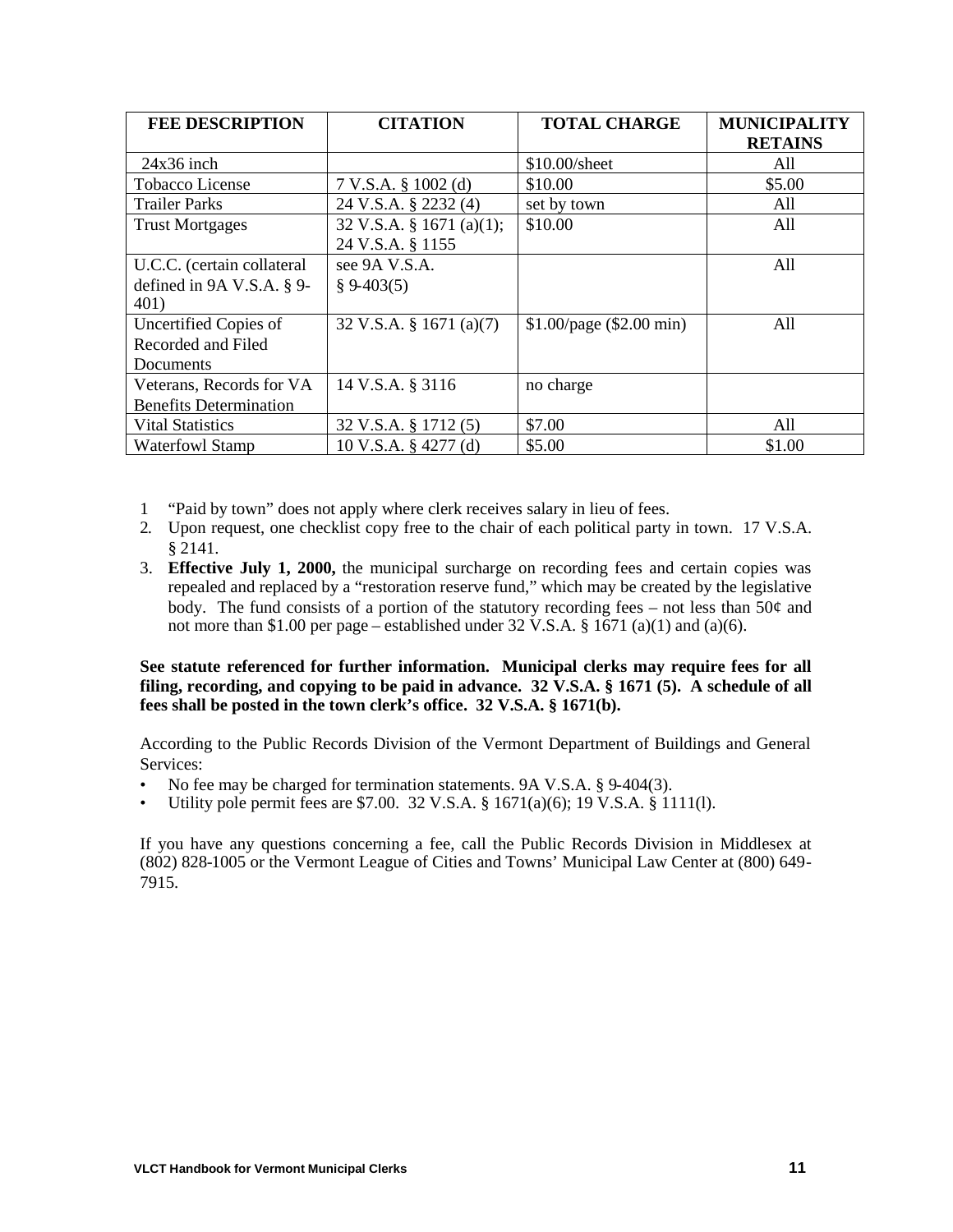## **III. OATHS**

#### **A. CLERK'S CERTIFICATE OF ELECTION AND OATH**

1. In his or her county, a municipal clerk may administer oaths in all cases where an oath is required. 24 V.S.A. § 1160.

2. The clerk, selectboard, constables, listers, grand jurors, and fence viewers of a town must be sworn before entering upon the duties of their offices. 24 V.S.A. § 831. A record of the oaths must be kept in permanent form by the municipal clerk. The oath is required each time an elected person qualifies for a new term of office. Assistant election officers appointed by the board of civil authority for election purposes must also be sworn. 17 V.S.A. § 2454.

The municipal clerk's certificate of election and oath (24 V.S.A. § 1151) was discussed in the first chapter of this handbook.

#### **B. OATH FOR CLERK, SELECTBOARD, CONSTABLES, GRAND JURORS, FENCE VIEWERS AND ASSISTANT ELECTION OFFICERS**

The oath to be administered to the officers listed above is a general oath used whenever a specific form is not provided. 12 V.S.A. § 5813. The form of the oath is as follows:

"You solemnly swear that you will faithfully execute the office (duty or trust) of \_\_\_\_\_\_\_\_\_\_\_\_\_\_ to the best of your judgment and abilities, according to law. So help you God."

The word "affirm" may be substituted for "swear" and the words "under the pains and penalties of perjury" substituted for "So help you God." 12 V.S.A. § 5851.

#### **C. OATH FOR LISTERS**

Upon taking office, each lister shall take the following oath:

"I, do solemnly swear (or affirm) that I will appraise all the personal and real property subject to taxation in the town (or city) of **Example 2.1**, so far as required by law, at its fair market value, will list the same without discrimination on a proportionate basis of such value for the grand list of such town (or city), will set the same in the grand list of such town (or city) at one percent of the listed value and will faithfully discharge all the duties imposed upon me by law. So help me God" (or, "Under the pains and penalties of perjury."). 32 V.S.A. § 3431.

Dated at \_\_\_\_\_\_\_\_\_\_\_\_\_\_\_\_\_\_\_\_\_\_\_\_\_ this \_\_\_\_ day of \_\_\_\_\_\_\_\_\_\_\_\_\_, 20\_\_\_. At \_\_\_\_\_\_\_\_\_\_\_\_\_\_\_\_\_\_\_\_\_\_\_\_ in \_\_\_\_\_\_\_\_\_\_\_\_\_\_\_\_\_\_\_ County, State of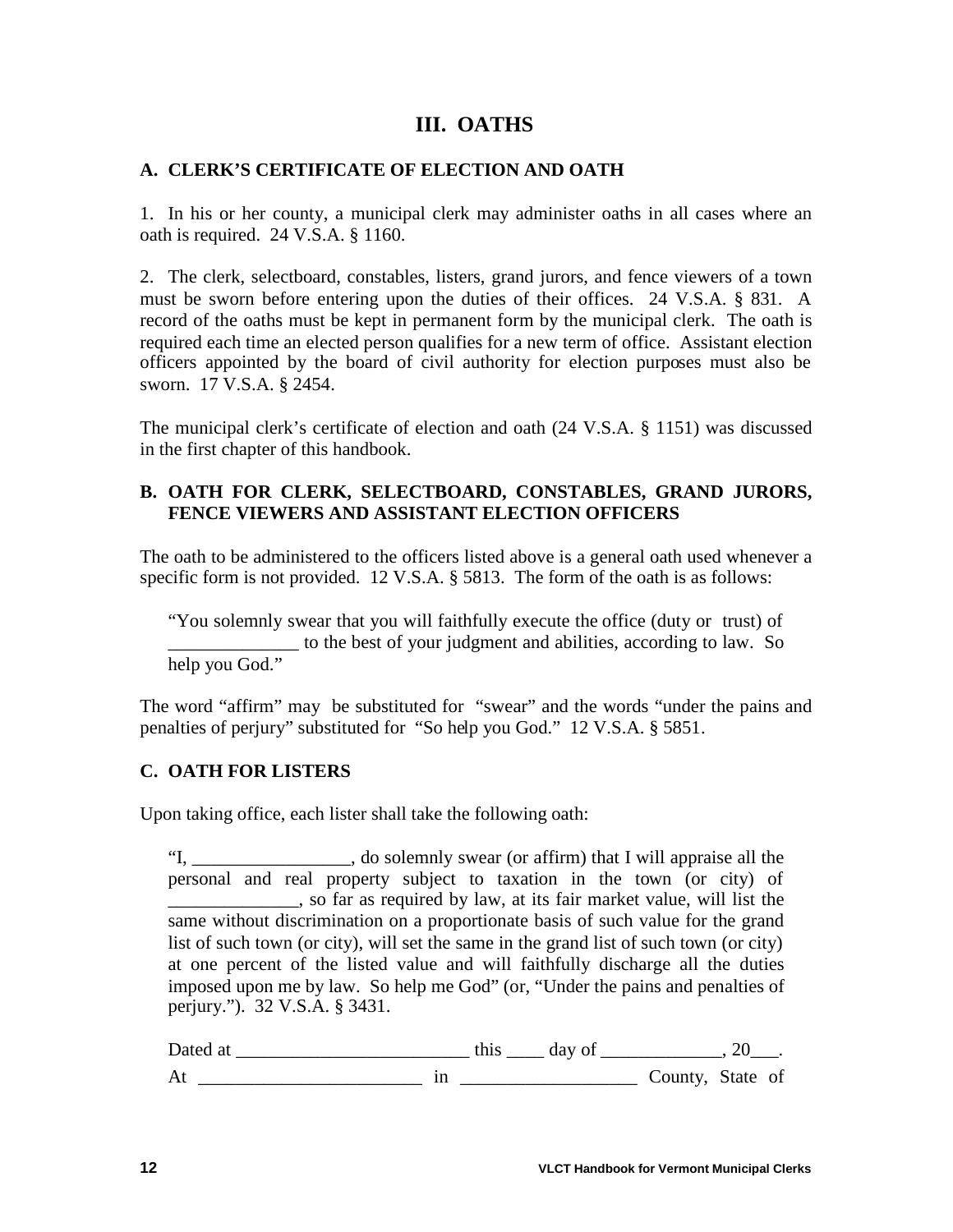Vermont, on this \_\_\_\_ day of \_\_\_\_\_\_\_\_\_\_\_\_\_, 20\_\_\_, personally appeared and took and subscribed the foregoing oath.

Before me,

\_\_\_\_\_\_\_\_\_\_\_\_\_\_\_\_\_\_\_\_\_\_\_\_\_\_\_\_\_\_\_\_\_\_\_\_\_\_\_\_\_\_\_ (name and designation of officer administering oath)

When the completed grand list is filed in the office of the municipal clerk, each lister shall attach to the grand list a second oath, which says:

"I do solemnly swear (or affirm) that according to my best knowledge, information and belief the foregoing list contains a true statement of the listed value of all taxable real and personal estate, taxable within the Town of \_\_\_\_\_\_\_\_\_\_\_\_\_\_\_\_. So help me God (or "Under the pains and penalties of perjury.")."

The clerk shall then certify upon the list the time at which each lister took the oath and the date upon which the grand list was so filed.  $32 \text{ V.S.A.}$  § 4151 (b) & (c).

A board of three appraisers (listers) for unorganized towns and gores in each county is appointed biennially by the Director of Property Valuation and Review, with the approval of the Governor, on the first Tuesday in March. 24 V.S.A. § 1401. Their oaths of office, signed by them and filed in the office of the county clerk, are the same as for the listers. 24 V.S.A. § 1402.

#### **D. OATH FOR BOARD OF CIVIL AUTHORITY**

Taxpayers appealing a property valuation file their first appeal with the board of listers. If not satisfied by the action which the listers take, an appeal may be made to the board of civil authority. Each member of the board of civil authority must take, subscribe, and file in the municipal clerk's office the following oath, which is recorded by the municipal clerk:

"I do solemnly swear (or affirm) that I will well and truly hear and determine all matters at issue between taxpayers and listers submitted for my decision. So help me God (or, "Under the pains and penalties of perjury.")." 32 V.S.A. § 4405.

#### **E. JUSTICES OF THE PEACE**

Justices of the peace are elected biennially on the first Tuesday next after the first Monday of November during the general election. *Vermont Constitution*, Chapter II, Section 43. A justice's term of office takes effect February 1 following the election and runs for two years. 4 V.S.A. § 491.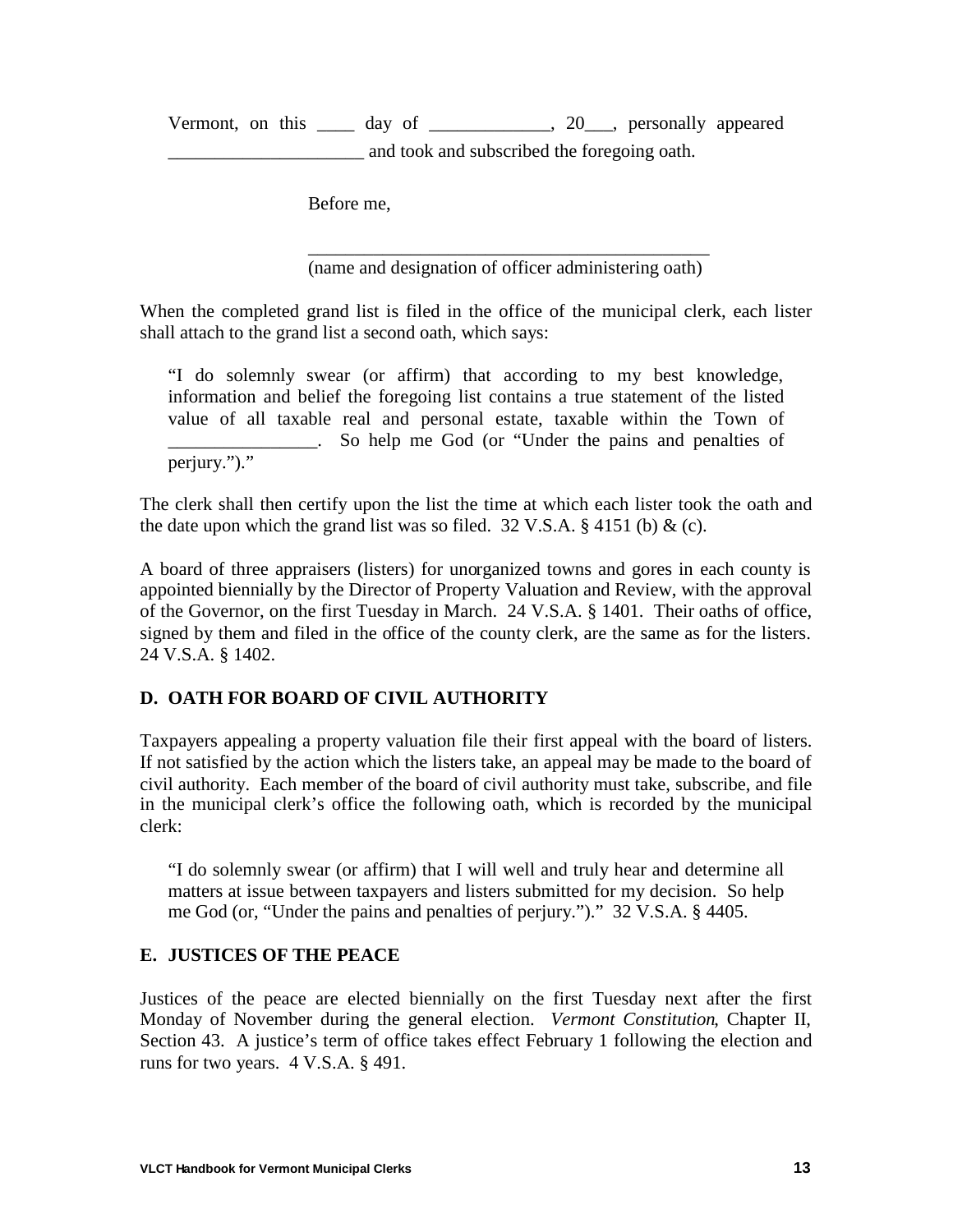Before entering his or her duties each justice must deposit with the town clerk a copy of the official oath signed by him or her and certified by the magistrate or notary public who administered the same. Justices' oath forms are now provided by the Secretary of State's Office. 4 V.S.A. § 491.

The official oath is as follows:

"You, \_\_\_\_\_\_\_\_, do solemnly swear (or affirm) that you will faithfully execute the office of justice of the peace for the \_\_\_\_\_\_\_\_\_ of \_\_\_\_\_\_\_\_\_\_\_ and will therein do equal right and justice to all people, to the best of your judgment and ability, according to law. So help you God (if an oath, or "Under the pains and penalties of perjury" if an affirmation)." *Vermont Constitution*, Chapter II, Section 56.

Contact your town clerk if you have questions concerning the justice's oath.

## **F. VOTER'S OATH (formerly the Freeman's Oath)**

In order to be eligible to vote in Vermont, a person must take the Voter's Oath. 17 V.S.A. § 2121. The municipal clerk is among those authorized to administer the oath. The person who administers the oath must sign his or her name and rank in the appropriate place on the application or provide some other written notification giving the person's name and the date the oath was administered. 17 V.S.A. § 2124. The voter registration application form shall comply with the requirements of 17 V.S.A. § 2145.

The municipal clerk files the completed application and the written notification that the person has taken the oath if submitted separately. Upon request, the municipal clerk shall verify that a voter has taken the oath. 17 V.S.A. § 2124(d).

The Voter's Oath need only be taken once. This is true even if a person has moved out of state and back to Vermont. However, a returning former Vermonter must re-establish residency and apply for addition to the checklist. 17 V.S.A. § 2125.

The text of the oath can be found in the *Vermont Constitution,* Chapter II, Section 42.

"You solemnly swear (or affirm) that whenever you give your vote or suffrage, touching any matter that concerns the State of Vermont, you will do it so as in your conscience you shall judge will most conduce to the best good of the same, as established by the Constitution, without fear or favor of any person."

#### **G. OATH FOR APPOINTED OFFICIALS**

When a person is appointed to perform any duty or execute any office, commission or trust where an oath is required and there is no specific form of oath mandated, such oath shall be as prescribed in 12 V.S.A. § 5813.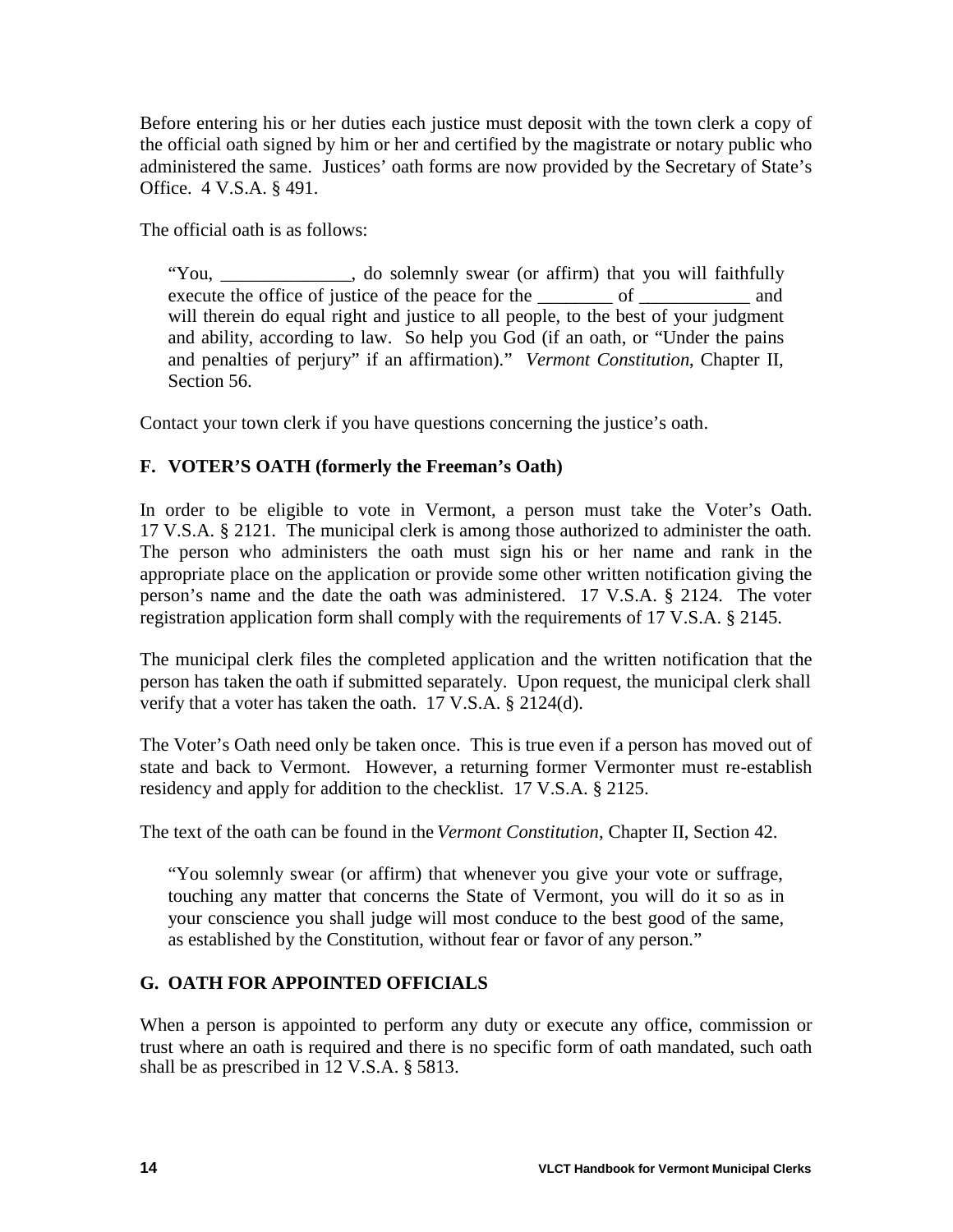# **IV. NOTARIES PUBLIC**

#### **A. EX OFFICIO**

Vermont municipal clerks and assistant clerks are ex officio notaries public. Other ex officio notaries are clerks of the county, supreme court, district court and family court, as well as justices of the peace. Terms of office for such ex-officio notaries end with the expiration of their term in the office on which the status of notary depends.

Additional appointments to the office of notary public are made by the judges of the superior court, who appoint as many non-ex-officio notaries as are necessary for any particular county. These appointed notaries hold office until ten days after the expiration of the terms of the superior court judges who appointed them. These non-ex-officio notaries have jurisdiction throughout the state. 24 V.S.A. § 441.

### **B. CERTIFICATE AND OATH**

A person who is appointed as a notary public sends the certificate of his appointment to be filed and recorded in the office of the clerk in the county where the appointment was issued. The form of the certificate of appointment is found in 24 V.S.A. § 442 and is approximately as follows:

This is to certify that [name of appointee] of [name of town] in [county of appointment was, on the day of 20 appointed by the judges of the superior court for such county a notary public for the term ending on February 10, 20\_\_\_.

\_\_\_\_\_\_\_\_\_\_\_\_\_\_\_\_\_\_\_\_\_\_\_\_\_\_\_\_\_\_\_\_\_\_\_\_\_ \_\_\_\_\_\_\_\_\_\_\_\_\_\_\_\_\_\_\_\_\_\_\_\_\_\_\_\_\_\_\_\_\_\_\_\_\_ Judges of the \_\_\_\_\_\_\_\_\_\_\_\_\_\_\_\_\_\_\_\_\_\_\_\_\_\_\_\_\_\_\_\_\_\_\_\_\_ Superior Court.

And at  $\frac{1}{20}$  in such county, on this  $\frac{1}{20}$  day of  $\frac{20}{20}$ , personally appeared \_\_\_\_\_\_\_\_\_\_\_\_\_\_\_ and took the oath of office prescribed in the Constitution.

Before me,

\_\_\_\_\_\_\_\_\_\_\_\_\_\_\_\_\_\_\_\_\_\_\_\_\_\_\_\_\_\_\_\_\_\_\_\_\_\_\_\_\_\_\_ (name and designation of officer administering oath)

Immediately after the appointment of the notary public, the county clerk sends a certificate of the appointment to the Secretary of State, who has the certificates bound and indexed for a permanent record. 24 V.S.A. § 183.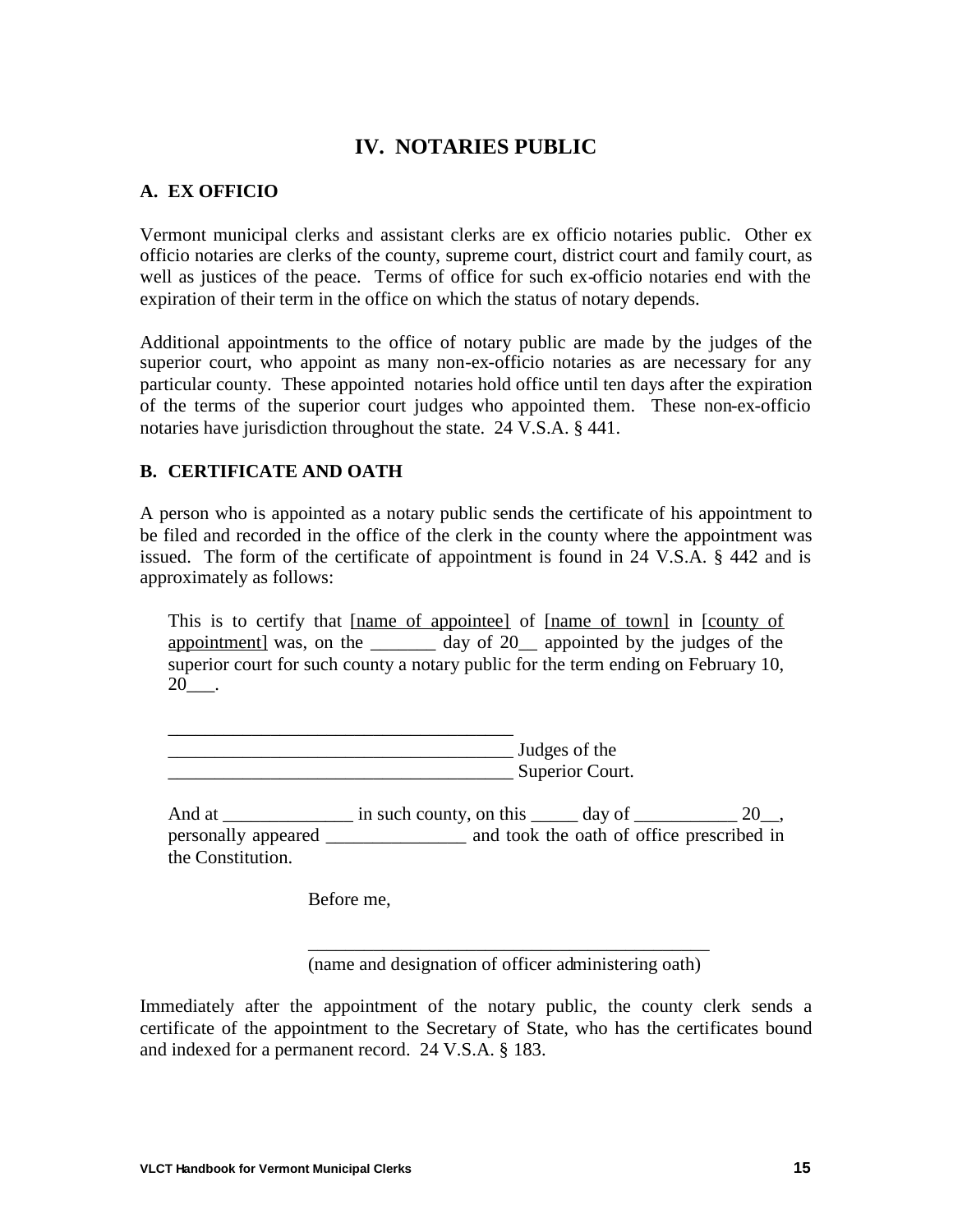Before assuming the duties of office, each notary, both appointed and ex officio, must take the oath or affirmation of office mandated by Chapter II, Section 56 of the *Vermont Constitution*. He or she shall then sign the oath, which shall be kept on file by the county clerk. 24 V.S.A. § 442. At the end of four years, the county clerk shall have the oaths bound into book form as a final record. 24 V.S.A. § 443.

## **C. FEES**

Although appointed notaries public may charge certain fees for their services, municipal clerks and assistant clerks who are ex-officio notaries must provide such services without charge or fee. 32 V.S.A. § 1403(b). However, in instances in which no specific fees are provided for, persons who have a duty to record deeds or proceedings or to make copies of records, proceedings or minutes shall be allowed to collect:

- \$0.60 per folio, with a minimum fee of \$1.00;
- \$2.00 for each official document; and
- \$2.00 for the authentication of documents

This same law, however, creates an exception from charging an honorably discharged veteran or any member of his or her family a fee for copies of certain records specified in 32 V.S.A. § 1751 (a).

## **D. SEAL**

A seal for a notary public is no longer required on any occasion. 24 V.S.A. § 444, *repealed*. However, if the documents will be going out of state, it is customary and advisable that the embossed seal be used. Such documents will then be validated in the state or nation to which they are going.

## **E. POWERS AND DUTIES OF A NOTARY PUBLIC**

Notaries have the general authority to take acknowledgements, administer oaths and affirmations, and to certify that a copy is a true copy of a document. They may also perform any other act permitted by law. 24 V.S.A. § 445. The notary may administer oaths of office when no other provision is made by law for their administration. 12 V.S.A. § 5852.

The town clerk has the authority to acknowledge deeds and other conveyances of lands, an estate or an interest therein as well as leases of real property. Certain of these documents must be recorded at length in the clerk's office of the town in which the land is located. Note that "a deed or other conveyance of land which includes a reference to a survey prepared or revised after July 1, 1988 may be recorded *only if* it is accompanied by the survey or cites the volume and page in the land records showing where the survey has previously been recorded." The document, when acknowledged before a notary public, will be valid without the official seal of the acknowledging notary affixed to his signature. 27 V.S.A. § 341.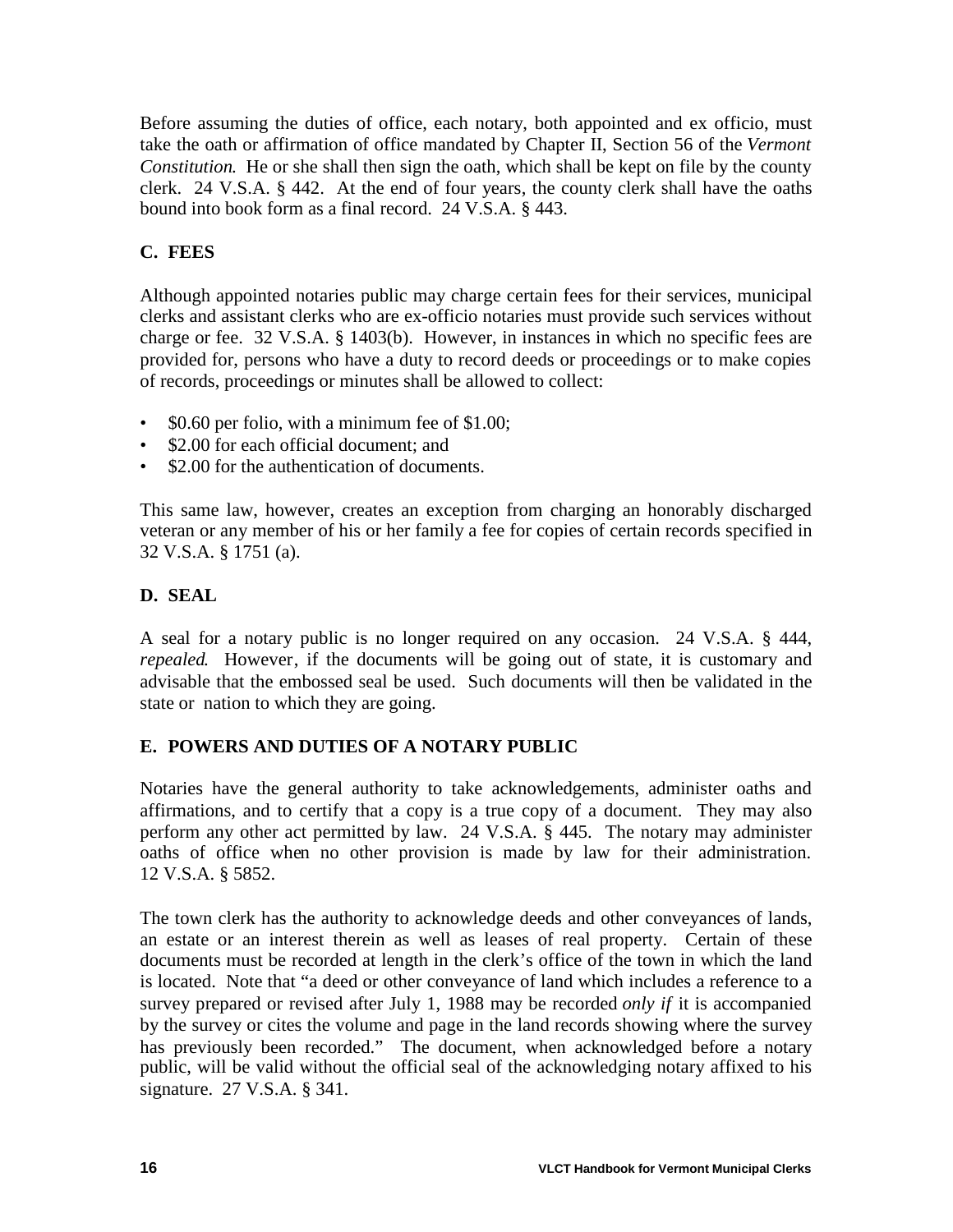Conversely, a deed or other conveyance acknowledged by a notary public outside of the state shall be valid in Vermont if it is valid in the state, province, nation or kingdom of its execution. 27 V.S.A. § 379.

Notaries can certify *only* copies of documents which are in their official custody, such as deeds and vital records (birth certificates, marriage licenses, etc.). When asked to certify a copy of a record which is not in the clerk's custody (e.g. a birth certificate from another town or state), the clerk/notary can only certify as to the identity of the person requesting the copy, not to the authenticity of the original document. This is not spelled out in the Vermont statutes but derives from generally accepted law. *Black's Law Dictionary, 7th edition* defines certified copy as "a duplicate of an original ... document, certified as an exact reproduction usually by the officer responsible for issuing or keeping the original."

## **F. LIABILITY**

A notary shall be liable for damages caused by his or her official misconduct. 24 V.S.A. § 446.

**Note:** For more detail, consult *A Short Guide for Vermont Notaries Public,* published on the Vermont Secretary of State's web page (http://www.sec.state.vt.us/). You may also reach them by telephone at (802) 828-2363.

# **V. LICENSES (GENERAL)**

#### **A. DOGS AND WOLF HYBRIDS**

NOTE: "Dog" shall also mean "dog and wolf-hybrid" for purposes of this section.

Any dog that is more than six months old must be registered and licensed annually, on or before April 1st, by the clerk of the municipality in which the dog is kept. 20 V.S.A.  $§$  3581(a).

To obtain a license the owner must pay a fee, present the clerk with proof that the animal has been vaccinated against rabies within the prescribed time (a licensed veterinarian's certificate) and, in the case of a spayed or neutered animal, provide a certificate of sterilization from a licensed veterinarian. 20 V.S.A. § 3581(b), (d).

A license issued by any town clerk in Vermont is valid in any part of the state, provided that it is recorded by the clerk in the town where such dog is kept. 20 V.S.A. § 3591.

Current general license fees for dogs who are family pets are \$8.00 each if unneutered or unspayed and \$4.00 each for neutered or spayed animals. 20 V.S.A. 3581(a). Fees for dogs kept for breeding purposes or in a licensed kennel are addressed later in this chapter.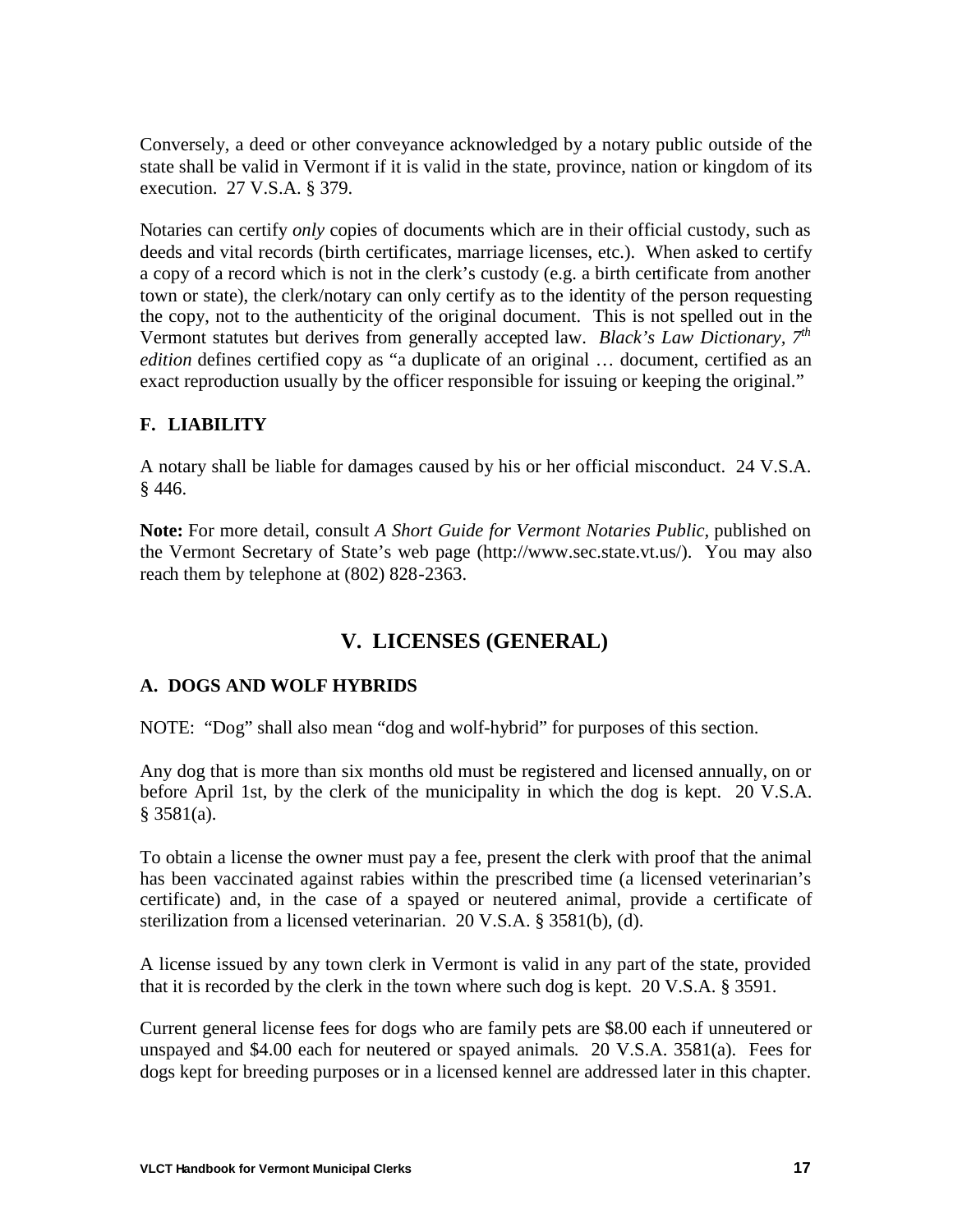If an animal is not licensed by April 1, the owner may still register it by paying a fee of 50% more than the usual amount (e.g. \$12.00 and \$6.00 for unneutered and neutered animals respectively). 20 V.S.A. § 3581(a).

A *current* rabies vaccination means that:

- a dog of less than one year of age has been vaccinated;
- a dog between one and two years of age has been vaccinated within the preceding twelve months; or
- a dog two or more years old must have been vaccinated in the preceding twenty four months. 20 V.S.A. 3581(e).

Copies of the rabies certificates are kept on file in the municipal clerk's office, along with a copy of each dog's license. License records shall contain the name of the owner or keeper as well as the name, license number and description of each animal. Records may be kept alphabetically or numerically. 20 V.S.A. §§ 3581, 3589.

A dog obtained after April  $1<sup>st</sup>$ , or that reaches the age of six months after April  $1<sup>st</sup>$ , must be licensed within 30 days. If the application for license is filed after October  $1<sup>st</sup>$ , the license fee is half the usual amount. Failure to file in a timely manner results in a 50% increase in the fee required. 20 V.S.A. § 3582.

Dogs kept for breeding purposes may be licensed with a special license annually on or before April 1, provided that:

- the animals will be kept in a proper enclosure;
- they are properly immunized against rabies; and
- the owner pays \$30.00 for the first ten or fewer animals and \$3.00 extra for each additional animal. 20 V.S.A. § 3583.

Dogs registered under this special license are exempt from other fees. 20 V.S.A. § 3583.

Owners of two or more dogs more than four months old kept for breeding purposes except for the owner's own use are required to apply to the municipal clerk for a kennel permit for a fee of \$10. 20 V.S.A. § 3681. In addition, each animal must be licensed individually for the usual and customary charges outlined in 20 V.S.A. § 3581(a). The kennel permit, which must be renewed each year by April  $1<sup>st</sup>$ , must be prominently displayed on the premises where the kennel is located. 20 V.S.A. § 3681.

Owners of dogs licensed under the breeder's license (20 V.S.A. § 3583), or under the kennel permit (20 V.S.A. § 3681) may, if they miss the April  $1<sup>st</sup>$  licensing date, renew their dogs' licenses by paying a 50% surcharge in excess of the initial fee.

Some of the statutes in 20 V.S.A. Chapter 193 which pertain to "dog laws" are poorly written and, consequently, ambiguous and difficult to understand. The two sections of the law quoted above—the sections dealing with breeding animals and kennels—are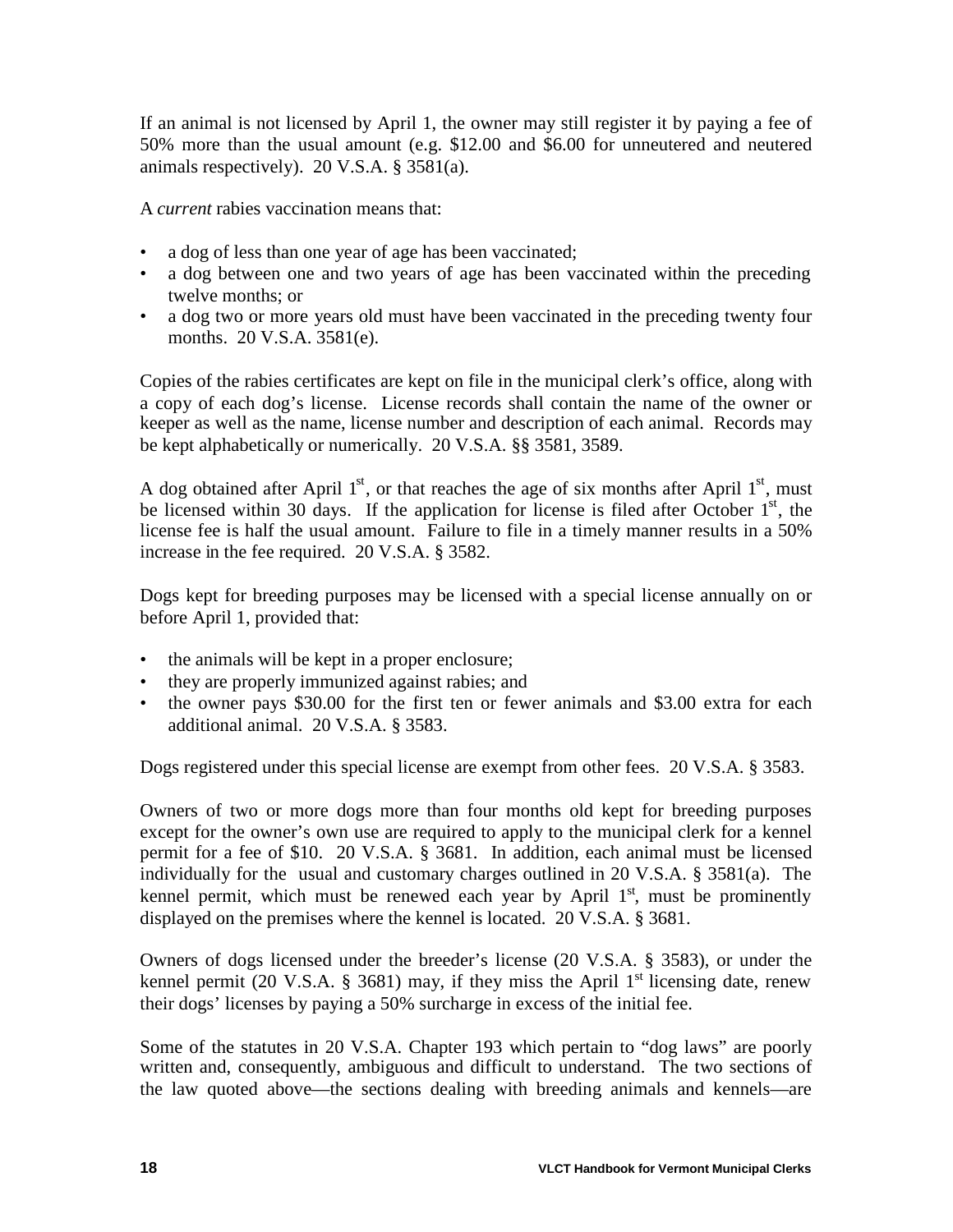cases in point. There is little substantive difference in those two sections, and it may be necessary for a municipal clerk to determine which of the two applies in a particular case.

The legislative body of the municipality may impose an additional fee of up to \$10.00 per license to fund an animal and rabies control program. 20 V.S.A. § 3581 (c). This surcharge is *not* considered to be a part of the license fee when figuring a penalty for late payment of a dog license. 20 V.S.A. § 3581 (c).

The municipal clerk shall retain \$2.00 for each license or permit issued, and shall pay the remainder of the fees to the town within 60 days of receipt, along with a sworn statement as to the money received and paid over by him or her. 20 V.S.A. § 3588.

Selectboards are mandated to create a list of all dogs in town, whether licensed, unlicensed or uninnoculated. This list shall then be submitted to the town clerk, who must then notify owners or keepers of all unlicensed and/or uninnoculated animals of the dogs in town. A list of the animals that have not been immunized and licensed as of May  $30<sup>th</sup>$  shall be sent to the legislative body, which shall notify owners and keepers that their animals may be destroyed. 20 V.S.A. § 3590.

For more information about rabies control, vicious dogs and the impounding or sale of dogs, see Chapter XIII, Section A, of this handbook.

#### **B. MARRIAGES**

A marriage license is issued to either the bride or groom by the clerk in the town in which one of the two lives, or, if neither is a resident of the state, by a town clerk in the county in which the marriage is to be solemnized. 18 V.S.A. § 5131. Couples from other states must be married in the county in which the license is issued. Before issuing the license, the clerk must have (1) an application signed by at least one of the parties (18 V.S.A. § 5131), and (2) an affidavit or other proof certifying that both parties are free to marry under Vermont law. 18 V.S.A. § 5141.

In order to marry in Vermont, a person must be one of the following:

- at least 18 years of age;
- at least 16 and with permission of a parent or guardian;
- under the age of 16 and a Vermont resident, with a certificate from a probate, district or superior court judge of the district or county of residence of one of the applicants;
- under the age of 16 and not a Vermont resident, with a certificate from a judge of the district or county in which the marriage will take place.

In addition, a clerk shall not issue a marriage license when either of the intended parties is:

- non compos mentis;
- under guardianship, without the guardian's consent; or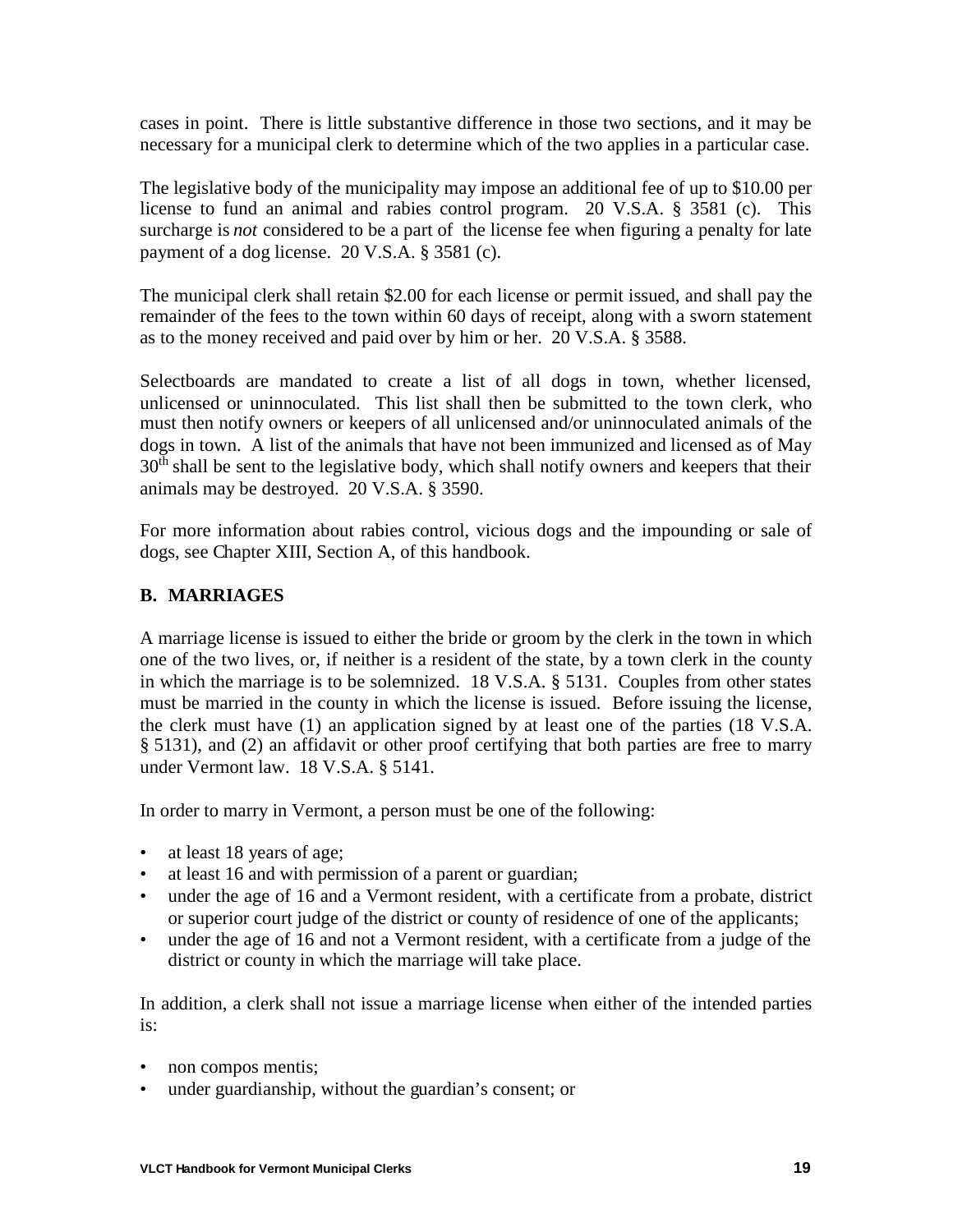• under the age of 14 years. 18 V.S.A. § 5142.

A clerk who knowingly violates the requirements for issuing a license may be subject to various fines. 18 V.S.A. §§ 5139, 5141, 5143.

The license is valid for 60 days, and the marriage must take place within that time period. 18 V.S.A. § 5131(b). Within ten days after the wedding, the individual who solemnized the marriage shall complete the appropriate sections of the form and return it to the municipal clerk who issued it. (Furnishing a stamped, self-addressed envelope helps to facilitate this process.) The completed document is then known as a marriage certificate. Such certificate must be received, numbered, filed for record and preserved as mandated under 18 V.S.A. §§ 5007-5008. Copies of marriage certificates must be sent to the supervisor of vital records in accordance with 18 V.S.A. § 5010.

Within six months following the wedding, the municipal clerk who issued the license may, within his or her discretion, correct or complete a marriage certificate if either of the parties to it or the person who officiated at the ceremony requests it. If such a request comes after that six month period, the correction or completion can be done only by court order. 18 V.S.A. § 5150.

## **C. CIVIL UNIONS**

A civil union is a relationship established by two eligible people pursuant to 15 V.S.A. Chapter 23. Such a union confers upon the two people the benefits, protections and responsibilities of spouses. 15 V.S.A. § 1201(2). In order to qualify for a civil union license, the two people must meet the following criteria:

- Neither can be a party to another civil union or marriage;
- they must be of the same sex;
- they shall not be relatives, as defined in 15 V.S.A. § 1203; and
- they must meet the criteria set forth in  $18$  V.S.A.  $\S$  5163.

15 V.S.A. §§ 1202-1203.

The criteria listed in 18 V.S.A. § 5163 are that the clerk shall not issue a license when either party to the intended civil union is:

- under 18 years of age;
- non-compos mentis; or
- under guardianship, without the consent of the guardian.

Violation of this statute shall result in a fine of not more than \$20.00 for the clerk.

A civil union license shall be issued by a town clerk in the form prescribed by the Department of Health and may be issued by the clerk of the municipality in which either party resides or, if neither is a resident of Vermont, it may be issued by any town clerk.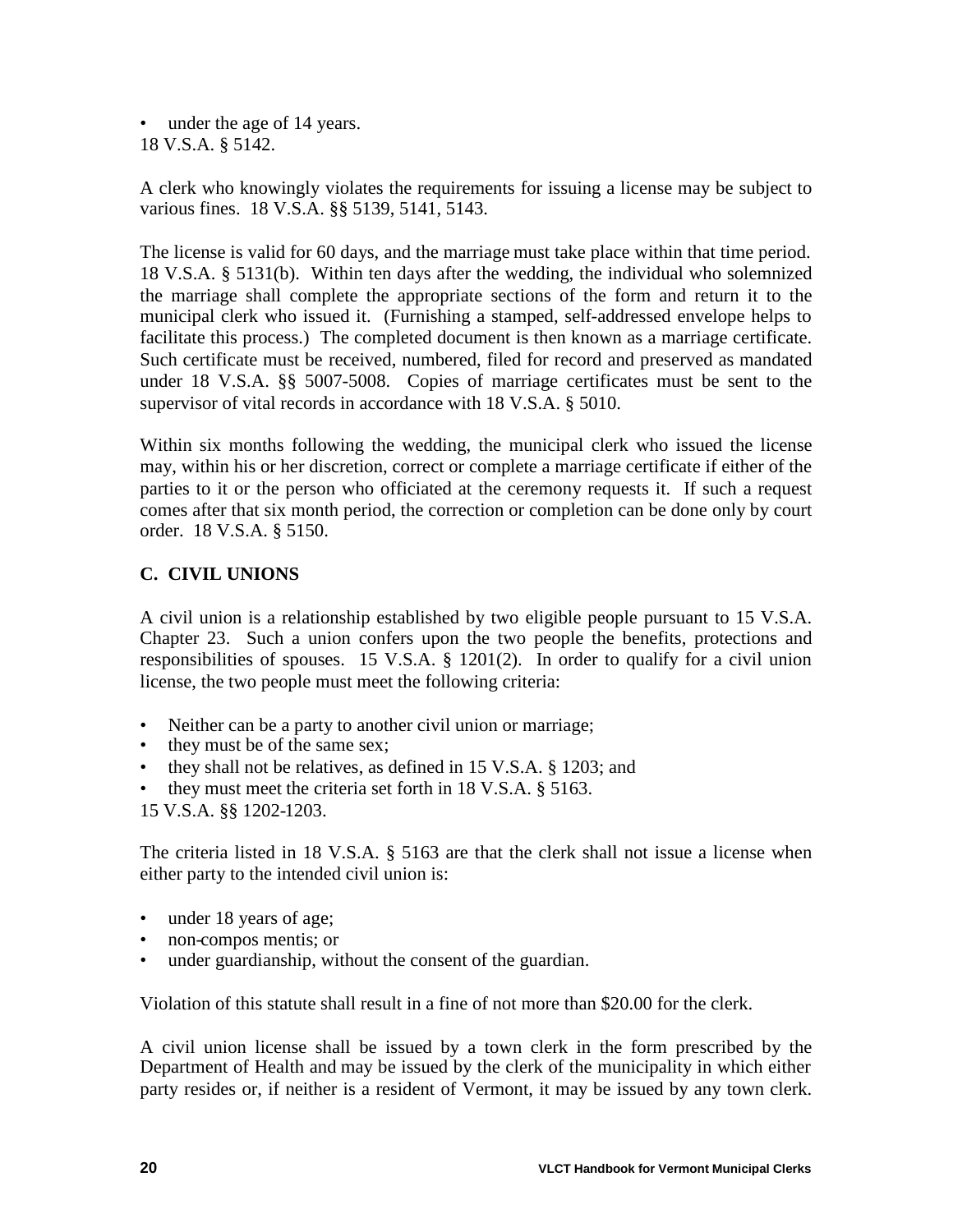18 V.S.A. § 5160. At least one party to the proposed union must sign the application attesting to the accuracy of the information provided. An applicant who makes a material misrepresentation in the declaration of intention shall be deemed guilty of perjury. Before issuing a civil union license, the "[C]lerk shall be confident, through … affidavits or other proof, that each party … meets the criteria set forth to enter a civil union." Affidavits must be in the prescribed form and shall be attached to and filed with the completed certificate. If a clerk issues a civil union license without knowledge that the applicants have complied with the requirements, the clerk shall be fined not more than \$100.00. 18 V.S.A. § 5162.

A town clerk who knowingly issues a civil union license to persons who do not reside in that town, or a clerk who issues a license which the applicant has not completed, signed and sworn to shall be fined \$20.00 to \$50.00. 18 V.S.A. § 5160(d).

Once issued, the license is valid for 60 days. The licensees shall present it to a person authorized to certify civil unions. After that person has certified the civil union, he or she shall fill out the pertinent part of the license form and sign it, completing the certification. The certifier shall, within ten days, send the completed certificate to the town clerk who issued the license. The clerk shall then retain and file the original according to 18 V.S.A. §§ 5007-5008, 5106.

A clerk may correct or complete a civil union certificate upon petition of one of the parties or the person who certified it within six months of the time when the union was certified. The correction or completion shall be certified and dated by the clerk. If the clerk refuses to correct or complete it, or if six months has passed, the party may petition the probate court to do so. 18 V.S.A. § 5168.

Certificates of civil unions shall be handled as other vital records are under 18 V.S.A. Chapter 101. Unless an index of civil unions is kept by card index, as allowed in 24 V.S.A. § 1153, it shall be kept in the following form:

| <b>Book</b> | Page | Party to Party | <b>Date</b> | Book | Page | Party to Party | Date   |
|-------------|------|----------------|-------------|------|------|----------------|--------|
|             |      | A to B         | 7/1/00      |      |      | B to A         | 7/1/00 |
|             |      | C to D         | 7/5/00      |      |      | D to C         | 7/5/00 |

18 V.S.A. § 5012.

#### **D. FISH AND GAME LICENSES**

The commissioner of the Department of Fish and Wildlife establishes agencies which may sell fish and game licenses. Any town clerk who wishes to sell licenses may be appointed as an agent.  $10 \text{ V.S.A. }$  § 4254 (e)(1). Town clerks may issue the following licenses: fishing, hunting, combined fishing/hunting, archery, muzzle loader, turkey, small game and resident trapping. 10 V.S.A. § 5252. Clerks may keep one dollar of the fee received for the license. 10 V.S.A. § 5254 (e)(9). Non-resident trapping licenses must be issued from the central office of the Vermont Department of Fish and Wildlife. 10 V.S.A. §§ 4254, 4254a.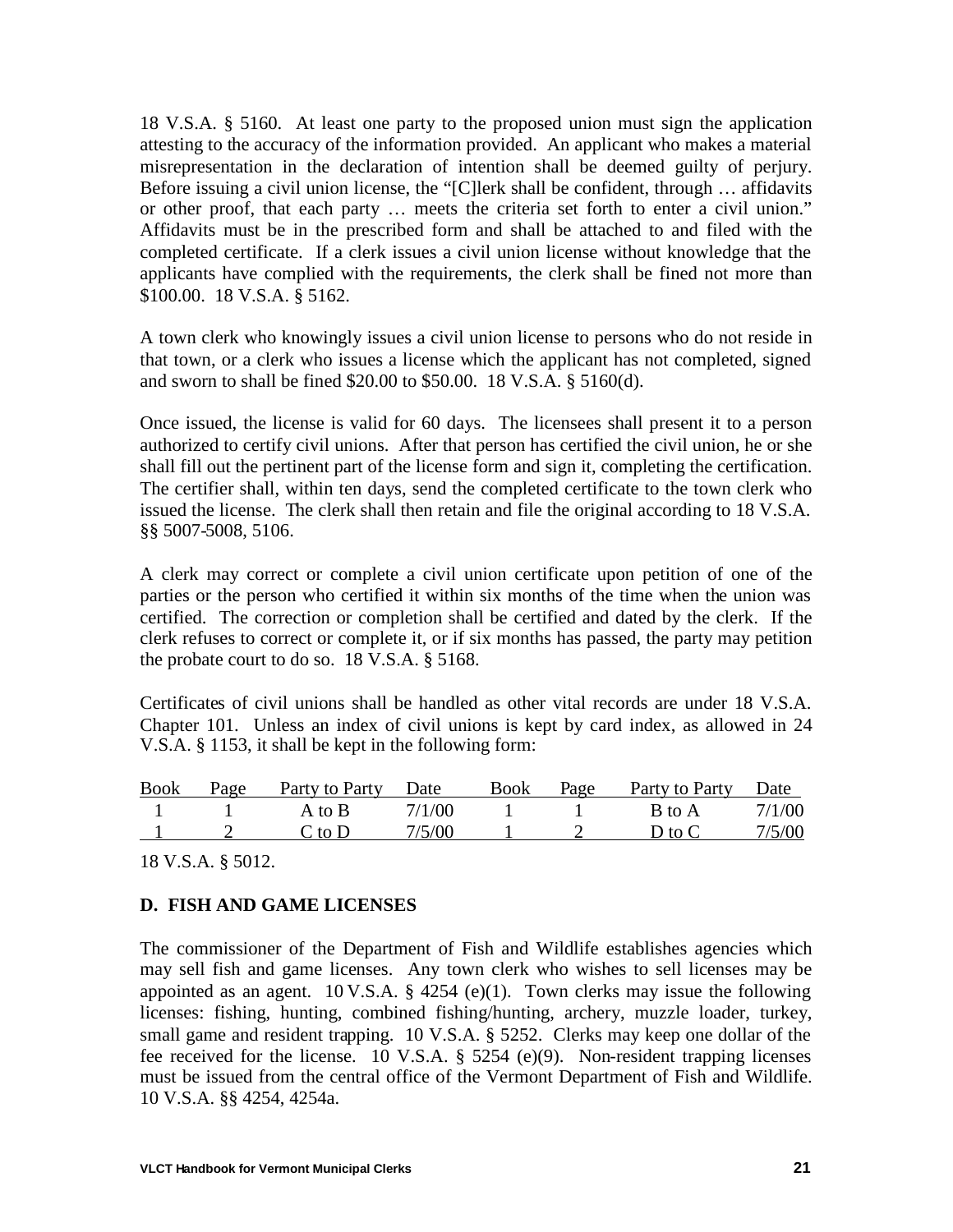A fishing license may be issued to anyone 15 years of age or older. 10 V.S.A. § 4254(a). A person under 15 years of age does not require a fishing license. 10 V.S.A. § 4252.

A resident or non-resident hunting or combination fishing/hunting license may be issued to anyone who presents one of the following:

- a certificate of satisfactory completion of a Vermont hunter safety course;
- a certificate of satisfactory completion of a hunter safety course in another state or Canadian province approved by the commissioner;
- a current hunting or hunting/fishing license issued for any state or province of Canada; or
- other satisfactory proof that he or she has previously held such a license.
- 10 V.S.A. § 5254.

A person under 16 years of age may be issued a hunting license only with the written consent of their parent or guardian. Such consent must be given in the presence of the agent issuing the license. 10 V.S.A. § 4254.

A resident or a non-resident applying for a trapping license must present one of the following:

- evidence of successful completion of an approved trapper education course;
- evidence of successful completion of a trapper education course in another state or a province of Canada;
- a current trapping license issued by any state or province of Canada; or
- other satisfactory proof that they have previously held a valid trapping license. 10 V.S.A. § 4254a.

As noted above, town clerks are *not* authorized to issue *non-resident* trapping licenses.

There is an exception to the license requirement for landowners and their families. 10 V.S.A. § 5253. There are also special provisions for Vermont residents 65 years of age or older, persons who are legally blind or paraplegic, certain veterans of the armed forces, Special Olympics participants and some students. 10 V.S.A. § 4255. In addition, members of the armed forces who are on active duty get special consideration. 10 V.S.A. §§ 4258, 4259.

Fees for both resident and non-resident licenses are specified in 10 V.S.A. § 5255.

#### **E. INNKEEPERS AND RESTAURANTS**

Licenses for owners of inns and restaurants are issued, for a year or less, by the selectboard, or, in the case of unorganized towns and gores, by the judges in the county in which the inn or restaurant is located. 9 V.S.A. § 3061.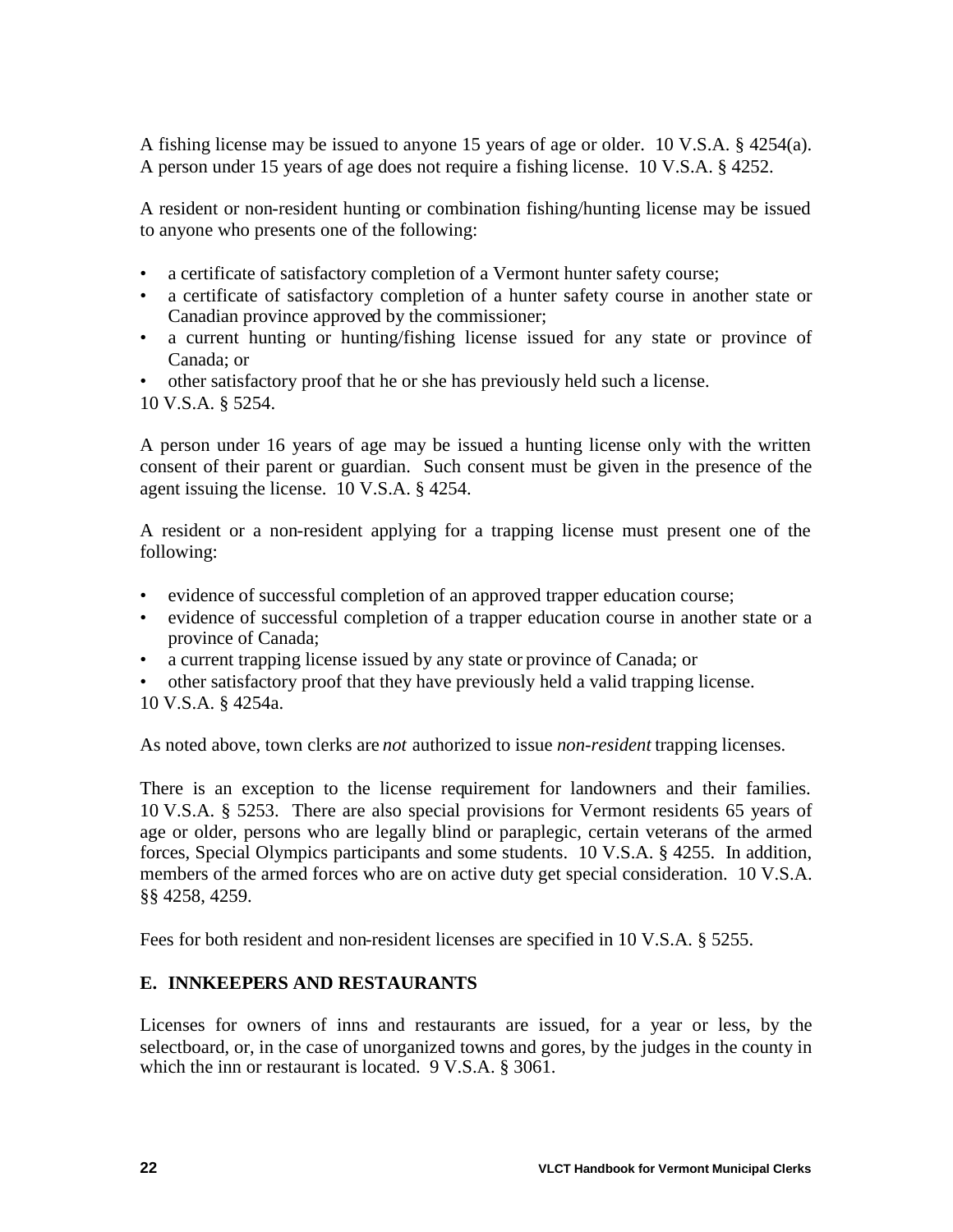Licenses granted by the selectboard must be signed by a majority of the members. They do not take effect until they are recorded in the municipal clerk's office. There is no fee for the license, but the licensee does pay a recording fee to the municipal clerk. If the license is subsequently revoked by the selectboard, the certificate of revocation is also recorded in the municipal clerk's office and a notice of the revocation is sent to the licensee. 9 V.S.A. § 3062.

## **F. LIQUOR LICENSES**

The sale of alcoholic beverages within a municipality must be approved by the voters. 7 V.S.A. § 221. When the voters have approved such sale, the selectboard then sits as the local liquor control board and acts on applications for licenses. 7 V.S.A. § 222. The town clerk is recording officer and clerk for that body. 7 V.S.A. § 166. Fees for licenses are listed in 7 V.S.A. § 231. Fees for first and second class licenses are retained by the municipality to be used as it may direct, except for \$5.00 of each fee which shall be retained by the town clerk as a fee for issuing and recording the license. 7 V.S.A. §§ 232-233. Fees for all other classes of liquor license go to the state liquor control board.

See also Chapter XV of this handbook.

## **G. MOTOR VEHICLE REGISTRATION**

Town clerks may become agents to renew the registration of motor vehicles, snowmobiles and motorboats on behalf of the commissioner of motor vehicles. The clerk shall assess and collect the registration fee, retain \$2.00 as an administration fee and send the remainder to the commissioner immediately. 23 V.S.A. § 6.

All Vermont residents must register such vehicles annually by application "on a form prescribed by the commissioner, showing such motor vehicle to be properly equipped and in good mechanical condition … accompanied by the required registration fee and evidence of ownership." 23 V.S.A. § 303 (a). Fees vary for different types and weights of vehicles. See 23 V.S.A. §§ 361 et seq. for current fees.

#### **H. TRAILER PARK REGULATION AND LICENSING**

Municipalities which do not have zoning may regulate and license trailer parks by ordinance. Applications are made to the municipal clerk and the clerk shall collect such fees as are set by the legislative body. 24 V.S.A. § 2232.

**NOTE**: Another resource on the subject of licenses is *Vermont Government Regulations,* published in three-ring binder form and updated periodically by Weil Publishing Co., Inc., PO Box 1990, Augusta, Maine 04332-1990 (800-877-9345). It is a compilation of the regulations of each state agency's regulations.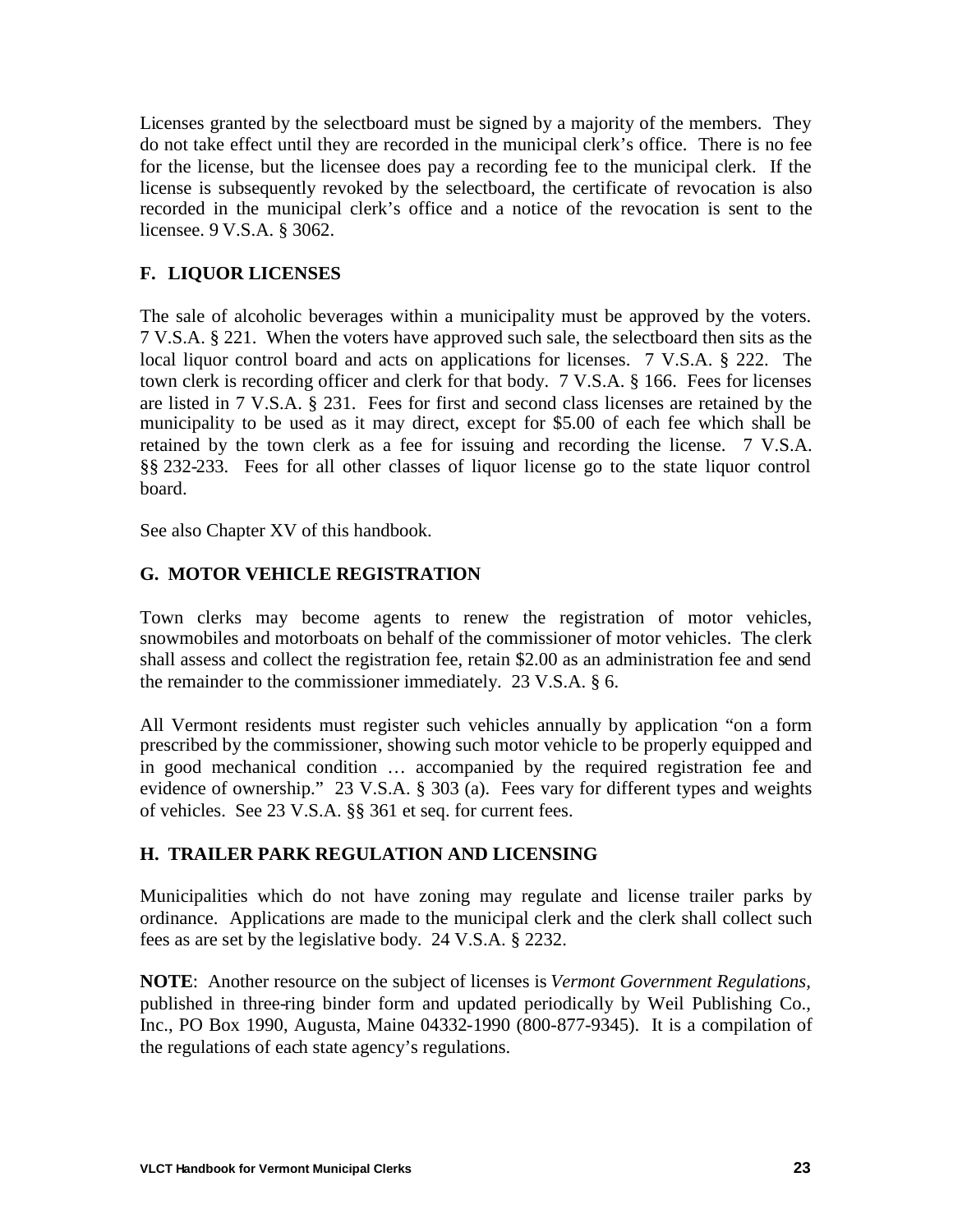# **VI. GENERAL RECORDING PROCEDURES**

### **A. CLERK'S RESPONSIBILITY FOR RECORDS**

Municipal clerks are responsible for recording and preserving the town's public records. This includes such diverse documents as land records, minutes, permits, plats, vital records, licenses, and election and tax information. The orderly business of the town and its inhabitants depends on the clerk.

The municipal clerk is responsible for recording the transactions of all town meetings and that "record shall be deemed to be the true and official records … provided it has been attested by any two of the following town officers present at the meeting: moderator, select[persons], and justices of the peace." The minutes should be approved promptly. Recordings or stenographic services are not prohibited in creating the minutes. 24 V.S.A. § 1152.

Public records are defined by state law and are under the general auspices of the Public Records Division of Buildings and General Services, which provides an information specialist as the link between the state agency and municipal governments. The specialist may provide training and assistance in the management and destruction of municipal records. This includes vault design standards, interpretation of state statutes, schedules of required record retention and destruction, disaster preparedness, and recording/record keeping requirements, as well as a list of approved copiers for use in clerks' offices. There is also a newsletter for municipal clerks which contains items of interest, updates and special reports. 22 V.S.A. §§ 453-454.

The Public Records Division is located at the General Services Center, US Route 2, PO Drawer 33, Montpelier, VT 05602 (telephone 802-828-1005, fax 802-828-3710). Further information, including schedules and forms, is available on the Internet at the Vermont State home page (http://www.state.vt.us/).

#### **B. ACCESS TO PUBLIC RECORDS**

**1. Law.** The right of the public to view public records is based on Chapter I, Article 6 of the Vermont Constitution, which defines officers of government as "trustees and servants" of the people who are "at all times, in a legal way, accountable to them." Therefore, it is in the public interest for individuals to have access to public records whenever possible. The Access to Public Records Law details the clerk's responsibilities for making the records public. 1 V.S.A. § 315–320. Note that the policy statement in 1 V.S.A. § 315 and the annotations of that statute indicate that the provisions of this law "shall be liberally construed."

Most public records (the exceptions are discussed below) must be available for public inspection during the hours the municipal clerk's office is open for business. If an individual wants a copy of a record and the office has a copier, most documents must be provided for the copying cost. However, if the record or document to be copied is one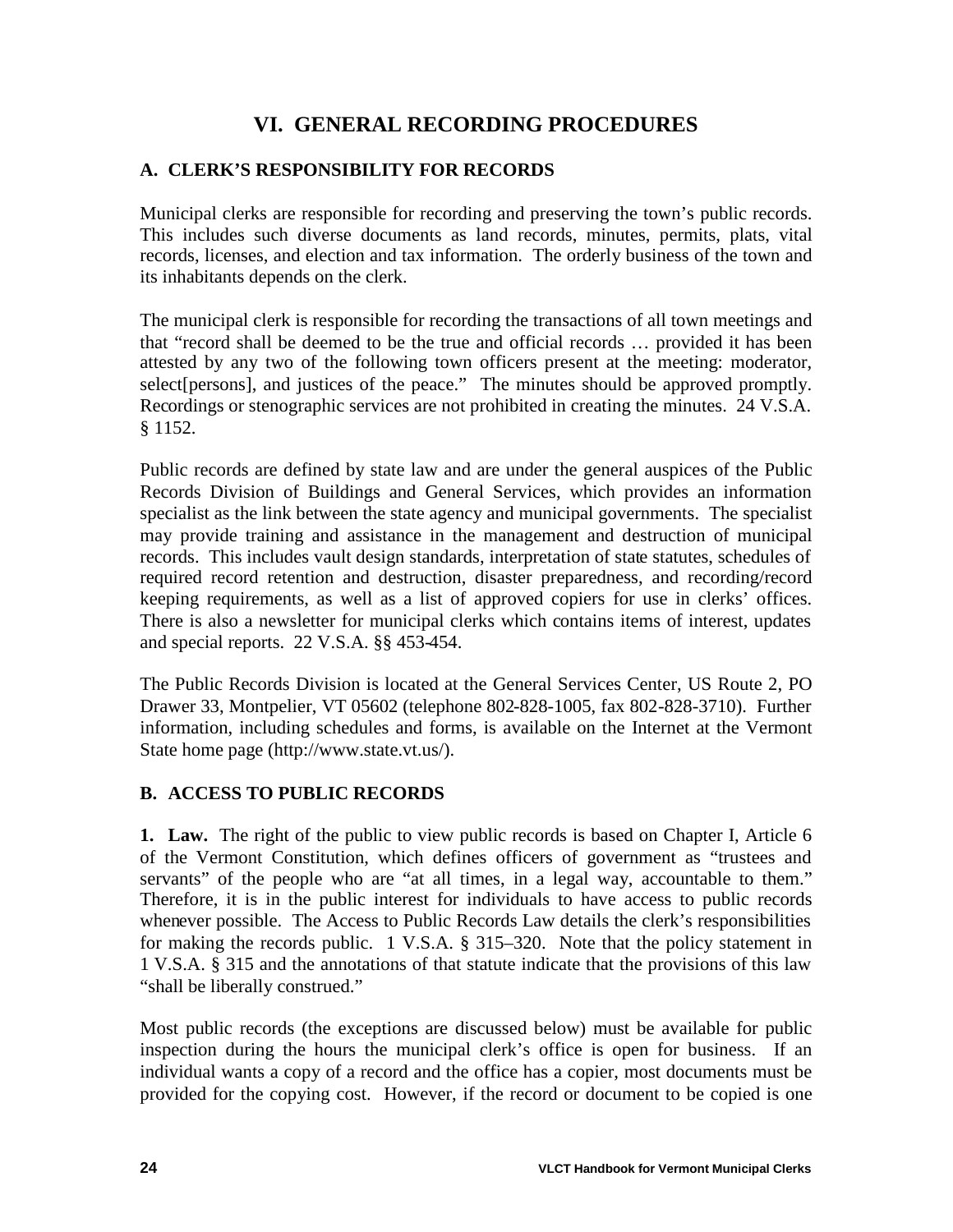for which the municipal clerk is entitled to charge the "usual and customary fee," (e.g. \$7.00 for a certified copy of a death certificate), there can be no extra charge for the copy.

When a clerk receives a request for a public record to which the person is entitled to have access, he or she must produce it unless it is being used by someone else or has been put into storage. If the record is not immediately available, the clerk should indicate this to the applicant in writing and then set a time, within the ensuing seven days, when the applicant can return and view the document. 1 V.S.A.  $\S$  318(a)(1). If more time is needed to locate the document, that information should be indicated in writing to the applicant, and an extension of time granted for up to ten working days while the document is located and processed. 1 V.S.A. § 318 (a)(5).

If the record does not exist, which may happen in the case of very old records, the clerk will so inform the applicant in writing. 1 V.S.A. § 318(a)(4).

If the clerk believes that the requested record is exempted from public scrutiny, that information shall be stated, in writing, to the person requesting it. *(See subsections 2 and 3 below for exceptions to public records.)* Also, at this point it might be advisable for the clerk to check that opinion with a lawyer. If your municipality is a member of the Vermont League of Cities and Towns, the clerk may consult our Law Center at 800-649- 7915. Although the statute gives the person seeking the record the right to appeal the clerk's decision "to the head of the agency," the fact is the clerk is not subject to the head of any agency. Therefore, the proper recourse for the individual requesting the document is an appeal to Superior Court. 1 V.S.A. § 319.

If the office has no photocopier, the clerk has no obligation either to provide for or to arrange photocopying services anywhere else, nor is there any obligation for the clerk to provide personnel to make handwritten or typewritten reproductions. The person requesting the copy may make a handwritten copy of their own, but cannot remove the original from the office to do so. When copies are made in this manner, the clerk must take precautions to protect the records from harm or damage and to insure that the regular business of the town office is not disrupted. 1 V.S.A. § 316 (a-c). *(For costs of making copies with town-owned copiers, See subsection 4, below).*

**2. List of Exceptions.** "Public records" are defined in 1 V.S.A. § 317 (b) as *all* records, papers, etc. collected by the town in the course of business *except* those specifically named in that statute.

Note that some of the exceptions to open records are those which, by law, are designated confidential or which may only be disclosed to specifically designated persons. Those records are unlikely to be filed with a town clerk, as they involve such things as court diversion programs and lists of food stamp recipients. Some other exceptions involve records of state bodies, such as the Department of Public Safety or the University of Vermont, and would not involve the town clerk. However, the clerk and all other officials who have public records in their custody must be familiar with 1 V.S.A. § 317 and should consult it whenever a question arises about access to public records.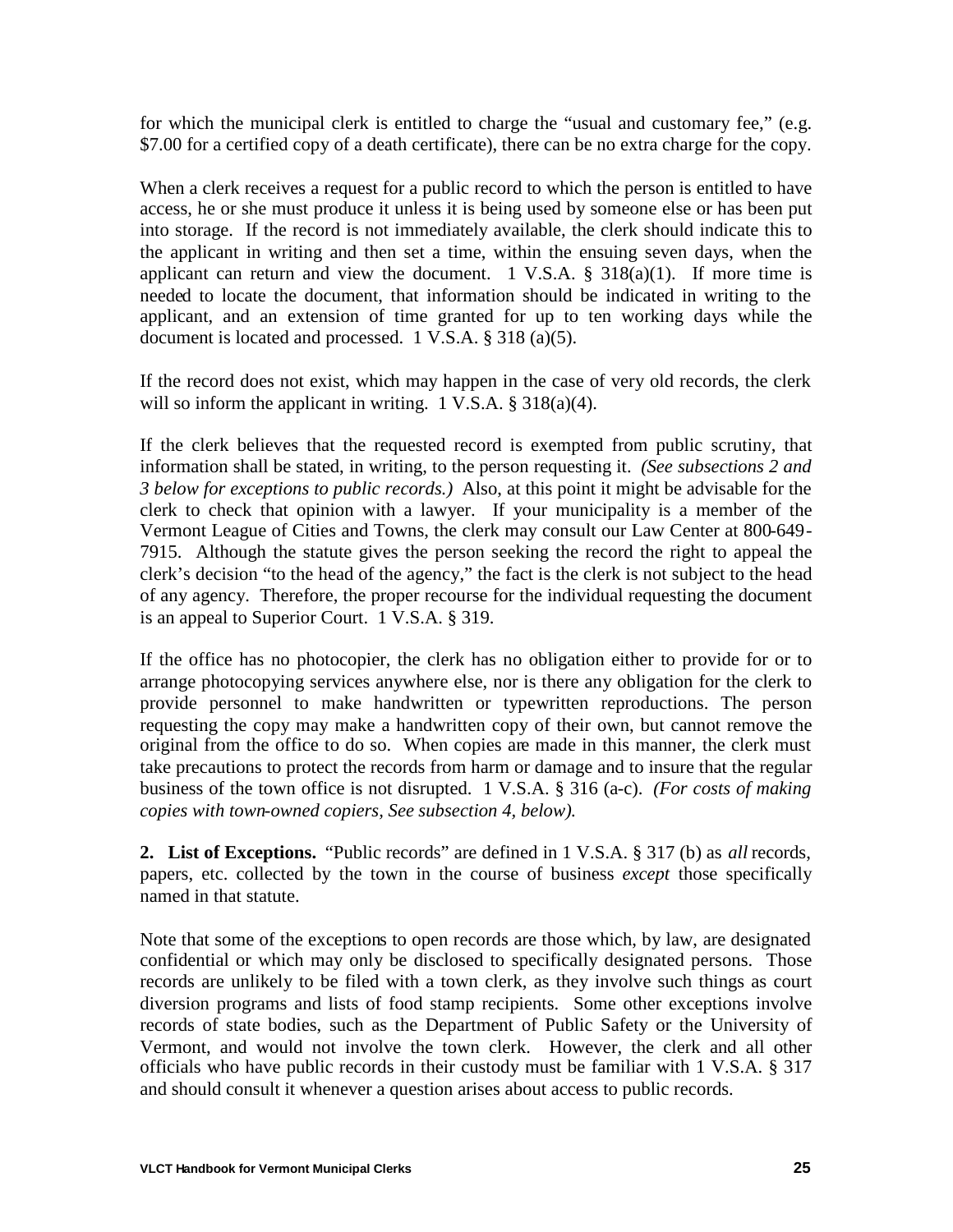The interpretation of many of the exceptions listed in 1 V.S.A. § 317 (b) is straightforward, such as those dealing with criminal investigation, tax returns, etc. However, others, such as personnel records, contract negotiations, litigation, intra- and inter-departmental memos are not so clear. They require careful reading of the statute and of the annotations following the statute. They may also require consultation with the town attorney before release of the record. The VLCT Law Center (800-649-7915) is also available to VLCT-member municipalities to help resolve questions regarding what constitutes a public record.

**3. E-911 and Confidentiality.** The E-911 emergency response system created under 30 V.S.A. Chapter 87 poses a special problem for towns regarding access to public records. Section 7059 of Title 30 addresses confidentiality of information collected for E-911 purposes. It says, in part …

(d) If a municipality has adopted conventional street addressing for enhanced 911 addressing purposes, the municipality shall ensure that an individual who so requests will not have his or her street address and name linked in a municipal public record, but the individual shall be required to provide a mailing address. The request required … shall be in writing and shall be filed with the municipal clerk… [and] shall be confidential. A form shall be prepared by the [E-911] board and made generally available to the public by which the confidentiality option established by this subsection may be exercised.

The exact meaning of the statute is a little unclear and, since violations of it may result in fines, imprisonment and other penalties, a certain amount of anxiety has been generated by it. Some documents which municipalities have kept for decades – such as lister cards, tax maps and voter lists – provide "locatable" information regarding property sites and their owners. Section 7059 (d) appears to mean only that any municipal document created for E-911 purposes must, if the person so requests, show an alternative mailing address (e.g. a post office box number) so that the person and the E-911 location are not linked in that document. **(**For more detail on E-911 and confidentiality see *VLCT News*, July 1998, p. 7 and January 1999, p. 6.)

**4. Copying Charges.** Municipal offices may charge "the actual cost of providing the copy" when allowing copies of documents to be made on town-owned copiers. The costs of mailing or faxing records may also be recovered. 1 V.S.A. § 316 (b). Costs of staff time used in copying and transmitting may be charged, as specified in 1 V.S.A. § 316 (c).

The statute mentions providing a copy of a record in a "nonstandard format." In an age of exploding technology, it is difficult to say what may be "non-standard." However, for purposes of calculating cost, it could reasonably be construed to mean changing the record from the form in which it is usually stored to some other form (for example, from a recorded to a typed transcript of a hearing or from minutes on a computer disc to a hard copy printout).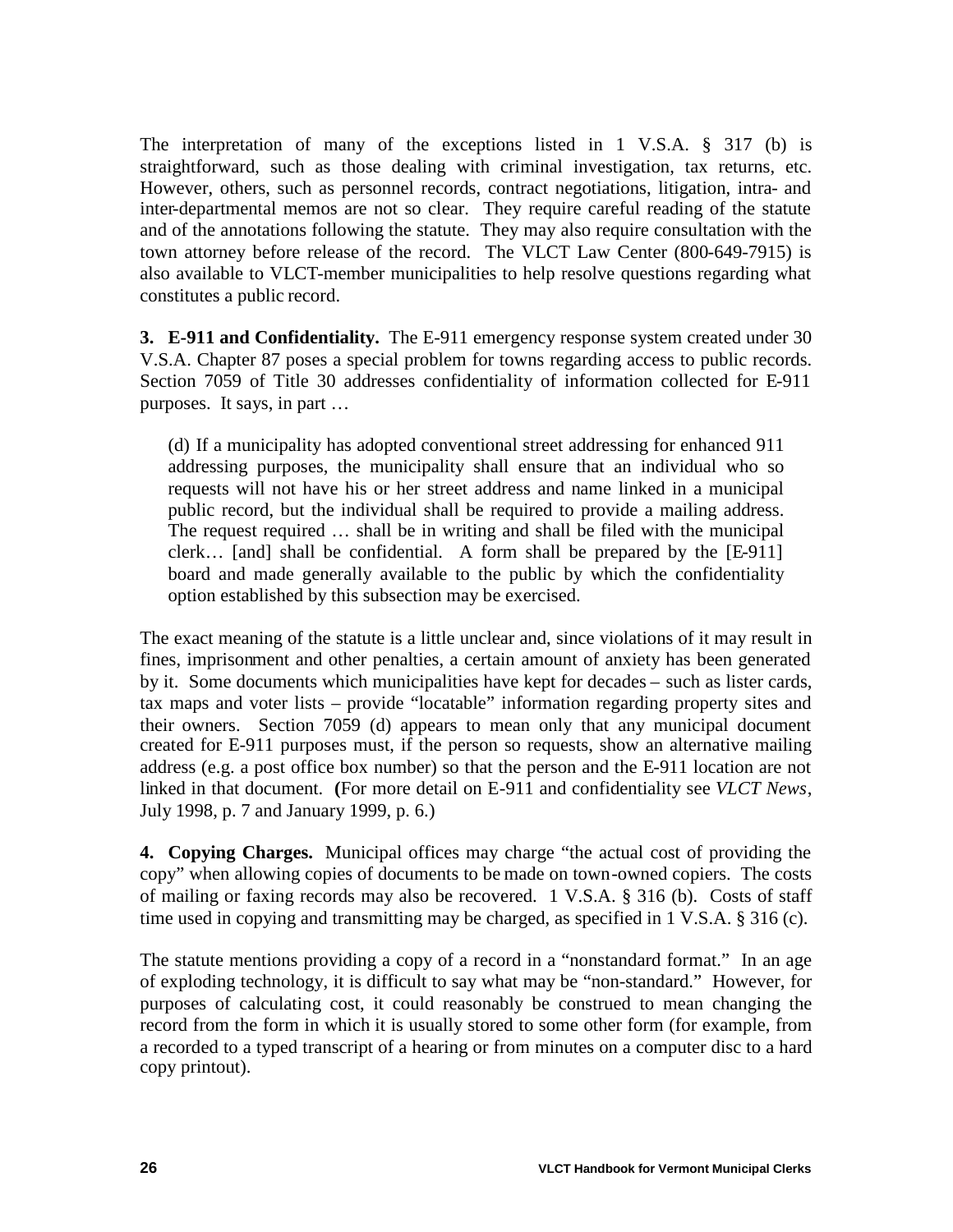General guidelines for selectboards to use when setting the actual cost of copying are also set out. They include staff time, cost of paper or electronic media, a prorated amount for maintenance and replacement of equipment, and utility costs of copying. If the selectboard fails to set an actual cost, the town shall use the cost established by the Secretary of State. 1 V.S.A. § 316 (d) (e).

Note that if the document to be copied is one for which a statutory fee may be charged, then the clerk shall charge that fee and no extra copying charge. It is advisable to post a list of the established copying costs in the clerk's office, along with the other usual and/or statutory fees.

Note also that 1 V.S.A. § 316 deals with cost of *public records* only. Copies of other materials presumably may or may not be copied on town equipment at the discretion of the town and may be charged for at a rate set by the town. A policy should be set in writing and posted, which lists what non-public documents may be copied and the cost for copying. Everyone who wishes to take advantage of the copying must be treated the same in order to avoid a constitutional challenge based on equal protection and due process.

**5. Vermont Statutes.** The State librarian distributes copies of *Vermont Statutes Annotated* and the annual pocket part supplements to various state officers and offices, including one copy to each municipal clerk who shall keep it in his or her office and make it available to the public. 29 V.S.A. § 1158(b).

Note also that the *Vermont Statutes Online* are available via the Internet (http://www.leg.state.vt.us/statutes/statutes2.htm). They do not include the annotations and there is a disclaimer saying that they are not the official version of the statutes. However, it is a resource readily available to the public.

# **C. INDEXING SYSTEMS**

The clerk must keep indexes of various public records. Such indexes may be kept in either book or card form. 24 V.S.A. § 1153.

Real estate transactions, including "every deed, conveyance, mortgage, lease or other instrument affecting the title to real estate, and each writ of attachment, notice of lien or other instrument evincing or giving notice of an encumbrance on real estate which is filed or recorded in the town clerk's office…" must be recorded. Note that transactions "affecting the title to real estate" includes all of the instruments described in 24 V.S.A. § 1154 (a) & (b). Those documents must then be indexed by the name of each grantor and grantee, whether a natural person or a corporation, with reference to the book and page where the document is recorded. 24 V.S.A. § 1161. This statute also defines "grantor" and "grantee" for purposes of land records.

See Chapter VII for more detail regarding land records.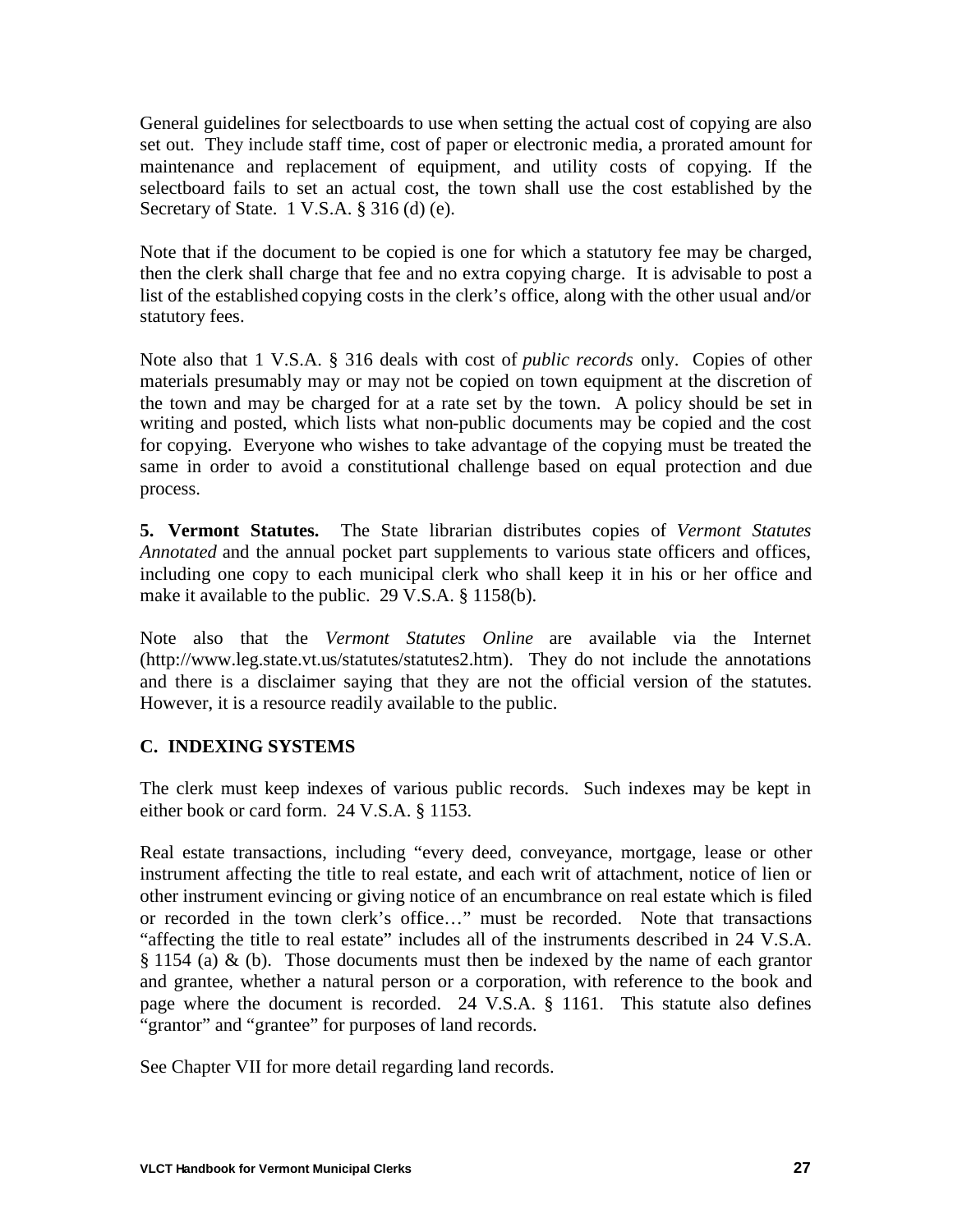Likewise, a municipal clerk must keep a book containing the alphabetized index of all attachments of personal property. That index must list the names of the parties to the lawsuits, the amount of debt or damage being claimed, and other information pertinent to the case. 24 V.S.A. § 1163.

All of these indices must be kept by the clerk in the town office. Any neglect on the part of the clerk or the town will result in a fine. 24 V.S.A. § 1162. It may also result in a lawsuit, although annotations under 24 V.S.A. § 1154 indicate that the lack of an index does not invalidate the document. The purpose of the index, then, is to provide relatively easy access to documents rather than to invalidate them.

# **D. RECORD STORAGE**

All towns are required to have fireproof safes or vaults big enough to adequately protect files and records which are in the municipal clerk's office or which may accumulate there. 24 V.S.A. § 1178. Since most town records are important and many are irreplaceable, this is not an unreasonable requirement. Land records, tax information and birth and death records are vitally important to individuals and to the town.

The Public Records Division of Buildings and General Services can provide information and advice regarding vault specifications. In general, those specifications follow the recommendations outlined in *National Fire Protection Association (NFPA) Bulletin 232,* 1995 edition, which is available from architects and contractors who are qualified to design and construct such a vault.

Survey plats which are filed with the clerk must be stored and maintained as directed by the Commissioner of Buildings and General Services. 27 V.S.A. § 1402.

# **E. DISPOSITION OF PUBLIC RECORDS**

"A custodian of public records shall not destroy, give away, sell, discard or damage any record or records in his or her charge, unless specifically so authorized by law, without having first submitted to the commissioner of buildings and general services a list thereof, with accurate description." The commissioner may require that records be copied photographically or electronically before they may be destroyed. 22 V.S.A. § 454 (a) and (c). Any person who tampers with public records without having authority to do so may be fined \$50.00 to \$1,000.00 per offense. 22 V.S.A. § 455.

Changes in the disposition of public records are ongoing. To determine the current status of individual records, phone the Public Records Division (802-828-1005) or visit their website (http://www.bgs.state.vt.us/GSC/clerks).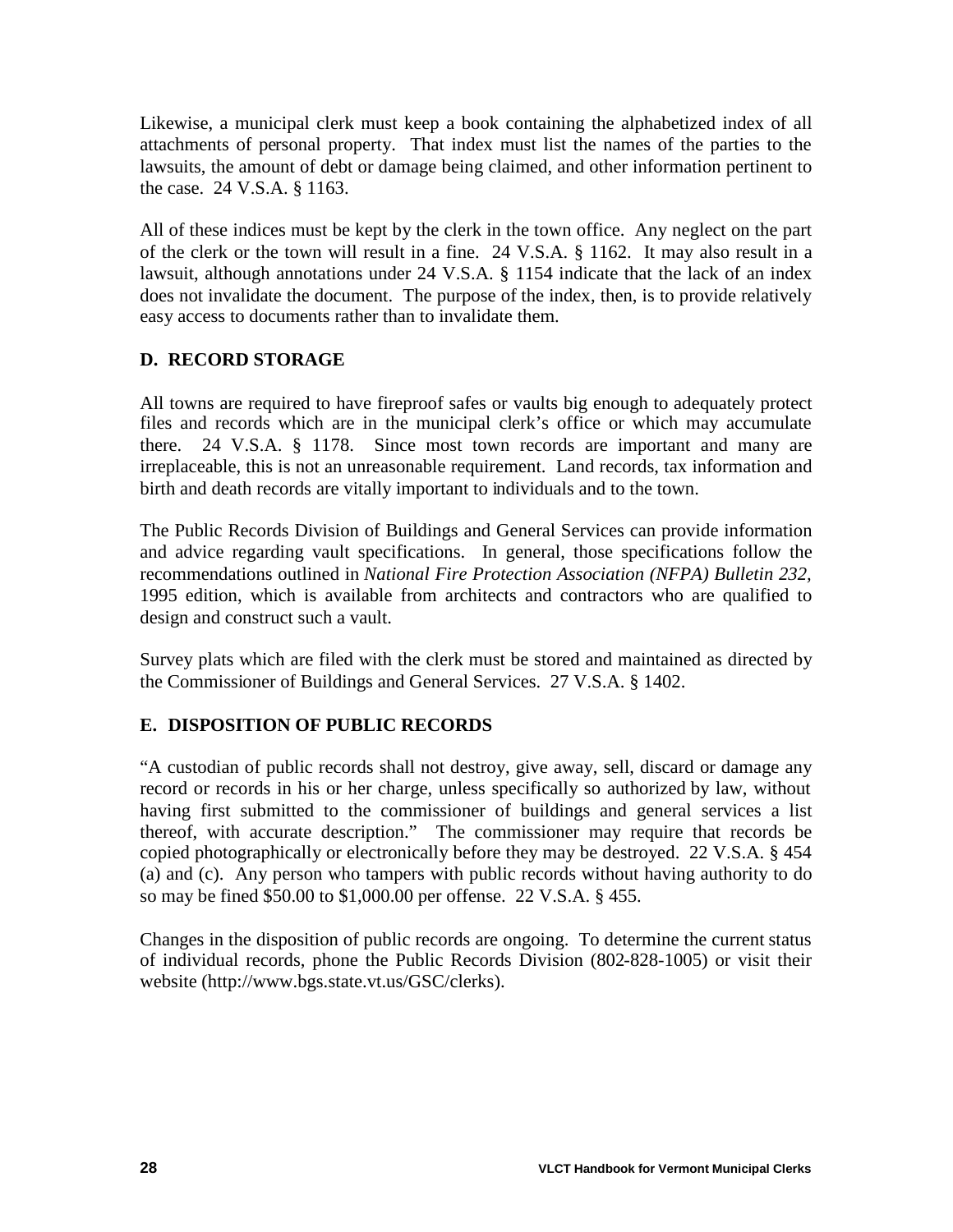#### **F. PRESERVATION OF PERMANENT RECORDS**

The Vermont Division of Public Records will microfilm land records, plats/plans and other volumes for local governments. For further information, call them at 802-828- 3290, or access them online at http://www.bgs.state.vt.us/GSC/pubrec/micro/index.html.

# **VII. LAND RECORDS**

The term "land records" generally designates the series of books in the custody of the municipal clerk in which instruments affecting real estate are recorded. Land record maps and plats are also considered land records and are filed in the municipal clerk's office. Under 24 V.S.A. § 1154, the clerk is mandated to record in the land record books provided by the town:

- deeds;
- instruments or evidences respecting real estate;
- writs of execution, other writs or the substance thereof, and the returns thereon;
- hazardous waste site information and hazardous waste storage, treatment and disposal certificates established under 10 V.S.A. Chapter 159;
- underground storage tank information under 10 V.S.A. Chapter 59;
- municipal land-use permits ..., notices of violations relating to municipal land use;
- denials of municipal land-use permits; and
- other instruments delivered to the town clerk for recording.

Survey plats must also be filed and indexed. (See Section C, below.)

Note that *temporary* land-use permits need not be recorded.

If notices of municipal land use permits or notices of violation are recorded, they shall list:

- as grantor, the owner of record at the time of issuance;
- as grantee, the issuing municipality;
- the municipal office at which the original, or a true, legible copy may be examined;
- whether an appeal has been taken; and
- the tax map lot number or other identifying information.

Specific mention of documents that must be filed or recorded are scattered throughout the statutes. For example, many types of liens, discharges of liens and mortgages, certificates of occupancy and the certificate of residential building energy standards are mentioned.

The town must record those real estate transactions presented. However, the town cannot force people to present transactions for recording.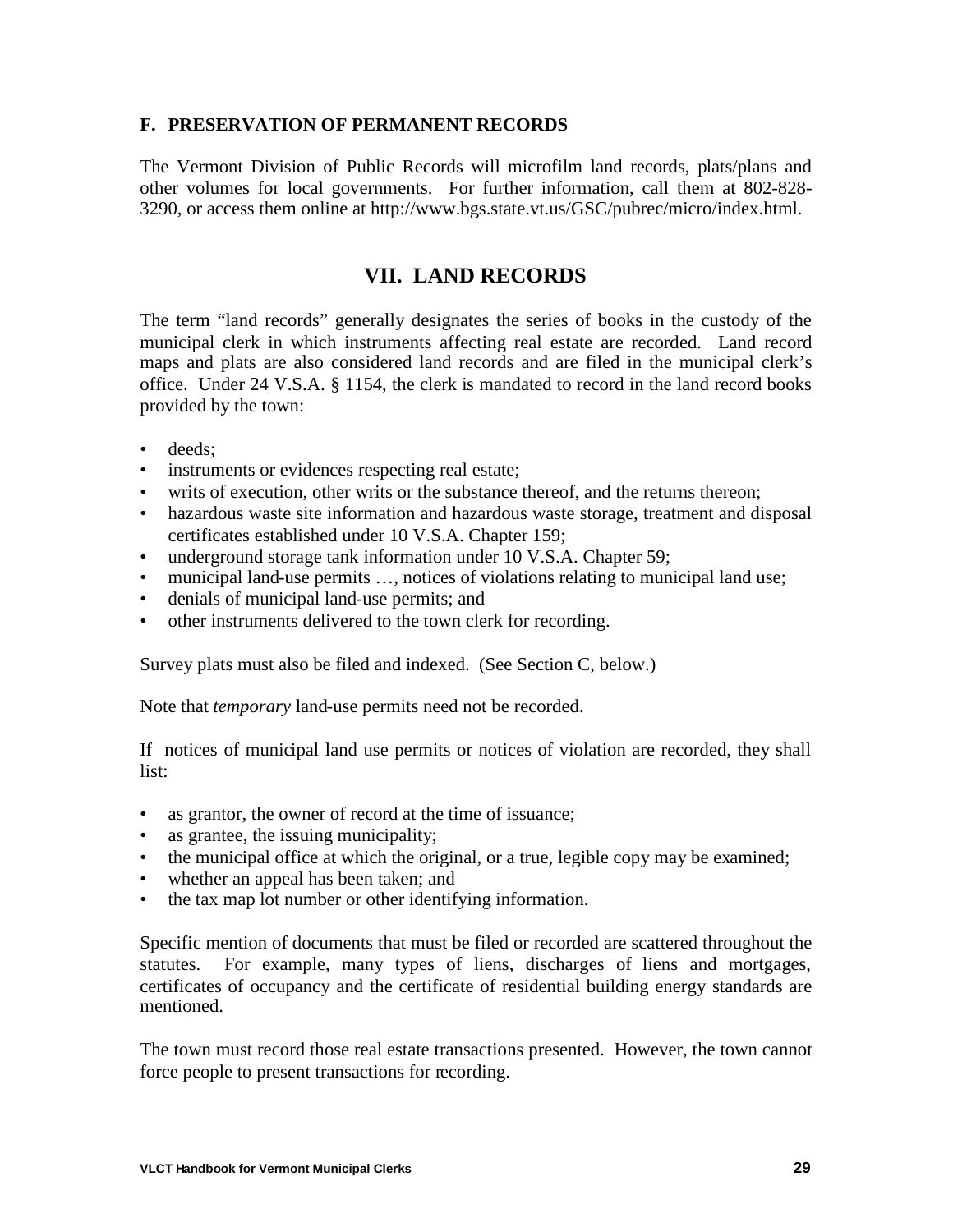All of this information must be kept and indexed, with an index in each book of record.

# **A. RECORDING LAND RECORDS**

**1. Recording by Transcription.** Among the oldest records in any community's municipal office are the volumes of recorded land deeds. Many of the state's founders were actively involved in "land dealings," and names like Ethan and Ira Allen and Thomas Chittenden are among those that catch the eye of the local historian browsing through those earliest records.

Of course, the handwritten signatures are not those of the Allens and the tiny republic's first governor. All of the original deeds were returned to the grantees, those to whom the land mentioned in the deeds was sold. All of these deeds in the town's archives were "recorded" or painstakingly copied by hand by the municipal clerk in "books to be furnished by the town."

**2. Photocopying.** Photocopiers are now used in most instances to produce copies of records for insertion into the land records or in any of the many kinds of record books required by law to be kept by the municipal clerk. 24 V.S.A. § 1154.

The use of photostatic copies was begun by municipal clerks fairly early in this century. In 1927, their use was challenged in the town of Bennington, when the selectboard sought court action to deny its municipal clerk the right to use a photocopying machine to record land deeds. In a decision handed down by the Vermont Supreme Court, the Court ruled that the three main requirements for public records are that they be accurate, legible and durable. The Court also found that the statute does not require the use of any particular method of recording as long as it met the three criteria laid out above, and found that the particular copier used by the Bennington clerk met those criteria. The courts also held that while the selectboard does have the responsibility of "keeping the town running right," it has no control over the clerk, whose duties are set by statute and include the recording and maintaining of town records. *Town of Bennington v. Booth,* 101 Vt. 24 (1928).

**3. Microfilm.** The Division of Public Records has the duty to preserve the state's public records. To that end, it is empowered to microfilm and store the records of individual towns. Having town records microfilmed is investing in protection against damage to or destruction of irreplaceable records. For more information on microfilming such records, contact Public Records online at http://www.bgs.state.vt.us/GSC/pubrec/ or call 802-828-3290.

# **B. INDEXING LAND RECORDS**

**1. General Index.** The law requires that "a municipal clerk shall keep a general index of transactions affecting the title to real estate..." 24 V.S.A. § 1161. A general index mirrors the indices of the individual volumes, each of which covers a particular period of time. For instance, Volume One might encompass the years between 1760 and 1820.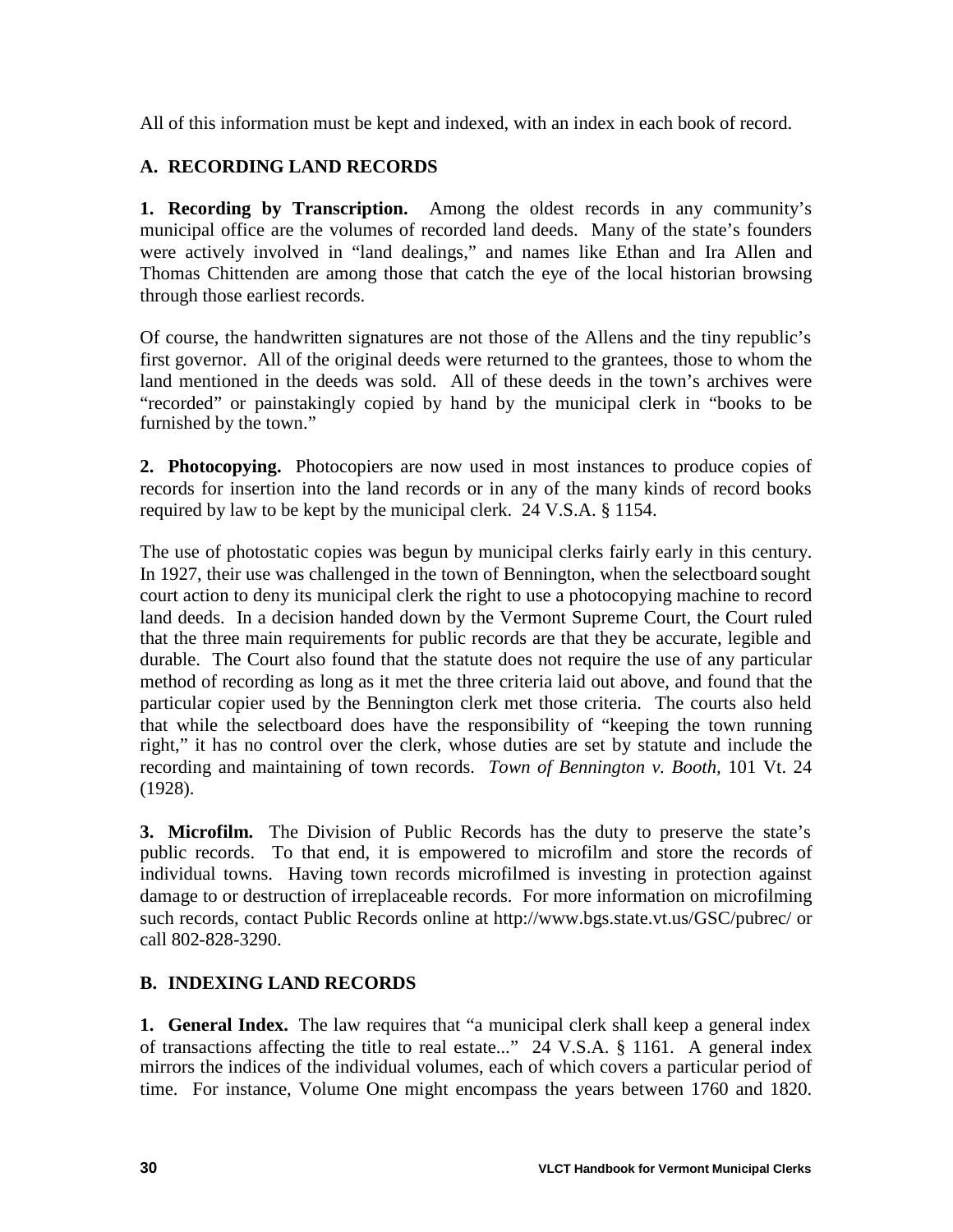(Many of the towns in western Vermont were chartered between 1760 and 1770.) The number of years assigned to a particular volume is based on the number of deeds amassed during that period. These indexes, located in the front of each volume, are maintained in alphabetical order, just like the general index.

Note that survey plats or maps must also be indexed. (See Section C below.)

**2. Daily Index/Chronological Document Register.** The daily index contains essentially the same information as the general index, but set forth in chronological order. While some clerks use a daily register, it is not mandated by statute. Many towns use such a chronological document register for *all* documents received for recording or filing, not just land records. The index or register is usually in the form of a loose-leaf book and should include:

- the date and time the instrument was received for recording or filing;
- the name of the person from whom it was received;
- the nature of the instrument:
- the names of the grantors and grantees;
- fees received and the date they were received; and
- the name of the person to whom the document was returned, the date on which it was returned, and how it was returned (by hand or mail).

Basically, the register functions as a log so that all land-related (or other) documents which pass through the municipal clerk's office can be located at any time upon request.

A sample of a document register follows on the next page.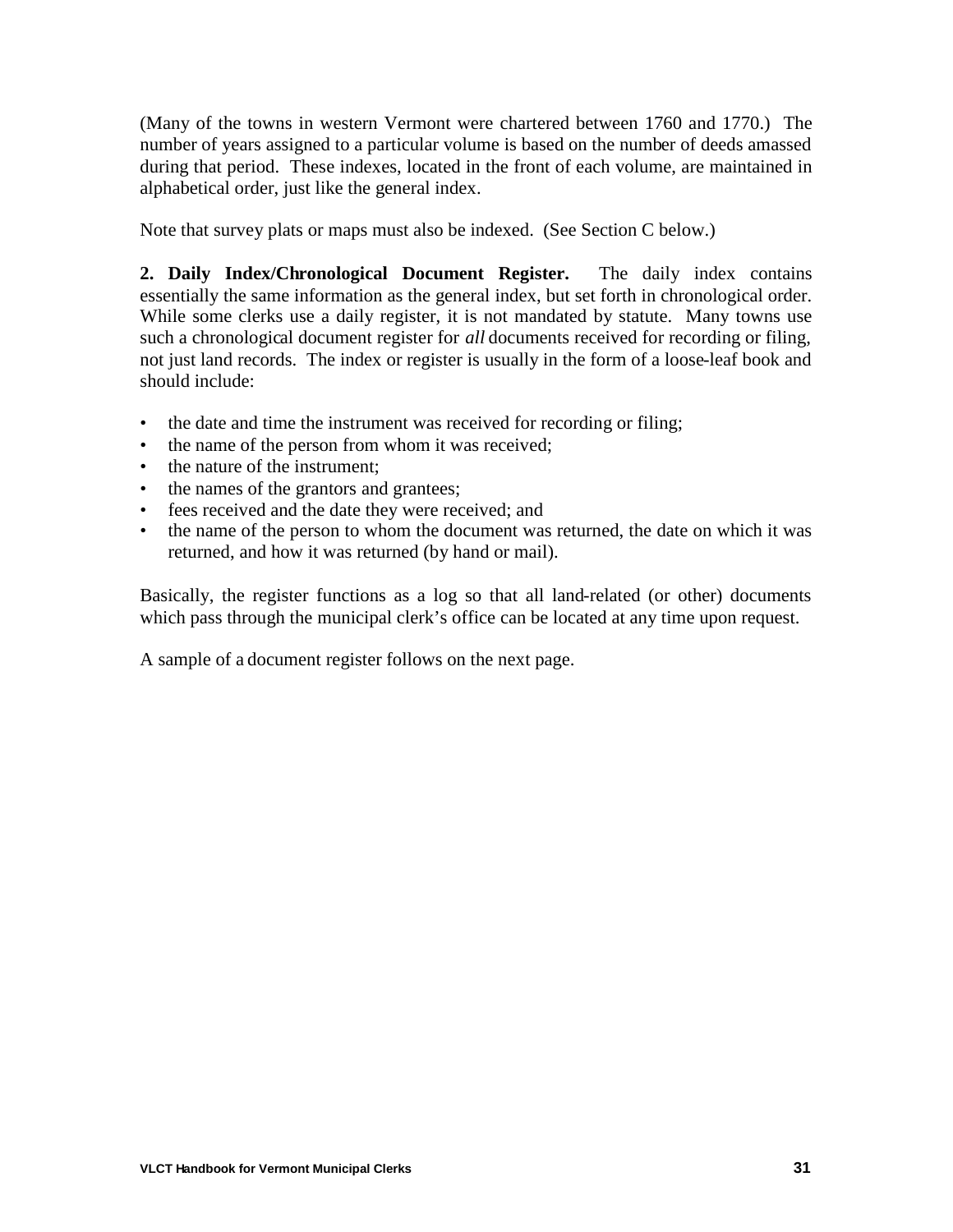# **DOCUMENT REGISTER, Town of \_\_\_\_\_\_\_\_\_\_\_\_\_\_\_\_\_\_\_\_\_\_\_\_\_\_\_\_\_\_\_\_**

| <b>Date</b><br>Received | <b>Received From</b> | <b>Document</b><br><b>Type</b> | Grantor | Grantee | Amount<br>Paid | <b>Date</b><br>Paid | <b>Date</b><br><b>Returned</b> | To Whom<br>Returned | How<br><b>Returned</b> |
|-------------------------|----------------------|--------------------------------|---------|---------|----------------|---------------------|--------------------------------|---------------------|------------------------|
|                         |                      |                                |         |         |                |                     |                                |                     |                        |
|                         |                      |                                |         |         |                |                     |                                |                     |                        |
|                         |                      |                                |         |         |                |                     |                                |                     |                        |
|                         |                      |                                |         |         |                |                     |                                |                     |                        |
|                         |                      |                                |         |         |                |                     |                                |                     |                        |
|                         |                      |                                |         |         |                |                     |                                |                     |                        |
|                         |                      |                                |         |         |                |                     |                                |                     |                        |
|                         |                      |                                |         |         |                |                     |                                |                     |                        |
|                         |                      |                                |         |         |                |                     |                                |                     |                        |
|                         |                      |                                |         |         |                |                     |                                |                     |                        |
|                         |                      |                                |         |         |                |                     |                                |                     |                        |
|                         |                      |                                |         |         |                |                     |                                |                     |                        |
|                         |                      |                                |         |         |                |                     |                                |                     |                        |
|                         |                      |                                |         |         |                |                     |                                |                     |                        |
|                         |                      |                                |         |         |                |                     |                                |                     |                        |
|                         |                      |                                |         |         |                |                     |                                |                     |                        |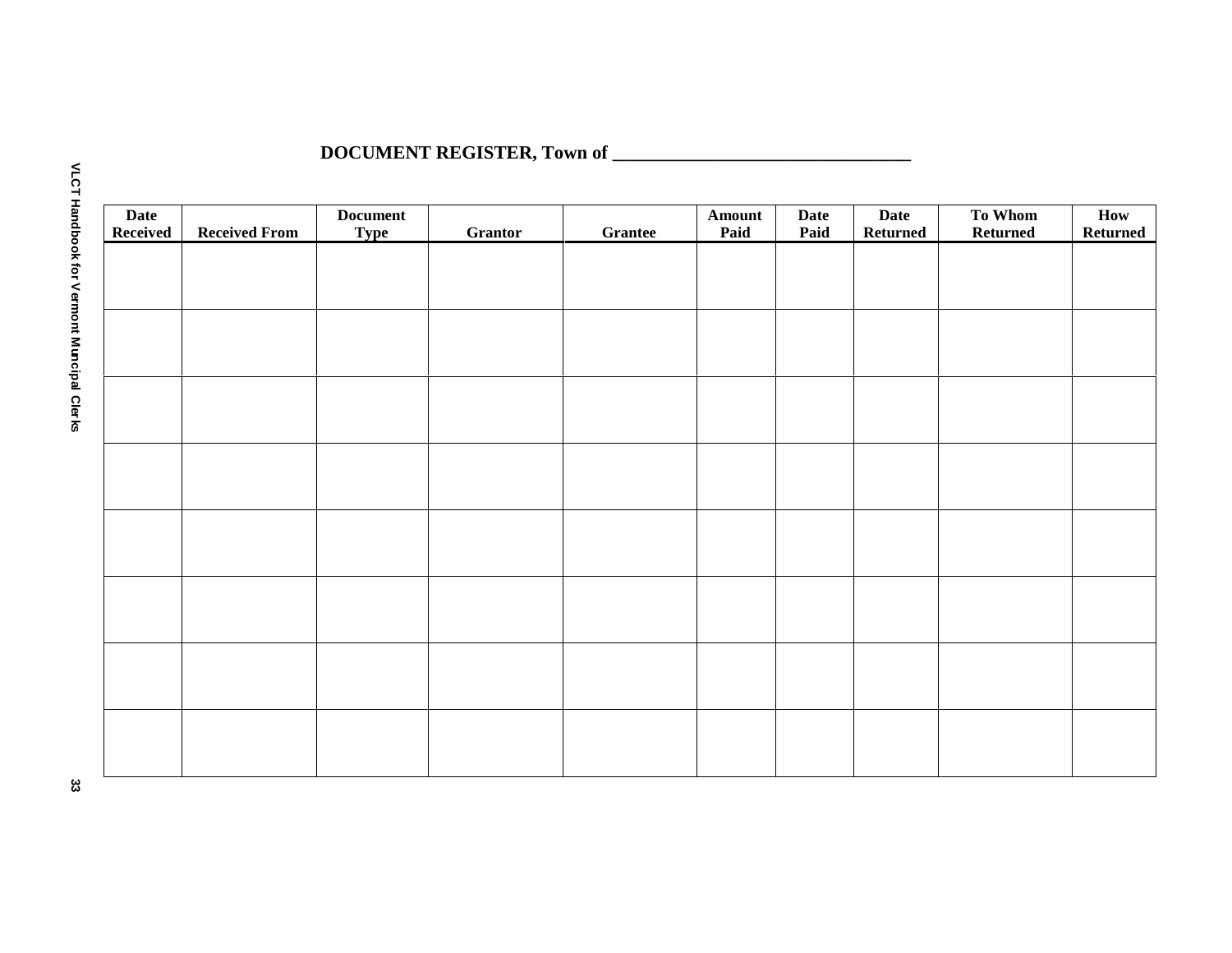# **C. MAPS AND PLATS**

Maps and plats exist for different purposes and are addressed in several statutes.

**1. Highway Maps.** Annually, the Agency of Transportation (VTrans) and the selectboard review the description and classification of the class 1, 2 and 3 highways and designate special areas which are throughways or scenic highways. This information is then filed in the clerk's office. When changes are made throughout the years, those changes must also be filed in the clerk's office. Upon request, VTrans will provide each town with a highway map. 19 V.S.A. § 305.

Many towns have produced copies of the local highway maps to assist emergency response teams. There is no requirement that this be done. However, if such maps are provided, they must be limited to being "just a road map," and may not reveal locatable addresses of individuals. This is due to the confidentiality provision in the E-911 law. 30 V.S.A. § 7059.

**2. Tax Maps.** The director of the Division of Property Valuation and Review (PVR) shall, "consistent with available resources," supply each town clerk and board of listers with updated orthophotographic maps of the town. Such maps are public documents and must be available for public inspection in the clerk's office without charge. However, a person must have written authorization of the director in order to copy such maps. 32 V.S.A. § 3409. In order that there be two complete sets of each town's tax information, the clerk must provide the director with one copy of the town's grand list, so that both the town and PVR have copies of both the map and the grand list. 32 V.S.A. § 3410.

**3. Official Maps.** The planning and zoning statutes refer to the town's "official map." The first reference is in 24 V.S.A. § 4401 (b)(3), which says that an "official map" may be adopted and amended by the municipality as a type of bylaw. The second reference, 24 V.S.A. § 4422, provides that where questions arise as to the accuracy of any part of the official map, the selectboard shall have a survey prepared and may, by resolution, adopt such survey as part of the "official map."

After the official map has been approved, it may be modified whenever there is recordation of plats approved under the planning and zoning process. 24 V.S.A. § 4423.

**4. Plats.** When the planning commission or the development review board has approved a plat (or the town clerk certifies that the commission or board has failed to act in a timely manner on a plat application), the plat must be filed and recorded in the town clerk's office within 90 days or it will expire. 24 V.S.A. §§ 4414-4416.

Chapter 17 of Title 27 of the *Vermont Statutes Annotated* requires that:

• Town clerks accept, file, maintain and index survey plats which meet the statutory standards; and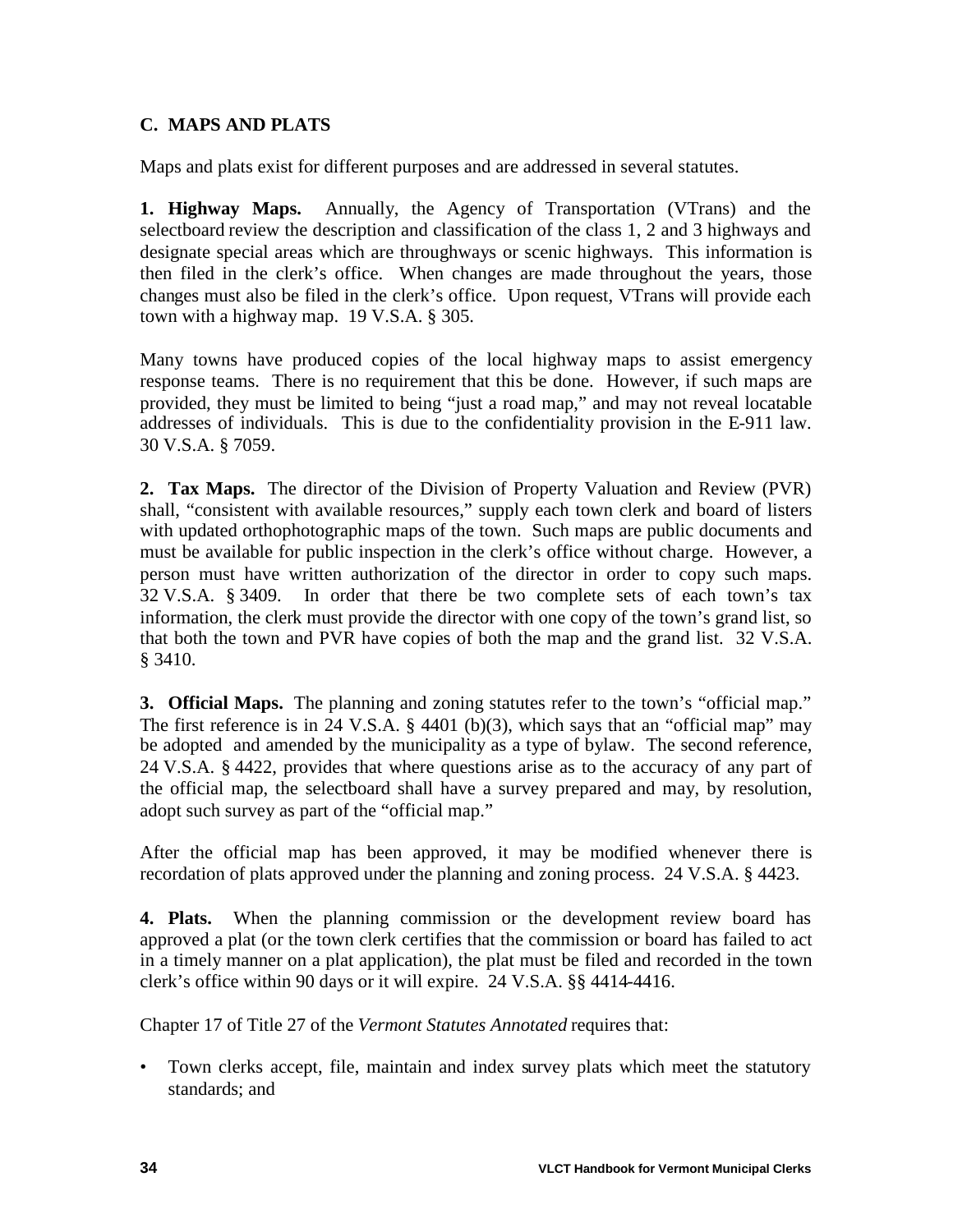• Follow the guidelines set by the commissioner of Buildings and General Services regarding the preservation of such surveys.

If a plat does not meet the standards set out in the statutes and it does not meet one of the exceptions to those standards, the clerk shall not accept it. 27 V.S.A. §§ 1404-1406.

Land plats shall be indexed in such manner as the public records director shall prescribe by rule. 24 V.S.A. § 1161 (a). Although these rules apply only to "official plats" accepted in accordance with 27 V.S.A. § 1403, it is advisable to develop an index and filing system for all plats and maps which are filed or recorded with the town clerk.

Under the rules, the clerk shall assign a number to each plat or plan received. These numbers shall be consecutive in the order received, and shall then serve as an identification and locator number. The plats and plans shall then be indexed by book, card or visible or rotating adaptation thereto, and be called "The Index of Land Plats and Plans." The index shall include:

- the location of the land (map title);
- the date of compilation;
- the date of filing;
- the assigned location (book, page);
- the assigned plat or plan number; and
- the name(s) of the record owner(s) shown on the plat or plan as of the date of compilation.

An alphabetical entry shall be made under the name of each owner with a cross-reference to all adjacent property owners, if shown. The entry should also include the map title, if other than the owner.

For further information regarding the rules, contact the State's Public Records Division at 802-828-3280.

**5. Filing of Maps.** There are two acceptable methods for filing maps in a municipal clerk's office:

- in a binder (usually 18x24 inches), and filed numerically within these books; or
- in special map cabinets whose specifications must be approved by the state public records director.

Maps should *never* be folded or creased since this kind of mishandling will result in tears and breaks, with possible loss of information along the folds. For the specifics on the composition of plats (such as the size and type of paper, type of ink, letter size, scale ratios, margin sizes, title box, indication of compass direction, etc.), see 27 V.S.A. § 1403. In some areas there are commercial services available which reduce irregular sized plats to a manageable size.

**6. Reproduction.** When plat sheets have been reproduced from the original, the method of reproduction must be one which has been determined to be acceptable by the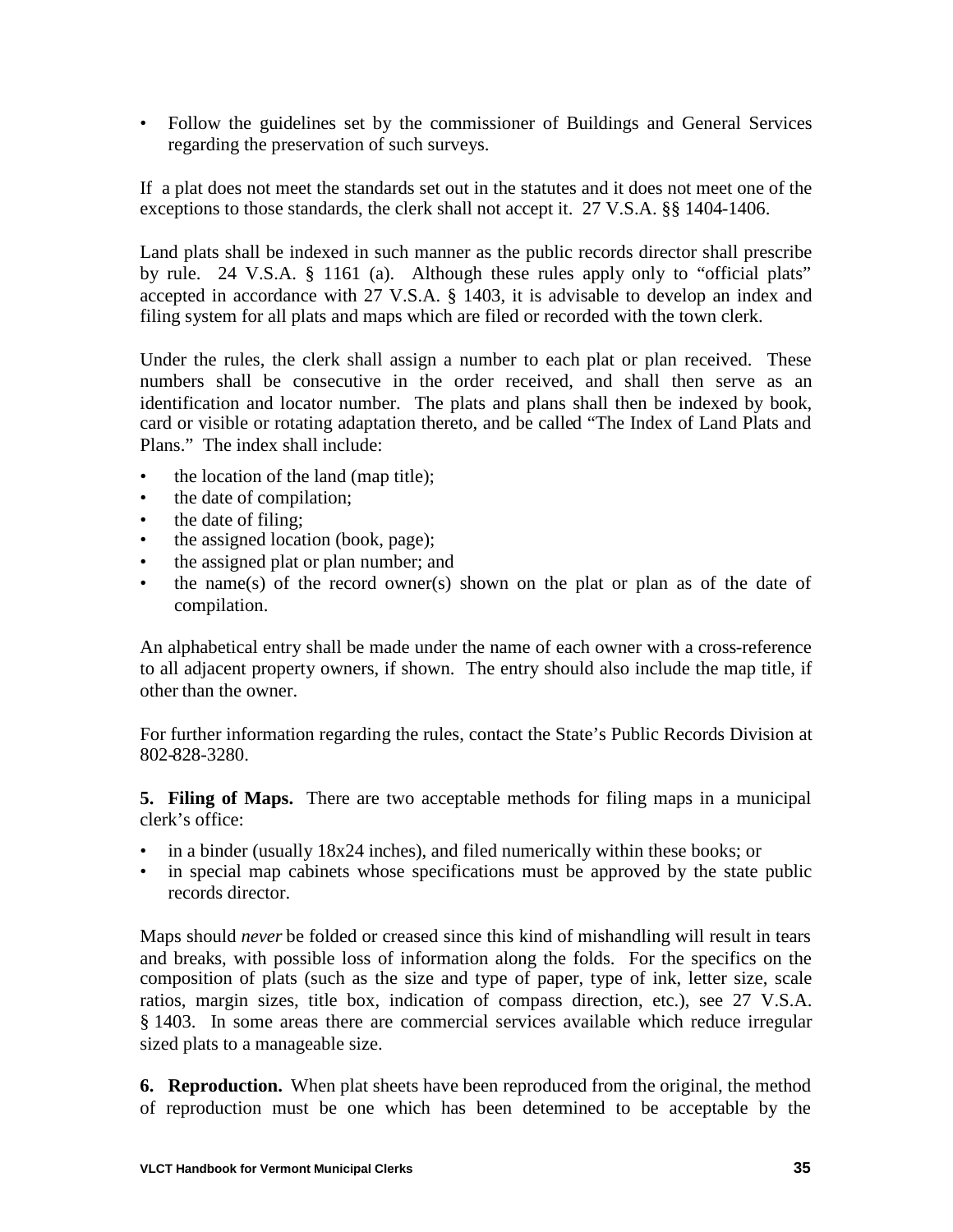commissioner of the Department of Buildings and General Services. 27 V.S.A. § 1403 (b)(8). Acceptable methods are:

- wash off process on mylar;
- fixed line photographic process on mylar; and
- original ink drawing on mylar or linen (ink must be pigment-based, *not* water-based).

Important points to keep in mind:

- Certification of the type of process used shall appear on the margin of the binder edge of the plat, parallel to the binding edge.
- Maps shall not be accepted if any part is attached or glued to its surface.
- The legibility of all data shall be beyond question.
- Diazo reproductions are not acceptable.
- Ink-jet plats are not acceptable. According to Hewlett Packard, the ink-jet-on-mylar process has an estimated life of only 20 years.

# **D. DEEDS AND CONVEYANCES**

**Deed**: "A written instrument by which land is conveyed…. At common law, any written instrument that is signed, sealed and delivered and that conveys some interest in property." *Black's Law Dictionary*, 7<sup>th</sup> ed. The essential difference between a deed and a will is that a deed transfers a present interest in property, while a will passes no interest until after the death of the maker. Generally, a deed transfers ownership of land from one owner or seller (the grantor) to a new owner (the grantee). A deed is a conveyance of real estate, not personal property or intangibles. There are many types of deeds. The most commonly encountered are quit-claim, mortgage, warranty, and tax collector's.

**Conveyance**: An instrument in writing, by which some interest in lands is transferred from one person to another, such as a warranty or a quit-claim deed.

**Instrument:** A legal document or writing which gives formal expression to a legal act or agreement, for the purpose of creating, securing, modifying, or terminating a right such as a deed, a contract, a will, or a check. It may record a legal right, transfer money or property, or serve as written evidence of a transaction.

**Fiduciary Relationship:** A relationship in which one person is under a duty to act for the benefit of another on matters within the scope of the relationship, for example: trustee-beneficiary, guardian-ward, agent-principle, and attorney-client. Although the fiduciary has authority to transfer title, he/she does not have title or any other interest in the property that they are conveying. The commonest occurrence is probably that of an executor transferring title to property as part of an estate. Municipal clerks will also see transfers of title by administrators, conservators, and guardians.

**1. General Requirements:** Deeds or other conveyances of land(s), or of an estate or interest therein, shall be signed by the party granting the same and by one or more witnesses and acknowledged by the grantor before a municipal clerk, notary public,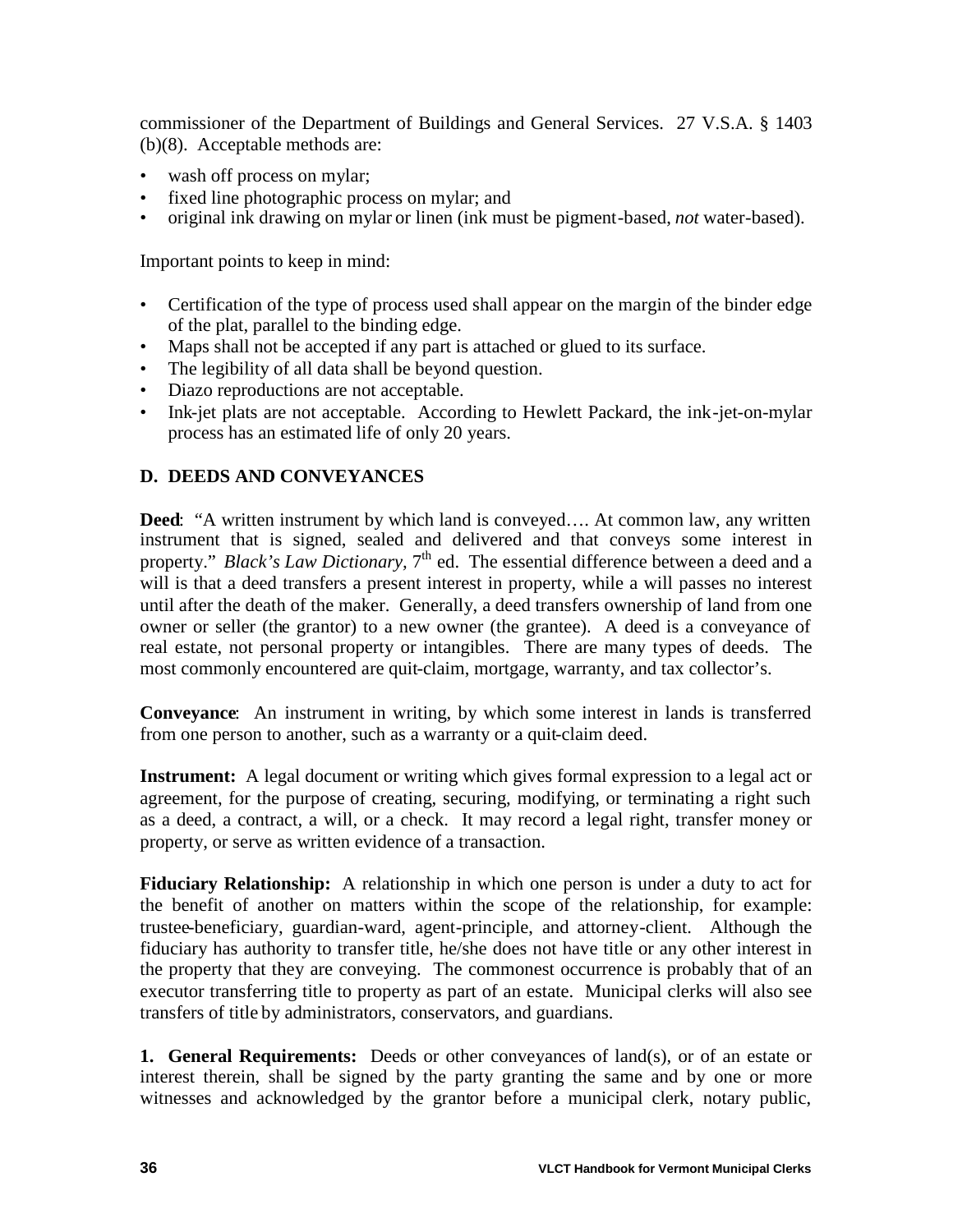master, county clerk or judge or register of probate and must also be recorded at length in the clerk's office of the municipality where the lands are located. Acknowledgment before a notary public shall be valid without an official seal being affixed to his or her signature. 27 V.S.A. § 341(a).

A deed or other conveyance of land that includes a reference to a survey prepared or revised after July 1, 1988, may be recorded only if it is accompanied by the survey to which it refers or cites the volume and page in the land records showing where the survey has previously been recorded. 27 V.S.A. § 341(b).

A lease of real property that has a term of more than one year from the making of the lease need not be recorded at length if an adequate notice or memorandum of the lease is recorded in the town records. An adequate notice must contain at least the names and addresses of the parties, the rights of the parties to extend or renew the lease, the date of execution, the term with dates of commencement and termination, a description of the property, rights of a party to purchase or to exercise a first right of refusal, any restrictions on assignment of the lease and the location of the original lease. 27 V.S.A. § 341 (c).

**2. Acknowledgments and Oaths:** A municipal clerk may take acknowledgments of deeds and other instruments throughout his or her county. In his or her county, the clerk may administer oaths in all cases where an oath is required. 24 V.S.A. § 1160.

**3. Records to be Kept Relating to Deeds and Mortgages**. Within 30 days after the receipt of a property transfer tax return or payment of a property, the clerk must file it in the town office and send one copy to the commissioner, along with the amount of tax paid. (Copies of these returns in the custody of the clerk are open to the public.  $32 \text{ V.S.A.}$  § 9610.) On each April 1<sup>st</sup>, the clerk must furnish to the listers a copy of the property tax returns relating to deeds which were filed for record during the year ending March  $31<sup>st</sup>$ . Alternatively, the listers may request in writing that they be provided with the information on a monthly basis. Willful failure of a town clerk to provide this information may result in a fine. 32 V.S.A. § 3485.

Unless a deed, mortgage or other conveyance is acknowledged and recorded, it "shall not be effectual to hold such land against any person but the grantor and his [or her] heirs." 27 V.S.A. § 342. All instruments of conveyance of property should be recorded as soon as possible in order to protect the interests of the parties.

**4. Correction of Record.** When a municipal clerk discovers errors in the records that he, she or a predecessor made, the correction should be initialed and dated at the time of the correction. The only restriction is that clerks cannot return to correct errors made in the past, after their term of office has expired. 32 V.S.A. § 3485, annotation 1.

**5. Name change.** Any person owning or having an interest in real estate whose name has been changed, or any corporation which has been merged into or consolidated with another corporation, may file a certificate of name change with the clerk in the town in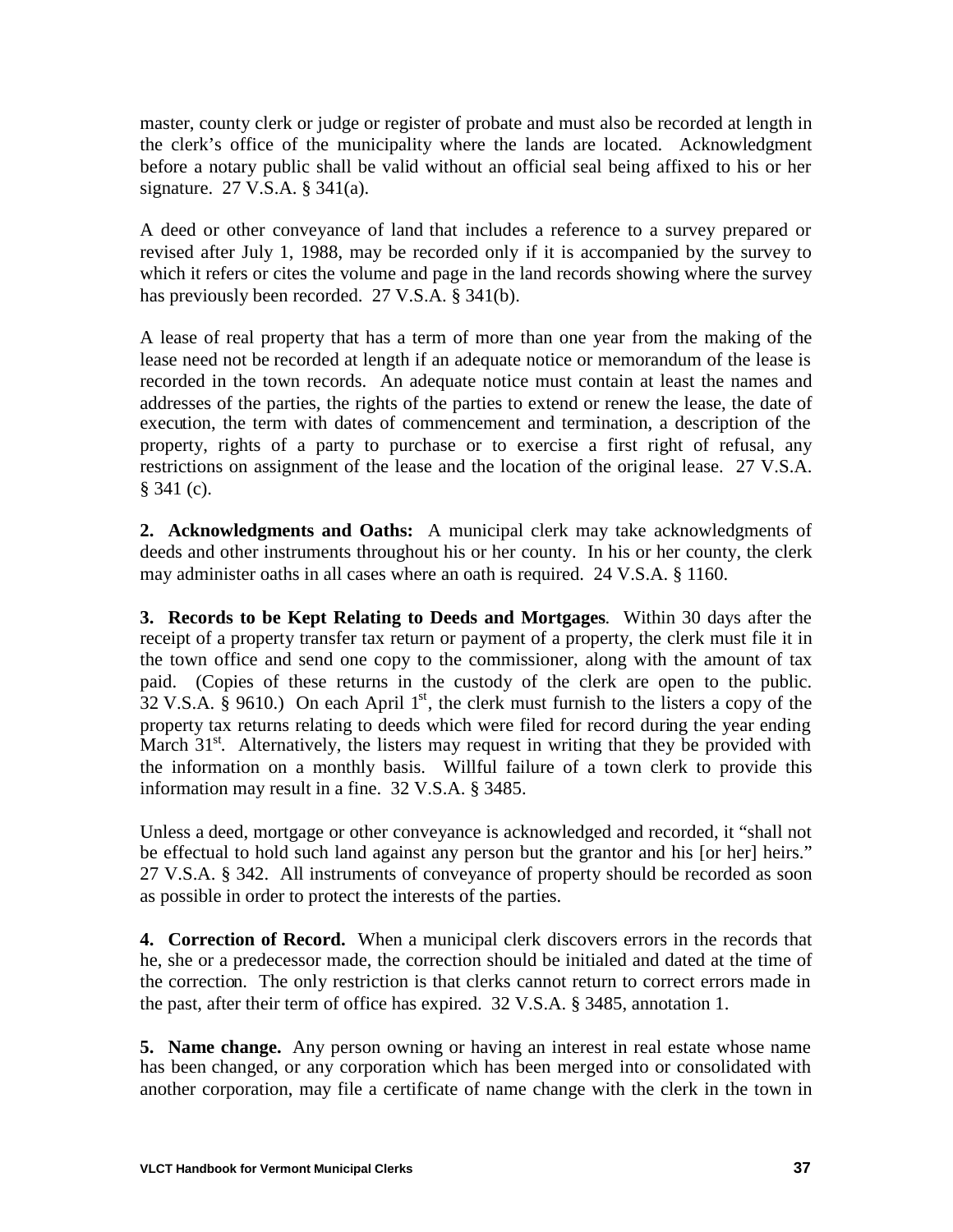which the real estate is located. Such certificate shall provide the names before and after the change, merger or consolidation. The clerk shall record and index the certificate in the land records. 27 V.S.A. § 350. A sample Certificate of Name Change follows:

| <b>CERTIFICATE OF NAME CHANGE</b>                                                                                                                                                                                                        |  |  |  |  |
|------------------------------------------------------------------------------------------------------------------------------------------------------------------------------------------------------------------------------------------|--|--|--|--|
|                                                                                                                                                                                                                                          |  |  |  |  |
| in the State of Vermont, swear that this is my legal name. I have                                                                                                                                                                        |  |  |  |  |
| an interest in real estate under the name of _______________________.                                                                                                                                                                    |  |  |  |  |
| The property affected by my name change is described in an instrument recorded in the                                                                                                                                                    |  |  |  |  |
| land records of ___________(town) at Volume ____, Page ____.                                                                                                                                                                             |  |  |  |  |
| Signed and dated this <u>quality day</u> of <u>quality and all parts</u> and all paying the set of the set of the set of the set of the set of the set of the set of the set of the set of the set of the set of the set of the set of t |  |  |  |  |
| Witness:                                                                                                                                                                                                                                 |  |  |  |  |
| State of Vermont, County of __________________.                                                                                                                                                                                          |  |  |  |  |
|                                                                                                                                                                                                                                          |  |  |  |  |
| appeared before me _____________________, who acknowledged that signing this                                                                                                                                                             |  |  |  |  |
| certificate to be his or her free act and deed.                                                                                                                                                                                          |  |  |  |  |
|                                                                                                                                                                                                                                          |  |  |  |  |
| <b>Notary Public</b>                                                                                                                                                                                                                     |  |  |  |  |
| My commission expires                                                                                                                                                                                                                    |  |  |  |  |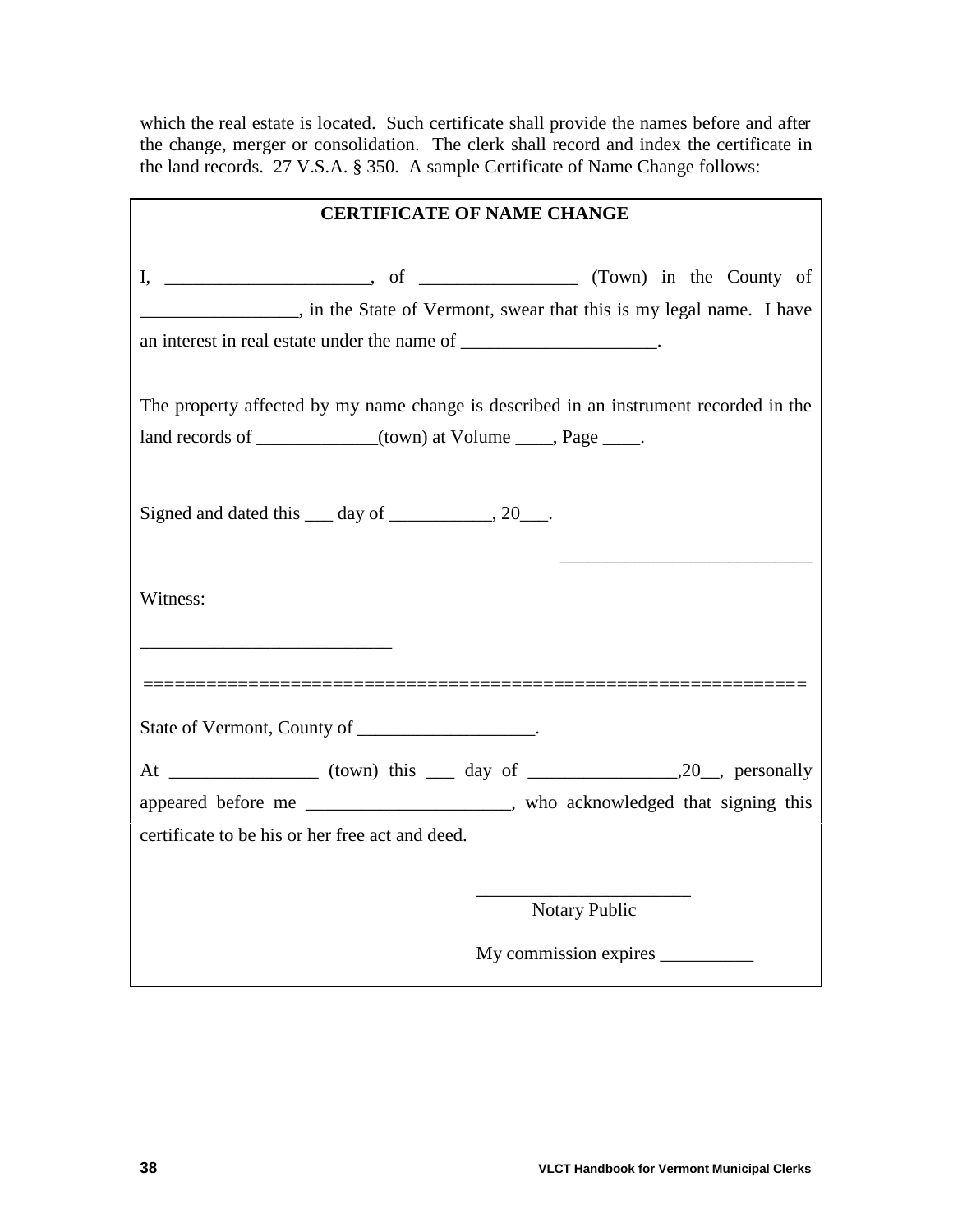### **6. Deeds.**

**a. Mortgage Deed.** When a property owner borrows money and gives an interest in that property as security for the loan, a mortgage deed is created. This is a conditional transfer of title with the lender having an interest in the property until the condition (repayment of the loan) is satisfied. The borrower is also referred to as the mortgagor, transferor, owner, obligor, or *grantor*). The lender is also referred to as the mortgagee, transferee, bank, secured party, or *grantee*).

**b. Warranty Deed.** The legal document by which ownership of land is transferred by sale of the property from one owner to a new owner is a *warranty deed,* sometimes called a *general warranty deed*. The seller (grantor) (1) transfers his or her ownership of title to the property, and (2) legally agrees to defend the validity of that title forever for the benefit of the purchaser. A warranty deed gives the buyer the right to collect from the seller if anyone subsequently establishes a claim or encumbrance against the property.

**c. Quitclaim Deed.** A quitclaim deed transfers only such rights of title and ownership title or ownership as the seller (grantor) had at the time the deed was delivered. Under a quitclaim deed, it is the responsibility of the purchaser to research whether there are any claims or encumbrances against the property. A quitclaim deed does not give the right to go back against the seller as a warranty deed does. The person conveying title or releasing his or her interest in the property is indexed as the grantor, and the person receiving title is indexed as the grantee.

# **7. Deed Variations.**

**a. Corporate Deed.** A corporate deed is indexed by the name of the corporation as the grantor or grantee and not by the name of the officer or agent who executed the deed on behalf of the corporation.

**b. Refusing to Record a Deed.** State statute prohibits a clerk from recording or receiving for recording any deed which is submitted without (1) evidence of payment of any property transfer tax owed, and (2) a certificate of compliance with 10 V.S.A. Chapter 151 (State Land Use Law or Act 250). 32 V.S.A. § 9608.

When a deed or other conveyance of land includes a reference to a survey prepared or revised after July 1, 1988, the clerk may refuse to file it unless it is accompanied by a copy of the survey or cites the book and page in the land records showing where the survey has been previously recorded. 27 V.S.A. § 341(b).

In addition, the clerk may refuse to record documents unless the proper fees are paid.

**c. Corrective Deed.** Clerks may correct errors they have made in filing. However, they do not have the authority to change any errors which were made by others, such as attorneys, mortgage holders, etc. Such an error or omission must be made by a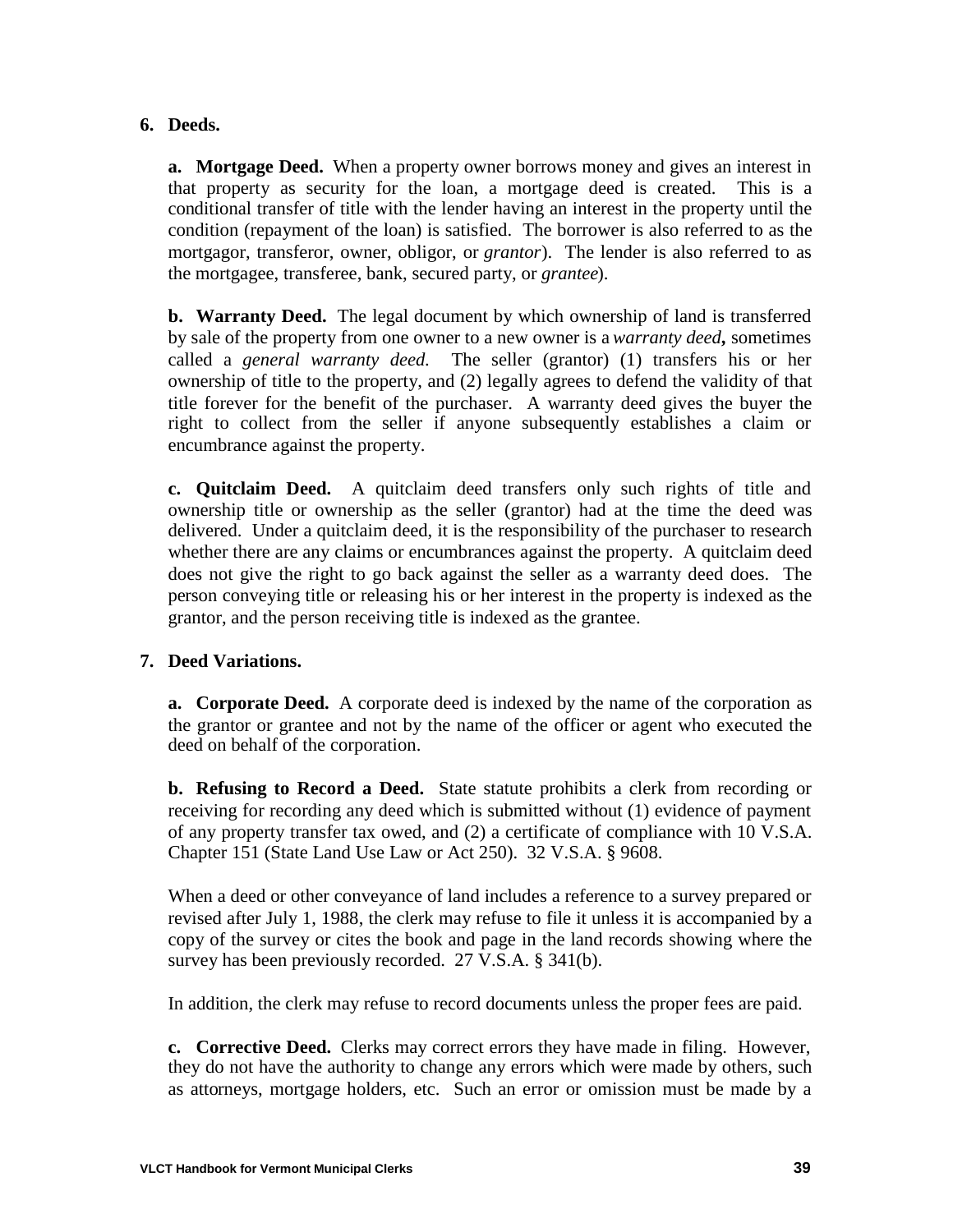corrective filing, so there is a complete record of the documents filed and the dates on which they were filed. Such corrective deeds must be indexed as is any other recorded deed.

**d. Rights of Married Women, Name on Deed.** When a conveyance of real estate is made by a married woman and such real estate was acquired by her under a name other than her present married name, such conveyance shall set forth both her present married name and the name under which such real estate was acquired. Such conveyance shall be indexed by a municipal or county clerk receiving the same for record under both her present married name and the name under which such real estate was acquired. However, a deed which fails to describe the grantor, shall not impair the grantee's title conveyed by such deed. 15 V.S.A. § 65.

A person or corporation may file a certificate of name change with the clerk's office under authority of 27 V.S.A. § 350. However, if the clerk subsequently receives a deed for recording that refers to both the prior name and present name of the grantor, such deed should still be indexed under both names, despite the fact that a certificate of name change is also recorded in that office.

# **E. MORTGAGES**

**1. Creation of Mortgage Interest.** A mortgage deed transfers conditional title from the owner/mortgagor to the secured party/mortgagee. The mortgage title is transferred to the mortgagee by either of two instruments: a mortgage deed or a deed of trust.

**a. Mortgage Deed.** This deed is the regular mortgage document. There are many types of mortgage deeds, such as conventional, open-end, construction, Farmers' Home Administration (FHA), Veterans' Administration (VA) or demand. The type of mortgage does not affect the manner in which it is recorded and indexed. Do not index under the names of co-makers or guarantors who do not appear in the granting clause of the document. The names of the owners/borrowers/mortgagors should be indexed as grantors, and the name of the lender/secured party/mortgagee should be indexed as grantee.

**b. Deed of Trust.** This is a deed which conveys title to real property to a trustee as security until the borrower/grantor can repay the loan. These, or other lengthy and complicated terms of the trust, do not affect the indexing or recording procedure. The municipal clerk records the deed of trust and indexes it under the grantee (trustee) and the grantor (borrower). It should not be indexed under the name of the beneficiary of the trust, if one is named.

**2. Change in Status or Terms of Mortgage.** When a mortgage deed has been executed and recorded, it establishes an interest in that particular property until action is taken to change that status. Types of actions which might be taken are subordination, modification, assumption, assignment, release of mortgage, partial release of mortgage, discharge after 17 years, and undischarged mortgage after 60 years.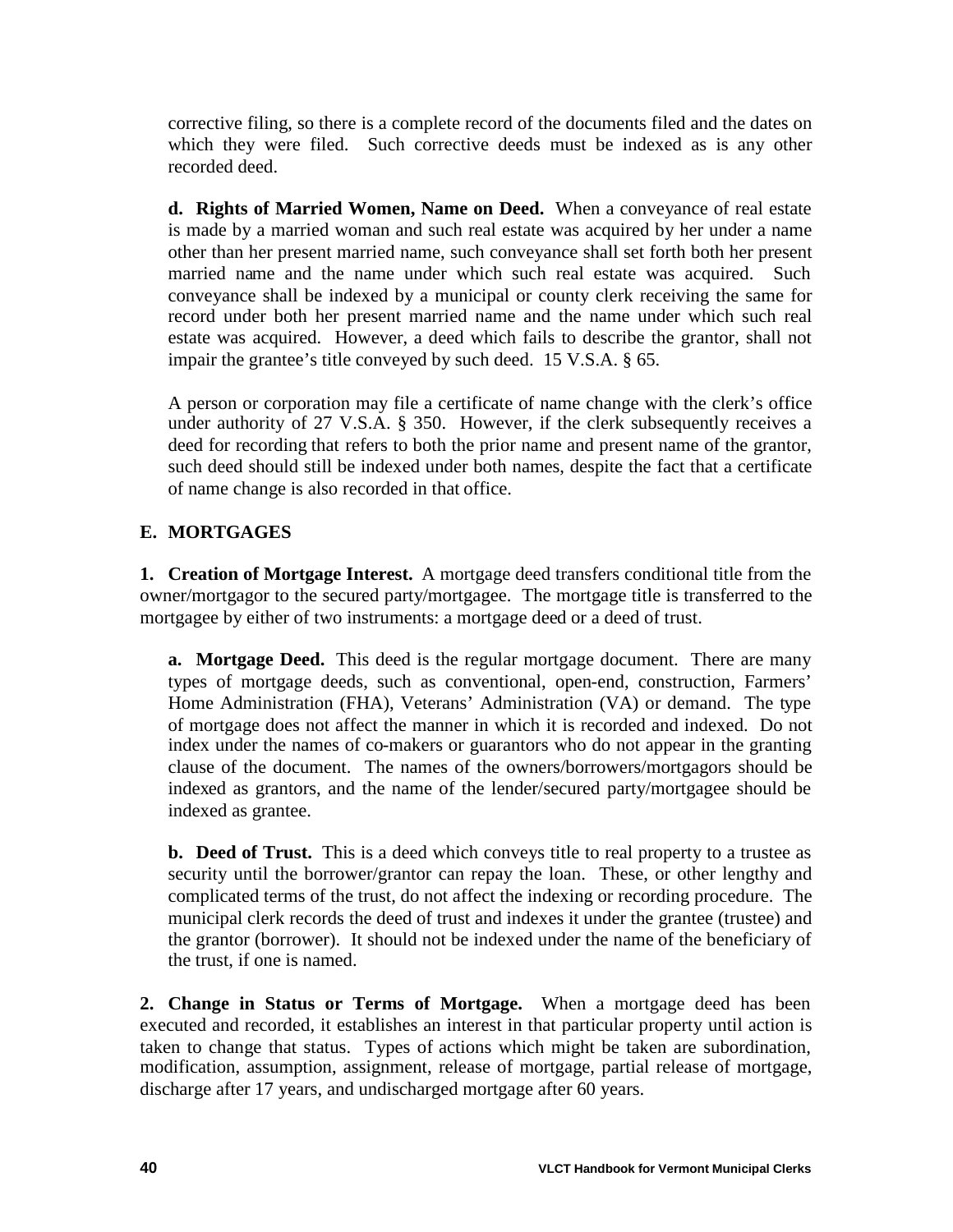**a.** Subordination. This is an agreement by a mortgagee that its mortgage is subordinated in favor of another specific instrument. There are two methods by which this can be indexed. First, the mortgagee is indexed as grantor, and *both* the mortgagor and the party in whose favor the subordination is made are indexed as grantee. The second method is to index the party in whom subordination is made as grantee and *not* to index the name of the mortgagor-owner of the property. One of these two methods should be employed on a regular basis to ensure consistency.

**b. Modification.** As a result of an agreement, a mortgage may be changed. The purpose is usually to alter one or more of the repayment terms. The new document should be indexed by grantor and grantee just as any other mortgage agreement.

**c. Assumption.** A mortgage is generally assumed as part consideration for a conveyance, and the recitation of the assumption agreement is contained within the deed to the new owner. The assumption does not alter the relationship between the original mortgagor and mortgagee unless the original mortgagor has been released from his/her own obligation on the mortgage note. This action does not require any indexing procedure unless it is requested that a marginal notation be made on the recorded mortgage.

**d. Assignment.** As the result of an assignment action (a transfer of the mortgage interest from the mortgagee to a purchaser of the mortgage) index the mortgageelender/secured party as grantor, and the name of the assignee as grantee. Do *not* index the name of the mortgagor. Make a marginal note on the recorded mortgage deed.

**e. Partial Release of Mortgage.** Mortgages are partially released, or the operation of a mortgage is terminated as to a portion of the property described in a mortgage deed, usually by a quit-claim deed from the mortgagee to the mortgagor, describing the property which is now free of the mortgage interest. The releaser (mortgagee) is the grantor; the releasee (mortgagor) is the grantee, and should be indexed in this way. Again, marginal notation must be made on the page where the mortgage is recorded.

**3. Foreclosure of Mortgage.** A foreclosure of mortgage is a legal proceeding that extinguishes a mortgagor's right of redeeming mortgaged property. If the mortgagor falls behind in payments, the foreclosure ends the owner's rights in the property and sells the property to pay off the mortgage debt. In most states this is done by a lawsuit. The plaintiff must file a copy of the complaint in the municipal clerk's office in each town where the mortgaged property is located. The clerk of the municipality shall note on the margin of the record of the mortgage that a copy of foreclosure proceedings on the mortgage is filed. The filing shall be sufficient notice of the pendency of the action to all persons who acquire any interest or lien on the mortgaged premises between the dates of filing the copy of foreclosure and the recording of the final judgment in the proceedings. Without further notice or service, those persons shall be bound by the judgment entered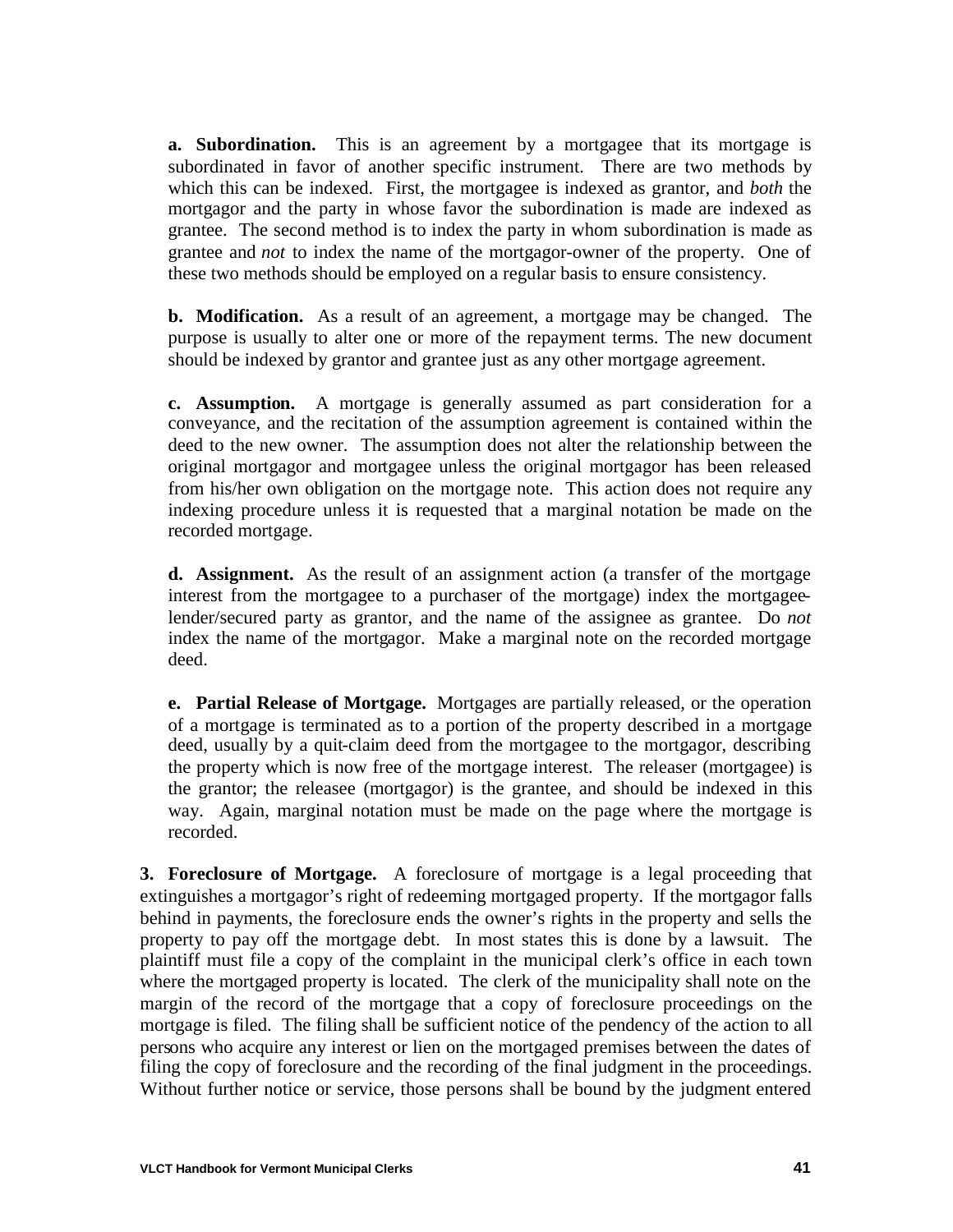in the cause and be foreclosed from all rights or equity in the premises as completely as though they had been parties in the original action. 12 V.S.A. § 4523 (b).

**a. Deed in Lieu of Foreclosure.** On occasion a property owner, when threatened with foreclosure, will concede his or her inability to satisfy his or her mortgage and will voluntarily transfer his or her interests to his/her lender in full or partial satisfaction of the mortgage debt. This is accomplished by quit-claim deed from the owner/mortgagor to the lender/mortgagee. The clerk should index the owner/releaser as grantor and the lender/releasee as grantee. There will not be a release of mortgage.

**b. Strict Foreclosure.** This is a rare procedure that allows transfer of ownership of a mortgaged property to the mortgagee automatically upon failure of the mortgagor to pay the debt within a court-specified period of time. There is no formal sale of the property required. (*Black's Law Dictionary*,  $7<sup>th</sup>$  ed.)

**4. Discharge of Mortgage.** Mortgages may be discharged by one of the following three methods:

- By entry on the margin of the record thereof in the land records, signed by the mortgagee or his/her agent acting under power of attorney, and witnessed by the town clerk or assistant town clerk. 27 V.S.A. § 461.
- By acknowledgement of payment by the mortgagee or his/her agent acting under power of attorney, acknowledging payment thereof by an entry on the mortgage deed, signed in the presence of one or more witnesses. 27 V.S.A. § 462.
- By separate instrument executed by the mortgagee or his or her agent which shall be substantially as follows: *"I hereby certify that the following described mortgage is* paid in full and satisfied, viz: \_\_\_\_\_\_\_\_\_\_\_\_\_\_\_ mortgagor to \_\_\_\_\_\_\_\_\_\_\_\_\_\_\_\_\_\_\_ *mortgagee, dated \_\_\_\_\_\_\_\_\_,20\_\_, and recorded in book \_\_\_, page \_\_\_, of the land records of the Town of \_\_\_\_\_\_\_\_\_\_\_\_\_\_.*" When signed, witnessed by one or more witnesses, acknowledged and recorded in the land records, it shall discharge the mortgage. 27 V.S.A. § 463. Such record must be indexed, so that title searches will reveal that the mortgage has been discharged.

The recent merger of banks and other financial institutions has created a situation where the notice of mortgage discharge that the clerk receives may not have the name of the institution which issued the original mortgage. In fact, the original institution may be buried in a web of multiple takeovers, which can be confusing, especially where out-ofstate institutions are involved. In addition, in some takeovers, not all of the branches of a bank are absorbed into the new parent company. The Federal Deposit Insurance Corporation (FDIC) can help identify the "family tree" of financial institutions. Visit its website at www.fdic.gov. Failing that, contact the Vermont Department of Banking, Insurance and Securities for help in identifying the original mortgage holder. Its telephone number is 802-828-3301, its fax number is 802-828-3306 and its website is www.state.vt.us/bis/.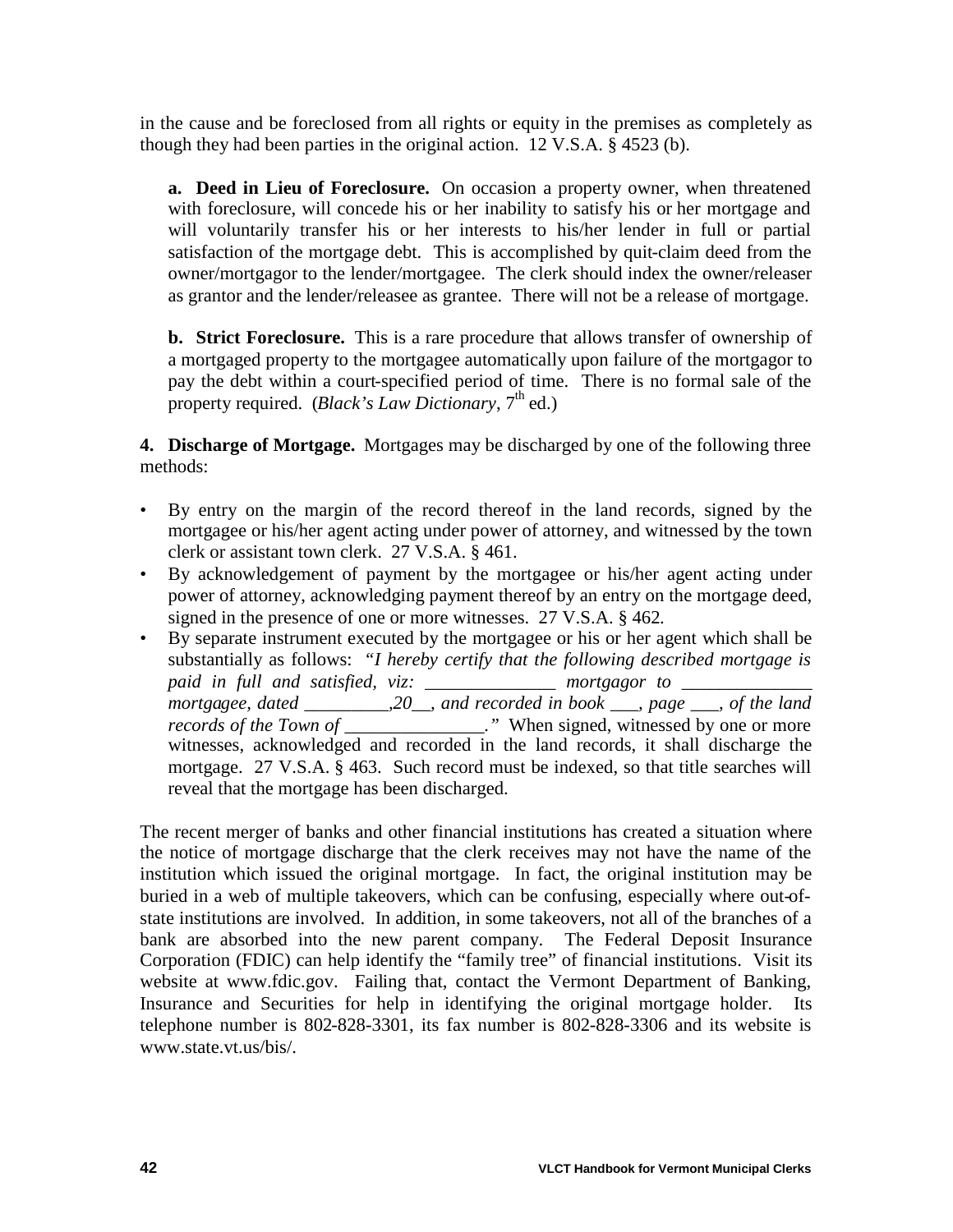**5. Effect of Delinquent Tax Sale.** When the town's collector of delinquent taxes sells a property for taxes and the owner does not redeem the property, the collector should then issue a "Tax Collector's Deed" conveying the land to the purchaser. 32 V.S.A. § 5261. This deed will extinguish all mortgages and liens on the property held by people who hold claim under the delinquent taxpayer. The new deed must be indexed under the grantor and grantee.

# **F. PROBATE MATTERS**

**1. Decedents' Estates.** The executor of the will or the administrator of the estate of any deceased person who, at the time of his or her death, was the owner of any real estate situated in the state or any interest in a mortgage or lien on real estate located there, shall, within two months after becoming qualified to act, lodge with the municipal clerk of each town where the real estate is located, his or her certificate in writing stating the fact and date of the death of the decedent, the place where he or she last dwelt and whether such decedent left a will, which certificate shall be recorded in the land records of the town. It is recommended that the fiduciary's certificate be *cross*-indexed under the name of the decedent, and that the name of the executor or administrator *not* be indexed.

**2. Conservators.** A managing conservator is a person appointed by a court to manage the estate or affairs of someone who is legally incapable of doing so. The conservator or guardian for any person who owns real estate must record a certificate regarding his or her appointment in the land records of each town where such real estate is located. It is recommended that the name of the incapable person (ward) be indexed as grantor and the name of the conservator as grantee.

**3. Decree of Distribution.** Upon the distribution of real property from the estate of a deceased person, the fiduciary must record a certificate in the land records which contains the names and addresses of the distributees and a description of the interest or property so distributed. The certificate is issued by the probate court and signed by either the probate judge, clerk or assistant clerk. The certificate should be indexed by grantor (the deceased property owner) and the grantee (person to whom the property was distributed).

# **G. ATTACHMENTS AND LIENS**

Attachments and liens are legal mechanisms that may be used to seize another's property, or an interest in their property, in order to collect or secure a debt owed by him or her. One of the liens most familiar to municipalities is the automatic tax lien against real property when property taxes become delinquent. Another lien that involves municipalities is the tax lien against personal property, which goes into effect only when the tax collector actually files a lien for delinquent taxes.

A lien creates an interest in the property in favor of the person who is owed a debt. If the owner of the property attempts to sell, a search of the town's property records should reveal the presence of the lien, informing prospective buyers that there is a pre-existing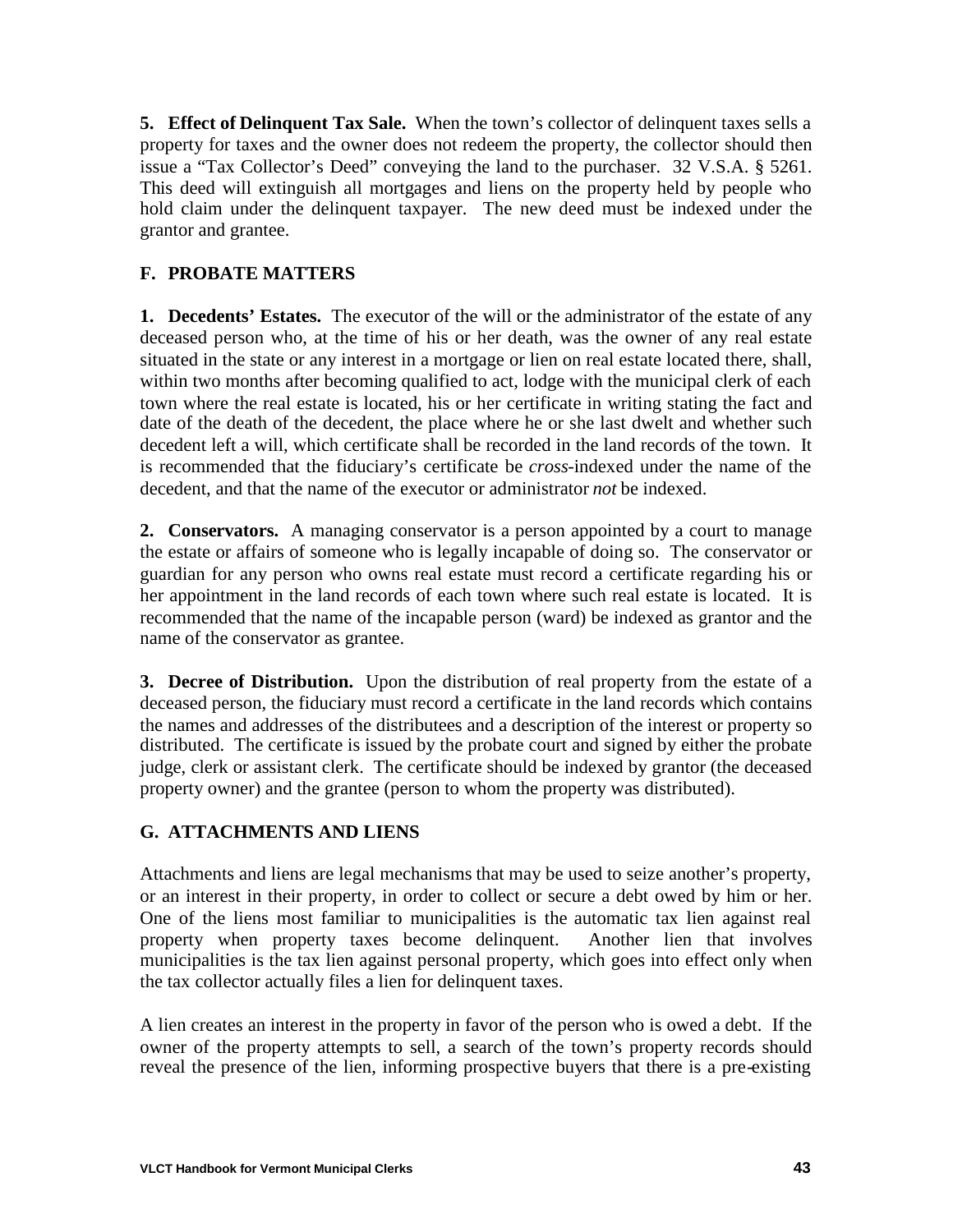claim against the property which must be cleared in order for the owner to convey the property with clear title.

An attachment is the seizure of a person's property to secure a judgment or to be sold in order to satisfy a judgment. The attachment creates an interest in property but, in contrast to a lien, it occurs only as a result of a court proceeding and order.

Some liens, such as the town's tax lien on real property, are automatic. Others must be filed with the town clerk by the creditor, or may be the result of a court judgment. *Black's Law Dictionary* has 62 different listings under "lien" and several more under "attachment." Fortunately, all types of liens and attachments are filed, recorded and indexed in a similar manner. They should be indexed under the grantor (person who owns the property and owes a debt) and the grantee (the person who now has an interest in the property because of the outstanding debt owed to him or her).

Municipal clerks should keep a separate book for recording liens. Each entry should include a brief statement recording the substance of the lien. The record book should be indexed alphabetically by the property owner. The notices of liens are then filed chronologically in a separate lien file. Tax liens affecting title to real property should also be noted in the grantor-grantee index of the general land records. If the town uses a copier for recording deeds and other documents, a copy of the lien may be placed in the lien book instead of recording the substance.

Liens and attachments may be discharged under various provisions of law. Notice of the discharge may come from (1) the commissioner of taxes saying that the taxes have been paid, (2) the court stating that an action has been dismissed or judgment given for the party whose property was attached (12 V.S.A. § 3293), or (3) the town's collector of delinquent taxes saying that the taxes have been paid or the property sold at tax sale. The notice of discharge is filed by the clerk with the original attachment or lien, and the discharge is noted in the record book where the attachment was recorded. In the case of real estate attachments, it must also be noted in the general index.

**1. Books for Writs of Attachment**. When a copy of a writ of attachment upon which personal property is attached is lodged in the office of a municipal clerk, the clerk shall enter in a book to be kept by him or her the names of the parties in alphabetical order, the date of the writ, the time when and the court to which the same is returnable and the amount demanded. 12 V.S.A. § 3251-3252; 24 V.S.A. § 1163.

When a copy of a writ of attachment on which real property is attached is lodged in the office of the clerk, he or she shall enter in a book to be kept for the purpose the names of the parties, the date of the writ, the time when and the court to which the same is returnable, the nature of the action, the sum demanded and the officer's return thereon. 12 V.S.A. §§ 3291-3292.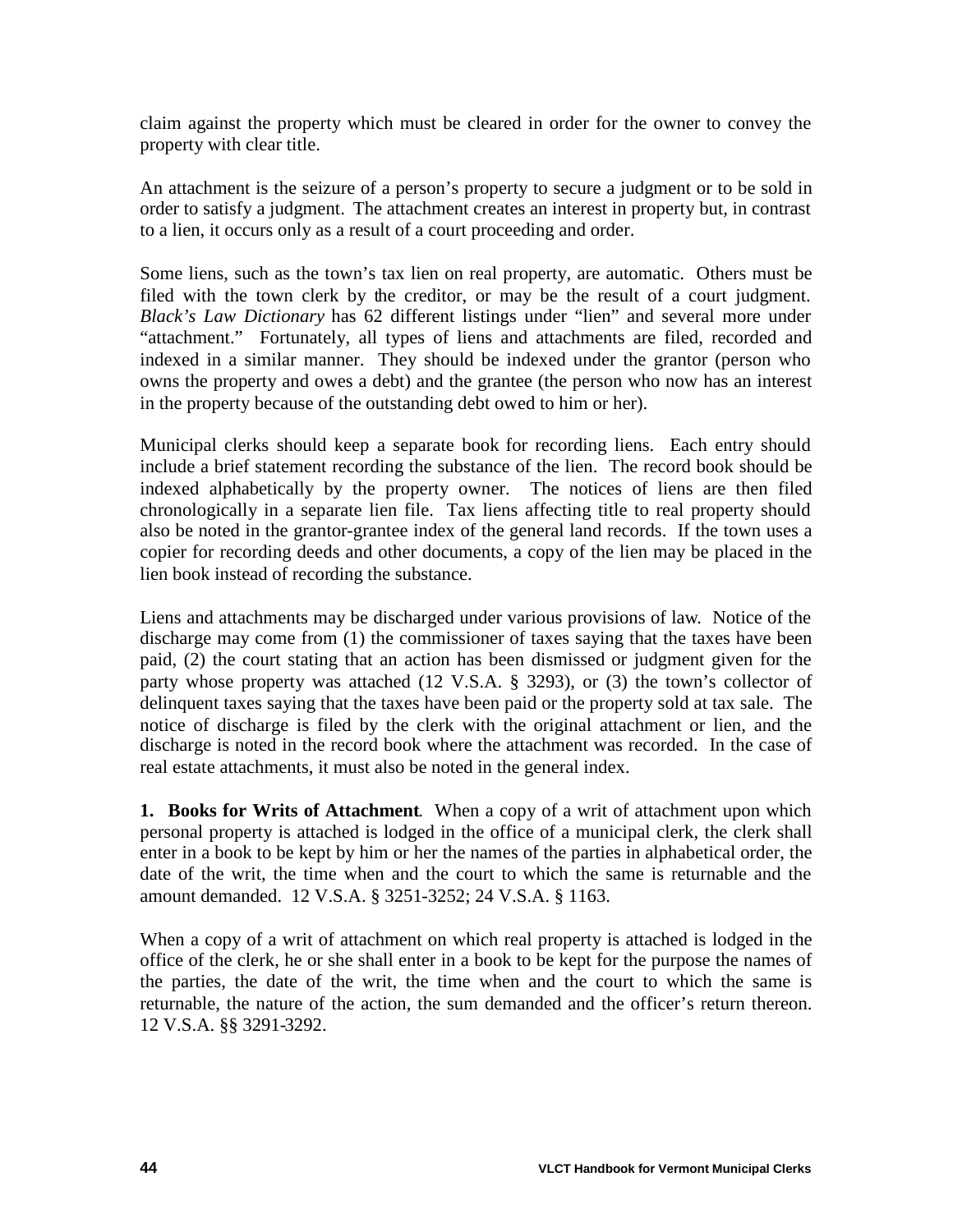In smaller towns with very little recording, one book could properly serve for both, provided the front part of the book is used for one type of property and the back part for the other. The indices must also be kept separate.

Standard size 10½x16 inch record sheets, lined and columnized for recording writs of attachment of personal property and of real property, are available. The pages should be numbered and indexed alphabetically by both defendant and plaintiff.

Following is a list of some statutes regarding various types of attachments and liens:

| $\bullet$ |                                                                  |  |
|-----------|------------------------------------------------------------------|--|
| $\bullet$ |                                                                  |  |
|           |                                                                  |  |
|           |                                                                  |  |
|           |                                                                  |  |
| $\bullet$ | Hazardous waste generation tax32 V.S.A. § 10103                  |  |
| $\bullet$ | Hospitals for services to accident victims18 V.S.A. §§ 2251–2256 |  |
| $\bullet$ |                                                                  |  |
| ٠         |                                                                  |  |
| $\bullet$ |                                                                  |  |
| $\bullet$ |                                                                  |  |
| $\bullet$ |                                                                  |  |
| $\bullet$ |                                                                  |  |
| $\bullet$ |                                                                  |  |
|           |                                                                  |  |
| $\bullet$ |                                                                  |  |
| $\bullet$ |                                                                  |  |

**2. Release and Discharge of Attachment Liens.** When the conditions of an attachment are fulfilled, the party in whose favor it was made may have the lien discharged. Or any person having title or an interest in the property may obtain a certificate from the court stating that the debt has been discharged and may file such certificate with the town clerk. When filing the certificate of discharge of attachment, the clerk should record "Discharged by the municipal clerk per court's certificate on file" and collect a fee of \$4.00 for discharging the attachment. 12 V.S.A. § 3293. This notice of discharge is filed by the clerk with the original attachment or lien, and the discharge is noted in the record book where the attachment was recorded. In the case of real estate attachments, it should also be noted in the general index.

**3. Assignment of Future Earnings; Validity as Against Trustee Process.** An assignment of future earnings (attachment of wages) shall not be valid against trustee process unless executed in writing and made to secure a debt of an amount therein stated, contracted prior to or simultaneously with the execution of the assignment, or a debt for necessaries to be thereafter furnished to the debtor to the amount therein stated. Such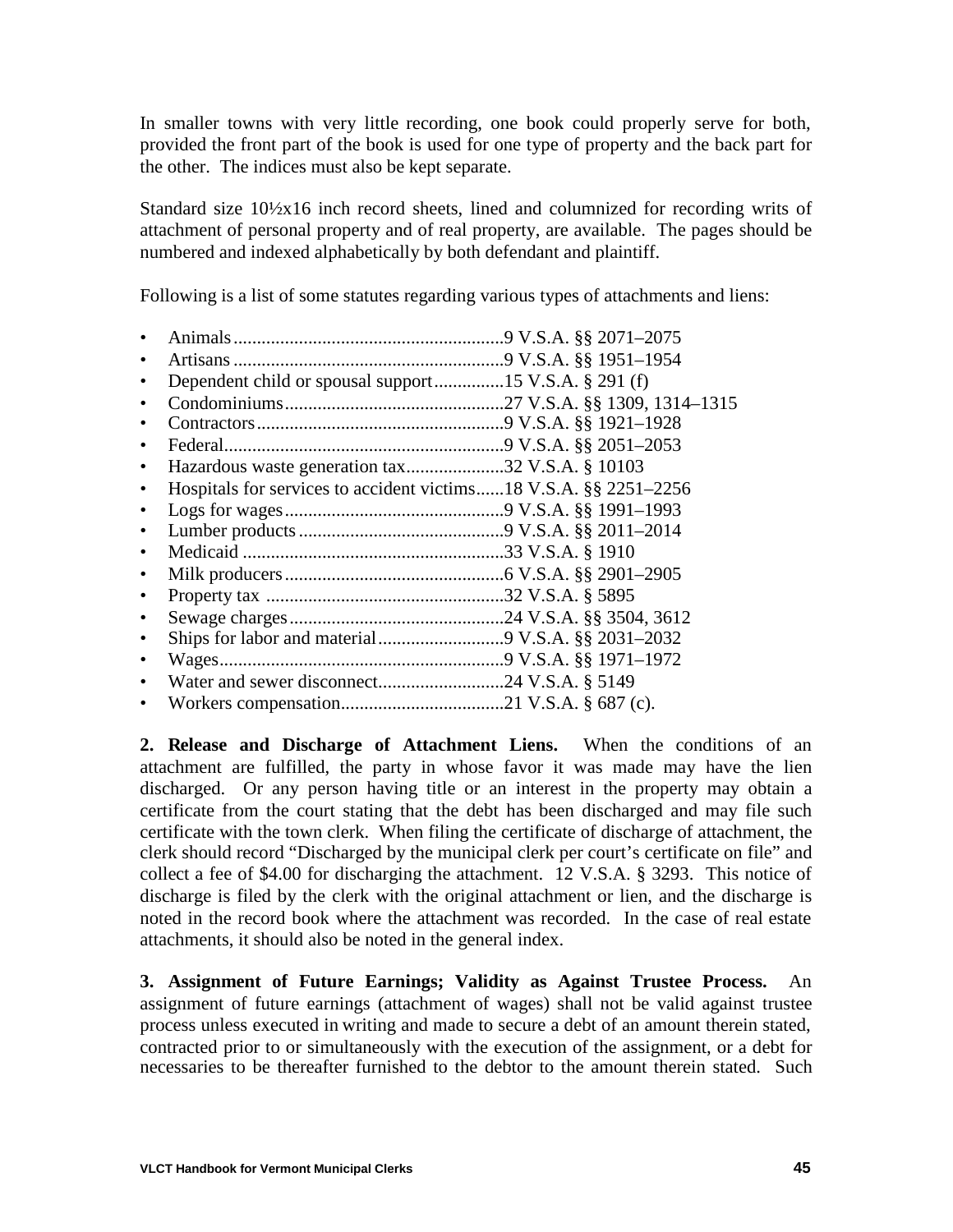assignment shall not be valid as to such trustee process unless it is recorded, before the service of the writ upon the alleged trustee:

- a. in the office of the clerk of the town wherein the assignor resides, if he or she is a resident of this state, otherwise in the office of the clerk of the town wherein the employer of such assignor resides;
- b. in the office of the clerk of the town wherein the principal place of business of such employer is located, if such assignor is a non-resident and his or her employer is a resident corporation, partnership or association; or
- c. in the office of the Secretary of State, if the assignor is a non-resident and his/her employer is a non-resident individual, corporation, partnership or association authorized to do business in this state.

12 V.S.A. § 3022.

# **H. FEES FOR LAND RECORD RESEARCH**

Many clerks are asked to do title searches. We recommend that you *not* get involved with this for reasons of liability. Lawyers must be responsible for their own title searches. A clerk may charge \$2.00 per hour for the examination of the town's municipal records or public records by others. "For examination of records by a municipal clerk, a fee of \$5.00 per hour may be charged, but not more than \$25.00 for each examination on any one calendar day." 32 V.S.A. § 1671(3)(4).

# **I. RECORDING CURRENT USE TAXATION PROGRAM DOCUMENTS**

Use Value Appraisal of Agricultural and Forest Lands, or the "Current Use Program" (32 V.S.A., Chapter 124), was designed to help maintain productive agricultural and forest land. Landowners who wish to participate apply to the director of Property Valuation and Review. If they are eligible, their land can be appraised at use value instead of at fair market value. The property owner is then taxed on the use value only and the state makes up the difference between that and the fair market value. Thus the property tax revenues the town "loses" through this program are paid by the state at an amount that will not exceed 5% of the highest use value per acre.

Listers and assessors play the major role for municipalities with the Current Use Program, but town clerks may receive certain documents to file or record. If a property is accepted into the program at its use value, the clerk files that information in the town's land records. 32 V.S.A. § 3756 (e). Property Valuation and Review recommends, as a general policy, that clerks keep all landowner guides, applications, maps, management plans, conformance reports, and other current-use information in one file, and make it available to the listers. Clerks who also serve as town treasurers and/or tax collectors will also have to send out tax bills and collect taxes according to the current use scheme.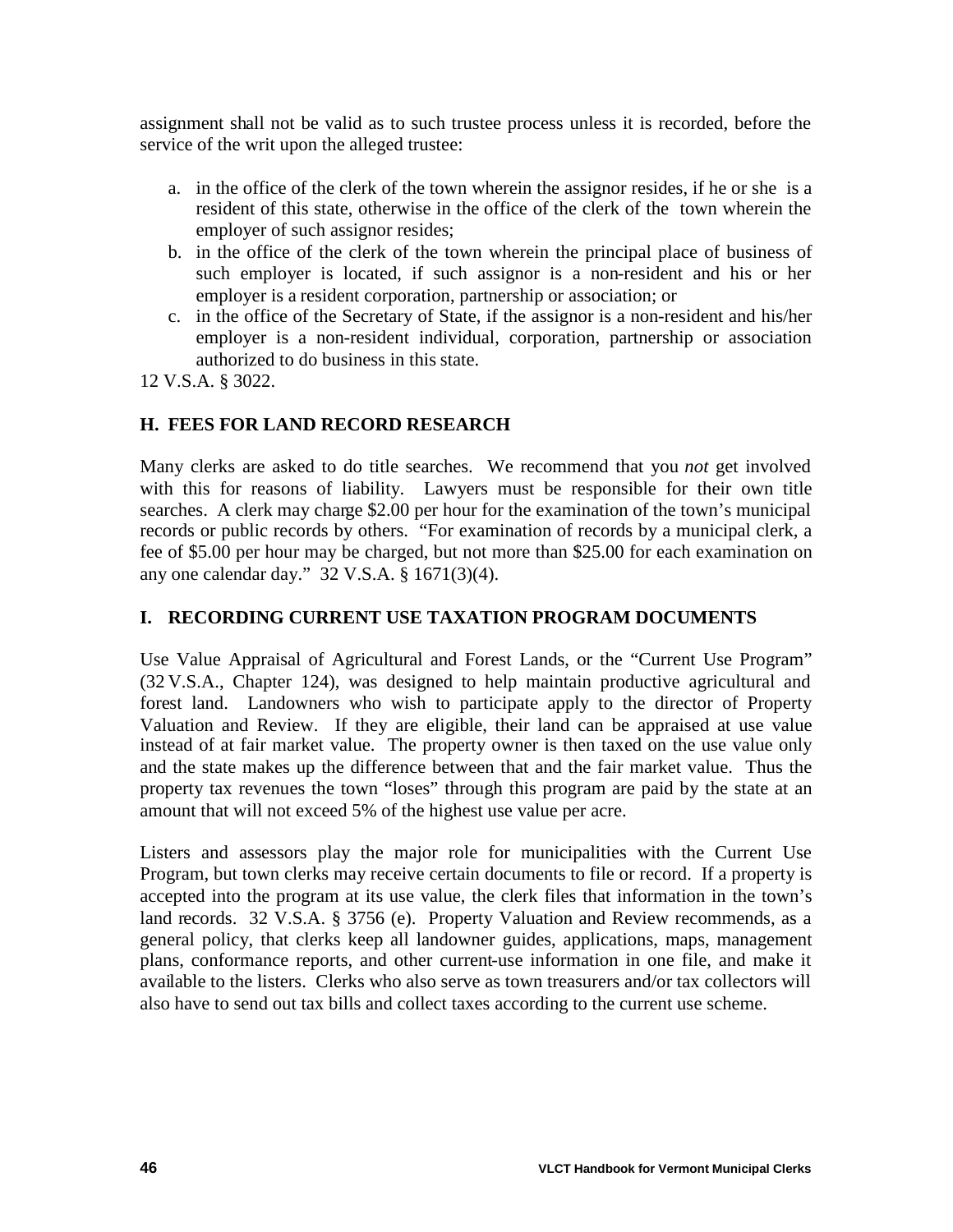#### **J. RECORDING HAZARDOUS WASTE SITES**

When the Agency of Environmental Conservation determines that an uncontrolled hazardous waste site is a health or environmental hazard and is to be regulated by the agency, it notifies the municipality in which the site is located. The notice includes the location of the site, the waste involved, the actions proposed to be taken by the state, and the location of the pertinent records kept by the state. Notice will also be provided when it is determined that the site is no longer a hazard. The municipal clerk must record such notices in accord with 24 V.S.A. § 1154. 10 V.S.A. § 6608(d). The normal land record recording fee of \$6.00 per page should be charged to the Agency of Natural Resources.

# **VIII. VITAL RECORDS**

Vital records refer to certificates of birth, marriage, civil union, divorce, death, and fetal death. Certificate forms are available from the Vermont Department of Health. 18 V.S.A. § 5001. The municipal clerk, as the local registrar of vital records, is responsible for the proper filing, indexing and storage of all vital records to assure their accessibility and preservation. Alphabetical indexes of marriages and civil unions must be maintained as well as a single index of births and deaths. 18 V.S.A. §§ 5012-5013. Certificates shall be stored in a fireproof vault or safe. 18 V.S.A. § 5007. The clerk must also send copies of certificates to the Department of Health or to other municipalities, as mandated by 18 V.S.A. §§ 5009-5010. Failure to do so may result in fines. 18 V.S.A. § 5011. The state statutes concerning vital statistics can be found in 18 V.S.A. Chapter 101.

The clerk may compile, and the auditors may publish, a transcript of the town's vital records in the town's annual report. 18 V.S.A. § 5006.

Vital records for unorganized towns and gores are the responsibility of the county clerk. 18 V.S.A. § 5005.

The central collection of vital statistics was provided for by the General Assembly in 1856. Little or no enforcement of that provision, coupled with a failure to protect the records which were collected from hazards such as fire and water, has resulted in incomplete information from those earlier years. Statewide supervision of vital records was given to the Vermont Department of Health in 1886.

General questions concerning vital records should be directed to:

Vermont Department of Health Vital Records Unit 108 Cherry Street PO Box 70 Burlington, VT 05402 (800-439-5008 or 802-863-7275, phone; 802-651-1787, fax)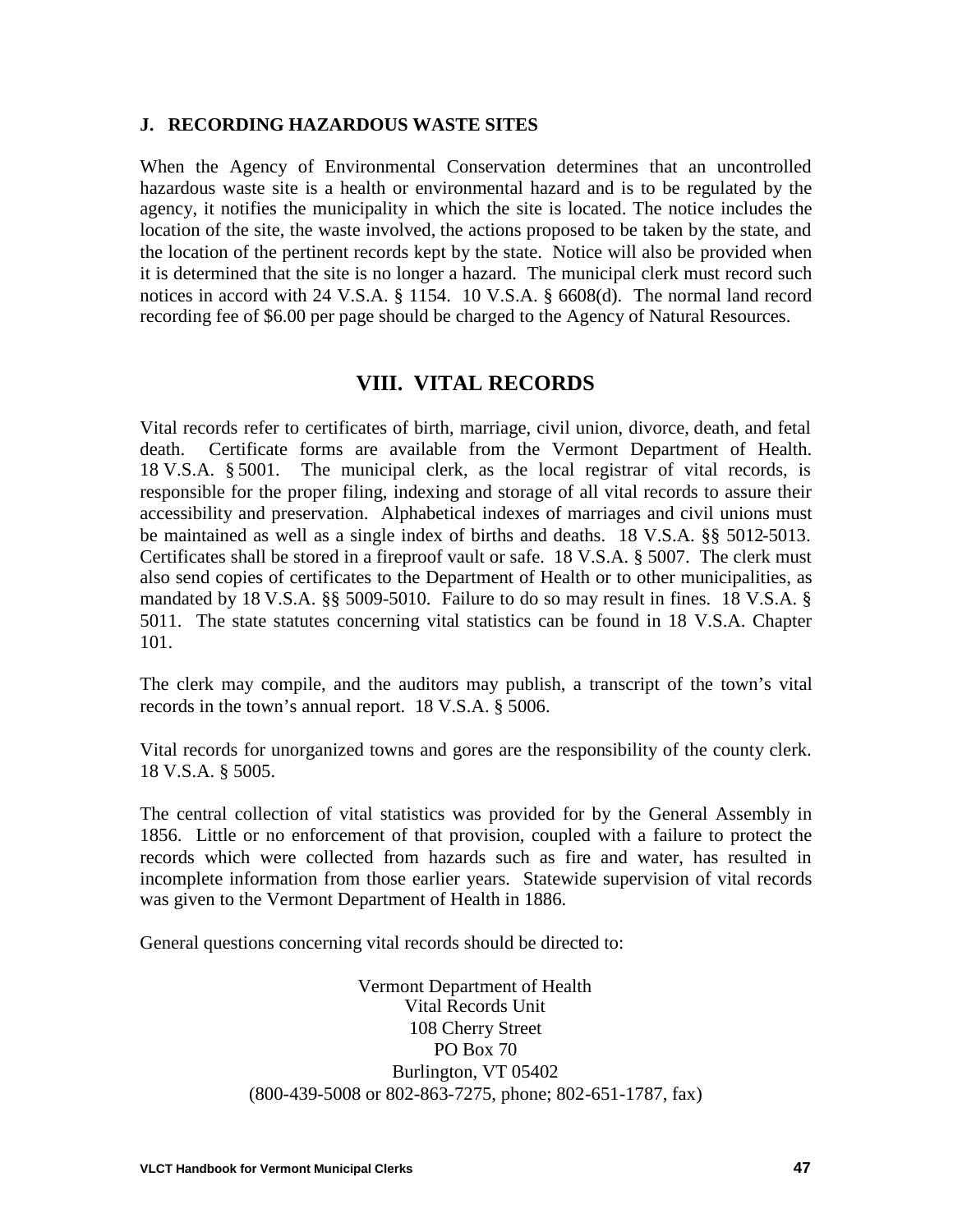The State Division of Public Records is charged with the responsibility for final filing and preservation of the data. 18 V.S.A. § 5002. The Health Department keeps ten years of records. Annually it turns over the originals or photocopies of older records to the Division of Public Records, which stores them so that they are available for public use. 18 V.S.A. 5002. Consult the Public Records Division on matters of physical safety and preservation of vital records.

> Vermont Dept. of Buildings and General Services Division of Public Records Route 2, Drawer 33 Middlesex, VT 05633-7601 (802-828-2794, phone; 802-828-3710, fax)

All municipal clerks should have a copy of the *Vital Records Instruction Manual*, which is prepared by the Department of Health. It provides detailed information concerning the clerk's duties and responsibilities regarding vital records and should be consulted regularly. The manual is updated periodically. Personnel in the Vital Records Division are available to answer any questions.

# **IX. MISCELLANEOUS RECORDS**

# **A. UNIFORM COMMERCIAL CODE (UCC).**

The recording of a Uniform Commercial Code instrument (UCC) is essentially a notification of a loan or a public statement of debt. *Never* is the amount of money that the UCC represents included in any part of the filing procedure, because that information is confidential. UCCs are filed and kept on record in the Secretary of State's office and, in certain instances, in the municipal clerk's office. 9A V.S.A. § 9-401.

**1. Financing Statement – UCC-1 Forms.** On receiving a Financing Statement (UCC-1), check to be sure that signatures of both the debtor and the secured party appear. Then, in the block in the upper right corner, fill in the date, time, file number and filing office. Use the next consecutive file number. Every new calendar year begins with the last two digits of the year as the prefix for a new number series. For example, in the year 2000, start with 00-1, 00-2, etc., and in 2001 start with 01-1, 01-2.

Fill out an index card using the proper color for the year in which the UCC is received. When you fill in the collateral space, make certain you use the correct category. For example, don't use "cattle" if it should be "crops." Where there is more than one debtor, make out an index card for each and file the cards in alphabetical order.

File the original Financing Statement numerically. The second copy may be used to keep track of fees, etc. Return the third copy (Acknowledgment), as well as the secured party's and debtor's copies, to the secured party.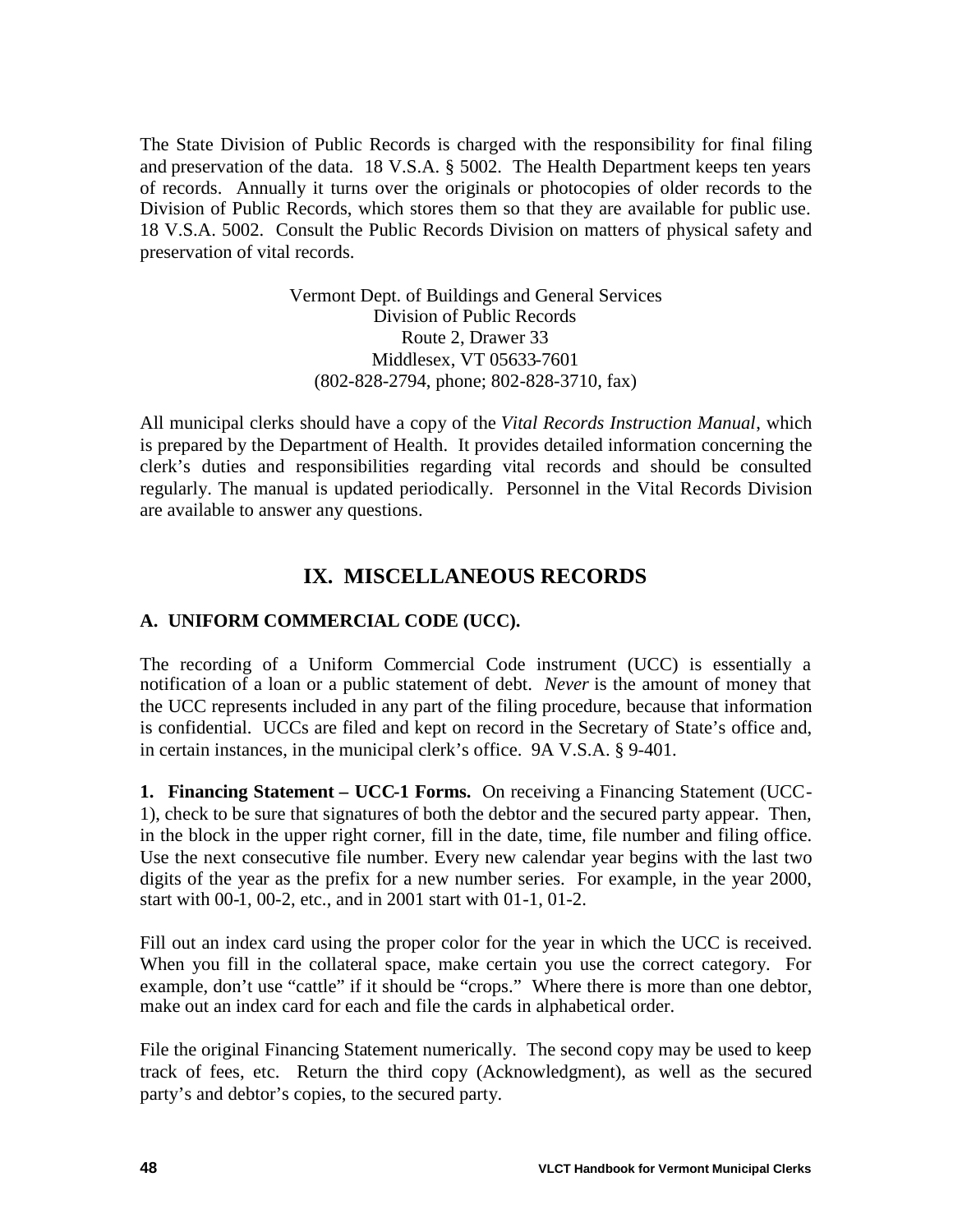**2. UCC-3 Forms.** UCC-3 forms can be used for continuations, partial release, release, amendments, assignments and terminations.

In the case of receipt of a partial release, release, amendment, assignment or termination, mark the original index card with the date of the receipt in the appropriate block (AM block for amendment, RL block for partial release or release; ASSIGNM'T block for assignment, or TERM block for terminations). Make other notations as required.

A "release" is not the same as a "termination." Therefore, do not pull the Financing Statement on receipt of a "release." Record the information on the index card and staple the release to the front of the Financing Statement.

On receipt of a continuation statement, mark in the upper left corner the fee received. Check to see if the file number is given and, if it is not, return the form. In the space provided (right corner) date and hour-stamp the form and indicate the name of the filing office. *Do not assign a new file number*, as this will just create more work later on.

Pull out the original index card, make out a new index card using the correct color card for the year the continuation statement is received. Use all the information on the original index card and mark in the CT block the date the continuation was received. *Destroy the original index card.*

Staple the UCC-3 continuation original to the front of the original Financing Statement and refile in numerical order. The second copy of the continuation form may be used to account for your fees, etc. Return the third copy to the secured party.

**3. Terminations. W**hen you receive the pink copy of the UCC-1 form or a UCC-3 form that is used for termination, date and time-stamp it; note the information on the index card(s); pull the original Financing Statement and all other papers with that file number; mark them *terminated* and return to the secured party. File the termination statement in the place of the original Financing Statement. This will be pulled when the files are purged.

**4. UCC Filing Fees**. The following table lists fees which clerks shall charge for filing UCCs. It is taken from an information bulletin prepared by the Director of the Vermont Agency of Administration's Division of Public Records.

| <b>DUTY</b>                                                                                                         | FEE     | <b>V.S.A. Ref. 9A</b> |
|---------------------------------------------------------------------------------------------------------------------|---------|-----------------------|
| a. Filing, indexing and furnishing data for an original<br>Financing Statement. <sup>12</sup>                       | \$10.00 | $9-403(5)$            |
| b. Filing, indexing and furnishing filing data for a<br>Financing Statement so indicating assignment. <sup>12</sup> | \$10.00 | $9-405(1)$            |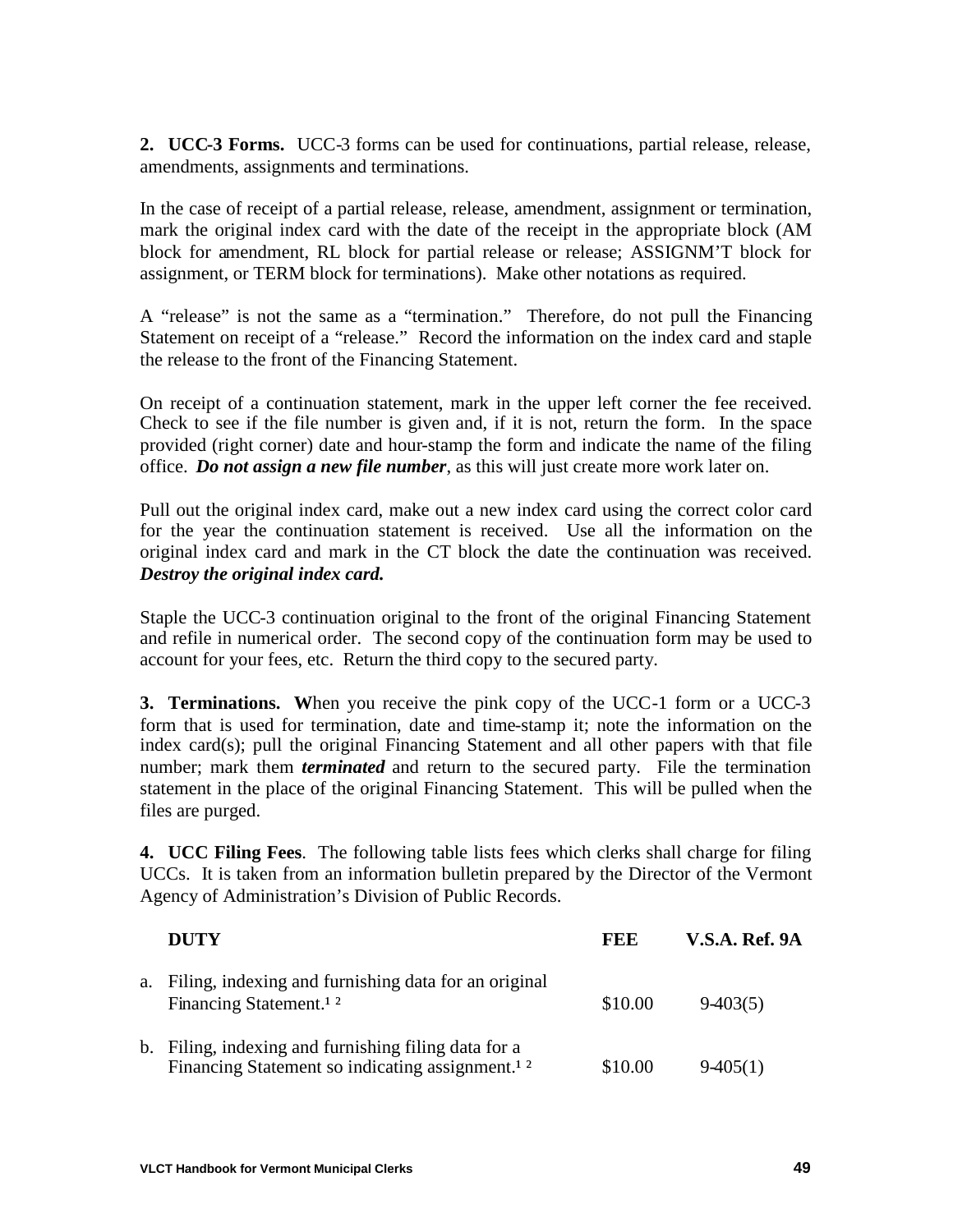| d. Filing, indexing and furnishing filing data for<br>a Continuation Statement. <sup>123</sup><br>\$10.00<br>$9-403(5)$<br>Filing, indexing and furnishing filing data about<br>e.<br>a separate statement of assignment. <sup>12</sup><br>\$10.00<br>$9-405(2)$<br>\$10.00<br>Filing and noting a statement of release of collateral <sup>12</sup><br>9-406<br>f.<br>Filing and indexing a termination statement from<br>$\mathbf{g}$ .<br>a secured party, including sending or delivering the<br><b>Financing Statement.</b><br>None<br>$9-404(3)$<br>\$10.00<br>h. Filing and indexing a termination statement from<br>$9-404(1)$<br>other than the secured party of record. <sup>12</sup><br>$9-405(2)$<br>Furnishing a certificate of information on any<br>i.<br>Financing Statement or Statement of Assignment<br>for a particular (single) debtor, plus \$.50 for each<br>Financing Statement and each assignment filed. <sup>12</sup><br>$$10.00+$<br>$9-407(2)$<br>For furnishing a copy of any filed Financing Statement<br>j.<br>or Statement of Assignment, \$2.00 per page.<br>(If the Financing Statement or page attached to it is<br>more than 5x8 inches, the fee per page is \$5.00.)<br>$$10.00+$<br>$9-407(2)$ | c. Filing, indexing and furnishing data for an<br>amendment to a Financing Statement. <sup>123</sup> | \$10.00 | $9-402(4)$<br>$9-403(5)$ |
|--------------------------------------------------------------------------------------------------------------------------------------------------------------------------------------------------------------------------------------------------------------------------------------------------------------------------------------------------------------------------------------------------------------------------------------------------------------------------------------------------------------------------------------------------------------------------------------------------------------------------------------------------------------------------------------------------------------------------------------------------------------------------------------------------------------------------------------------------------------------------------------------------------------------------------------------------------------------------------------------------------------------------------------------------------------------------------------------------------------------------------------------------------------------------------------------------------------------------------------|------------------------------------------------------------------------------------------------------|---------|--------------------------|
|                                                                                                                                                                                                                                                                                                                                                                                                                                                                                                                                                                                                                                                                                                                                                                                                                                                                                                                                                                                                                                                                                                                                                                                                                                      |                                                                                                      |         |                          |
|                                                                                                                                                                                                                                                                                                                                                                                                                                                                                                                                                                                                                                                                                                                                                                                                                                                                                                                                                                                                                                                                                                                                                                                                                                      |                                                                                                      |         |                          |
|                                                                                                                                                                                                                                                                                                                                                                                                                                                                                                                                                                                                                                                                                                                                                                                                                                                                                                                                                                                                                                                                                                                                                                                                                                      |                                                                                                      |         |                          |
|                                                                                                                                                                                                                                                                                                                                                                                                                                                                                                                                                                                                                                                                                                                                                                                                                                                                                                                                                                                                                                                                                                                                                                                                                                      |                                                                                                      |         |                          |
|                                                                                                                                                                                                                                                                                                                                                                                                                                                                                                                                                                                                                                                                                                                                                                                                                                                                                                                                                                                                                                                                                                                                                                                                                                      |                                                                                                      |         |                          |
|                                                                                                                                                                                                                                                                                                                                                                                                                                                                                                                                                                                                                                                                                                                                                                                                                                                                                                                                                                                                                                                                                                                                                                                                                                      |                                                                                                      |         |                          |
|                                                                                                                                                                                                                                                                                                                                                                                                                                                                                                                                                                                                                                                                                                                                                                                                                                                                                                                                                                                                                                                                                                                                                                                                                                      |                                                                                                      |         |                          |

#### **Footnote Key**

- 1 If a financing statement is in non-standard form, the basic charge is \$15.00.
- 2 For each additional name above the one required to be indexed, the fee is \$2.00. For purposes of these fees, names of husband and wife shall be considered one name, and the name of a partnership together with the names of up to two partners shall be considered one name. 9A V.S.A. § 9-403(5).
- 3 Financing statement is subject to Subsection (5) of Section 9-402. Add \$6.00 per page. 9A V.S.A. § 9-403 (5).

**5. Purging the UCC files.** The following is also taken directly from the informational bulletin prepared by Public Records.

In March of 1988, you can destroy many of the Financing Statements and supporting papers for the year 1982 and before. First go the debtor's index cards, examine and pull all 1982 index (cherry) cards (except the ones showing a continuation statement is in effect).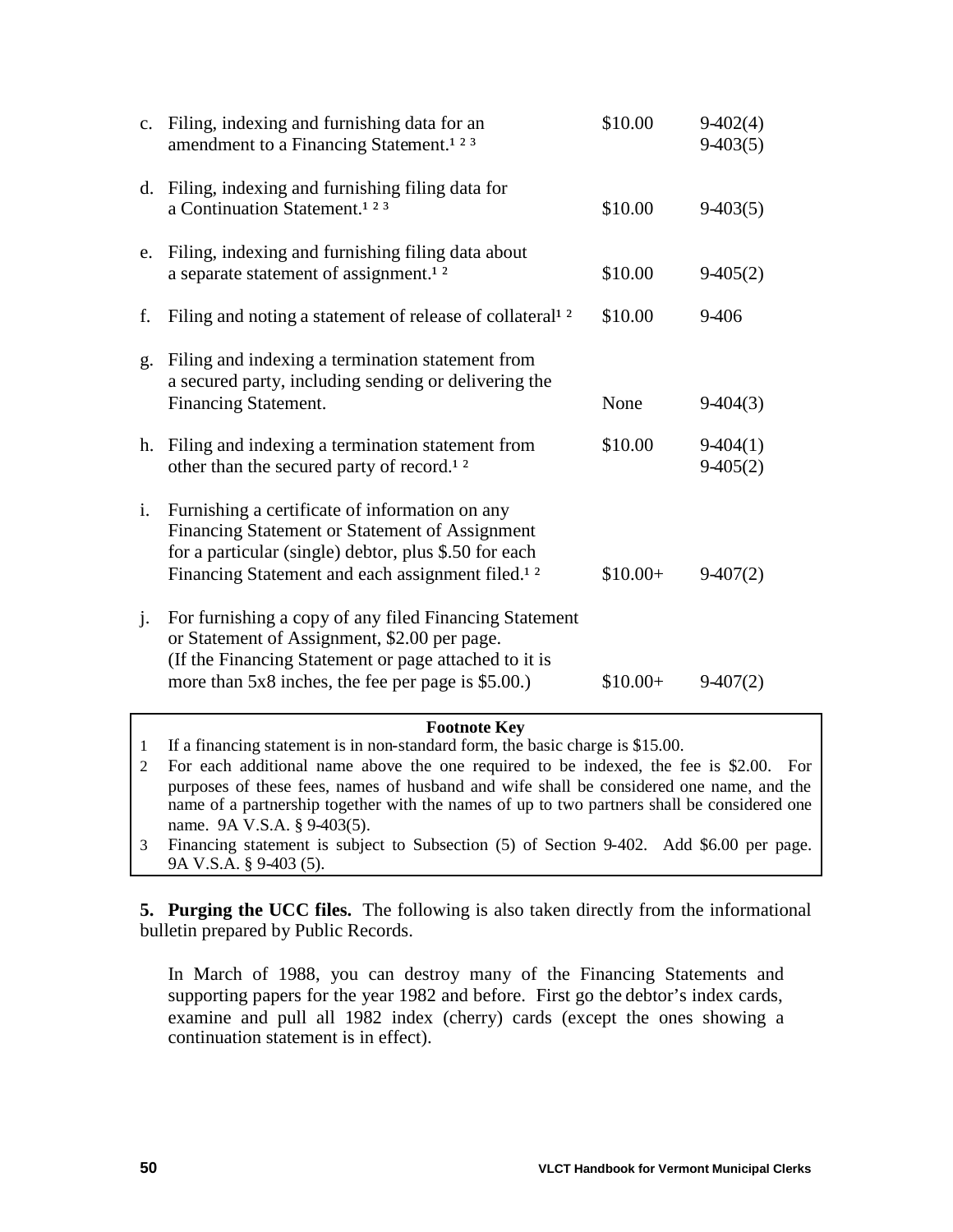If an index card is pulled with two or more debtors on it, immediately locate each additional debtor's card and staple them together, so all cards for a particular Financing Statement will be together.

Next, go to the Financing Statement file and pull the Financial Statement and supporting papers that correspond to each index card by number and/or name. Staple each statement with its supporting papers, if any, to its proper index card.

Third, before destruction, recheck all Financial Statements and supporting papers to see that no continuation statement was filed but failed to appear on the index card. If one is found, fill out a new index card, as explained in the example below, and refile the Financing Statement.

Finally, pull the remaining cherry index cards, if any, that show continuation statements have been filed, and retype all the data from each cherry card on to the colored index card being used for the year the continuation statement was received. Destroy the cherry index card and file the new cards alphabetically.

Example: A cherry index card showing that a continuation statement was received in 1980 should be retyped onto a green card index card and the green card filed. Thus, there are no colored cards signifying two different years in the index at one time.

#### **UCC Card Color Schedule**

| 1996 Green     | 2000 Buff |             |
|----------------|-----------|-------------|
| 1997 Chocolate |           | 2001 Salmon |
| 1998 Cherry    | 2002 Blue |             |
| 1999 White     |           | 2003 Canary |

**6. Requests for Information Form (UCC-11)**. On receipt of a request for information about Financing Statements (UCC-11), fill in the date, time and filing office. List any Financing Statements shown outstanding against the debtor and make copies of them if requested. Fees for this service are:

|           | • certificate                                                           | \$10.00 |
|-----------|-------------------------------------------------------------------------|---------|
|           | • copy of Financing Statement or assignment                             | \$2.00  |
| $\bullet$ | each copy of a Financing Statement or assignment larger than 5x8 inches | \$5.00  |

#### **B. FENCE VIEWERS**

The duty of the fence viewers is simply to examine fences and other boundaries within the town when requested to do so by the selectboard or by property owners. After inspection of the fence (or lack of fence) or of the property boundary, the fence viewers must file a statement of their findings with the municipal clerk, who shall record it. An agreement between two landowners regarding their division fence may also be recorded. 24 V.S.A. §§ 3810-3812.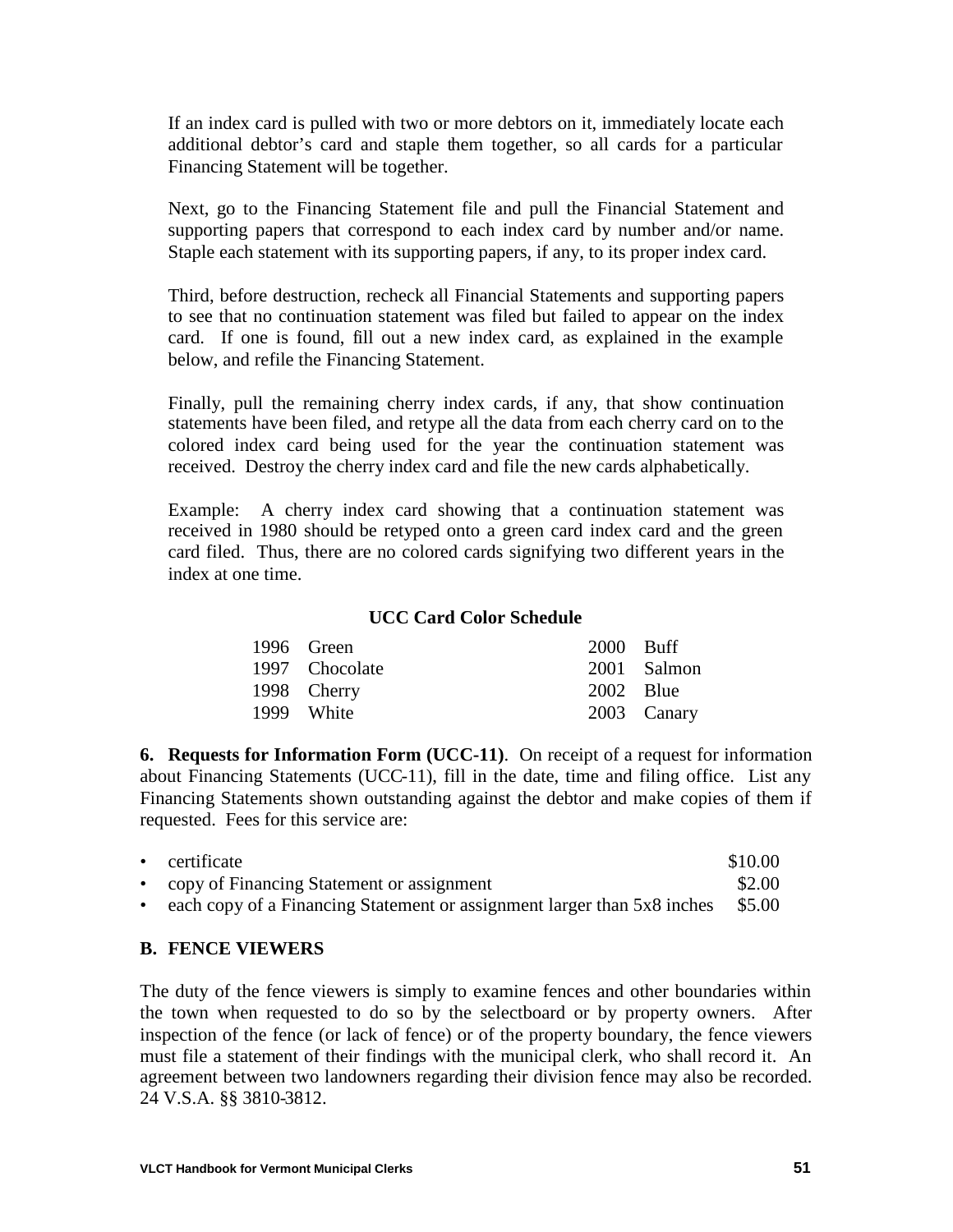# **C. VERMONT MOBILE HOME BILL OF SALE**

All sales of mobile homes must be accompanied by a Vermont Mobile Home Uniform Bill of Sale. The purpose of this law is to ensure that all mobile home sales will be made and recorded in the same manner.

The Uniform Bill of Sale must be filed in the records of the town where the mobile home will be located. 9 V.S.A. § 2602(b) and (c). Such filing should take place within 10 days after the mobile home is moved into that town.  $32 \text{ V.S.A.}$  §  $5079 \text{ (g)}$ . The filing fee is \$6.00 per page, and is paid by the new owner of the mobile home. 32 V.S.A. § 1671  $(a)(6)$ .

Taxes assessed against a mobile home shall be considered due as of the date of sale, transfer or removal of the mobile home from the town in which the mobile home was last listed. 32 V.S.A. § 5079(e). If a mobile home is sold, traded or transferred, the Uniform Bill of Sale must be endorsed by the town clerk of the town in which the mobile home was "located indicating that all property taxes assessed with regard to the mobile home, but not the mobile home site, have been paid." A copy must be sent to the clerk of the town to which the mobile home will be moved. Anyone transporting a mobile home on state highways must have a copy of the Bill of Sale or be liable for a fine of up to \$300.00. 32 V.S.A. § 5079 (b and c); 9 V.S.A. § 2602 (b and c).

A copy of the Uniform Bill of Sale is found in 9 V.S.A. § 2602 (c).

A property transfer tax return is required to be filed when a mobile home is affixed to the land at the time of transfer of title or the recording of the transfer of title. 32 V.S.A. § 9606. If a mobile home is in a mobile home park, the property transfer tax applies even though the land is not being transferred. In addition, the Department of Taxes considers a mobile home to be realty if:

- it has been set up on blocks or otherwise stabilized so that the wheels do not form a major part of the structural support;
- it has been connected to utilities, such as electricity, sewage, water, gas or oil;
- skirting has been erected around the base of it;
- the wheels and/or tires have been removed; or
- it is situated in a place which makes its removal unlikely.

Questions about specific situations may be directed to the Department of Taxes at 802- 828-2542.

# **D. OTHER MUNICIPAL RECORDS**

The clerk is mandated to:

- Record "all proceedings of all town meetings." 24 V.S.A. § 1152.
- Record all adopted ordinances . 24 V.S.A. § 1972 (b).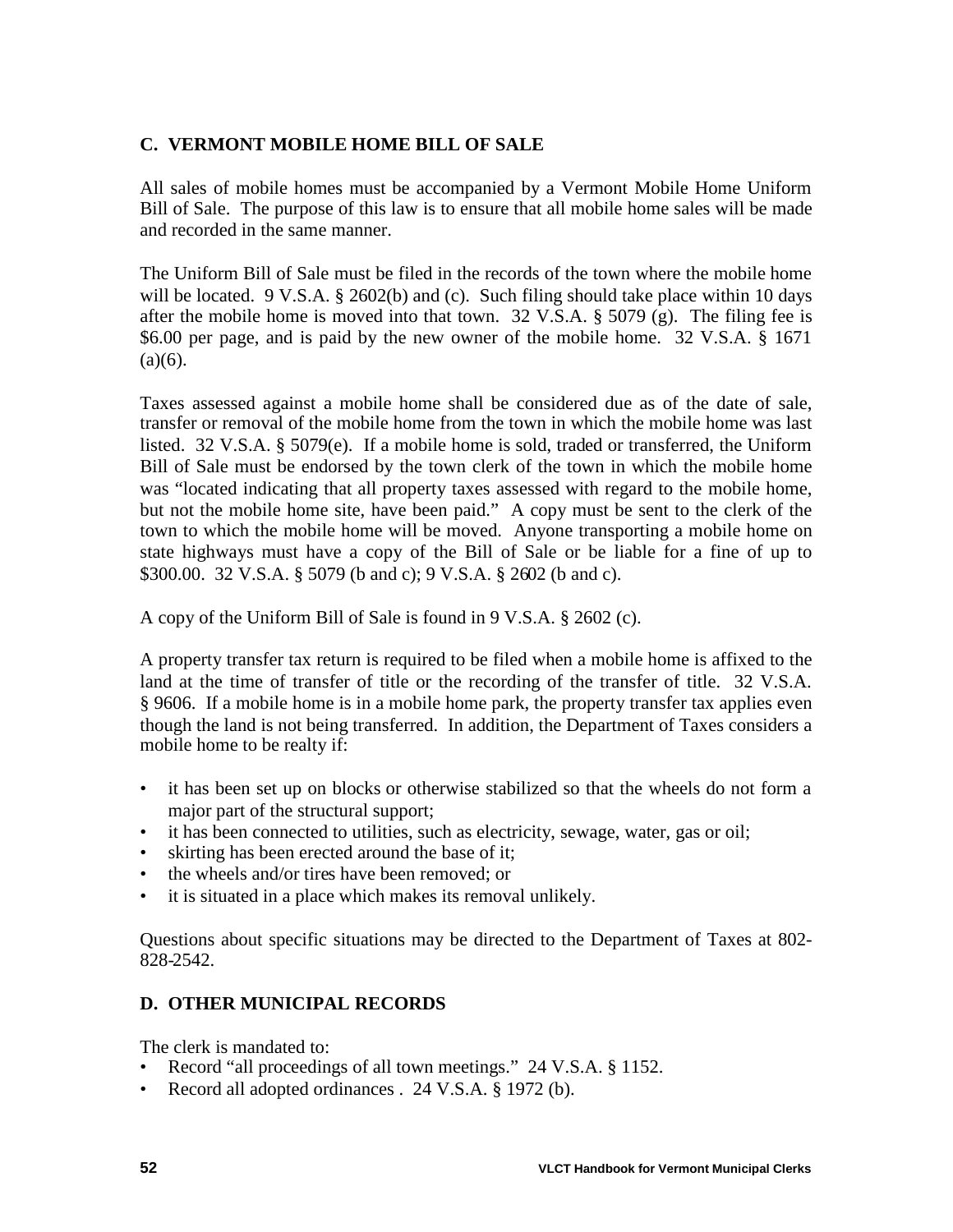- Keep on file two or more sets of the auditors' report. 24 V.S.A. § 1174.
- Record honorable discharges from the armed forces of the United States 24 V.S.A. § 1175.
- Keep all books and manuscripts belonging to the town or town school district, except town histories, published under authority of the town. 24 V.S.A. § 1176.

In reality, the clerk frequently becomes the custodian of either the original or copies of minutes, policies, applications, permits, lists, maps, letters and many other documents which are generated by various boards and committees in the course of the town's business. No doubt, there are as many ways of filing and preserving these records as there are town clerks. So long as they are safe and accessible, the exact system used is immaterial.

# **X. ELECTION LAWS**

There are several publications on the subject of Vermont election laws and the municipal clerks' role under those laws, including the following sources:

- **1. The Election Manual** is jointly published by the Vermont Municipal Clerks' and Treasurers' Association and the Howard Bank's Municipal Services Department.
- **2. Vermont Election Laws (**the pertinent chapters from Title 17 of the Vermont Statutes Annotated) was published by the Office of the Secretary of State in 1998.
- **3. Election Perspectives** summarizes the laws on Vermont primary and general elections for election officials. The Secretary of State's office published an updated version of this book in July of 1998. Updates are published when there have been significant changes in the election laws as a result of new legislation.
- **4. Vermont Town Meeting Handbook** is published by the Vermont League of Cities and Towns, and was most recently updated in January, 1988.

The Vermont League of Cities and Towns (802-229-9111) and the Secretary of State's Office (800-439-8683) are also available to answer questions pertaining to Vermont's election laws.

# **XI. TAXATION – GRAND LIST**

# **A. INTRODUCTION**

The municipal clerk and listers must work together in order to carry out the complex duties involved in property taxation. Those duties include doing appraisals, hearing grievances and appeals, developing the grand list, making adjustments and corrections to the grand list, filing and certifying data, sending out notices and serving on the board of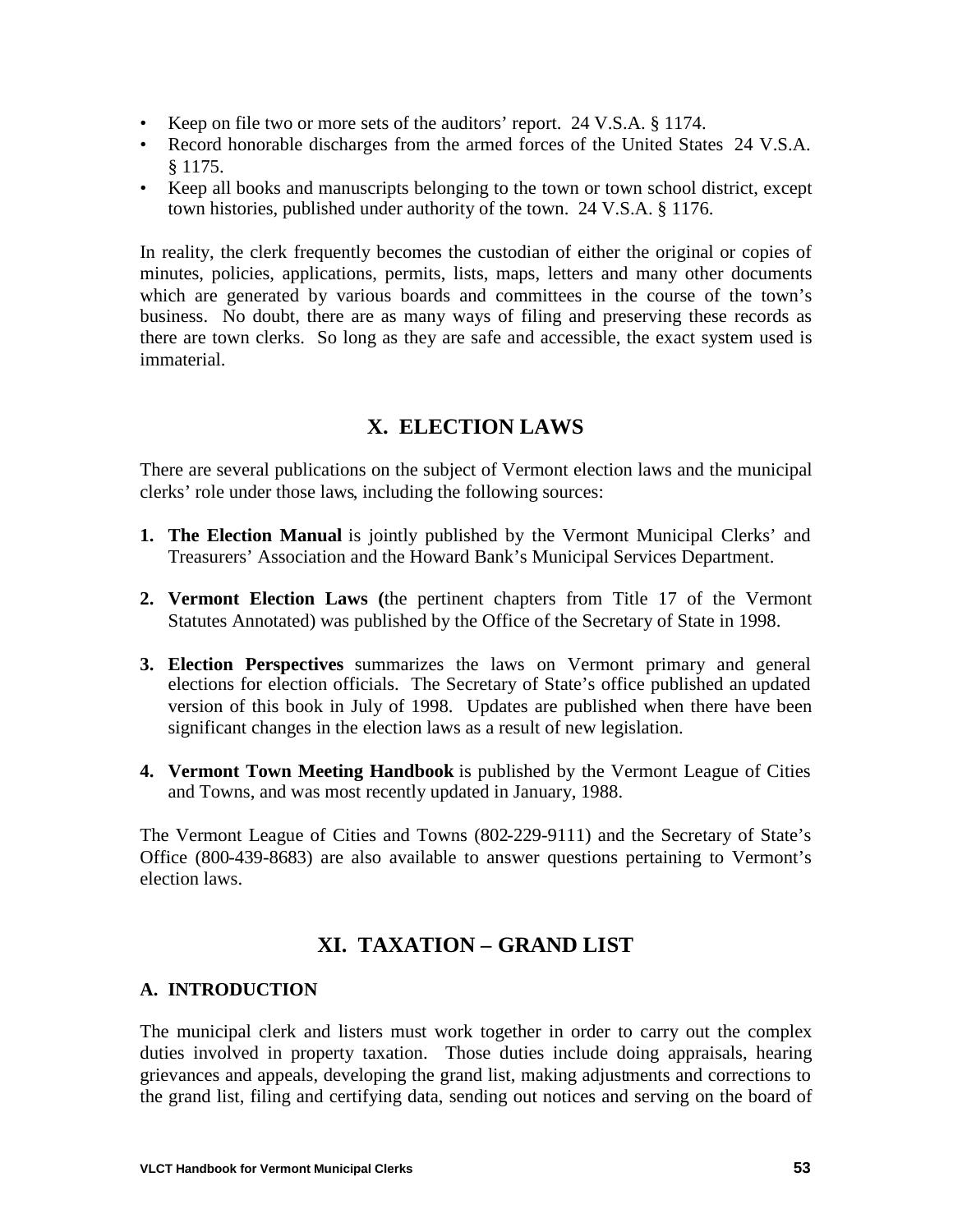abatement. In addition, most of these processes are subject to deadlines which must be met.

# **B. INVENTORY FORMS**

Each year, sometime before April 1, the state director of the Division of Property Valuation and Review (PVR) must furnish inventory forms to the municipal clerks and to the boards of appraisers of unorganized towns and gores. Those forms, to be completed by the taxpayers, provide the information needed by the listers or appraisers to appraise taxable personal and real property, and in turn to develop abstracts of individual lists and the grand list for the municipality. Listers shall obtain detailed inventory information about real and personal property only in cases where they believe such information is needed in order to ascertain the fair market value of the property. 32 V.S.A. § 4001. Taxpayers should use the inventories to list taxable property owned in town on April 1. Those owning real estate only are not required to file such inventory unless specifically requested to do so. Loss or destruction of property after April 1 does not exempt the property holder from payment of those taxes, but may be addressed through the tax abatement process set out in 24 V.S.A. §§ 1533-1537.

The general practice is for listers or clerks to distribute the inventory forms and informational booklets to taxpayers who request them and to out-of-town corporations and nonresidents for any taxable personal property located within the town. The taxpayer should receive the form by April 20 and "make and return a signed, sworn to, or affirmed inventory within 45 days after the mailing of such inventory by the town listers…." Failure to do so bars the taxpayer from any appeal under Chapters 129 and 131 of Title 32 of the *Vermont Statutes Annotated*, unless the failure was beyond the control of the taxpayer. In addition, the taxpayer may be fined not more than \$100.00 for each violation. 32 V.S.A. § 4003-4006.

Part-time businesses that do not operate for 12 consecutive months and which are not in operation on April 1 shall file their inventories with the Listers at least 15 days prior to the anticipated annual suspension of business. Within five days of that filing date, the listers shall notify the taxpayer of the appraised value of the property. 32 V.S.A. §§ 4045-4046**.**

Each public utility must furnish to PVR a sworn inventory of its taxable property, showing the valuation of its property in each municipality. On or before May 1, PVR shall furnish the listers of each municipality with the information concerning the valuation of such utilities' property in the municipality. Such valuations plus any other information reasonably required by the listers may be used for the purposes of determining local taxation. 32 V.S.A. § 4452.

Completed inventories must be lodged by the listers in the municipal clerk's office on or before June 1. They must remain there not less than three years "and shall be maintained in a manner reasonably calculated to protect the confidentiality of the information contained in [them]." 32 V.S.A. § 4007. Anyone who willfully destroys or removes an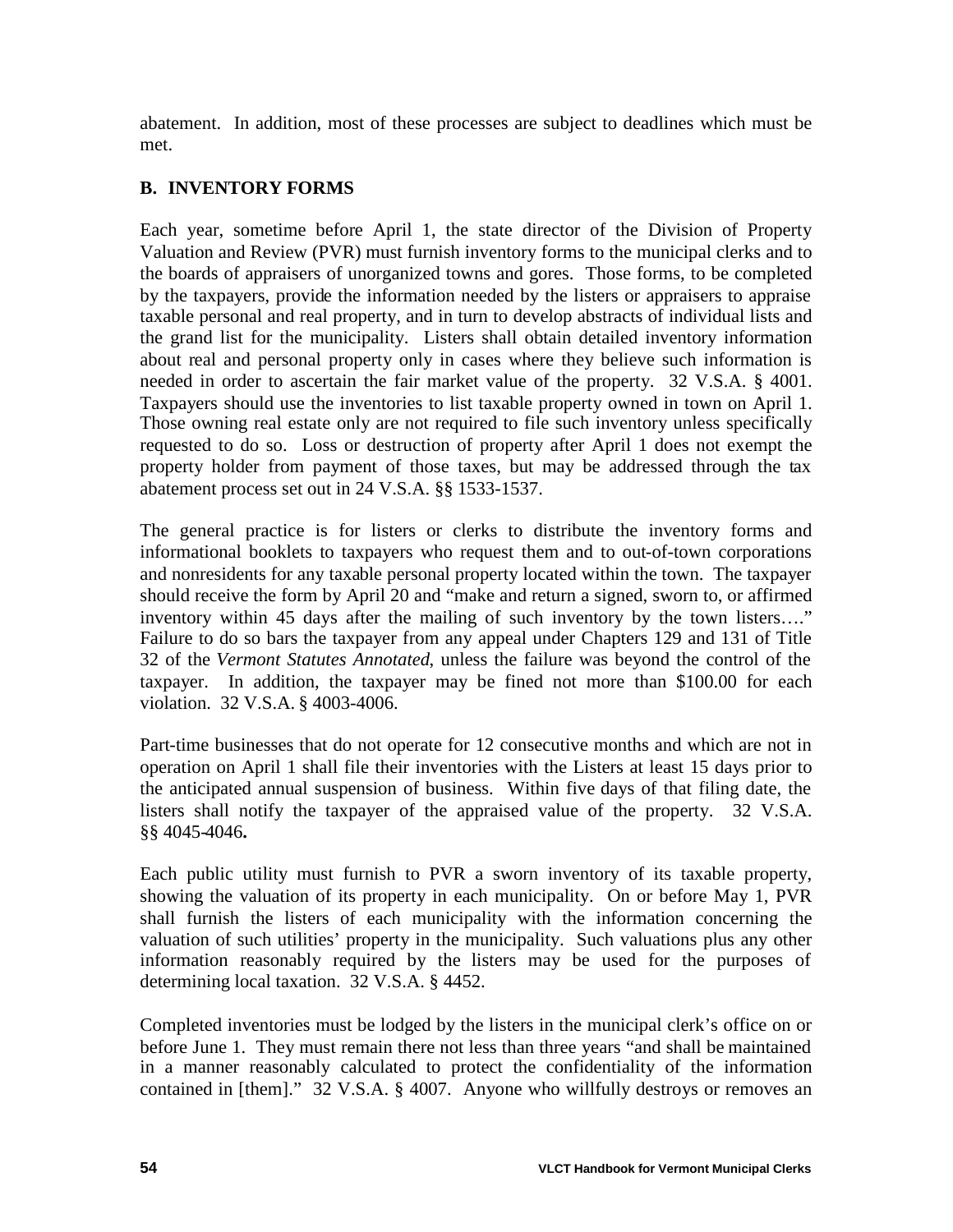inventory from the municipal clerk's office during that time period, "except in obedience to process," will be fined \$500.00. 32 V.S.A. § 4008.

Information contained in the inventory forms filed pursuant to 32 V.S.A. §§ 4001 and 4452 is protected, and the municipal clerk, who is the custodian of these records, cannot allow anyone to examine them except as prescribed in 32 V.S.A. § 4009. The municipal clerk shall provide certified copies of the documents to persons authorized to examine them and, when subpoenaed for that purpose, to a court. The copies, abstracts, or any data obtained from the examination of inventories shall not be disclosed in any manner that will reveal the name of identity of the person who made the inventory, except for official use. If any authorized person discloses any inventory contents, he or she can be fined up to \$100.00. 32 V.S.A. § 4009.

When a taxpayer neglects to submit an inventory or, if the listers believe that there are errors or omissions on the inventory, they shall ascertain, as best they can, the fair market value of the taxable property of that person. That amount shall be the basis for developing the grand list for that taxpayer. However, the listers must notify the taxpayer of changes in the estimated value of the property on or before 14 days from the date fixed by law for lodging completed abstracts of individual lists in the municipal clerk's office. This notice can be sent by certified mail, be delivered personally, left at the taxpayer's usual abode if he or she is a resident of the town, or mailed to the last known residence. Notices to corporations must be delivered personally, or by registered or certified mail, to the certified officer whose duty it is to make the inventory. 32 V.S.A. §§ 4084-4085.

Occasionally a taxpayer will omit a piece of property from an inventory, or even fail to file a form altogether. If the listers learn of such omission prior to December 15, they shall notify the taxpayer in writing. If there is no response from the taxpayer within ten days, the listers act as provided for in 32 V.S.A. § 4084. The taxpayer must also be notified of the change in his or her tax appraisal at least 14 days prior to the next grievance hearing, as well as of the date, time and place of the hearing. 32 V.S.A. §§ 4086–4087.

# **C. PROPERTY TRANSFER TAX RETURNS**

On April 1 of each year, the clerk shall furnish the listers with copies of all property transfer tax returns relating to deeds which were filed for record in the year ending on April 1. The listers may make a special written request to the clerk that they be provided with those records on a monthly basis throughout the year, on or before the 15th day of each month. For more information on land records, see Chapter VII of this handbook. Failure of the clerk to provide the necessary copies to the listers will result in a fine of \$10 for each offense. 32 V.S.A. § 3485.

Regardless of which system – yearly or monthly – the listers employ, they shall appraise property at its fair market value and list it to its owner as of April 1 each year. If the listers determine that expert advice or assistance is needed in making an appraisal, they may, with approval of the selectboard or by vote of the town, get help. 32 V.S.A. § 4041.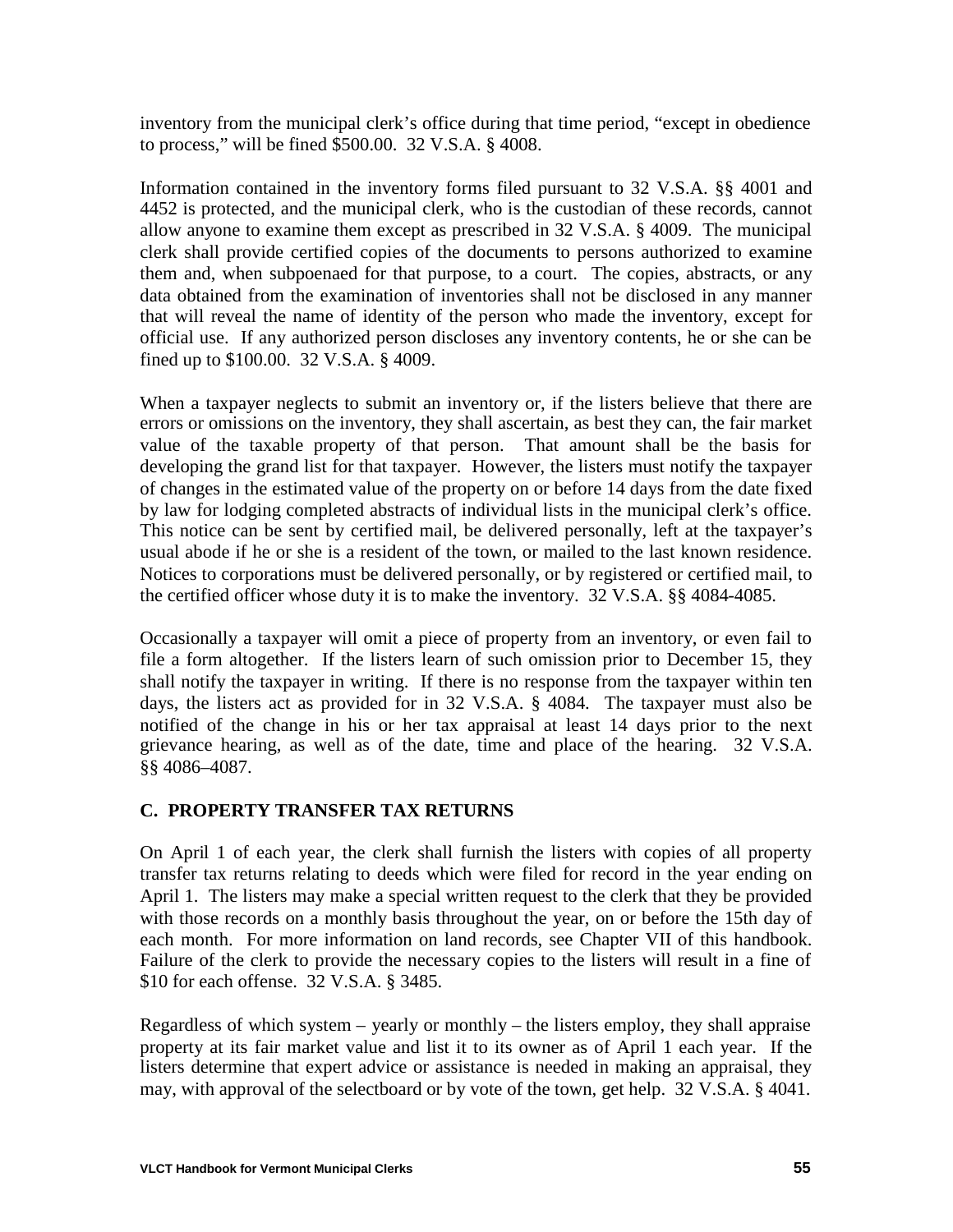### **D. TAX MAPPING**

Historically, the acreage of parcels has been determined through a combination of deed records and rather informal agreement. More recently, some parcels have been surveyed and thus are more accurately defined. Vermont Base Map orthophoto sheets, which are aerial photos that have been corrected so that they are accurate for determining distance and acreage, are now available for each municipality in Vermont.

The state recommends that tax mapping be done a year or two in advance of reappraisal. That way, land owners can be notified of any change in acreage and can come in to examine the maps and decide if they should appeal their new listing/appraisal. Tax maps are not as accurate as individual surveys, but they are good tools for determining acreage.

For more information, see pages 33-34 of *The Vermont Lister's Handbook*, published by the Vermont Department of Taxes PVR Division (1999). Or, contact the Vermont Mapping Program, 43½ Randall Street, Waterbury, VT 05676 (telephone 802-241-3507).

**There are a number of dates and deadlines in the various statutes regarding the grand list, notice, hearings, etc. Many of these dates are extended under the provisions of 32 V.S.A. § 4341. In addition, the town may request an extension of the date under 32 V.S.A. § 4342. Always consult those statutes when considering which deadline applies in your town. A Listers' Calendar that summarizes these dates is provided on page 61 of this handbook.**

#### **E. INDIVIDUAL LISTS**

An individual's list or grand list is essentially a synopsis of that person's real and personal property, being 1% of the listed value of their taxable real and personal estates. 32 V.S.A. § 4082. This determines the share of the town taxes that individual will be responsible for.

On or before May 5 (or the date set in 32 V.S.A. § 4341), the book of abstracts of individual lists must be open for inspection by the taxpayers in the clerk's office. The clerk shall document the time when the book was lodged in the office.

The book shall contain a certificate, signed by the listers, affirming that they believe the information contained therein is complete and accurate, and a notice that the book "will become the grand list of such town and of each person therein named, unless cause to the contrary is shown." The notice must also inform people that the listers will be available to hear all grievances concerning the valuations. If there has been a change in any appraisal value, the listers must notify each owner of such property of the change in appraisal and the time and place when grievances will be heard. Such notice must be given by first class mail at least 14 days prior to such hearings. The listers may also correct any errors or omissions found in the abstracts and notify the taxpayer. In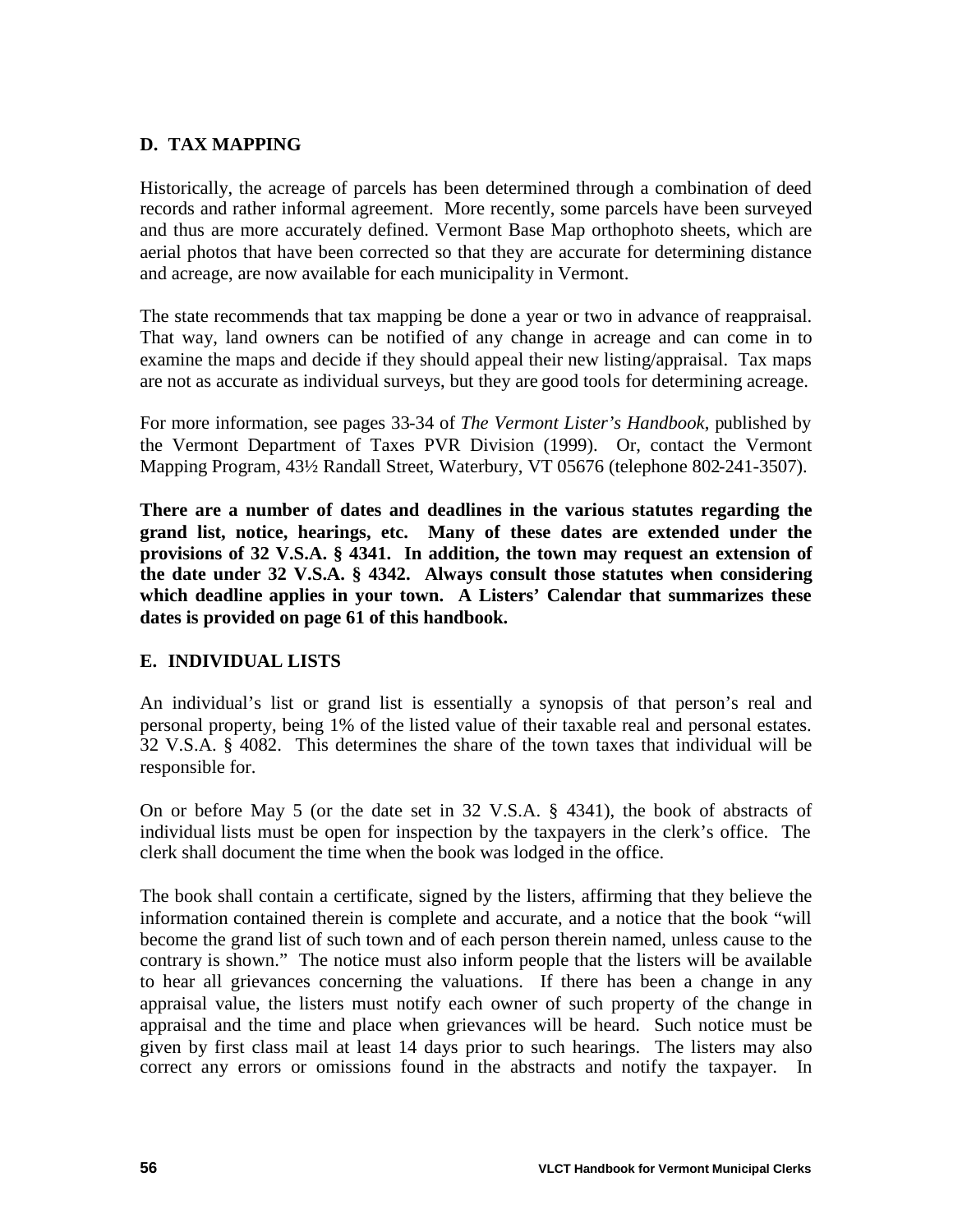addition, multiple postings of the information regarding grievance hearings must be made, including one in the clerk's office. 32 V.S.A. § 4111.

**1. Legalizing Defective or Invalid Abstracts.** If an abstract of individual lists is not lodged in the municipal clerk's office, is not lodged within the time limit prescribed, is defective, or a defective notice or no notice was given, or if the listers do not meet at the time and place specified in the notice, they shall make the necessary corrections or amendments so that a *valid abstract* is properly lodged in the clerk's office. 32 V.S.A. § 4112.

Upon completion of editing defective or invalid individual abstracts, listers shall legally validate those abstracts with a "certificate to amended abstract" setting forth the particulars of wherein it was defective or invalid and what correction was made, as well as the date the abstract was amended and lodged. Failure to include one or more of the particulars wherein the abstract was defective or invalid shall not invalidate the actions taken by the listers. 32 V.S.A. § 4113.

**2. Certificate of Clerk.** After the abstract has been amended, the clerk shall re-certify it, showing the date when the abstract was amended. 32 V.S.A. § 4114.

**3. Re-Noticing the Abstracts.** Following corrections and certification, a repeat notice must be carried out by:

- rescheduling a time for grievance hearings (not less than 15 days after the date of such notice);
- posting copies in the clerk's office and in five other places in town;
- publishing such notice for two successive weeks in one or more newspapers (to be selected by the clerk), the last publication to be at least three days prior to the date of the hearings; and
- notice by first-class mail to nonresident taxpayers, sent to their last known address.

The clerk shall sign a certificate verifying the posting and publication of such notices.

# **F. GRAND LIST BOOK**

**1. Receipt of the Grand List.** When the grand list is lodged in the town office, the clerk shall record the time of receipt, and place it with permanent files of the office. 32 V.S.A. § 4154.

When the listers submit the grand list, they sign the page of the book on which the following oath is printed, thereby attesting that their findings are true facts.

"I do solemnly swear (or affirm) that according to my best knowledge, information and belief, the foregoing list contains a true statement of the listed valuation of all taxable polls and taxable real and personal estate, taxable within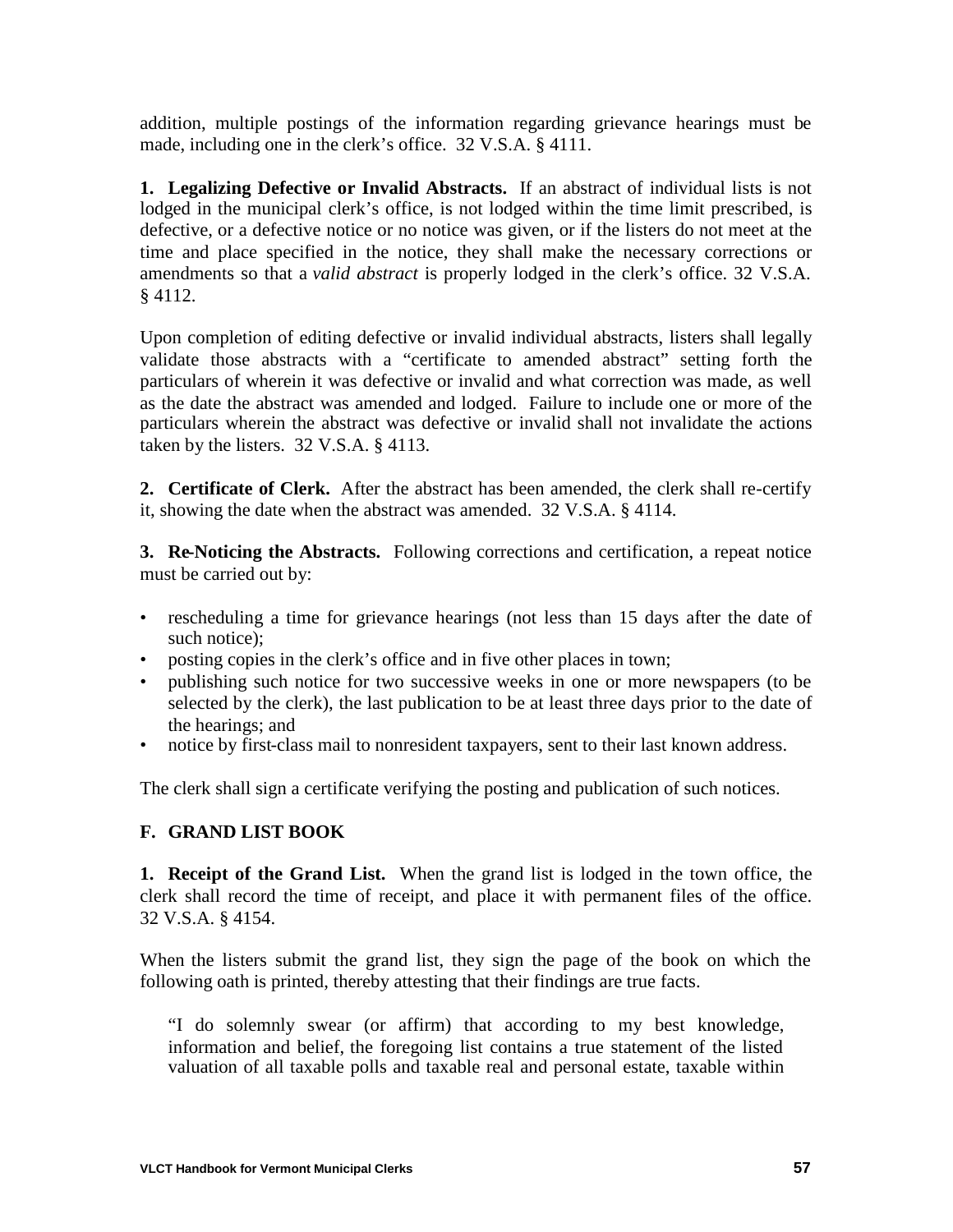the Town of \_\_\_\_\_\_\_\_\_\_\_\_\_\_, so help me God (or "under the pains and penalties of perjury")." 32 V.S.A. § 4151(b).

Each lister must take the oath, and the clerk must certify upon the list the time the oath was taken and the date the completed grand list was filed. 32 V.S.A. § 4151 (c).

**2. Contents.** The completed grand list book shall be lodged in the clerk's office and shall contain, among other things:

- the name of each taxpayer, arranged alphabetically;
- the last known mailing address of each owner;
- a brief description of each parcel;
- the listed valuation of each owner's taxable personal estate and the listed value for exempt property, what the full value of the property would be absent the exemption, and the statutory authority for the exemption along with the years such exemption started and will end;
- the listed value of each non-exempt parcel;
- for exempt parcels, what the full listed value would be absent the exemption and the statutory authority for the exemption; and for properties exempt pursuant to a vote, the years that exemption began and will end;
- certain information for parcels exempt under 32 V.S.A. §§ 3607a, 3832 (1), (6) and (7), 3836, 3840, 3845 and 3847;
- certain information regarding parcels subject to stabilization value agreements;
- the listed values of homesteads; and
- certain information regarding mobile homes.
- 32 V.S.A. § 4152.

**3. Certificate of Attestation.** When there is no appeal from the appraisal of the listers and no suit to recover taxes paid under protest pending on the first Tuesday of February following the lodging of the grand list, the selectboard and listers (or the mayor and assessors) shall endorse a certificate to that effect upon the grand list. That shall also be attested by the municipal clerk with the date of such attestation. When there is a pending appeal or suit, such certification may be done as soon as it has been finally resolved. 32 V.S.A. §§ 4155-4156.

**4. Loss or Destruction.** In the case of a lost or destroyed grand list, the listers shall at once make a new appraisal of all taxable property in the town and return the same to the clerk's office within 60 days of the appraisal. 32 V.S.A. § 4158.

# **5. Abstracts of Grand List**

**a. Definition.** An abstract of the grand list of the town shall contain information prescribed by rule of the commissioner of taxes, which is reasonably needed for the proper execution of his or her duties.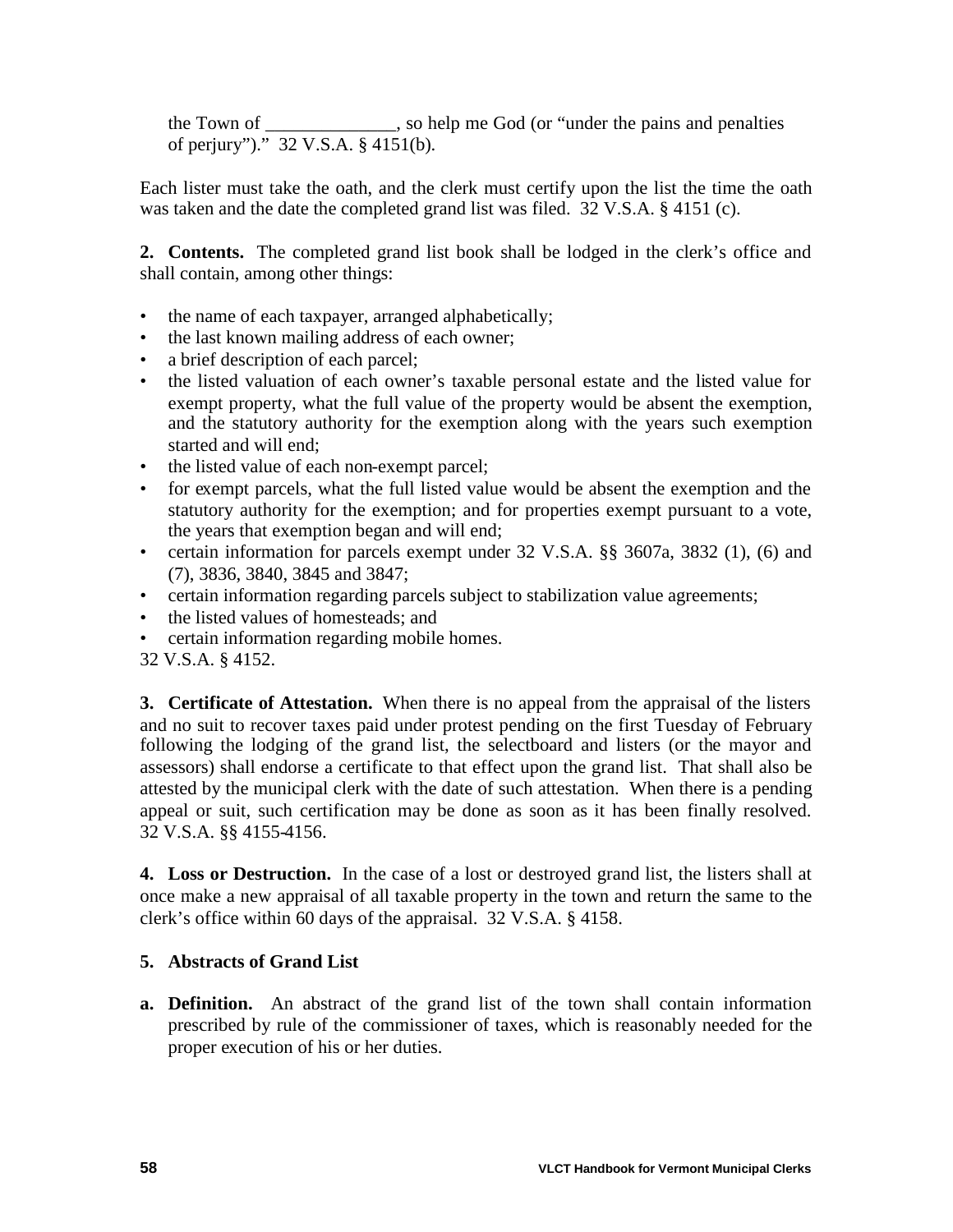- **b. Form and Deposit.** Annually, on or before June 15, listers shall make and deposit with the clerk an abstract of the grand list of the town. On or before July 5, an abstract shall be made by the appraisers for unorganized towns and gores and deposited by them with the county clerk of the county where the town or gore is located. 32 V.S.A. § 4181.
- **c. False Abstracts.** If a lister or appraiser knowingly makes or returns an incorrect abstract, he shall be fined up to \$500.00. 32 V.S.A. § 4182.
- **d. Certification by Clerk.** When the abstract is returned to the clerk, the clerk compares the abstract to the grand list and, if it is accurate, so certifies. If the abstract is not correct, the municipal clerk should so certify and state where the changes are necessary to make it conform to the grand list. 32 V.S.A. § 4183.
- **e. Neglect.** A municipal or county clerk who fails to make the certificate, or transmit the abstract, or who knowingly make a false certificate or statement on the abstract, shall be fined not more than \$500. 32 V.S.A. § 4184.
- **f. Transmission to Director.** On or before August 15 the municipal or county clerk shall transmit the abstract and a photocopy of the grand list by mail to the director of the Division of Property Valuation and Review who keeps the file on these abstracts in his office. When the grand list has been added to, or changed by the listers or other authorized officials, the clerk shall certify the same to the director. 32 V.S.A. § 4185 (a).

If a town clerk fails without cause to transmit the abstract or grand list in a timely manner, the commissioner shall notify the secretaries of transportation and education who will withhold all general and other aid payments owing to the municipality until the abstract is filed.  $32$  V.S.A.  $\S$  4185(b).

# **G. GRIEVANCE HEARINGS AND APPEALS**

**1. The Board of Listers.** When the grand list is lodged with the town clerk, the listers must send notice to all property owners of any change in appraised value of their property or any change in the allocation of value to the homestead, as well as the amount of the change in appraisal and the time and place that aggrieved persons may be heard by the listers. The requirements for personal notice to the individual taxpayers and for posted notice of grievance hearings are found in 32 V.S.A. § 4111 (e). The listers must then meet to hear all of the persons aggrieved (or their agents or attorneys) until all matters have been resolved and the taxpayer notified of the result. 32 V.S.A. §§ 4221-4223.

**2. The Board of Civil Authority.** Within 14 days after the notice of the lister's final decision, a person aggrieved by that decision may appeal *in writing* to the board of civil authority by lodging that appeal with the clerk, who records it in the book containing the abstract of individual lists. 32 V.S.A. § 4404(a). When the board of civil authority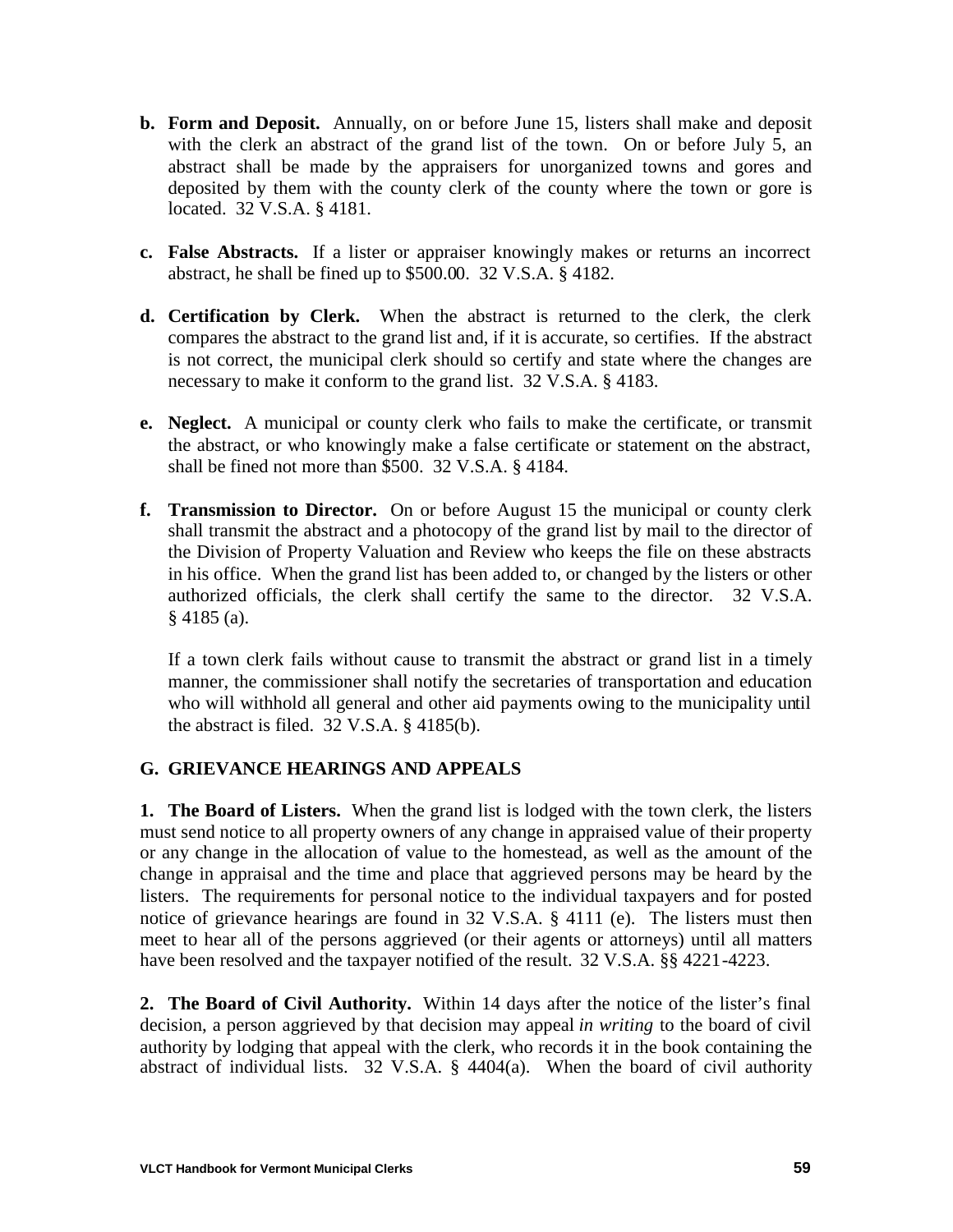becomes involved in the appeal process, so does the municipal clerk because he or she is also clerk of the board. 24 V.S.A. § 801.

Meetings for tax appeal purposes shall be called "forthwith" by the clerk and shall occur not later than 14 days after the last date allowed for notice of appeal. Notice shall consist of posting notice in three or more public places within the town at least five days prior to the meeting. 32 V.S.A. § 4404 (b); 24 V.S.A. § 801. In addition to posting warnings, the clerk shall mail a copy of the warning to each member of the board, the agent of the town (to prosecute and defend suits), the chairman of the board of listers and to all people making appeals. 32 V.S.A. § 4404 (b).

The board of civil authority shall continue to meet "on that day and from day to day thereafter" until appeals have been heard and decided. Each property, the appraisal of which is being appealed, shall be inspected by a committee of not less than three members of the board. Note that if, after notice, the appellant refuses to allow inspection of the property, including the interior and exterior of any structure on the property, the appeal shall be deemed withdrawn. The committee shall then report to the board within 30 days from the date of the hearing on that appeal. Within 15 days from the time of the committee report, the board shall certify in writing its notice of decision, with its reasons. That report shall be filed with the clerk, who shall record it in the book wherein the appeal was recorded and "forthwith notify the appellant in writing of the action of the board by certified mail." 32 V.S.A. § 4404(c). The board of civil authority may increase, reduce or sustain an appraisal made by listers. 32 V.S.A. § 4409.

If the board does not substantially comply with the requirements mentioned above, and if the appeal is not withdrawn by written notice to the board or deemed withdrawn, the grand list of the appellant for the year for which the appeal is being made shall remain at the amount set before the appealed change was made by the listers, with the exception that if there has been a complete reappraisal, the grand list of the appellant must be set at a value which will produce a tax liability that is equal to the tax liability for the preceding year. 32 V.S.A. § 4404(c).

# **H. CORRECTIONS IN GRAND LIST AFTER RETURN**

**1. Correcting Omission From Grand List.** "When real or personal estate is omitted from the grand list by mistake, or an obvious error is found, the listers, with the approval of the [selectboard], before December 31, may supply such omissions or correct such errors and make a certificate of that fact." 32 V.S.A. § 4261. Note that all references to polls or poll tax whenever it appears in the Vermont Statutes Annotated is deleted as of July 1, 1982.

**2. Legalizing Defective or Invalid Grand List.** When the listers do not subscribe and attach to the grand list their oath within the time required or fail to lodge the grand list within the time prescribed, or if a defective or invalid grand list is lodged within the time prescribed, or if in any other way the grand list is defective or invalid, either on or before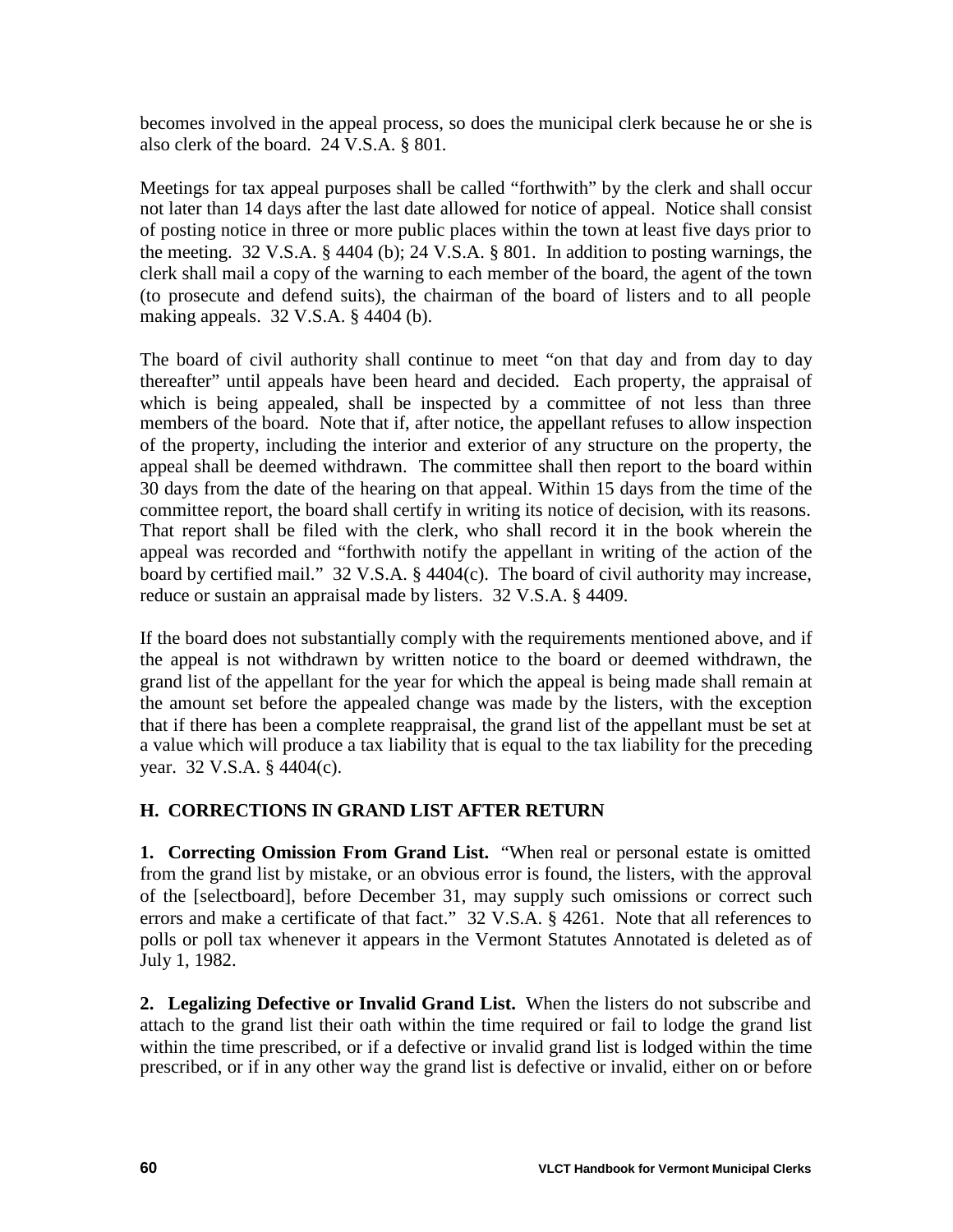the upcoming February 15, the listers will correct any defective grand list and anything else that is necessary to render the grand list valid. 32 V.S.A. § 4262.

**3. Listers' Certificate.** To any grand list which has been amended or corrected, the listers shall add a certificate stating their actions in correcting and amending the grand list, along with the date the corrections were made or the date the corrected list was lodged in the municipal clerk's office. 32 V.S.A. § 4263.

**4. Clerk's Certificate.** After the grand list has been amended or corrected, the municipal clerk shall attach his or her certificate to the list stating the date when the amendments were added or the date when the list was lodged in his or her office. 32 V.S.A. § 4264.

**5. When the Grand List is Not Filed in Time.** When an abstract or grand list is invalid solely because the listers failed to lodge such abstract or grand list in the office of the municipal clerk within the time required by law, or failed to return the appraisal within such time, they shall add a certificate stating the date when it was lodged or returned. 32 V.S.A. § 4265.

|                                                          | Population of     | Population of  |
|----------------------------------------------------------|-------------------|----------------|
|                                                          | less than $5,000$ | 5,000 and over |
|                                                          |                   |                |
| <b>Assessment Date</b>                                   | April 1           | April 1        |
| <b>Latest</b> abstract of individual lists can be lodged | June 4            | June 24        |
| <b>Latest</b> change of appraisal notices can be sent    | June 4            | June 24        |
| Grievances must be filed by (above date $+ 14$ )         | June 19           | July 9         |
| Grievance hearings end                                   | July 2            | July 22        |
| Result of grievance mailed*                              | July 9            | July 29        |
| Latest grand list can be lodged                          | July 25           | Aug. 14        |
| Deadline for filing appeal to Board of Civil Authority   | $**$              | **             |
| Board of Civil Authority hearings begin                  | ***               | ***            |
|                                                          |                   |                |

# **I. LISTER'S CALENDAR**

\* Results must be mailed within seven days of close of hearings. Send certified mail, registered mail, or certificate of mailing to avoid any controversy.

\*\* Fourteen days from date of mailing of result of grievance.

\*\*\*Fourteen days after last date allowed for filing a notice of appeal.

These are the last dates possible to meet the statute. Filing may occur anytime after April 1 and prior to these dates.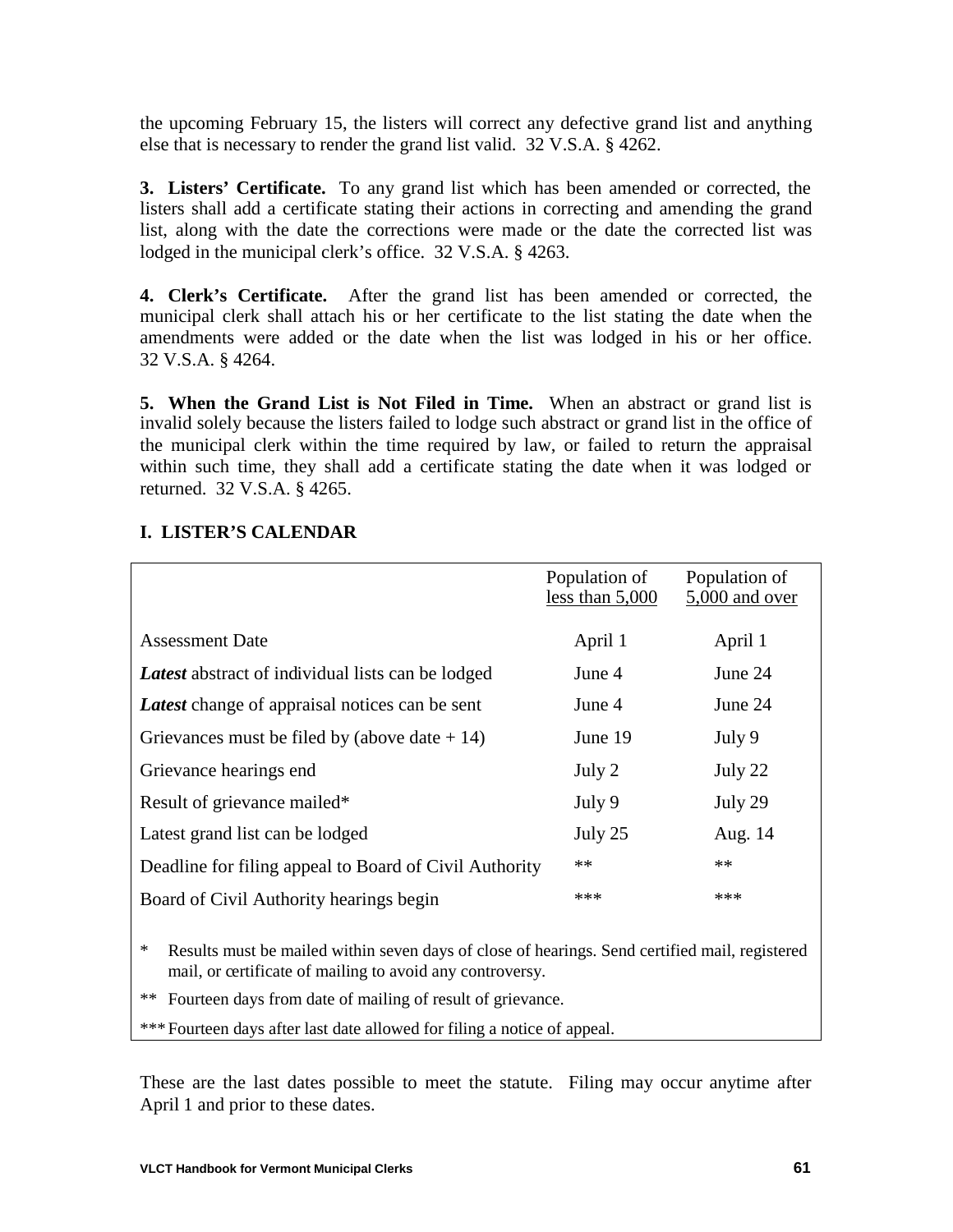Read 32 V.S.A. §§ 4111 and 4341 together. The May 5 date in § 4111 is extended 30 days for those towns with a population of less than 5,000, and 50 days in towns with a population of 5,000 and over. May  $5 + 30$  days = June 4. May  $5 + 50$  days = June 24.

If a town lodges the abstract of individual lists and sends out change of appraisal notices on May 10, the last day a person could grieve would be May 24. That is the date of lodging plus 14 days. Note that when counting the 14 days, day #1 is the day after mailing.

Extensions may be granted under 32 V.S.A. § 4342. If such extensions are granted, the letter from the director of PVR granting the extension must be lodged in the grand list book.

# **XII. REPORTS TO STATE AND COUNTY**

To avoid redundancy and insure cross-reference, consult the chapter dealing with the subject matter of the particular report that is filed with state officers in this handbook.

# **A. INFORMATION REGARDING TOWN OFFICIALS**

The clerk shall notify the county clerk of the name and mailing address of the first constable after Town Meeting. 24 V.S.A. § 1169.

After an assistant town clerk has been appointed, he or she shall file with the county clerk a record of appointment (certified by the clerk) and a signed copy of the official oath (certified by the magistrate who administered it). 24 V.S.A. § 1172.

Annually, on or before July 1, the clerk shall transmit to the state treasurer the name of the town treasurer. 24 V.S.A. § 1166.

After the annual meeting, the clerk shall notify the Division of Property Valuation and Review (PVR) of the name, mailing address and length of term of each lister. If there are appointments to fill a vacancy on the board of listers, the clerk shall also send such information to PVR. 24 V.S.A. § 1168.

For further information concerning reports of elected officials, see Chapter 3 of this handbook.

# **B. REPORTS OF OTHER INFORMATION**

When the town votes to give tax exemptions on factories, quarries or mines, the clerk must notify the director of PVR, on forms provided by the director, within ten days of the vote, of the exemption and its duration. 32 V.S.A. § 3835.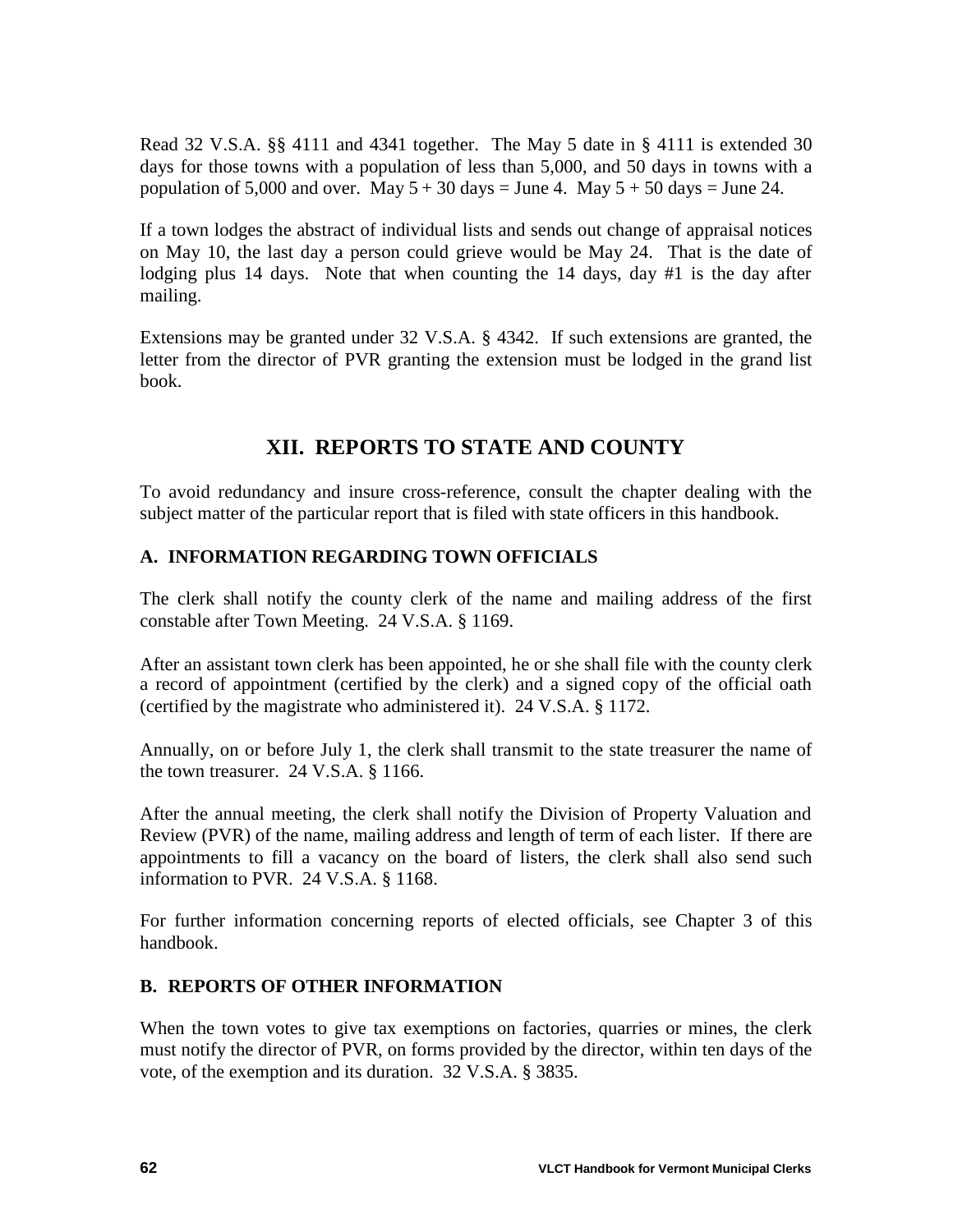# **C. CHARTERS, CHARTER CHANGES AND MERGERS**

All municipalities have charters. Most are the original charters which established the existence and boundaries of the town. However, 33 cities and towns and 46 villages have governance charters, and the Town of Poultney exists under a special act.

Generally, municipalities must act under the general laws of the state. However, a governance charter or special act will contain some provisions which differ from the general laws, which apply specifically to the town and which take precedence over the general laws. For example, a governance charter may provide that the town clerk/treasurer shall be appointed rather than elected, or that the annual meeting shall be held on some date other than the first Tuesday in March. Governance charters are legislative acts and so must be adopted, repealed or amended by the state legislature.

The general procedures for adopting or changing charters and for the merger of municipalities are described in some detail in VLCT's *Handbook for Vermont Selectboards*, Chapter 5. The important points for town clerks are that:

- The process may be started by either the legislative body or by petition of 5% of the voters of the municipality;
- an official copy of the proposal must be filed as a public record in the office of the clerk at least 10 days before the first public hearing on the matter;
- copies of the proposal must be made available to the public upon request;
- at least two public hearings shall be held on the matter, the first of which must be held at least 30 days prior to the meeting at which the vote will take place;
- if the proposal was made by the legislative body, the legislative body may revise the proposal after a public hearing, but the changes must be made no less than 20 days before the date of the meeting and notice must be posted of the revisions and a copy of them must be affixed to the official copy filed in the clerk's office;
- if the proposal was made by petition, the second hearing shall be held no later than ten days after the first, and the legislative body has no authority to make revisions to the proposal;
- notice of the hearings and the annual or special meeting shall be made in the same way as for an annual meeting, and such notice shall be specific as to the proposed changes or shall include a concise summary of the proposed changes and shall state that an official copy of the proposed amendments is on file for public inspection in the office of the clerk and that copies are available upon request;
- the proposal must be approved by a majority of the registered voters present and voting at an annual or special meeting, voting by Australian ballot;
- the clerk, under the direction of the legislative body, shall announce and post the results immediately and shall, within 10 days, certify to the Secretary of State each proposal and the facts as to its origin and the procedure followed;
- the Secretary of State shall deliver copies to the attorney general and the general assembly; and
- the amendments shall become effective upon affirmative enactment by the general assembly.

17 V.S.A. § 2645.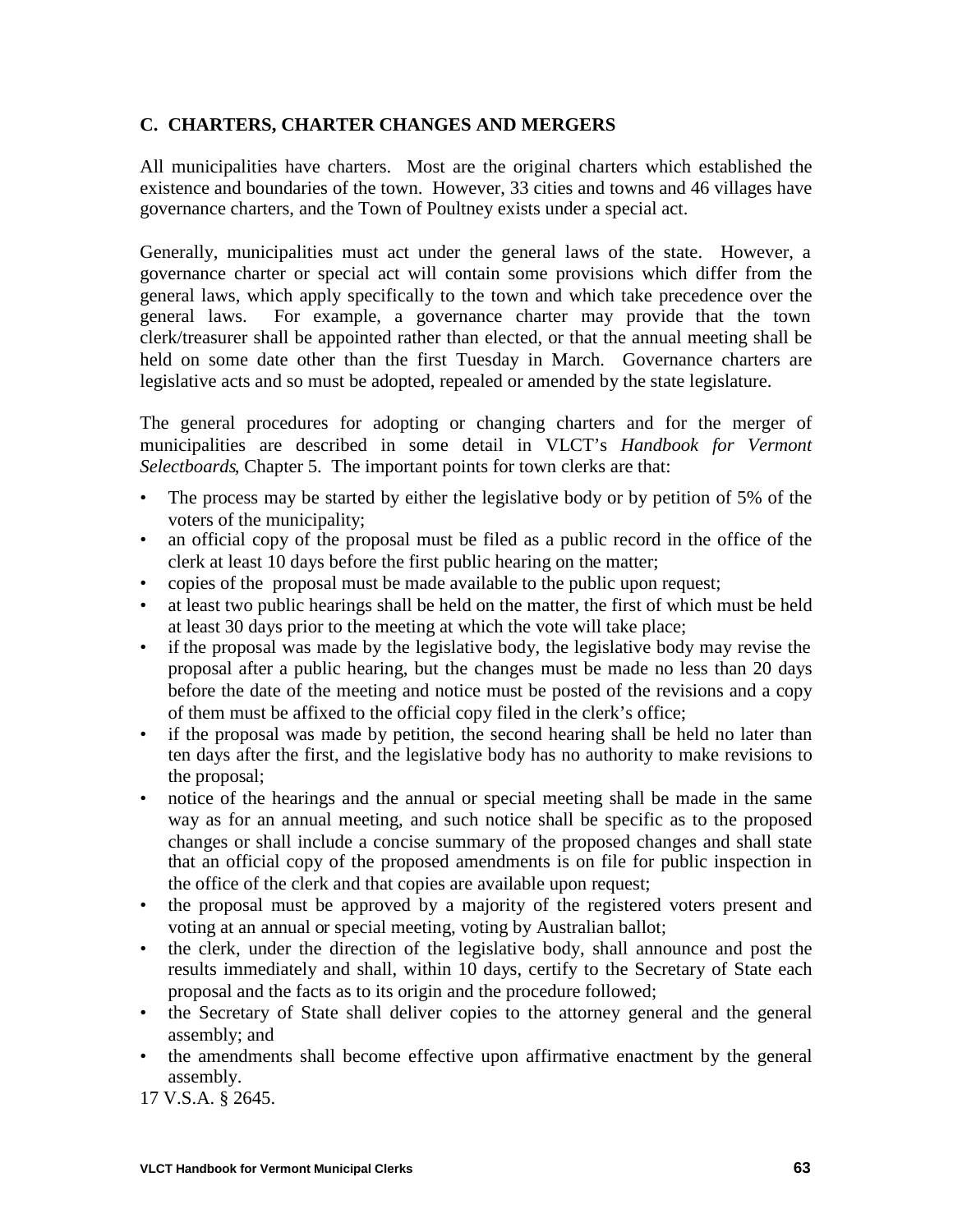Municipalities may also merge or consolidate under authority of 24 V.S.A. Chapters 49 and 45 by the process spelled out in those chapters or authorized by a special act. (For a summary of those topics see VLCT's *Handbook for Vermont Selectboards*, Chapter 5.)

## **D. TOWN REPORT**

The purpose of the town report is to acquaint the taxpayers with the town's financial status as well as to check on the reports of the town's officers, boards and committees. In essence, it is a record of the town's activities throughout the year.

Historically, the auditors have been responsible for preparing the report. However, the law was changed in 1997 to allow the town to vote to eliminate the office of auditor and to contract with a licensed public accountant to conduct a financial audit. 17 V.S.A. § 2651b (a). If the town has voted to eliminate the office of auditor, then the responsibility for the town report falls to the selectboard. 24 V.S.A. § 1682. In actual practice, the report may be a joint effort of several town officers including the town clerk.

The report shall include:

- a detailed statement of the financial condition of the town and the school district for their fiscal years;
- a classified summary of receipts and expenditures;
- a list of all outstanding orders and payables more than 30 days past due;
- a showing of any existing deficit;
- the report and budget of the supervisory union as required by 16 V.S.A. § 261a (10); and
- such other information as the municipality shall direct.
- 24 V.S.A. § 1683.

In recent years, the town report has taken on a new and different dimension in addition to the statutory requirements of specific information that must be included in the report. Currently, many towns include dedications, photographs, and other public material in their reports and take pride in the final product. The University of Vermont Extension Service and the Vermont Institute for Government co-sponsor the James P. Taylor Town Report contest each year, and there is much interest in and competition for the awards.

The completed report shall be mailed or otherwise distributed to the legal voters at least ten days before the annual meeting. Note that if the town report does not include the warning for the town and school district meetings, those warnings must be published in a newspaper of general circulation in the municipality at least five days before the meeting. 17 V.S.A. § 2641 (b).

In addition to mailing the report to the voters, copies shall be provided to the clerk so that he or she may:

- keep on file two or more copies;
- supply two copies to each library within the municipality;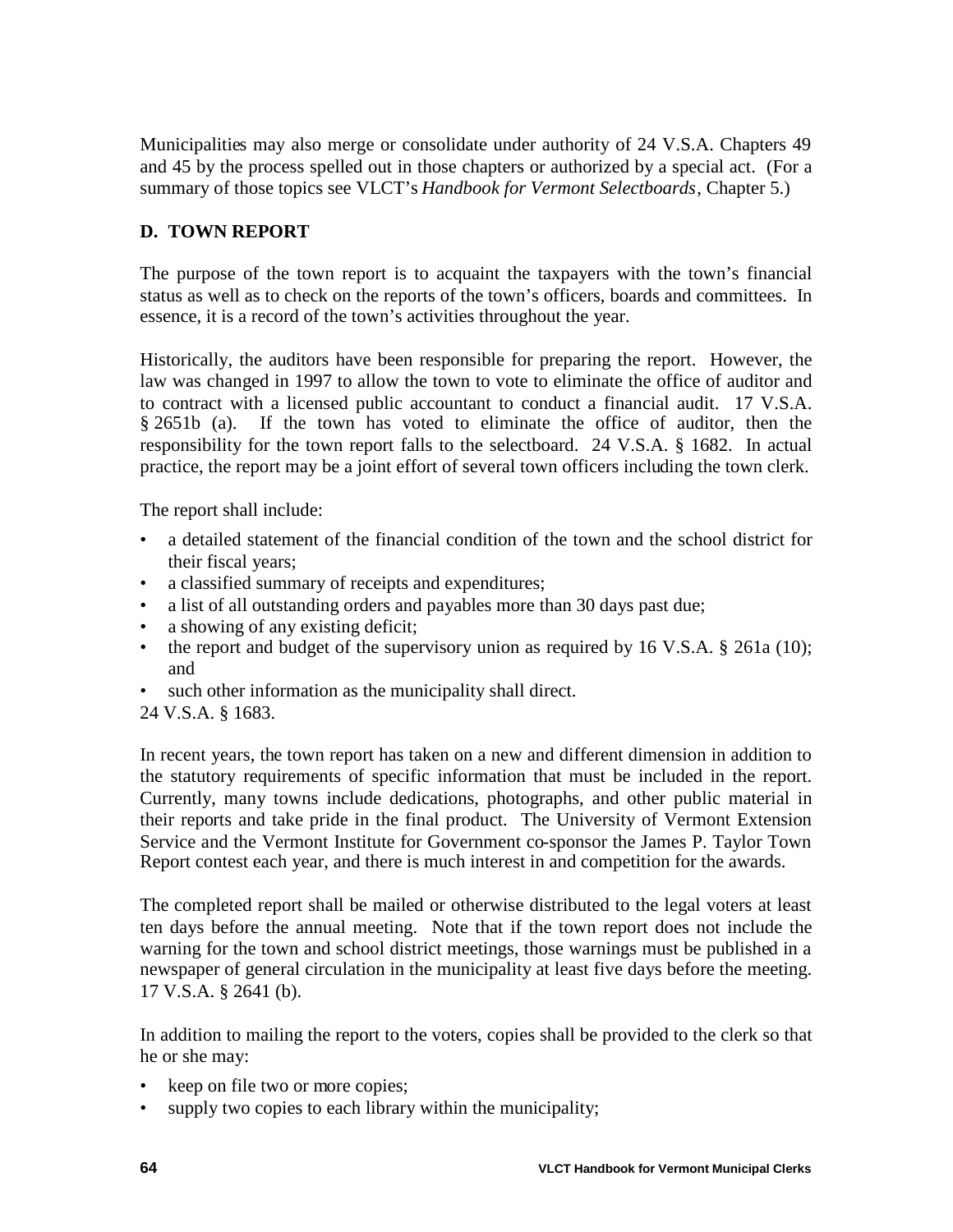- supply two copies to the state library; and
- send one copy each to the secretary of state, commissioner of taxes, transportation board, state board of health, commissioner of social welfare, auditor of accounts and the board of education.

24 V.S.A. § 1173.

At suitable intervals, the clerk shall bind the file copies of the report in book form. 24 V.S.A. § 1174.

#### **E. PROPERTY TRANSFER TAX RETURNS**

Within 30 days after receipt of any property transfer return or payment of property transfer tax under 32 V.S.A. Chapter 231, the municipal clerk shall file the return in his or her office and forward one copy of that return and the amount of tax paid to the commissioner of taxes. Copies of property transfer returns in the municipal clerk's office may be inspected by any member of the public. 32 V.S.A. § 9610.

## **XIII. ANIMALS**

#### **A. DOGS/DOMESTIC PETS**

For information concerning general requirements of registering and licensing dogs, see Chapter V, Section A in this handbook. For other information about animals, see Chapter VII of VLCT's *Handbook for Vermont Selectboards.*

**1. Rabies Control.** Rabies is a fatal, viral disease which is spread by certain unvaccinated wild or domestic animals. Rabies vaccine is required in order to license animals as a measure to protect both the animal and its human and animal contacts.

When an animal or person is attacked or bitten by an animal whose rabies vaccine status is unknown, a potential emergency exists. As the person who is frequently the first contact in town, the clerk should have a plan in place to deal with such a situation. A plan should include the following steps:

- If the bite/attack was by an identified domestic pet, check to see if the animal has had a current rabies vaccine.
- Contact the town's health officer, constable or animal control officer.
- If they are not available, call the Health Department's Rabies Hotline (800-4- RABIES or 800-472-2437) for information and advice.

**2. Vicious Domestic Pets or Wolf-Hybrids.** When a domestic pet or wolf hybrid has bitten a person while off the premises of its owner or keeper, and the person requires medical attention, the victim may file written complaint with the legislative body of the municipality. The complaint should include all relevant facts such as the names and addresses of the victim(s), the date, time and place of the attack, the identity of the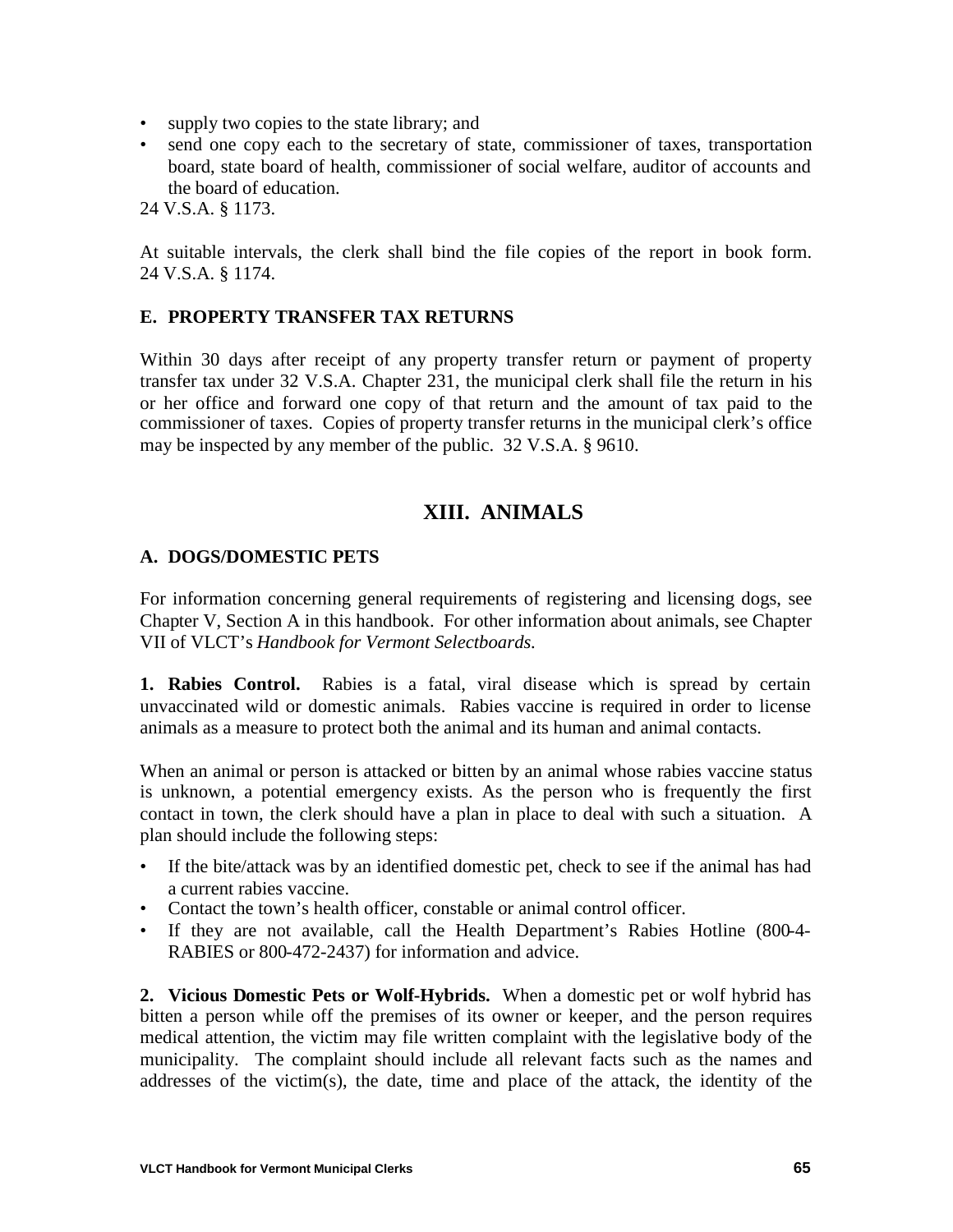attacking animal and its owner, and any other information which may be helpful to the board in its investigation of the incident.

The complaint may be delivered to the clerk rather than directly to the legislative body. In this case, it must be passed on to the board as soon as possible, because the board has only seven days from the time of receipt of the written complaint to investigate the incident and to hold a hearing. If the dog's owner can be found, the owner shall be notified in writing of the date, time and place of the hearing and the alleged facts of the attack.

If, upon conclusion of the hearing, it is found that the animal bit the victim without provocation, then the municipal officials "shall make such order for the protection of persons as the facts and circumstances of the case may require, including, without limitation, that the domestic pet or wolf-hybrid is disposed of in a humane way, muzzled, chained, or confined." This order shall be sent to the owner by certified mail, return receipt requested. If the owner fails to comply with the order, he or she shall be subject to the penalties provided in 20 V.S.A. § 3551. 20 V.S.A. § 3546.

**NOTE:** The above provisions apply only if the animal is not a rabies suspect. If the animal *is* a rabies suspect, the provisions of 20 V.S.A. §§ 3801–3813 and the rules of the Health Department apply. 20 V.S.A. § 3546.

The selectboard shall annually designate one or more persons to take and maintain a list of inoculated and licensed dogs owned or kept in their town and to submit the list to the municipal clerk. After receiving a list of dogs from persons authorized by the selectboard, the municipal clerk shall notify the owners or keepers of all dogs named on the list that have not already been licensed, and after may 30 shall furnish to the selectboard of towns or the mayors of cities a list of dogs not licensed as required by law. 20 V.S.A. § 3590.

#### **B. PRIVATE PRESERVES, PONDS, SHOOTING GROUNDS**

**1. Notices, Posting.** A person who wishes to post his or her land for no hunting, fishing or trapping shall annually have the notice recorded in the municipal clerk's office of the town where the land is located. The form on which the clerk records the notice shall be furnished by the commissioner and shall be filled out in triplicate, one copy to be retained by the municipal clerk, one copy to the commissioner, and one copy to be retained by the person having the right to post the lands. The forms shall contain the following information: the approximate number of acres posted; location in town; date of posting; and signature of person so posting the lands. The clerk shall file the record and it shall be open to public inspection. The clerk shall retain a fee of \$5.00 for this recording. 10 V.S.A. § 5201. The owner should be advised that s/he must also post the property annually as required by 10 V.S.A. § 5201 (b).

**2. Private Preserves, Stocking.** In order to create a private fishing preserve, a person must stock a stream or pond as described in 10 V.S.A. § 5202 (a) and file with the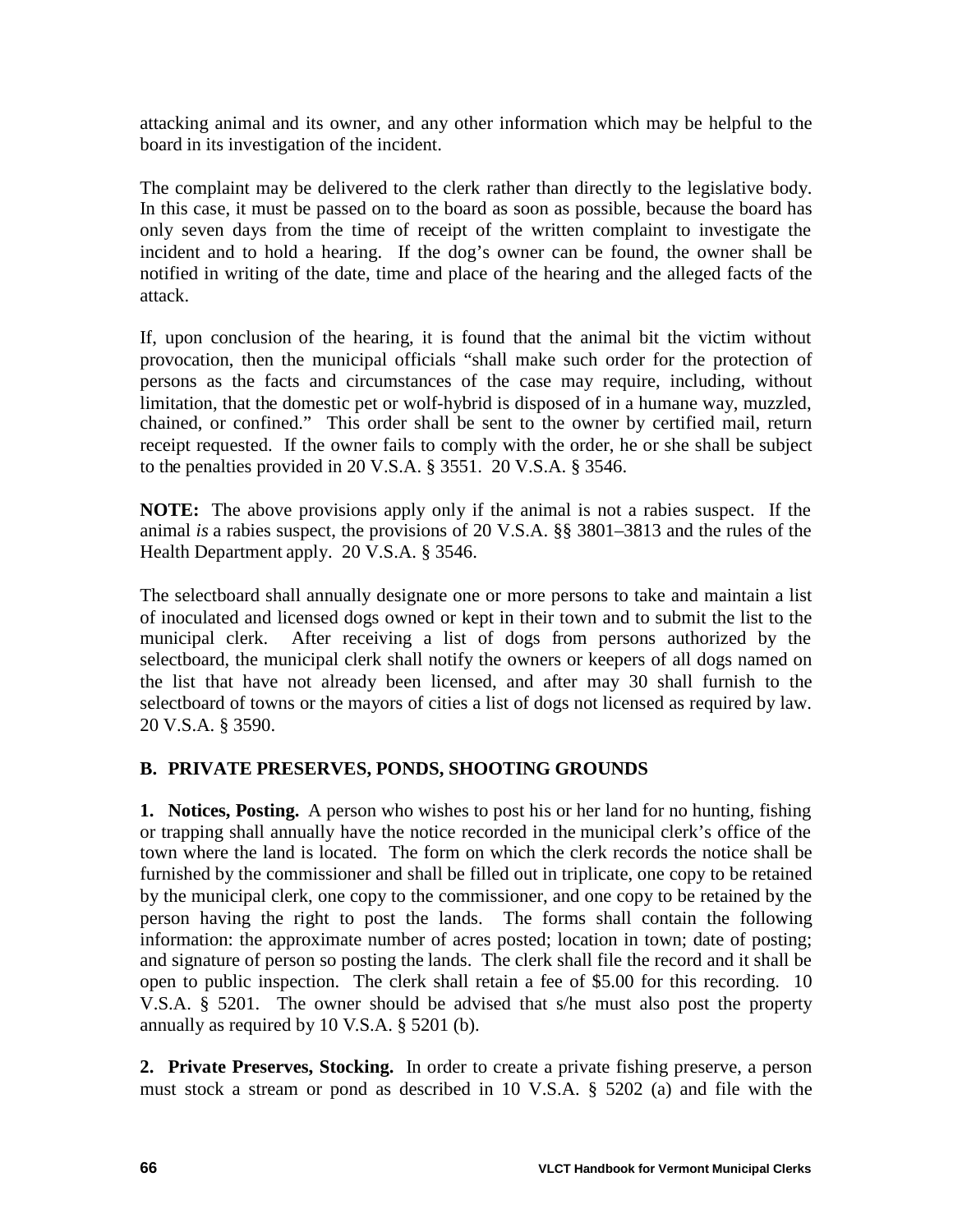commissioner and the clerk of the town where the waters lie, a sworn affidavit testifying that the provisions of 10 V.S.A. § 5202 (a) have been complied with. It shall also include the number and kinds of fish with which the water is stocked, from whom they were purchased and the date of purchase. 10 V.S.A. § 5202. The affidavit, which is filed with the clerk, is a public document.

Note that if the waters or lands are stocked by the state with fish, game or wild animals with the knowledge and consent of the owner, the owner may not set up a private reserve. However, the commissioner has the discretion to stock a private fishing preserve where it will be used by a charitable or non-profit organization at no charge. In that case, the owner may prohibit its use by the general public. 10 V.S.A. § 5202 (b).

**3. Game Refuges.** The commissioner may prohibit or regulate the taking of wild animals upon public lands set aside with the approval of the Governor, or upon private lands set aside with the consent of the owner thereof, for a specified period of years. At least 30 days before the establishment of the game refuge is to commence, the commissioner shall file a copy of the prohibition or regulation in the clerk's office of the town where the land is located. 10 V.S.A. § 5215.

# **XIV. RECREATION AND SPORTS**

### **A. MOTOR VEHICLE RACES**

**1. Permits.** Anyone who conducts or holds a motor vehicle race must obtain a permit from the Motor Vehicles Racing Commission as well as the selectboard of the town where the race will to be held. The permit must be signed and certified by both the selectboard and the Motor Vehicles Racing Commission, and filed with the municipal clerk of the town where the race will be held. 31 V.S.A. § 301.

**2. Fees.** The municipality may charge a fee, not to exceed its costs associated with the race. 31 V.S.A. § 305 (b).

**3. Insurance.** A liability insurance certificate showing that a policy covering bodily injury (with limits of not less than \$50,000/\$200,000) and property damage (with limits of \$200,000) is in full force and effect shall be filed with the clerk of the municipality issuing a permit and with the commission. 31 V.S.A. § 306.

#### **B. DANCE HALLS, BOWLING ALLEYS AND POOL HALLS**

**1. Permits and regulation.** The selectboard, city council or trustees of a town, city or incorporated village have the authority to:

- license dance halls, bowling alleys and pool halls under authority granted by 31 V.S.A. § 503;
- charge fees as prescribed in 31 V.S.A. § 504; and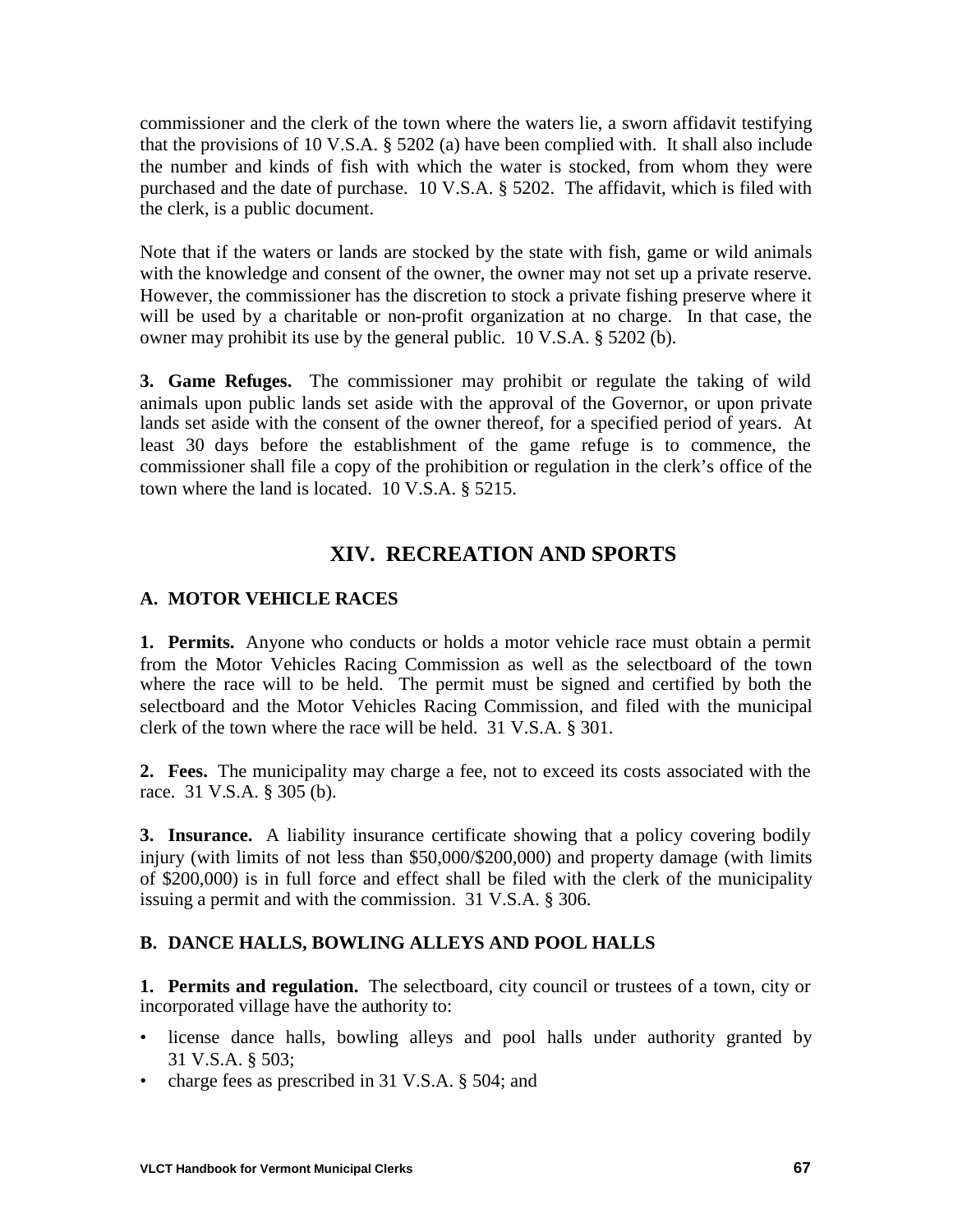• issue regulations for the operation of such entertainments under authority of 31 V.S.A. §§ 504–505.

Such rules and regulations must be recorded in the municipal clerk's office of the municipality where the dance hall is located before a license can be issued, and before the rules and regulations become effective. A license shall not be issued unless the establishment complies with the rules and regulations set forth by the municipality. 31 V.S.A. § 505. ("Dance hall" is defined in 31 V.S.A. § 501.)

Note that there are exceptions to these laws if such establishments are operated by charitable, educational or fraternal organizations. 31 V.S.A. § 506.

### **C. CIRCUSES, MENAGERIES AND SIMILAR SHOWS**

Although 31 V.S.A. §§ 401ff. purport to allow municipal regulation of entertainments listed in 32 V.S.A. §§ 9901-9910, such authority appears to be defunct because 32 V.S.A. §§ 9901-9910 have been repealed.

### **D. GREEN MOUNTAIN PASSPORT**

Green Mountain Passports are available to any legal resident of Vermont who is:

- at least 62 years of age;
- totally disabled as the result of disease or injury suffered while serving in the armed forces; or
- a resident of the Vermont Veteran's Home in Bennington.
- 31 V.S.A. § 1002(a).

Green Mountain Passport holders are eligible for free admission to Vermont state parks, museums and events which are fully state sponsored. In addition, holders are eligible for reduced prices on goods and services from hundreds of Vermont's private businesses. A list of private businesses that participate in the passport program is available through the Department of Aging and Disability. Participating establishments may display decals. 31 V.S.A. §§ 1003-1004. Other opportunities available to Green Mountain Passport bearers include a day's admission to any fair, field day, or exposition that operates for more than one day and is either fully or partially supported by state grants or stipends. The specific day that the passports will be honored shall be publicized at least one week before the event starts. 31 V.S.A. § 1003(b).

The application form shall be provided by the commissioner of the Department of Aging and Disabilities in sufficient number to the municipal clerk of each town. The municipal clerk shall issue a passport to any legal resident of that town who swears, under oath, that he or she meets the eligibility criteria. The criteria for legal residency are the same as those for a voter. The \$2.00 passport fee is retained by the town. The clerk maintains records for fiscal accounting, replacing lost passports or changing passport data, and for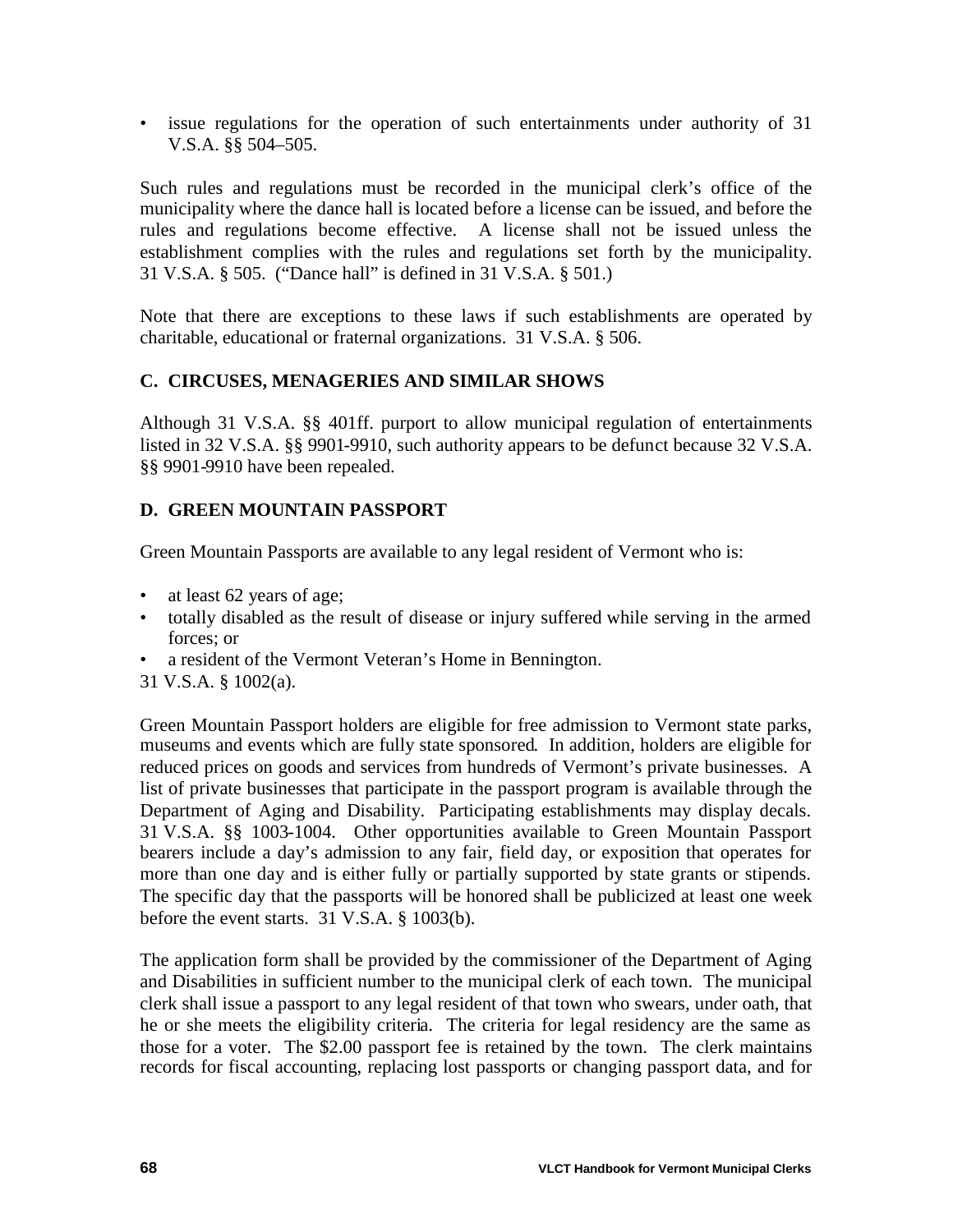numbers of passports issued, and shall provide statistical information to the commissioner upon request. 31 V.S.A. § 1002.

The Department of Aging and Disabilities is located at 103 South Main Street, Waterbury, VT 05671-2301. Its telephone number is 802-241-2400, the fax number is 802-241-2325 and its website is www.dad.state.vt.us.

See sample Green Mountain Passport application on page 71.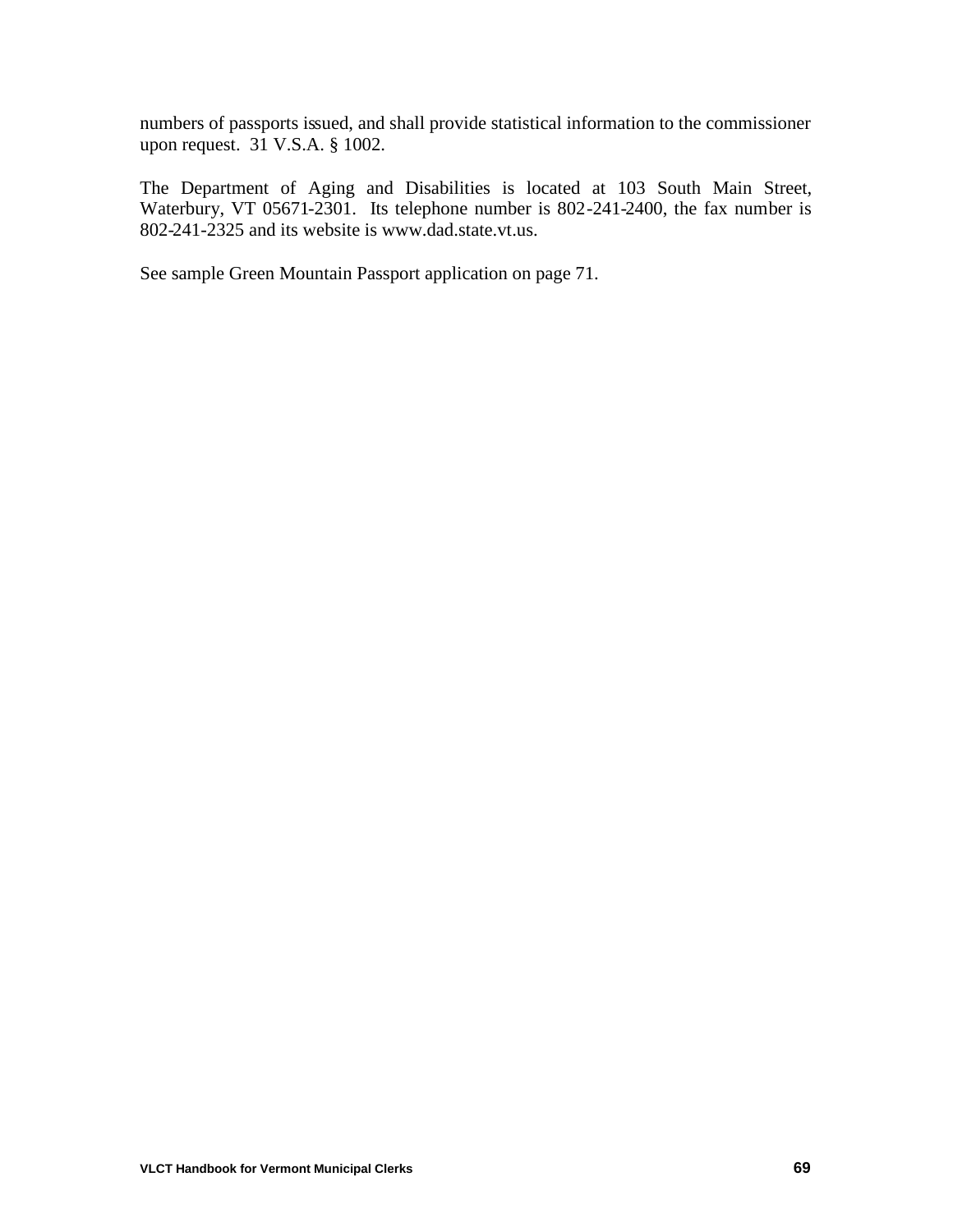### **GREEN MOUNTAIN PASSPORT APPLICATION FORM**

#### **Instructions**

- 1. Provide name, mailing address and date of birth of applicant in the appropriate spaces below.
- 2. Applicant certifies eligibility.
- 3. Clerk certifies applicant oath and payment.
- 4. Voluntary information (to make it useful as an identification card, the Green Mountain Passport may include other information in the appropriate spaces below, if desired).
	- Social Security number.
	- Contact person's name and address, in case of emergency.
	- Medical information about a chronic physical condition, such as heart disease, diabetes, allergies, sensitivity to drugs, or other conditions.

=====================================================================

| Name<br><b>Mailing Address</b>      | <u> Alexandria de la contrada de la contrada de la contrada de la contrada de la contrada de la contrada de la c</u>  |  |
|-------------------------------------|-----------------------------------------------------------------------------------------------------------------------|--|
|                                     |                                                                                                                       |  |
| Date of Birth<br>Notify (in case of | <u> 1980 - Antonio Alemania, presidente de la contrada de la contrada de la contrada de la contrada de la contrad</u> |  |
| emergency)                          | <u>se estados de la contrada de la contrada de la contrada de la contrada de la contrada de la contrada de la co</u>  |  |
|                                     |                                                                                                                       |  |

#### ===================================================================== APPLICANT'S CERTIFICATION

I declare under oath and penalty that I am 62 years of age or older, or have been certified by the Vermont Veterans Administration to be totally disabled as the result of disease or injury suffered while serving in the armed forces, OR a resident of the Vermont Veterans Home AND a resident of Vermont.

> \_\_\_\_\_\_\_\_\_\_\_\_\_\_\_\_\_\_\_\_\_\_\_\_\_\_\_\_\_\_\_\_ (Signature of Applicant)

#### CLERK'S CERTIFICATION

I certify that **I** certify that **I** certify that **I** certify that the statement of age or veteran eligibility are true. The appropriate fee has been collected.

\_\_\_\_\_\_\_\_\_\_\_\_\_\_\_\_\_\_\_\_\_\_\_\_\_\_\_\_ \_\_\_\_\_\_\_\_\_\_\_\_\_\_\_\_\_\_\_\_\_\_\_\_\_\_ \_\_\_\_\_\_\_\_\_\_\_\_\_\_\_

=====================================================================

(Signature of Clerk) Municipality Date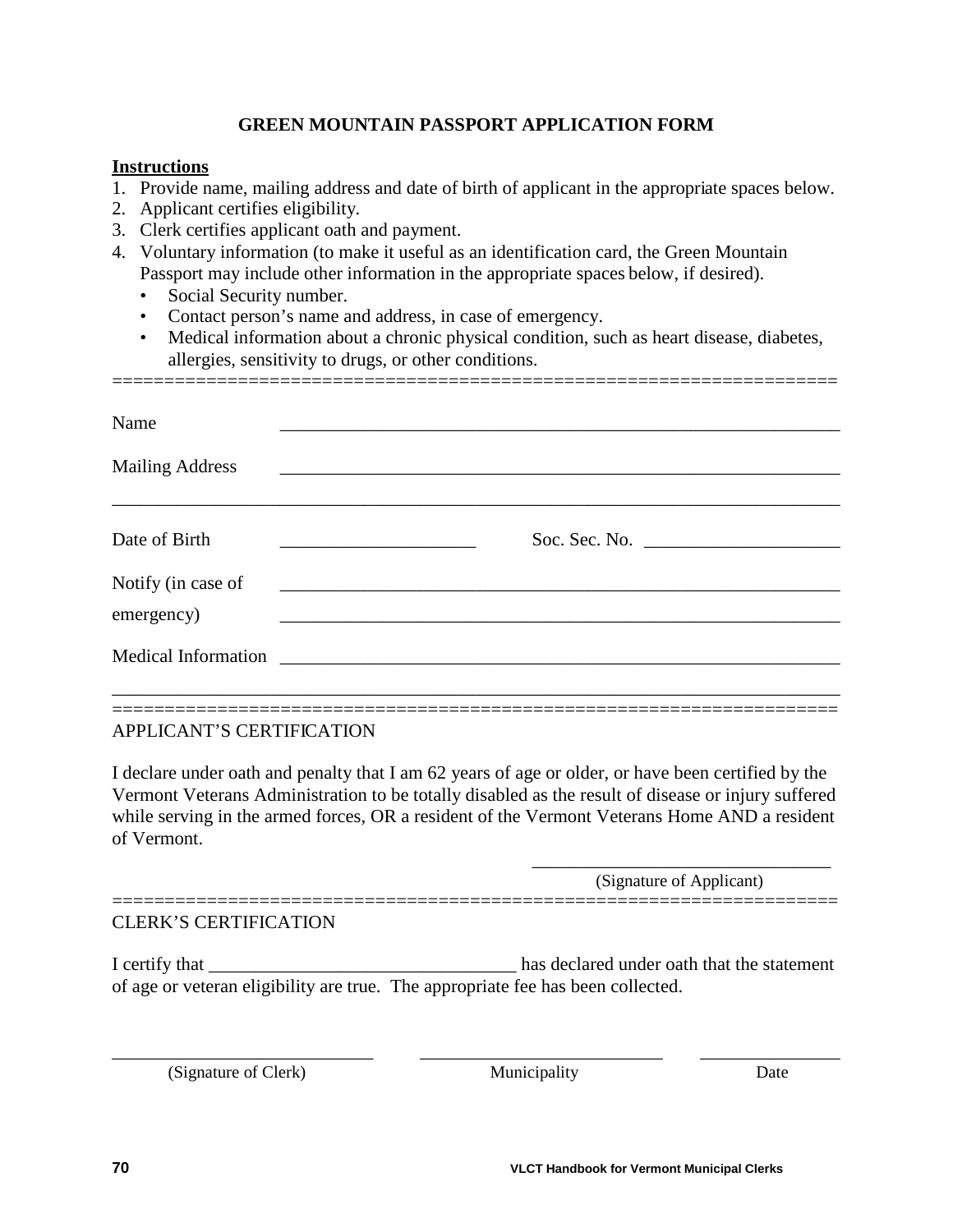## **XV. ALCOHOLIC BEVERAGES**

#### **A. CONTROL COMMISSIONERS**

The Vermont State Liquor Control Board prepares and issues all forms, rules, and regulations concerning the supervision and management of the licensing and sale of alcoholic beverages. Local control commissioners administer these rules and regulations. 7 V.S.A. § 167. The selectboard or city council of each town or city is the board of control commissioners for its municipality. Likewise, the municipal clerk is the recording officer and clerk for the commissioners. 7 V.S.A. § 166.

#### **B. MUNICIPAL CONTROL**

**1. Licenses Voted, Town Meetings, Warnings.** Towns and cities may vote whether to allow the sale of malt, vinous or spirituous liquors to be sold within the municipality. The voters may petition for an article at an annual or special meeting to consider the following questions:

- Shall licenses for the sale of malt and vinous beverages be granted in this town?
- Shall spirituous liquors be sold in this town?

The vote under such article shall be by ballot in the following form:

• Shall licenses for the sale of malt and vinous beverages be granted in this town?

 $Yes$  No  $No$ 

Shall spirituous liquors be sold in this town?

Yes No

Authority for this is granted in 7 V.S.A. § 161 (a). (The reference in that statute to 24 V.S.A. § 704 is no longer valid, since authority for petitioned articles is now found in 17 V.S.A. § 2642.)

**2. Ballots.** Note that the vote is by "ballot" and *not* by "Australian ballot." Thus, unless the municipality has voted to decide this matter, or to decide all public questions, by Australian ballot, this matter shall be voted like any other matter which the town votes by paper ballot at a regular or special town meeting. 17 V.S.A. § 2680.

The town clerk shall cause blank ballots for the vote on sale of alcoholic beverages to be prepared at least two weeks prior to the meeting in any color except yellow. The quantity of blank ballots prepared should be one-and-one-tenth times the number of voters qualified to vote at the previous general election as shown by the checklist. Each ballot shall have on it the words "OFFICIAL BALLOT," followed by the name of the town in which it is to be used and the date of the election printed upon it. Municipal clerks may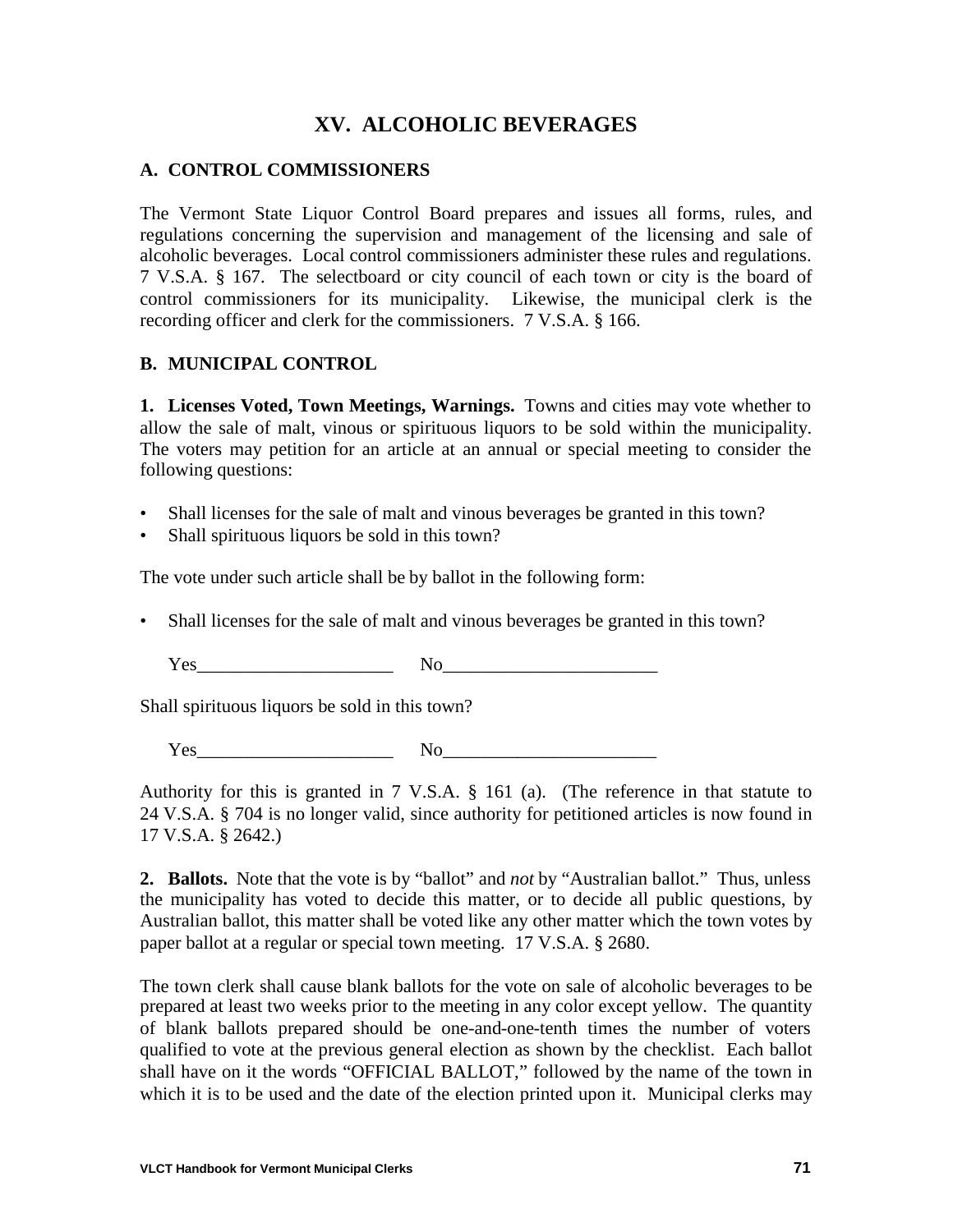use regular ballots as sample ballots by insuring the words " SAMPLE BALLOT" are clearly printed on the front of each sample ballot. 7 V.S.A. § 163.

**3. Hours of Opening.** The box in which ballots are to be deposited shall be available from when the meeting is called to order until the time when general voting ceases. 7 V.S.A. § 165.

**4. Duties of Ballot Clerks and Municipal Clerks.** During the election, the municipal clerk, ballot clerks and board of civil authority shall perform the same duties in respect to such election as are imposed upon them by the provisions of law governing general elections, except as otherwise provided. 7 V.S.A. § 164.

**5. Report.** When the meeting has come to a close, the municipal clerk shall promptly report the results of the vote to the Liquor Control Board on forms furnished by the Board. 7 V.S.A. § 162.

#### **C. FEE FOR ISSUING ALCOHOLIC FIRST- AND SECOND-CLASS LICENSES**

The local liquor control commissioners may issue and collect all fees for retailers' firstand second-class licenses. 7 V.S.A. §§ 222, 233. Fees shall be turned over to the treasurers of the cities and towns where the fees are collected, to be used as directed by the municipality, except that five dollars of the fee shall be retained by the municipal clerk for issuing and recording the license. 7 V.S.A. §§ 232-233. The amounts of the fees required to be paid for the various types of licenses are listed in 7 V.S.A. § 231.

#### **D. CATERER'S LICENSE**

The holder of a Class 1 or Class 3 license may apply for a permit to cater alcoholic beverages by getting a recommendation from the local liquor control commissioners and approval from the State Liquor Control Board. This is done by submitting form DLC:5M:4/96 for local recommendation at least 15 days prior to the date of the function. (Under the *Revised Regulations Governing the Sale of Alcoholic Liquor*, Appendix A General § 6, the local board has the discretion to shorten the application time to five days prior to the proposed event.) After the selectboard, acting as the local control commissioners, has considered the application, the town clerk fills in and signs the appropriate section of the form and forwards it to the Vermont Liquor Control Board, Green Mountain Drive, Drawer 20, Montpelier, VT. 05602-4501. A sample copy of Form DLC:5M:4/96 is on the following page.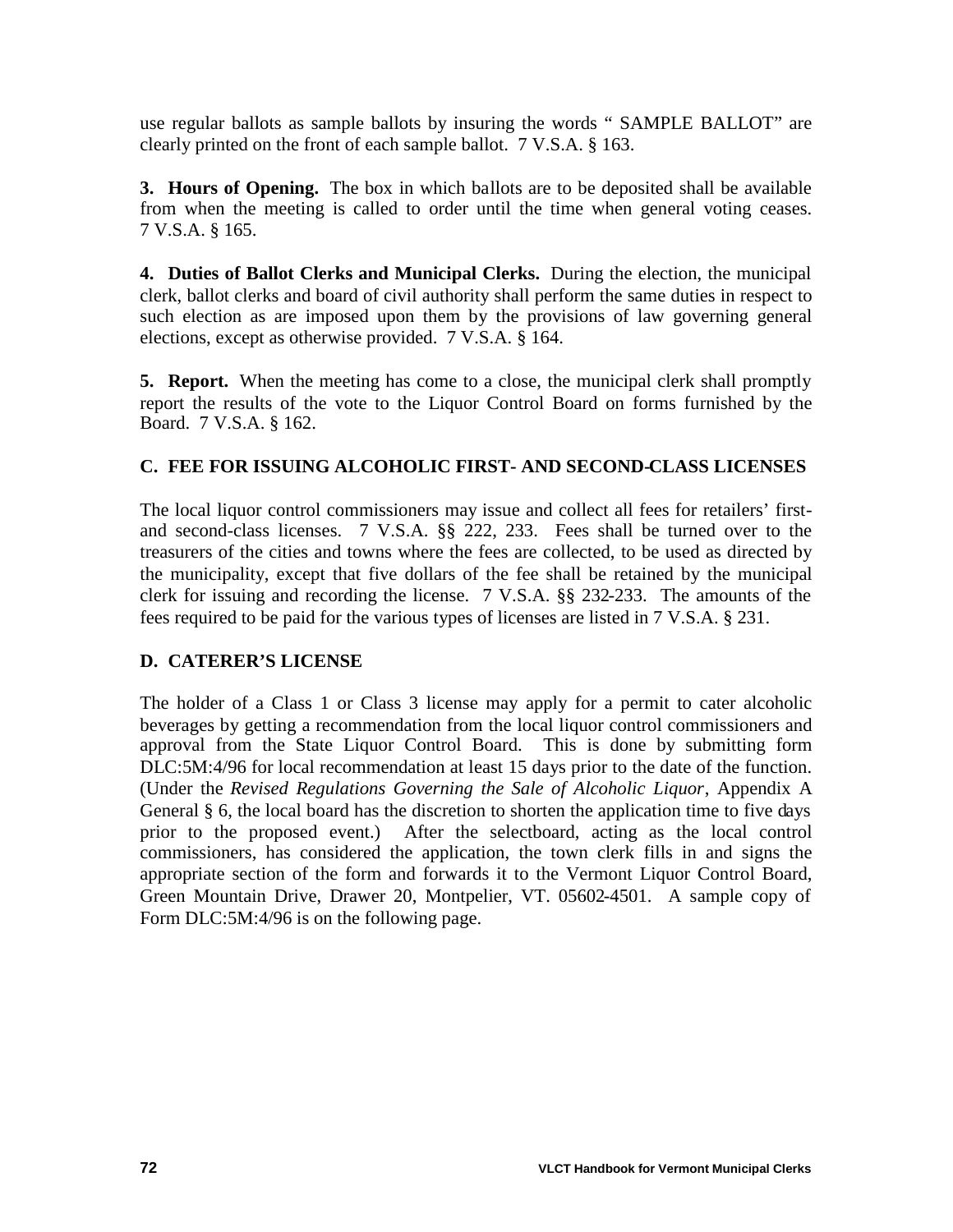#### **REQUEST TO CATER MALT & VINOUS BEVERAGES AND SPIRITOUS LIQUORS**

| <b>Approved</b> |      | <b>Disapproved</b> |
|-----------------|------|--------------------|
|                 | Date |                    |
| <b>REASON:</b>  |      |                    |

Caterer's Permit No:

*(for department use only)*

| To   |                                | Selectboard/alderboard members at <b>catered</b> location and Vermont Liquor Control Board. |
|------|--------------------------------|---------------------------------------------------------------------------------------------|
| From | Licensee name<br>d/b/a         |                                                                                             |
|      | Street address                 |                                                                                             |
|      | City/State/Zip                 |                                                                                             |
|      | Mailing address (if different) |                                                                                             |
|      |                                | Be sure to read instructions below before completing application.                           |

Each catered affair must have a recommendation from the local selectboard or alderboard acting in its capacity as local control commissioners and must have the approval of the State Liquor Control Board.

#### **Please answer the following questions.**

|    | 1. Describe type of party to be catered.                                                                        |  |                                |             |
|----|-----------------------------------------------------------------------------------------------------------------|--|--------------------------------|-------------|
|    |                                                                                                                 |  |                                |             |
|    | 2. Location of catered party (street, town or city; if no address, describe location).                          |  |                                |             |
| 3. | Date of catered party (not more than five days, unless<br>specifically authorized by the Liquor Control Board). |  | 4. Hours of operation:         |             |
|    | Date of Catered Party                                                                                           |  | Begins $\frac{1}{\frac{1}{2}}$ | <b>Ends</b> |
|    |                                                                                                                 |  |                                |             |
|    | Caterer                                                                                                         |  | Date                           |             |
|    |                                                                                                                 |  | <b>DISAPPROVAL</b>             |             |
|    |                                                                                                                 |  |                                |             |
|    |                                                                                                                 |  |                                |             |
|    | the contract of the contract of the contract of the contract of the contract of the contract of the contract of |  |                                |             |

Signature of municipal clerk of **catered** location Municipality Date **==================================================================================**

## **Submit at least 15 days prior to date of function.**

Submit to municipal clerk for recommendation. Municipal clerk will mail to: Vermont Liquor Control Board, Green Mountain Drive, Drawer 20, Montpelier, VT 05620-4501.

#### **Liquor Control Board's Procedural Requirements for Caterer's Permit Holders:**

- 1. All liquor control laws and regulations that apply to  $1<sup>st</sup>$  and  $3<sup>rd</sup>$  class licenses also apply to caterer's permit.
- 2. Before a catered event is approved in any open area, the following requirements must be fulfilled.
	- a. A defined area, for serving and consumption of alcohol beverages, designated with physical barriers.
	- b. Separate toilet and lavatory facilities available for both men and women.
	- c. Provide sufficient number of employees for control purposes. DLC:5M: 4/96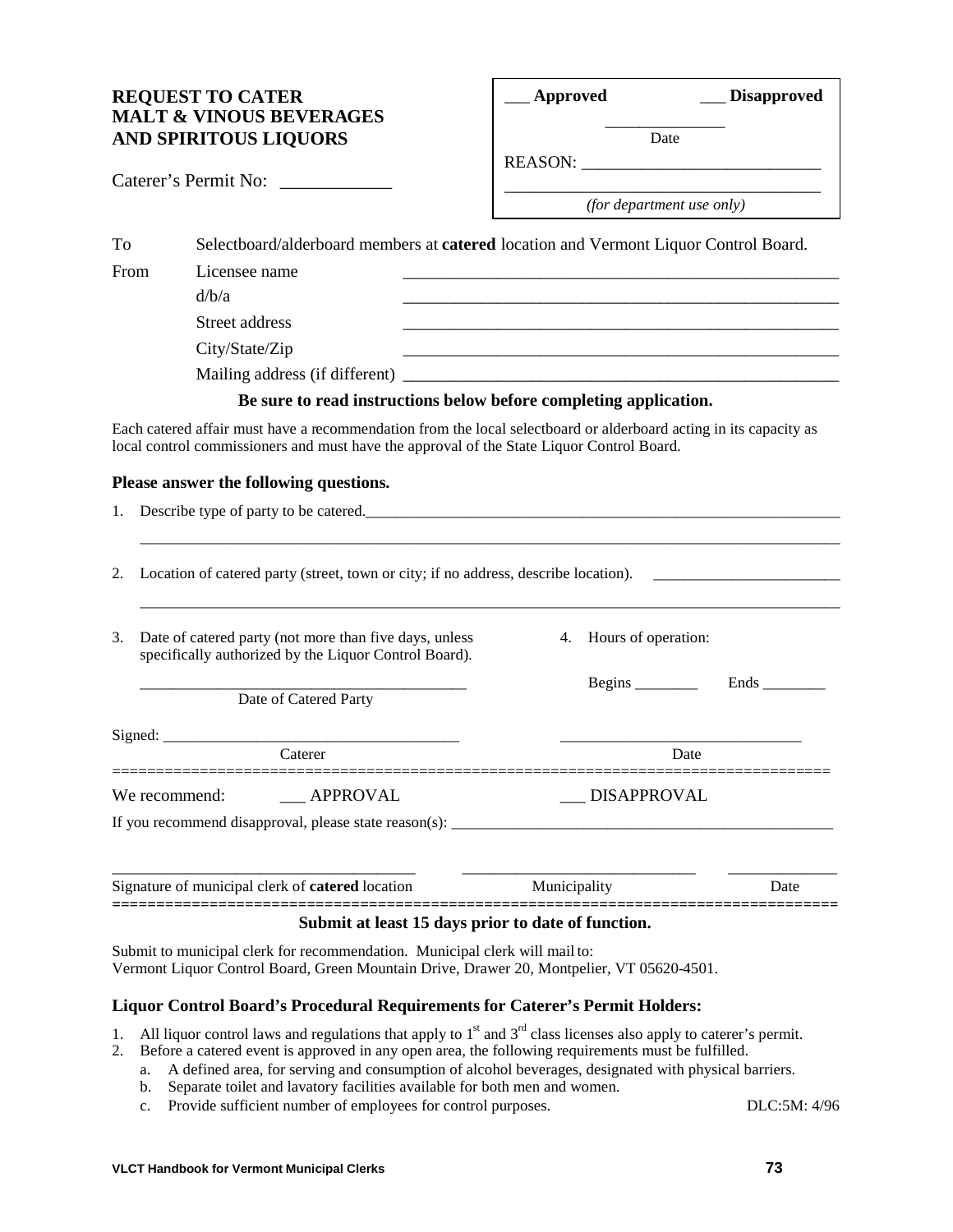#### **E. TRADEMARK, REGISTRATION OF NAME OR MARK**

A licensed buyer, dealer or vendor of intoxicating beverages in receptacles whose name, mark or other device is produced in a permanent manner in or on such a receptacle, may file in the clerk's office of the town in which the principle place of business is located, a description of the permanent name, mark or device used in or upon the receptacle. The dealer may also publish a description of the name or mark in a local or county newspaper, as described in 9 V.S.A. § 2571.

## **XVI. HIGHWAYS**

The selectboard has the responsibility for the town highways and the municipal clerk is responsible for the safekeeping of records relating to them. Accurate, up-to-date records are needed because of possible disputes as to rights-of-way and land rights of abutting property owners, and because the general state aid to towns for highways is calculated based on mileage and class of highway. 19 V.S.A. § 306.

#### **A. MEASUREMENT OF TOWN HIGHWAYS**

After reasonable notice to the selectboard, a representative of the Agency of Transportation shall measure the class 1, 2, and 3 town highways in order to verify the accuracy of the records on file with the agency. The selectboard may request that it, or its designee, accompany the agency representative during the measurement. If the agency finds that any parts of the town highways do not meet standards, and the town does not bring those highways up to standard or develop a plan to do so, the agency will reduce the amount of state aid accordingly. 19 V.S.A. §§ 305-306.

Annually, on or before February 10, the selectboard shall file a sworn statement of the description and measurements of the existing class 1, 2 and 3 town highways, including any which are designated as scenic or throughways, in the municipal clerk's office. If any class 1, 2 or 3 town highways are accepted, discontinued or reclassified by statutory procedure, a copy of such proceedings shall be filed in the clerk's office and a copy forwarded to the Agency of Transportation. For further details on the responsibilities of a selectboard concerning measurement, description or classification of town highways, consult 19 V.S.A. § 305.

Upon request, the agency will supply the municipality with highway maps of the town, showing the classes of highways and other appropriate information. 19 V.S.A. § 305 (e).

#### **B. LAYING OUT, ALTERING, RECLASSIFYING, OR DISCONTINUING HIGHWAYS.**

The statutory process which must be followed when the selectboard lays out, alters, reclassifies or discontinues a highway is found in 19 V.S.A. Chapter 7.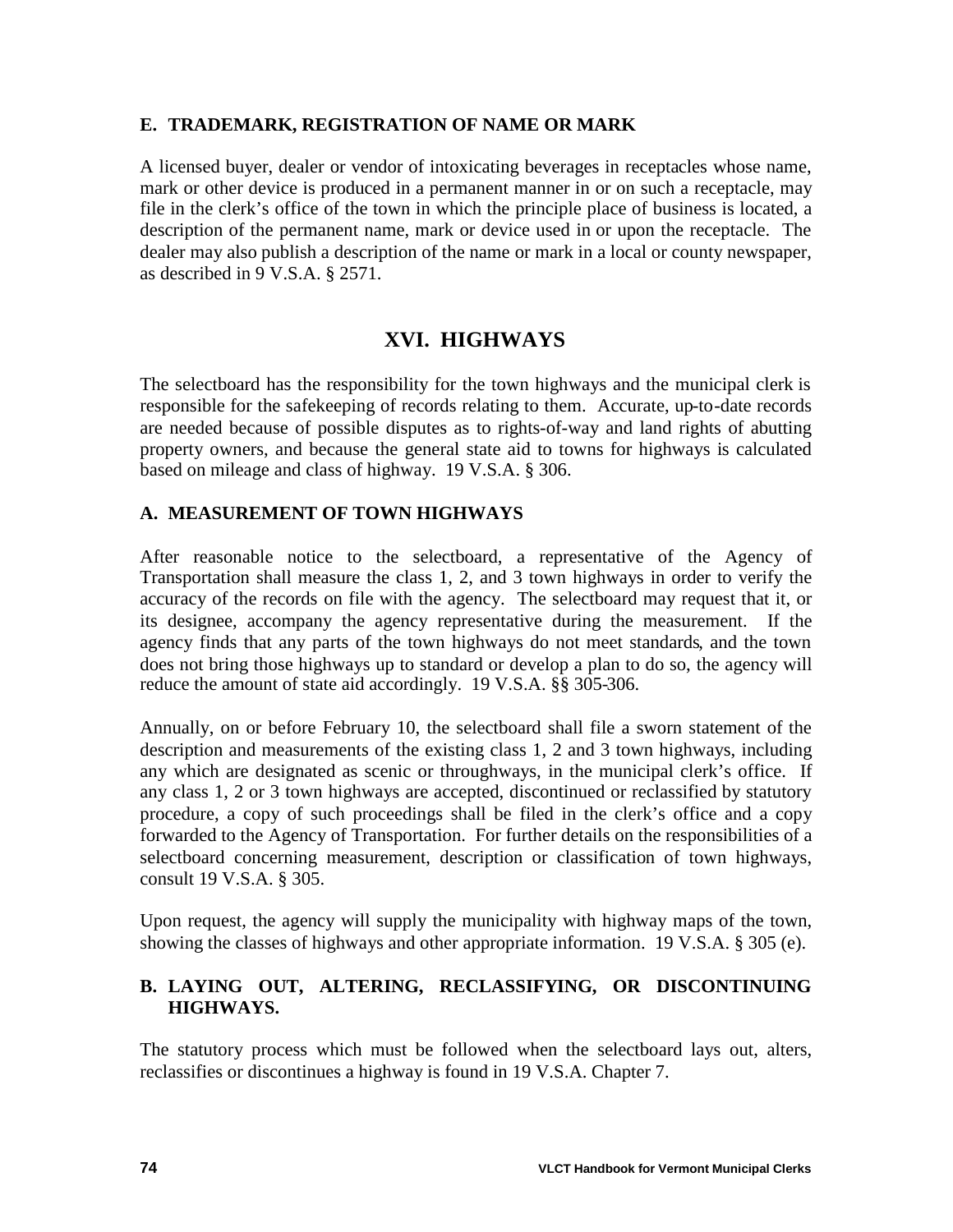The basic steps to be taken are:

- 1. Petition. The selectboard may be petitioned by the landowners or voters of the town to act. The petition must be signed by at least 5% of the landowners or voters in town. Alternatively, the selectboard may propose such change on its own motion. 19 V.S.A. § 708.
- 2. Upon receipt of the petition, the selectboard shall set a time and date to inspect the premises and to hold a hearing on the proposal. The hearing must be held promptly and requires notice and posting as described in 19 V.S.A. § 709.
- 3. After the hearing, the selectboard shall decide what to do based on the public good, necessity and convenience of the inhabitants of the municipality. 19 V.S.A. § 710.
- 4. If a highway is to be laid out, altered or reclassified, the board shall cause the highway to be surveyed if the right-of-way cannot be determined and shall place monuments to mark the bounds of the survey. If a highway is to be discontinued, such decision shall be in writing and shall set forth a completed description of the highway. 19 V.S.A. § 710.
- 5. Within 60 days after the hearing, the selectboard shall deliver to the town clerk its report including the original petition (if any), a report of findings, manner of notifying the parties, and the survey or discontinuance order. The order and survey shall be recorded by the clerk. 19 V.S.A. § 711.
- 6. When the highway is completed and opened for use, the selectboard shall file a certificate of completion to be recorded by the town clerk. 19 V.S.A. § 715. Within six days of such recording, the selectboard shall also provide a copy to each owner or occupant of the affected land. 19 V.S.A. § 716.
- 7. Any person aggrieved by the decision can bring an appeal as described in 19 V.S.A. Chapter 7, Subchapters 3 and 4.

## **C. MISCELLANEOUS RECORDINGS**

**1. Winter Highway.** When the selectboard establishes a winter highway, it shall record in the office of the municipal clerk a certified record of all of its proceedings undertaken in laying out that highway and awarding damages to the property owners. 19 V.S.A. §§ 923, 955-957.

**2. Lumber Roads.** When the selectboard finds it necessary to lay out a road for the removal of lumber, it must file a copy of its decision with the clerk. 19 V.S.A. §§ 923, 958.

**3. Snow Fences.** If the selectboard orders a snow fence to be erected on land adjoining a highway, it shall cause to be recorded in the municipal clerk's office a copy of its order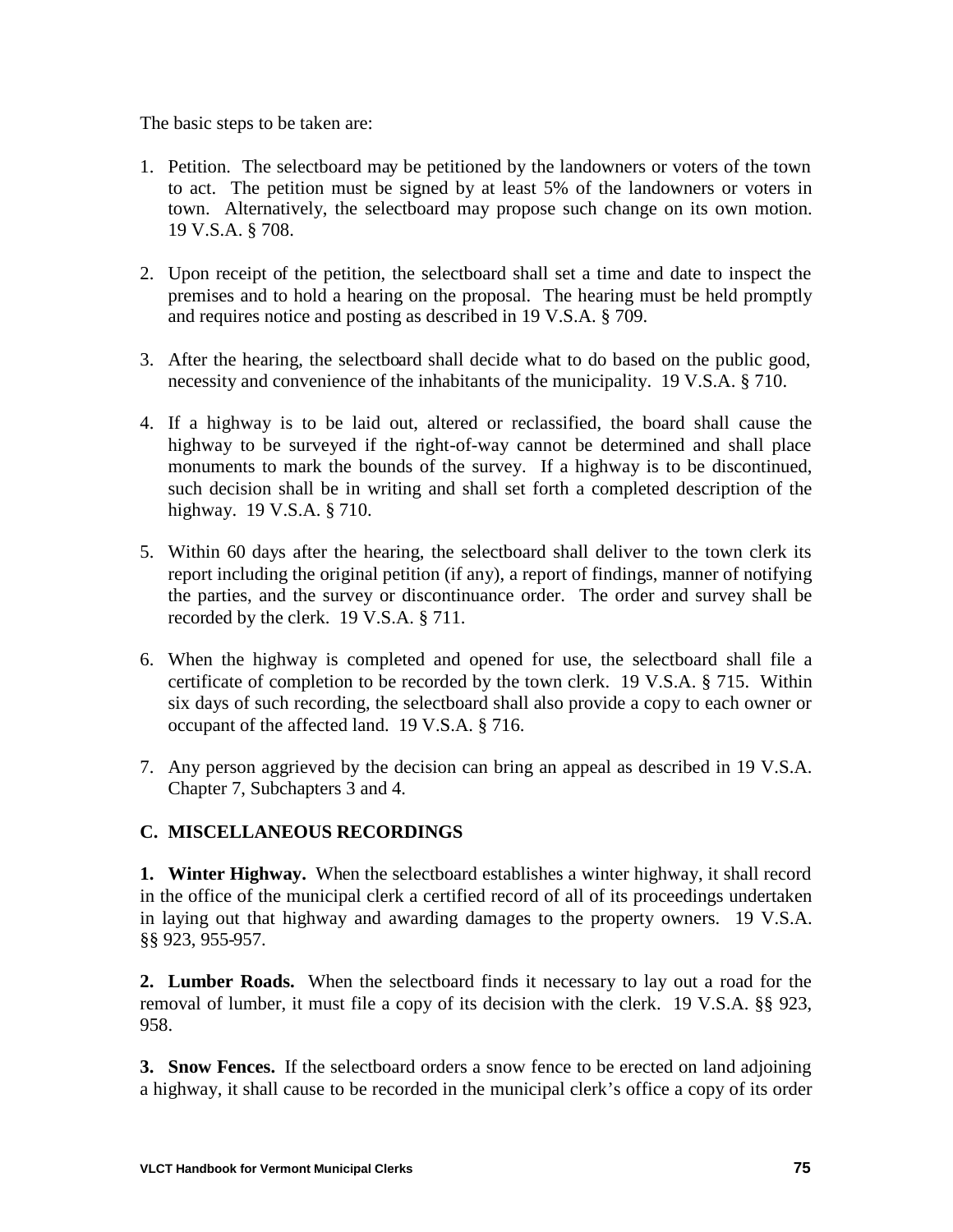accompanied by a report of the damages incurred in erecting the snow fence. 19 V.S.A. §§ 923, 927-928.

**4. Change of Grade of Highway.** When the selectboard believes that a roadbed must be altered by lowering or raising the same more than three feet in front of a house or other building, it may order such alteration and must file a copy of its decision with the clerk. 19 V.S.A. §§ 923-924.

### **D. DIVERSION OF STREAMS**

When the selectboard finds it necessary to protect the highway against flood waters or ice jams in a nearby stream, it can cause the course or width of the stream to be altered in order to prevent damage. The board may also take or purchase land for those purposes or to provide storage for accumulated ice to prevent flooding. In doing so, the board must follow the procedure in 19 V.S.A. § 923, including filing a copy of its decision with the town clerk. 19 V.S.A. § 940.

### **E. RELOCATION OF A HIGHWAY**

When a highway is made impassable or unsafe because of landslide, washout or destruction of a bridge by flood, the selectboard may relocate the highway. 19 V.S.A. §§ 935-936. In doing so it must follow the procedures in 19 V.S.A. § 923, including filing a copy of the decision with the town clerk.

#### **F. DRAINS, DITCHES, WATERCOURSES**

The selectboard has authority to divert water by construction of an embankment or dyke, or to cause a drain, ditch or watercourse to be constructed to carry away the surface water from the highway for public health reasons. When it does so, it must follow the procedure in 19 V.S.A. § 923, including filing a copy of the decision with the town clerk. 19 V.S.A. § 951.

#### **G. LOAD LIMITS**

When the Secretary of Transportation or the legislative body of a municipality finds that the weight limit on highways or bridges within the town must be different from the general weight limit set in 23 V.S.A. § 1392, they shall post such limits. In addition, they shall file a certified statement with the municipal clerk, stating the location of the highway or bridge, the legal load limit to which each is restricted and the date of the posting. If the restriction is removed or changed, a certified statement to that effect must be filed with the clerk. 23 V.S.A. § 1396-1398.

#### **H. STATE HIGHWAYS**

When an addition or deletion is made to the state highways, the Agency of Transportation shall complete a mileage certificate showing the changes. It shall file a copy with the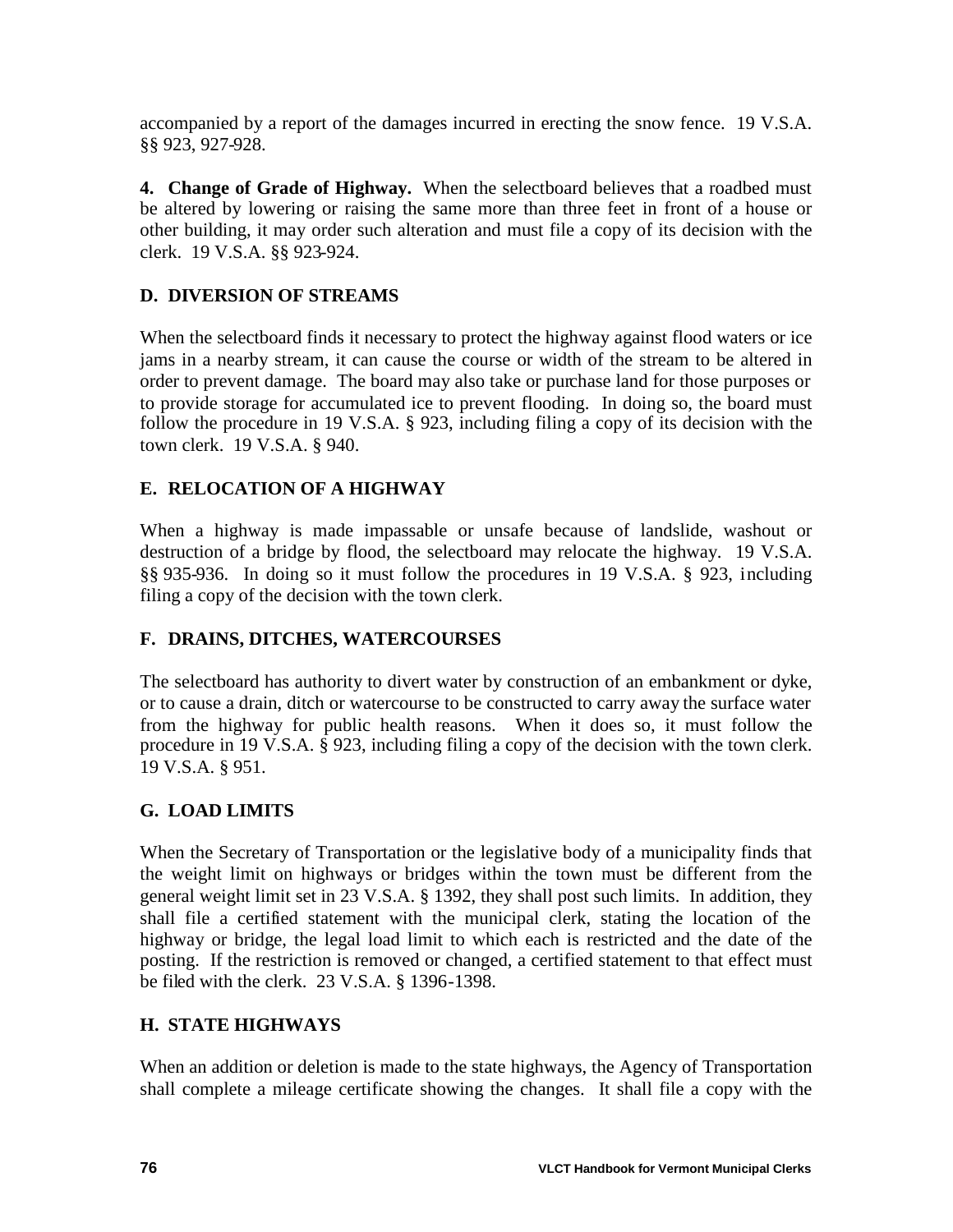Secretary of State and a copy in the office of the municipal clerk where the affected highways are located. 19 V.S.A. § 14 (b).

# **XVII. SCHOOL DISTRICT CLERK**

#### **A. INTRODUCTION**

Vermont municipal clerks assume a number of responsibilities for school districts by virtue of their positions. Each school district is a separate government entity, distinct from the town. 17 V.S.A. § 2103 (24). School districts are governed by Title 16 of the Vermont Statutes Annotated, where they differ from the general laws. They hold their own annual meeting, have their own boards, and vote their own budgets.

There are several different types of school districts in Vermont:

- town school district  $(16 \text{ V.S.A.} \$ 421)$ ;
- city school district (see individual city charters);
- incorporated school district (16 V.S.A. § 471);
- union school districts (including unified union districts) 16 V.S.A. Chapter 11; and
- interstate compact school districts between New Hampshire and Vermont (16 V.S.A. chapter 15) and between New York and Vermont (16 V.S.A. Chapter 17).

Each town constitutes a town school district except when there is an incorporated school district within the town. In that case, the town school district shall consist of the part of town which is not included in the incorporated district. 16 V.S.A. § 421. Where there is a town school district, the town clerk shall be the clerk for that school district, unless otherwise voted. As such, the clerk performs the same duties for the district as he or she does for the town, and whatever additional duties imposed by Title 16. 16 V.S.A. § 425.

Many town school districts have realized that they cannot support an entire school system on their own, so they have banded together with other towns to form union school districts. There are numerous union school districts today. Each participating town school district pays an assessment to the union school district as part of its annual budget.

In addition, there are 46 supervisory union school districts which were established by the state board of education to provide administrative and financial services to the schools within them. 16 V.S.A. Chapter 7.

#### **B. SCHOOL DISTRICTS GENERALLY**

Municipal clerks must perform the same duties for the town school district as they do for the town, unless otherwise voted. 16 V.S.A. § 425. The vast majority of those responsibilities are related to elections and school district meetings (e.g., voter eligibility, checklist preparation, ballot preparation and reporting of results). After the grand list is lodged in the office of the municipal clerk, the selectboard shall set the tax rate necessary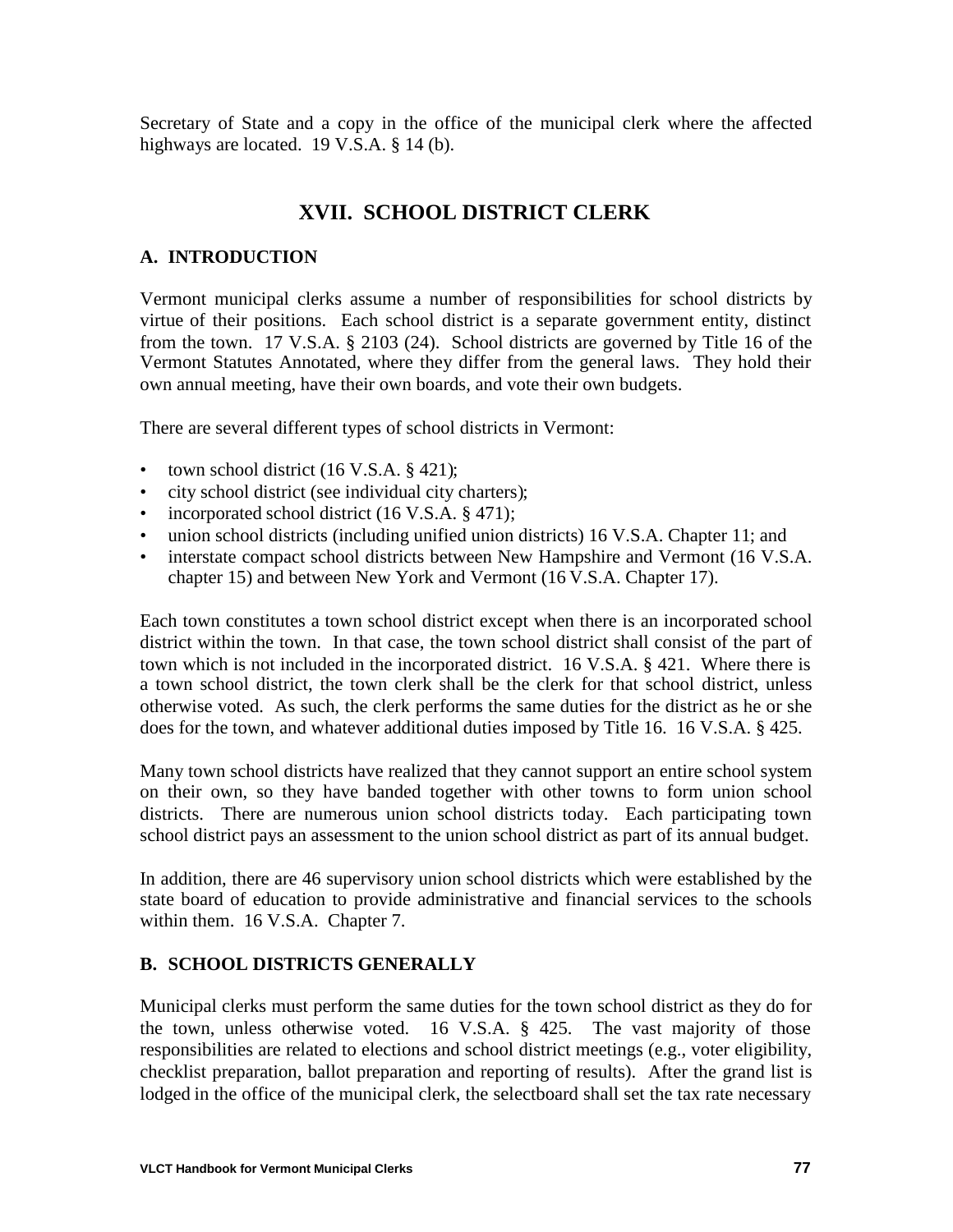to raise the specific amounts of money voted by the district electorate for the support of the schools. 16 V.S.A. § 428.

When there is a vacancy on the school board and it is filled either by appointment of the selectboard or voting by the electorate, the clerk shall record such replacement in the municipal office. 16 V.S.A. § 424.

Each school district *may* elect a school district clerk who "shall keep a true record of all proceedings at each district meeting, certify its records, make an attested copy of any records of the district for any person upon request and tender of reasonable fees therefor, if so appointed serve as secretary of the school board, and perform such other duties as may be required by law." 16 V.S.A. § 562(3). This clerk may or may not be the municipal clerk. If the district *does not* elect a separate district clerk, the municipal clerk is automatically responsible for those duties. When a separate clerk *is* elected, the municipal clerk still retains all other school-related duties not specifically mentioned in 16 V.S.A. § 562 (3).

Annually, on or before August 5, the school district board must prepare a statement of actual cash expenditures for the prior fiscal year ending June 30 and must send one copy to the school district clerk. 16 V.S.A. § 563 (13).

### **C. INCORPORATED SCHOOL DISTRICTS**

Each incorporated school district shall elect officers from among its own legally qualified voters. The officers *may* include a clerk. This clerk must notify the municipal clerk of his or her appointment or election within ten days. 16 V.S.A. § 491.

## **D. UNION SCHOOL DISTRICTS**

When establishing a union school district, the planning committee of school district members from interested towns must file a copy of its final report with the municipal clerk of each proposed member district at least 20 days prior to the vote to establish the union. 16 V.S.A. § 706c.

The vote on whether to establish the union district *shall* be conducted in each school district designated as necessary to the proposed union and *may* be conducted in each school district designated as advisable to be included in the proposed union district. Such vote shall be held in each district on the same day and during the same hours and shall be done by Australian ballot. Polls shall be open for at least eight hours. Such a meeting shall be warned as a special meeting of the school district. Absentee balloting shall be allowed as specified in 17 V.S.A. §§ 2531–2550. 16 V.S.A. § 706d.

At a meeting held to vote on whether to establish a union school district, the voters shall also elect directors by Australian ballot in the event that the union district is approved. Nominations for the office of these initial union school directors shall be made by filing with the clerk of that school district proposed as a member of the union a statement of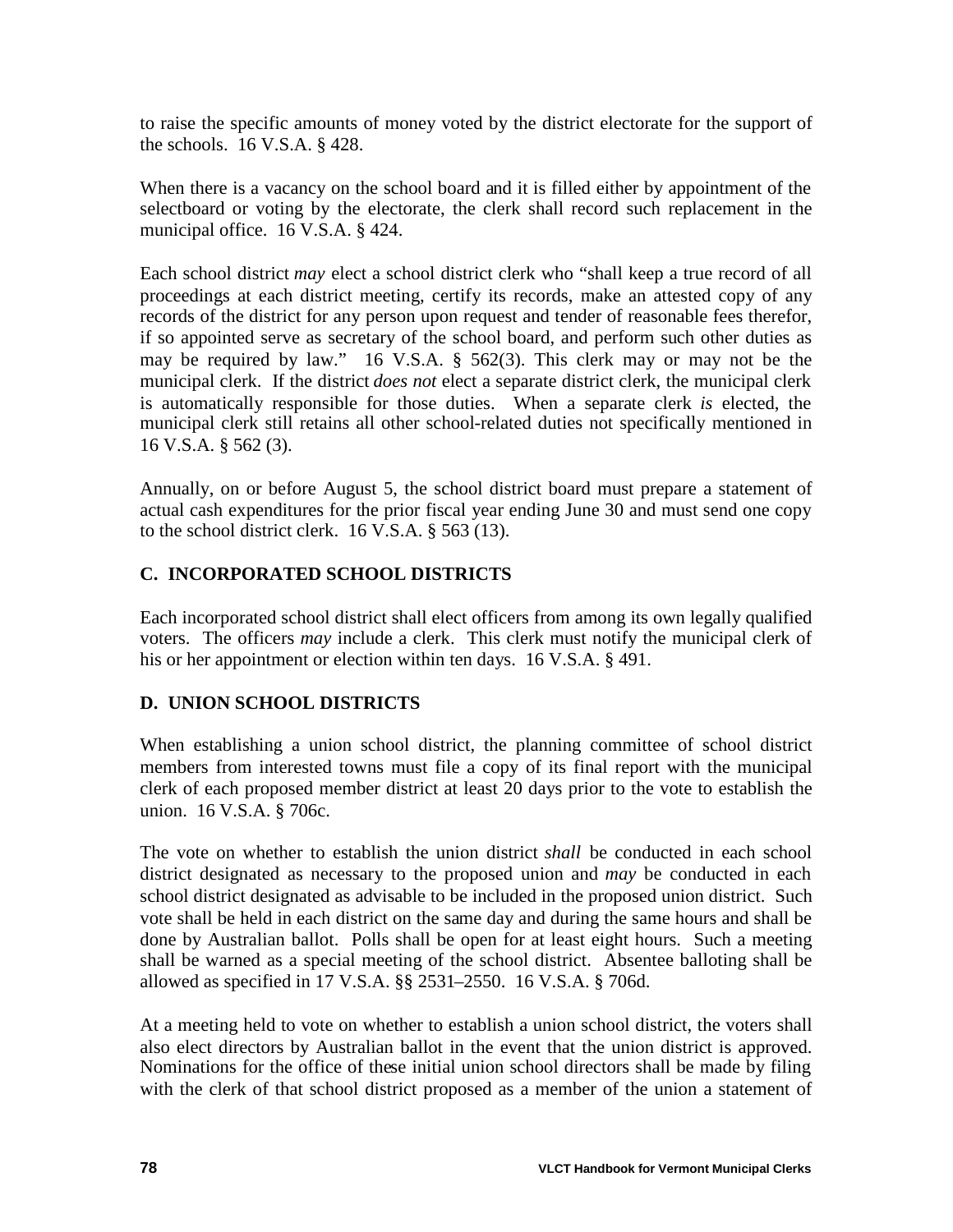nomination signed by the voters of the district equal in number to at least 1% of the entire vote cast for Governor in that district in the last general election and accepted in writing by the nominee. Such nomination shall be filed no less than 30 nor more than 40 days prior to the date of the vote. 16 V.S.A. § 706e.

Within ten days of the vote on the proposal to establish a union school district, each district clerk shall certify the results of the vote to the commissioner of the Department of Education. The commissioner shall then designate the union school district, as it was approved by the voters, and certify that information to the Secretary of State, who shall record it and send a certified copy of the record to the clerk of each school district which is to be included in the union district. 16 V.S.A. § 706g.

After the term of office of the directors elected at the time the union district was established has expired, union school district directors from each district shall be elected by Australian ballot in those member districts which so elect their town school district directors. 16 V.S.A. § 706k.

After each checklist revision made to update the checklist by the board of civil authority, the clerks of the towns within a union school district shall furnish to the clerk of the district, at the expense of the district, authenticated copies of the checklist of legal voters within the town. A person who has moved from one town within the union district to another one within the district may be allowed to vote as specified in 16 V.S.A. § 706u, even though they have not lived in the current town of residence for the requisite number of days.

## **E. STATE AID**

**1. Notice of Fair Market Value and Coefficient of Dispersion.** No later than January first of each year, the director of the Division of Property Valuation and Review (PVR) shall notify the clerk and chair of the listers of the equalized education property value and the coefficient of dispersion for the prior year, and the manner in which those values were determined. 32 V.S.A. § 5406(a).

**2. Petition for Redetermination.** Within 30 days from the date that the clerk receives notice under § 5406 (a), the municipality may petition PVR for a redetermination of its equalized education property value and coefficient of dispersion. The petition must be signed by the chair of the legislative body or his/her designee.

After a hearing upon the petition, PVR shall notify the town, in writing, of the redetermination. This redetermined value may, within 30 days of the director's redetermination, be appealed to the valuation appeal board, and from there to the superior court of the county in which the school district is located, and then to the Supreme Court of Vermont. 32 V.S.A. § 5408.

Note: Definitions helpful in interpreting this section are found in 32 V.S.A. § 5401.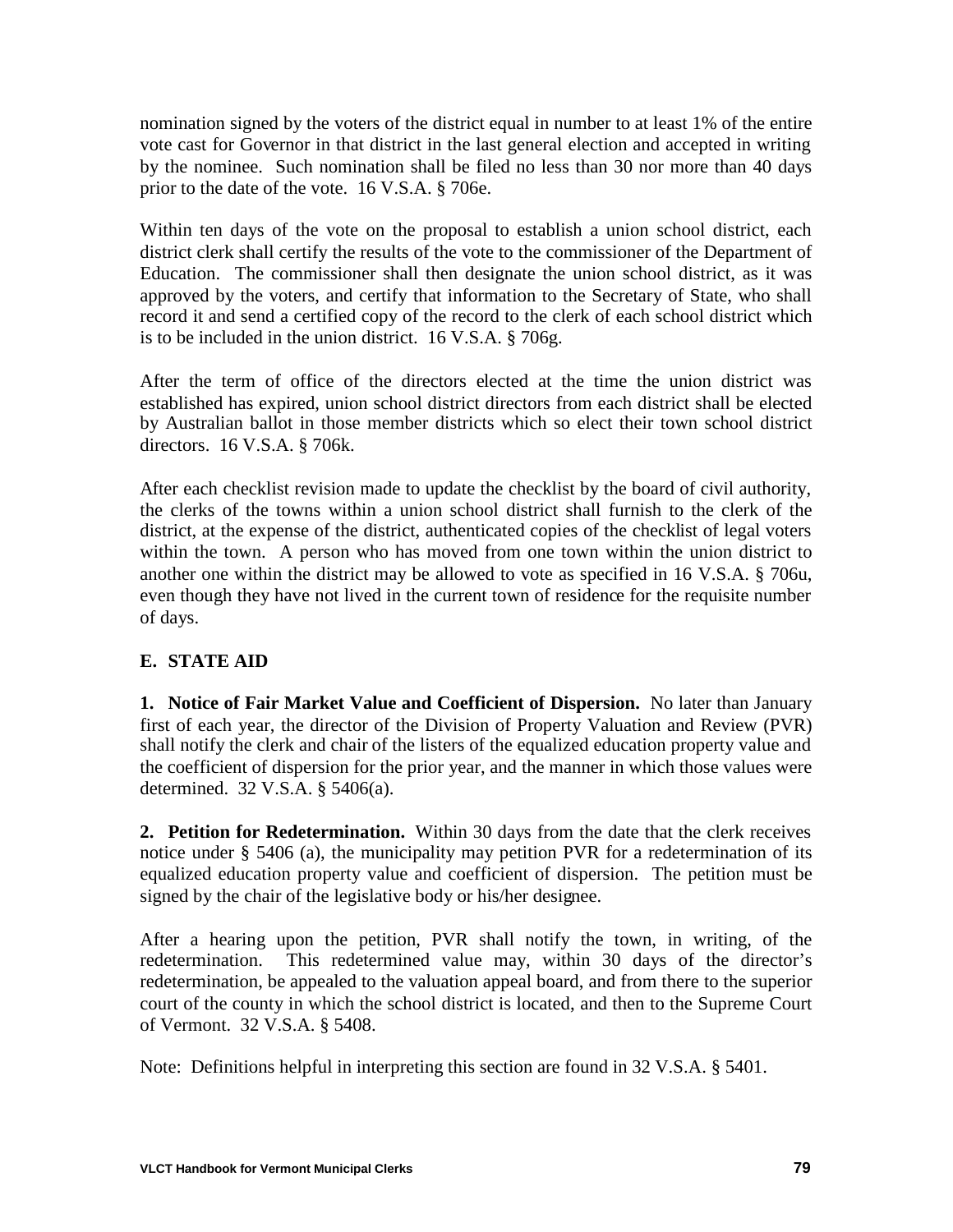## **XVIII. MUNICIPAL HOUSING CODES AND BUILDING CODES**

#### **A. HOUSING CODES**

The legislative body of a municipality may adopt, amend or revise an ordinance to establish and enforce a minimum standard for dwellings. Such an ordinance may be adopted under the authority of 24 V.S.A. § 500(a) by the process prescribed in 24 V.S.A. §§ 1972–1973. An ordinance adopted under this authority shall provide that any enforcement order issued under it "shall be recorded in the office in which a deed of the property would be recorded by law." When an enforcement order has been complied with, the enforcing officer shall then issue a cancellation of the order. 24 V.S.A. § 5003(b). This means that the original order shall be filed in the municipal clerk's office and that the notice of cancellation shall also be filed there in order to provide adequate notice that the cloud on the property title has been cleared.

The municipality shall establish a five-member housing board of review which shall hear appeals from any person aggrieved by an enforcement order and shall hear and decide disputes regarding security deposits. When the board meets, it shall keep minutes of its proceedings showing the vote upon each question, a record of its decisions and findings and the reasons therefore, as well as records of any other official actions, all of which shall be filed in the municipal clerk's office as a public record. 24 V.S.A. § 5005.

Any person, including the enforcement officer, who is aggrieved by a decision of the board may appeal that decision to the superior court. 24 V.S.A. § 5006.

#### **B. BUILDING CODES AND REGULATIONS**

A city, town or incorporated village may adopt a building code and regulations under authority of 24 V.S.A. § 3101. The code shall be consistent with the rules and standards adopted by the Commissioner of Labor and Industry under 21 V.S.A. Chapter 3. Note that if the Legislature changes the standards in 21 V.S.A. Chapter 3, those changes may automatically be incorporated into the municipal building code. 24 V.S.A. § 3101 (e).

The general rule is that the code or regulations shall be adopted, amended, repealed or enforced pursuant to the provisions of 24 V.S.A. Chapter 59. However, in addition to the provisions in that chapter, there are also provisions for pre-adoption filing of three copies of the proposed code or regulation in each of the offices of the municipal clerk and the building inspector. 24 V.S.A. § 3104. After a code or regulation has been "amended or supplemented," at least three copies shall be filed in the office of the building inspector as well as three copies filed with the municipal clerk. 24 V.S.A. § 3103. In addition, the ordinance shall not become effective until after a properly noticed public hearing. 24 V.S.A. § 3105.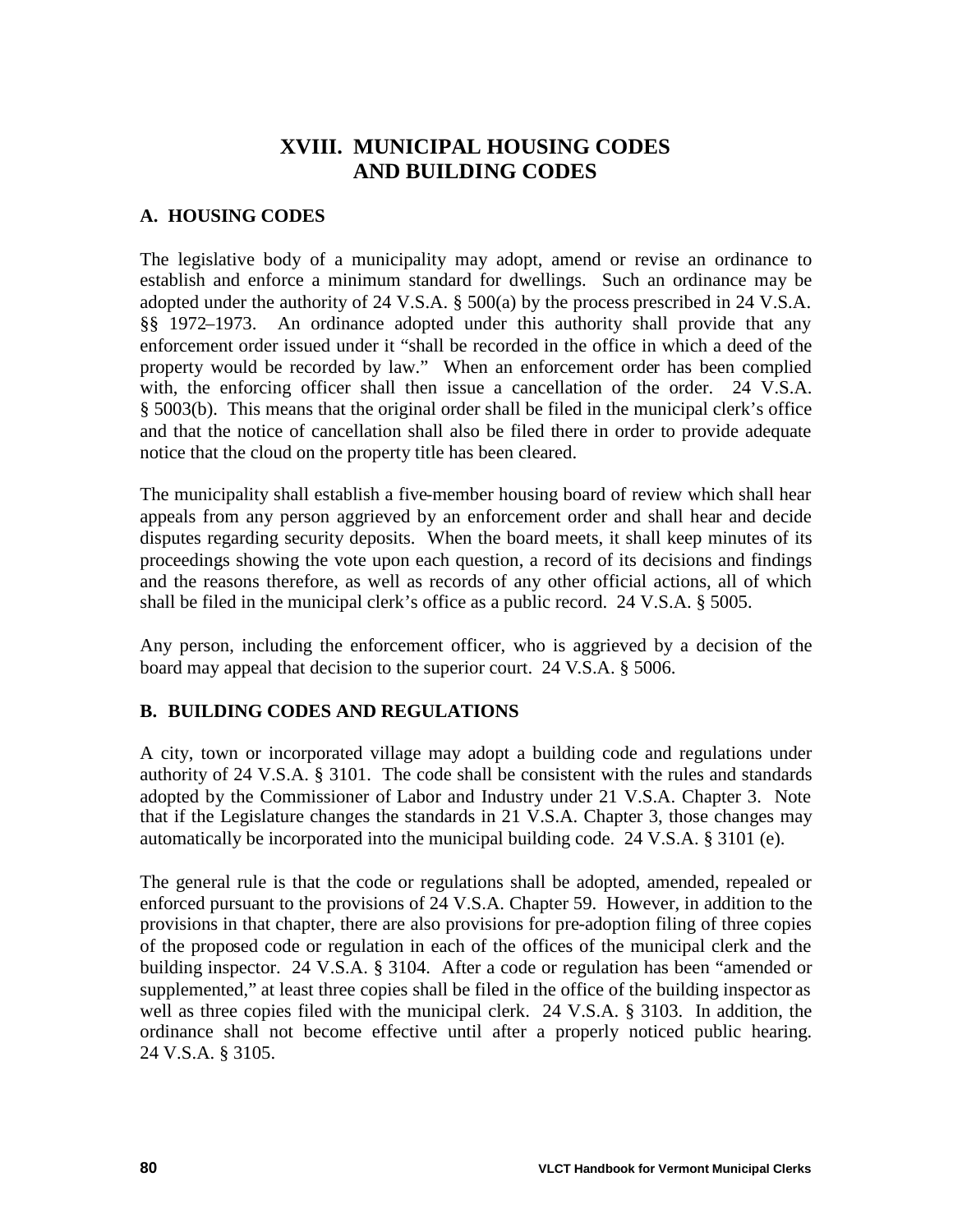Enforcement of the building code is the responsibility of the building inspector and shall be carried out under the provisions of 24 V.S.A. Chapter 83.

# **XIX. PUBLIC UTILITIES & SERVICES**

#### **A. ELECTRIC COOPERATIVES**

The board of trustees of an electric cooperative shall annually elect their officers: president, vice president, clerk and treasurer. The clerk of the electric cooperative shall procure and file in the clerk's office of the town where the principal office is located, certified copies of all papers required by law or by 30 V.S.A. Chapter 81 (to be filed with the Secretary of State). 30 V.S.A. § 3017. Any questions regarding specific papers to be filed or kept in this manner should be directed to the Secretary of State's office.

#### **B. TELEGRAPH COMPANIES**

A foreign express or telegraph company must keep and record with the municipal clerk in each town where the company has business, a statement of the names and residences of all people comprising the express or telegraph company. 30 V.S.A. § 2601.

#### **C. WIRES**

The legislative bodies of municipalities and the state Agency of Transportation (VTrans) have certain jurisdiction over telegraph, telephone and electrical wires, including cable TV wires or cables that are constructed upon or under highways. 30 V.S.A. § 2501. They may determine where and in what manner such wires may be erected so as not to interfere with highway repairs or with the public convenience. Having done so, they shall certify their decision and cause that decision to be recorded in the town clerk's office. 30 V.S.A. §§ 2502-2503.

Where it is possible, VTrans or a selectboard may require that old wires on existing poles be replaced with new wires. Written notice shall be provided to the owners of the old and new wires, and a copy of the written notice shall be lodged in the municipal clerk's office. 30 V.S.A. § 2517.

#### **XX. CEMETERIES**

The law regarding cemeteries is found in 18 V.S.A. Chapter 121. It is divided into general law and laws applying to town and private facilities. Therefore, it is important to read each section of the law with care, noting what facilities fall under that particular section.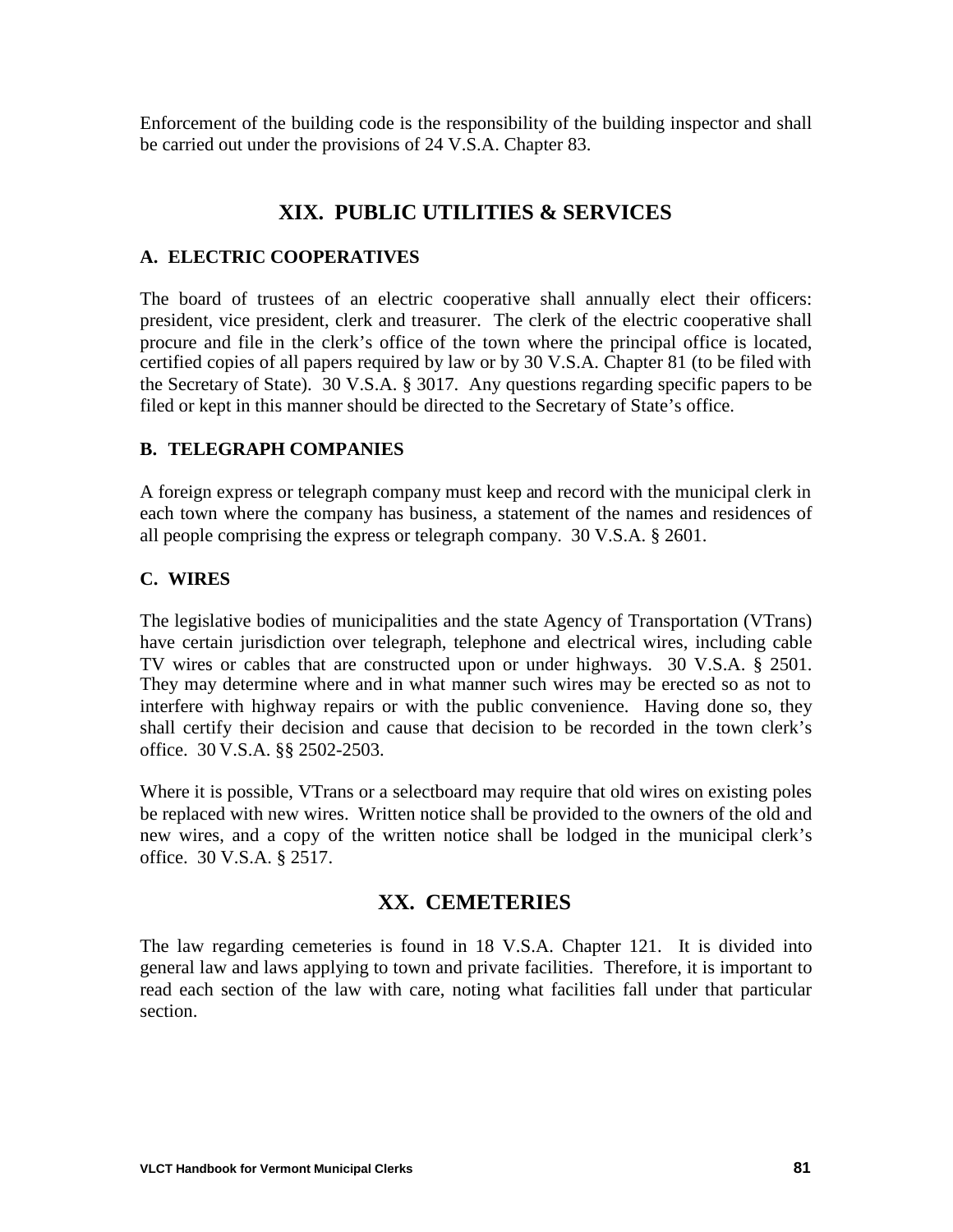#### **A. GENERAL LAW REGARDING BURIAL GROUNDS**

Any agency that operates a cemetery must file a plat for record with the town clerk. The plat must show the improved areas and the space reserved for future cemetery use. Lots shall be numbered. It is the duty of the clerk to file such plats "in a book provided for that purpose." The fee for this shall be "the cost of the work of such recording, plus \$3.00." 18 V.S.A. §§ 5310–5311.

When a private burial ground in town has been abandoned and has become unsightly, three legally qualified voters in town may, by written request, ask the selectboard or cemetery commissioners to post a notice asking interested persons to put the burial ground "in proper condition within three months." If there is no response, the board shall proceed as if the cemetery were a public burial place. 18 V.S.A. § 5321.

#### **B. LAWS SPECIFIC TO TOWN CEMETERIES**

Town cemeteries are under the care of the selectboard unless the town votes to elect a board of three to five cemetery commissioners who shall assume responsibility for the public burial grounds. 18 V.S.A. § 5373. Terms of office are determined according to 18 V.S.A. § 5374 and commissioners shall be elected at the annual town meeting. 17 V.S.A. § 2646 (14).

The selectboard or the cemetery commissioners shall grant and convey lots, and the deeds for such lots shall be recorded in the office of the town clerk. 18 V.S.A. § 5376.

The selectboard or the board of cemetery commissioners may make necessary bylaws and regulations to apply to burial grounds and interment of the dead. However, "A bylaw or regulation shall not be adopted to restrain a person in the free exercise of his or her religious sentiments as to the burial of the dead." Such bylaws and regulations shall be recorded in the office the clerk. 18 V.S.A. § 5378.

Cemetery commissioners shall annually submit a written report to the town auditors detailing the condition and needs of the burial grounds, as well as a statement of receipts and expenditures, and disposition of funds. The town auditors shall audit the report and statement and file it in the office of the municipal clerk, as well as including it, either in whole or in summary, in their annual report. 18 V.S.A. §§ 5379-5380.

Unless otherwise directed by the donor, all monies received by the town for cemetery purposes shall be paid to the town treasurer, who shall issue a receipt therefor. The receipt shall be recorded in the office of the town clerk in a book kept for that purpose. The book shall contain the name of the donor, the amount received, the time it was received, and the purpose for which the money is to be used. 18 V.S.A. § 5384.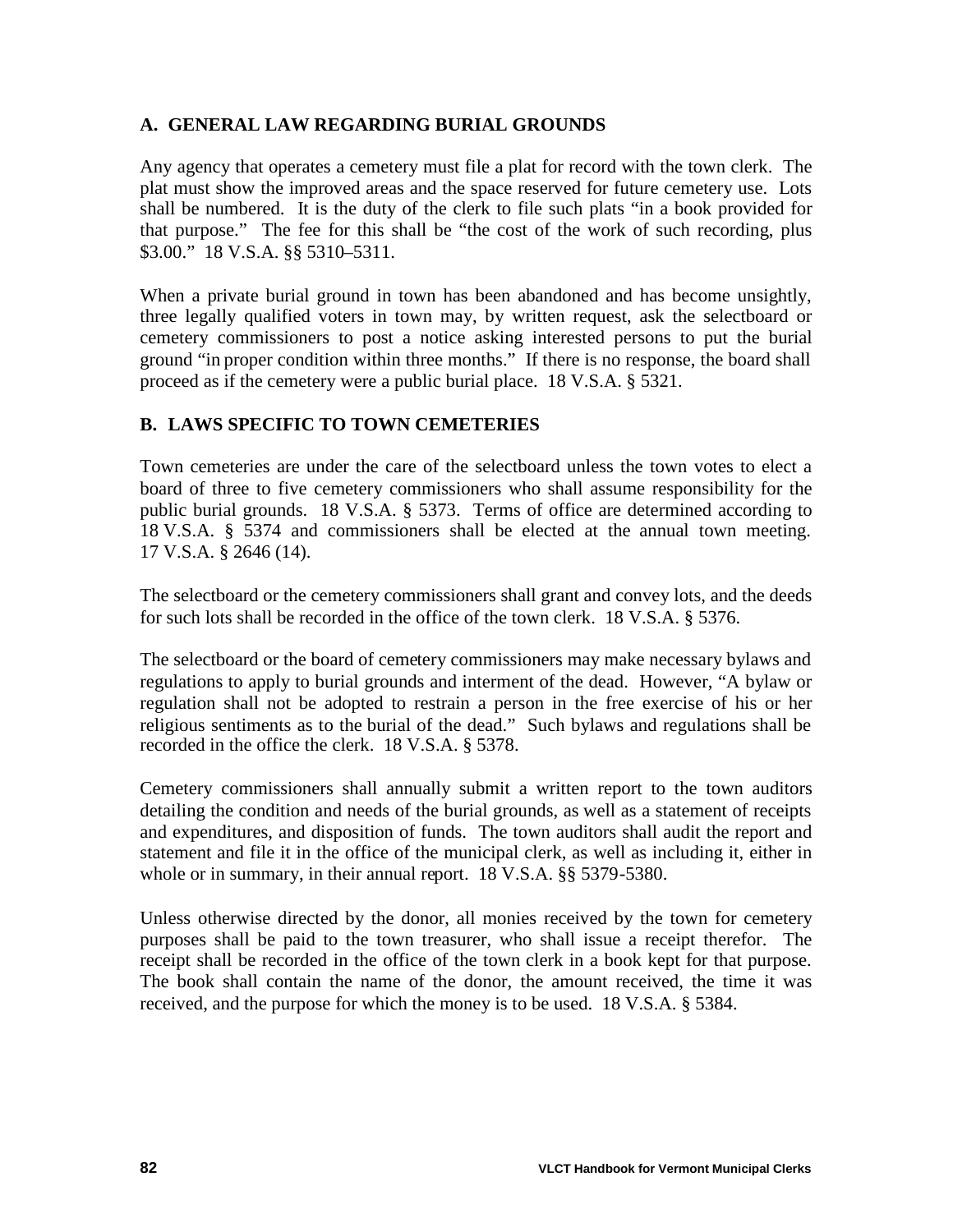#### **C. LAWS REGARDING CEMETERY ASSOCIATIONS AND CORPORATIONS**

Cemeteries established after June 1, 1933 and not owned and operated by a town or religious or ecclesiastical society shall be owned and operated as not-for-profit corporations. 18 V.S.A. §§ 5431-5432.

Annually, the treasurer of a cemetery association shall make, sign and file a report countersigned by the president, concerning the affairs of the corporation and the perpetual care funds. It shall contain the information specified in the statute and shall be filed with the town clerk and with the probate court of the district. 18 V.S.A. § 5438.

A cemetery association not owned and operated by a church or religious or ecclesiastical society may dissolve under the provisions for dissolution of non-profit organizations. Upon dissolution, all property, perpetual care funds and trust funds may be transferred to the town wherein the lands are located. Thereafter, the land may become a public burial ground under the care of the town. 18 V.S.A. § 5439.

#### **D. ACQUISITION OF PROPERTY BY TOWNS AND CEMETERY ASSOCIATIONS**

When a town or cemetery association finds it necessary to acquire more land for a cemetery, or to raise the level of an existing burial ground using gravel or earth, it may proceed under the laws in 18 V.S.A. Chapter 121, Subchapter 4.

# **XXI. PUBLIC INSTITUTIONS AND CORRECTIONS**

#### **A. JAILER – APPOINTMENT AND REMOVAL**

The legislative body of a municipality has the authority to appoint a jailer of the lockup and may remove him or her at pleasure. The appointment or removal shall be in writing and recorded in the office of the municipal clerk. 28 V.S.A. § 1002.

## **XXII. MUNICIPAL AND REGIONAL PLANNING AND DEVELOPMENT**

In the municipal and regional planning and development process, the municipal clerk's office is the depository for all actions, officials records, and adopted plans, bylaws and capital budgets and programs. It is important, to insure the validity of these documents and actions, that all required filings be made in accordance with the statutory requirements of 24 V.S.A. § 117.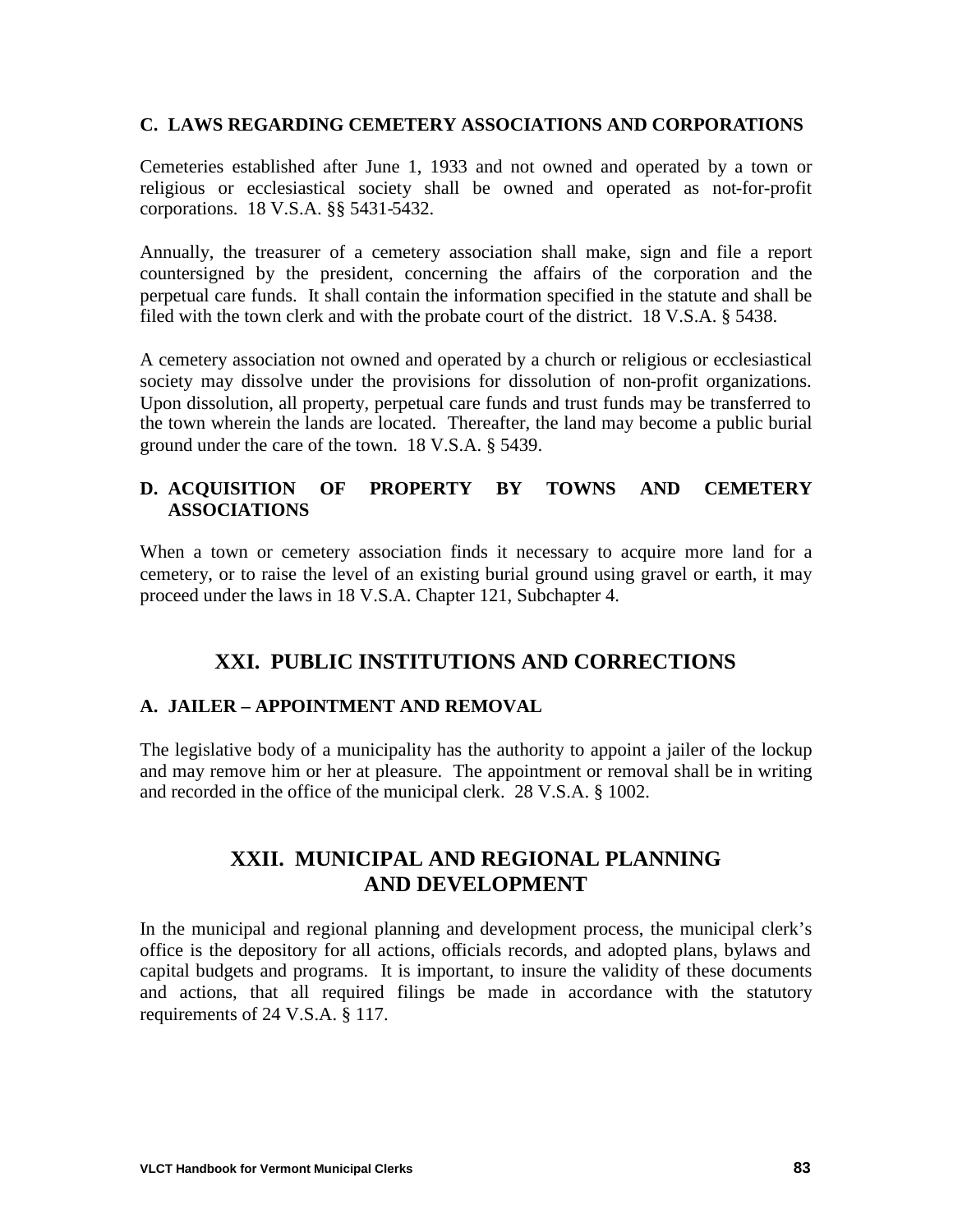#### **A. TOWN PLAN AND BYLAWS**

A town plan is prepared by the planning commission. When a plan and or an amendment to an existing plan is proposed, the planning commission must hold at least one properlynoticed public hearing. At least 30 days prior to that hearing, a copy of the proposed plan or amendment shall be delivered, with proof of receipt (or mailed by certified mail, return receipt requested), to the entities listed in the statute, including the clerk of each abutting municipality if there is no planning commission in that municipality. 24 V.S.A. § 4384(d, e).

Similarly, bylaws are prepared by the planning commission, which must hold at least one public hearing to consider any proposed bylaw, amendment or repeal. At least 15 days prior to the first hearing, a copy of the proposal and of any written report concerning it shall be delivered with proof of receipt (or mailed by certified mail, return receipt requested) to the entities listed in the statute, including the clerk of each abutting municipality, if there is no planning commission in that municipality. 24 V.S.A.  $§$  4403(e).

Upon submitting any proposed plan, bylaw, amendment or repeal and the written report to the legislative body of the municipality, the planning commission must simultaneously file a copy with the town clerk for public review. 24 V.S.A. §§ 4384 (f), 4403 (f).

## **B. APPROVAL OF PLATS**

Prior to approval of any plat, a properly noticed public hearing must be held by the planning commission or the development review board. Notice of the hearing shall be sent to the regional planning commission, if any, of which such municipality is a member, and to the clerk of an adjacent municipality in the case of a plat located within 500 feet of a municipal boundary, at least 15 days prior to the public hearing. 24 V.S.A. § 4414.

The planning commission or development review board has 45 days after the public hearing in which to approve, modify or disapprove such plat. Failure to act within that period shall be deemed approval of the plat. After a plat is approved, or is deemed approved by failure of the commission or board to act, it must be filed or recorded with the town clerk within 90 days. Failure to file the plat with the clerk will result in its approval expiring at the end of the 90-day period. A plat properly filed shall be a part of the official map of the municipality. 24 V.S.A. §§ 4415-4416.

## **C. CLERK'S CERTIFICATE**

If the validity of a plan, bylaw or adoption thereof is challenged, a certificate of the clerk of the municipality showing the publication, posting, consideration and adoption thereof shall be presumptive evidence of the facts related to the lawful adoption of it. 24 V.S.A. § 4474.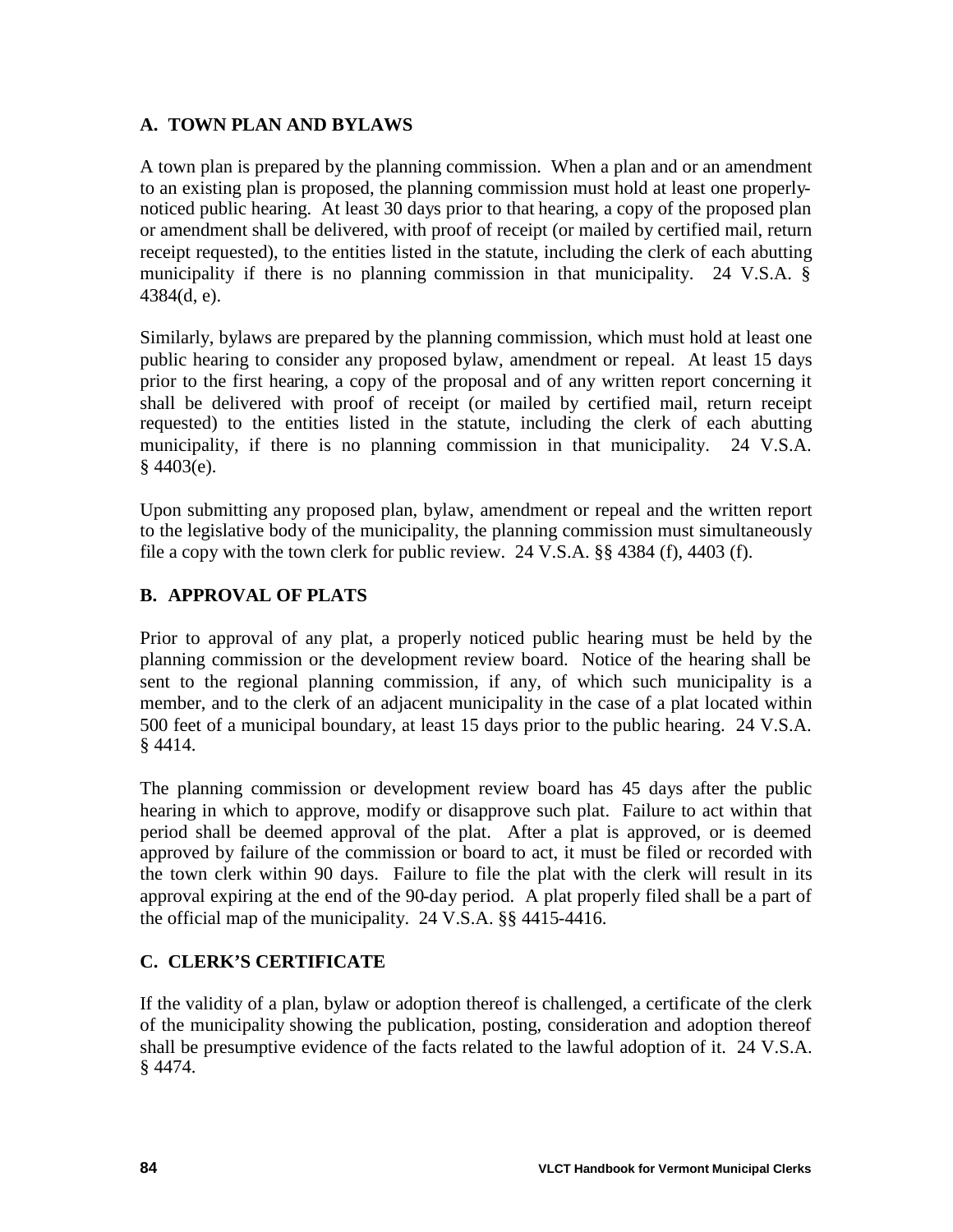#### **D. ZONING PERMITS AND NOTICES OF VIOLATION**

The clerk shall record in the land records of the town land-use permits, denials of landuse permits and other instruments delivered for recording. Temporary permits need not be recorded. A notice of a land-use permit or a notice of violation may be recorded. 24 V.S.A. § 1154. (See also Chapter VII of this handbook.)

### **XXIII. PROFESSIONAL DEVELOPMENT**

**A. THE VERMONT MUNICIPAL CLERKS' AND TREASURERS' ASSOCIATION** holds an annual meeting in the fall at which clerks and treasurers have the opportunity to exchange ideas and conduct the business of the Association. Seminars developed in conjunction with the University of Vermont Extension Service and the Vermont League of Cities and Towns are offered throughout the year, sometimes at several locations in the state to encourage regional attendance. Topics for these seminars may deal with the legal aspects of the position, the clerk's responsibilities and liabilities, what to keep and what to throw away with regard to minutes, land records, or vital statistics, and the open meeting law. In some areas of the state, county-wide and regional associations meet monthly to maintain communications between clerks and treasurers. The Association also has a certification program and a mentoring program for new clerks.

**B. THE NEW ENGLAND ASSOCIATION OF CITY AND TOWNS CLERKS** also meets annually. Whereas each state operates under distinct and often dissimilar legislation, rules, regulations and procedures, the founders of the association believed that New England city and town clerks shared more common problems and experiences with each other than with the other sections of our country. Therefore, it was to their mutual benefit and advantage to form a regional organization to exchange opinions, concepts, skills and experiences that would advance and increase knowledge and efficiency in executing the duties of the office. The New England Association of City and Town Clerks is the only regional association of its kind in the United States.

**C. THE NEW ENGLAND MUNICIPAL CLERK'S INSTITUTE** is educationally affiliated with the New England Association of City and Town Clerks. Salve Regina University in Newport, Rhode Island offers one week in August every year during which municipal clerks can enroll in instructional courses. Not only does this institute have the initial three-year course available, but it also makes available continuing education courses for those clerks who have either completed their basic three-year course, or who have obtained their CMC Certification (see below). The institute is dedicated to bringing to all clerks the means of further developing their knowledge and techniques, as well as keeping them abreast of the numerous changes taking place in local, state and federal government. Courses focus on problem solving, public speaking, report writing, parliamentary procedures and interpersonal relations, to name a few. A written evaluation at the end of the week concludes the experience at the institute.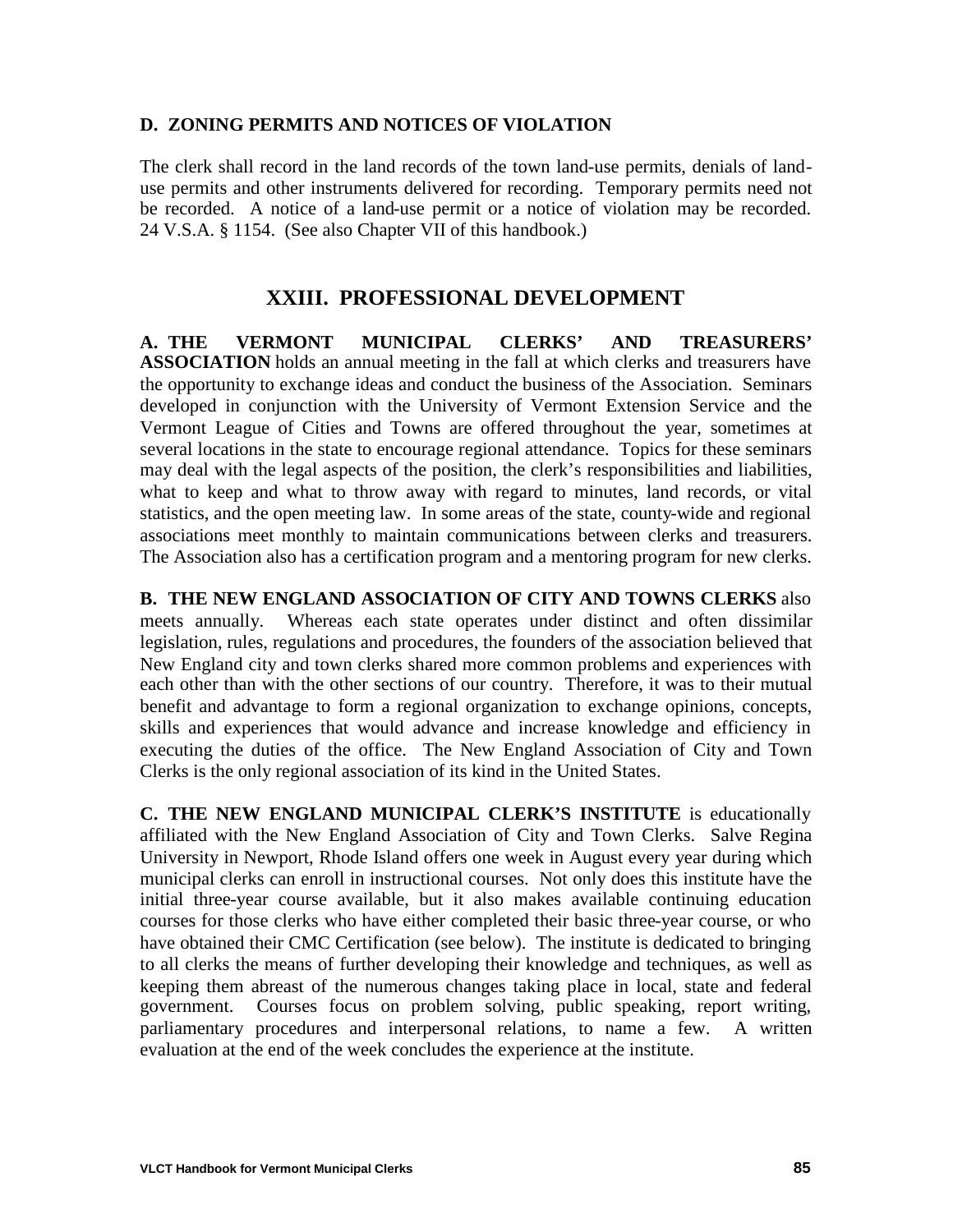**D. THE INTERNATIONAL INSTITUTE OF MUNICIPAL CLERKS** (IIMC) meets annually for the purpose of improving the administration of state, provincial, county and local government through officials and/or persons vested with the powers and duties commonly known as clerks, clarks, secretaries, griffiers or recorders. The objectives include, but are not limited to, the following:

- encouraging the use of common terminology, classifications and principles relating to the clerk's duties;
- bringing about the enlistment and training of qualified public officials and employees;
- maintaining central facilities for study and research devoted to improvement of methods and procedures of duties performed by clerks;
- developing, exchanging and disseminating information, ideas and techniques relating to the above-mentioned government bodies; and
- undertaking other programs and activities, as may be proper, to enhance the welfare and progress of government.

The benefits of membership to the IIMC lie in the individual services available, because the Institute is a clearinghouse for the information which clerks need (and the place where they can find it) in order to better carry out their duties. Membership also provides access to members of a management information center, sample ordinance files, publications, surveys and educational opportunities. In addition, it promotes professionalism through the Municipal Clerks Certification Program and its Master Municipal Clerk Academy.

See Appendix 2 for further information.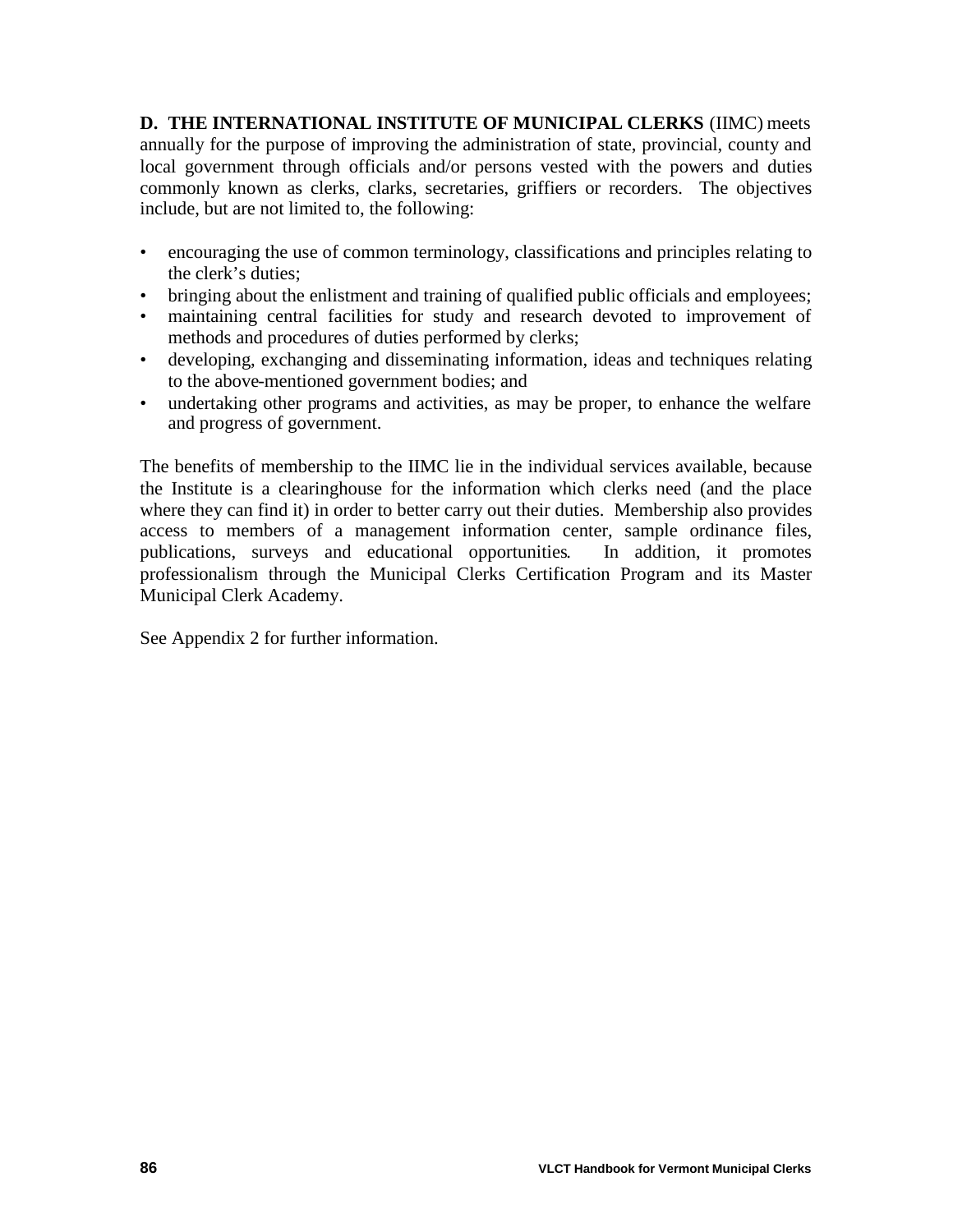#### **State of Vermont Retention Timetable of Municipal Clerks**

Permission to destroy the following records is hereby granted, assuming that all material has been checked to insure it has passed its assigned retention period. In addition, the destruction of these records must be immediately reported to Public Records using a standard "Report of Records Destroyed" form, completed and signed by the custodian of the records.

|                                                                            |                                                                       | <b>DISPOSITION</b> |
|----------------------------------------------------------------------------|-----------------------------------------------------------------------|--------------------|
| <b>DESCRIPTION</b>                                                         | <b>RETENTION PERIOD</b>                                               | <b>ORDER</b>       |
| Abatement of Taxes, Record of (list of notices of<br>meetings)             | 3 years after recording                                               | 9816.001           |
| Absent Voter Ballot, written application for                               | 22 months after General Election                                      | 9816.002           |
|                                                                            | (federal), 90 days after election (local<br>and state)                |                    |
| <b>Absent Voter List</b>                                                   | 22 months after General Election                                      | 9816.003           |
|                                                                            | (federal), 90 days after election (local<br>and state) if uncontested |                    |
| Agreement to Amend Employment Contract for                                 | Retain until superseded, or one year                                  | 9816.004           |
| purchase of annuity contract                                               | after termination of employment,                                      |                    |
|                                                                            | whichever is earlier                                                  |                    |
| Agricultural and Forest Land Use Value Appraisal<br>(clerk's copy)         | 1 year, if recorded                                                   | 8983.001           |
| Agricultural statistics furnished by listers                               | 3 years                                                               | 9816.005           |
| Annual certificate showing highway mileage of<br>town                      | 6 years, if recorded                                                  | 9816.006           |
| Annual Conformance Report - use value appraisal                            | Destroy when superseded or with-                                      | 8983.002           |
| of forest land                                                             | drawn from program                                                    |                    |
| Annual filing of name and address of clerk of cor-<br>poration             | 2 years, if the name and address of<br>new clerk is filed             | 9816.007           |
| Annual Occupational Injuries and Illnesses                                 | 4 years                                                               | 8983.005           |
| Survey, Federal Form 200 OSHA                                              |                                                                       |                    |
| Application for access to highway                                          | 1 year, if recorded                                                   | 8983.007           |
| Application for appointment of guardian, filed in                          | 6 years                                                               | 9816.008           |
| clerk's office to avoid contracts and transfers                            |                                                                       |                    |
| (usually done by overseers and void if guardian is                         |                                                                       |                    |
| later appointed)                                                           |                                                                       |                    |
| Application for license to process explosives and                          | Destroy immediately                                                   | 9816.009           |
| copies of licenses issued<br>Application to Commissioner of Motor Vehicles | 4 years                                                               | 9816.010           |
| for suspension of motor vehicle licenses because                           |                                                                       |                    |
| of failure to pay poll taxes, copy of                                      |                                                                       |                    |
| Articles of Association                                                    | 2 years from date of filing                                           | 9816.011           |
| Articles of Association, amendment to                                      | 2 years from date of filing                                           | 9816.012           |
| Attachment liens, tax liens (originals only)                               | Destroy those prior to 1980 if re-                                    | 8293.001           |
|                                                                            | corded                                                                |                    |
| Auditors' working paper (used for making up town                           | 6 years after issuance of audit unless                                | 9816.013           |
| reports)                                                                   | there are federal requirements for                                    |                    |
|                                                                            | longer retention                                                      |                    |
| Billing support for lien certificate fees, IRS Form                        | 4 years                                                               | 9100.001           |
| 3982                                                                       |                                                                       |                    |
| Budget estimates and justification papers                                  | 3 years, if audited                                                   | 9719.001           |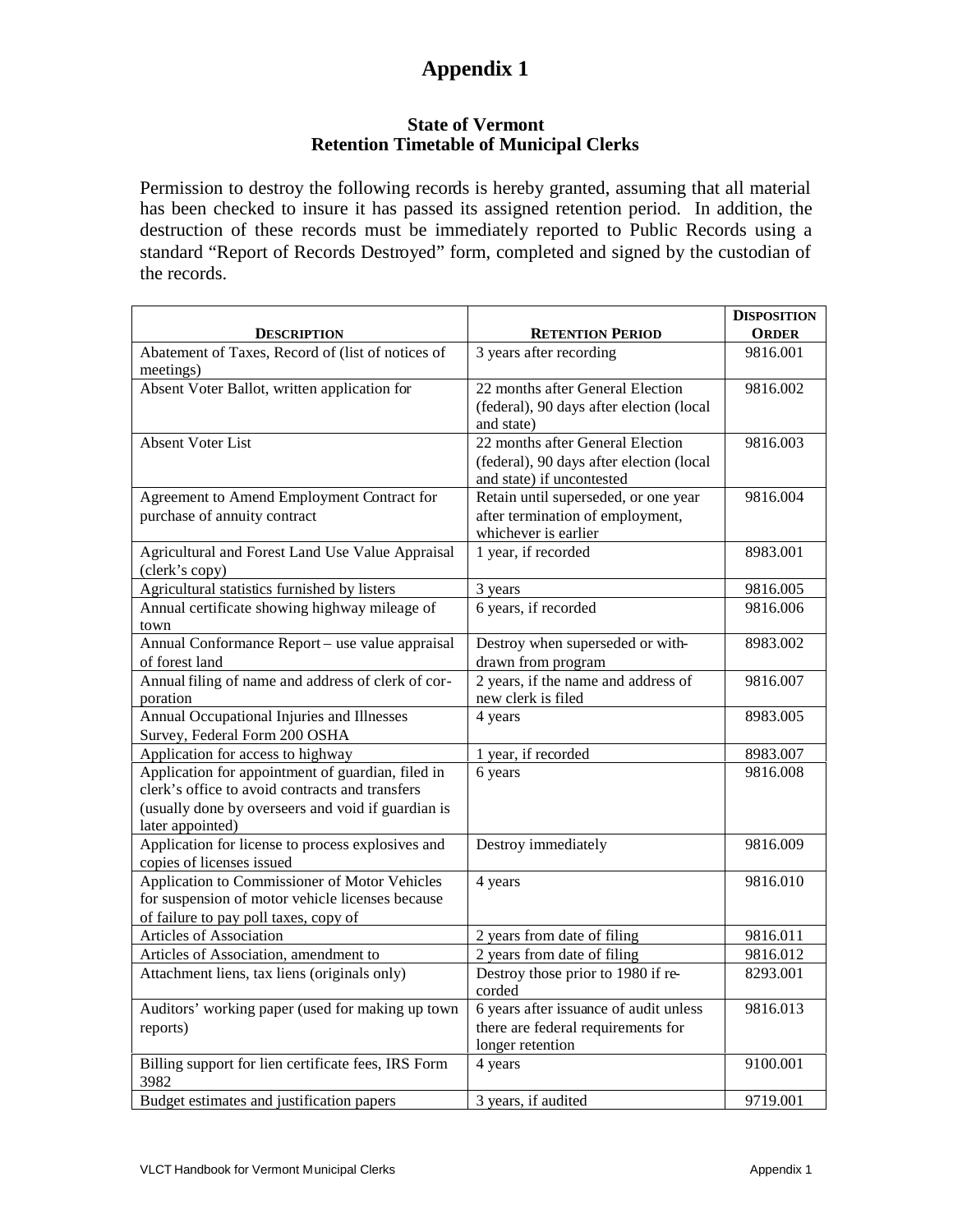|                                                                    |                                                   | <b>DISPOSITION</b> |
|--------------------------------------------------------------------|---------------------------------------------------|--------------------|
| DESCRIPTION                                                        | <b>RETENTION PERIOD</b>                           | <b>ORDER</b>       |
| Building Notification (Notice of Intent to Build)                  | 5 years                                           | 9816.014           |
| Building Permit, copies of                                         | 5 years, if recorded                              | 9816.015           |
| Caucus meeting, notice of                                          | 2 years                                           | 9816.016           |
| Census cards and lists                                             | 10 years, or until superseded; offer to           | 9816.017           |
|                                                                    | local historical society, State Histori-          |                    |
|                                                                    | cal Society, and Secretary of State's             |                    |
|                                                                    | archives                                          |                    |
| Certificate of Amendment or cancellation of<br>limited partnership | 10 years after cessation of business              | 9817.018           |
| Certificate of Appointment as Representative by                    | 3 years                                           | 9817.019           |
| Governor, copies of                                                |                                                   |                    |
| Certificate of Cessation of Business                               | 10 years after cessation of business              | 9817.020           |
| Certificate of Formation of Limited Partnership                    | 10 years after cessation of business              | 9817.021           |
| Certificate of Votes for Electors                                  | 22 months, if recorded                            | 9817.022           |
| Certified List of Persons receiving old age assis-                 | After entries have been made in grand             | 9817.023           |
| tance on April 1, from Director of OAA to town                     | list book; destroy by shredding                   |                    |
| clerk for use of listers                                           |                                                   |                    |
| Chattel Mortgage Book (no real estate involved)                    | 5 years after last entry; offer to local          | 9817.024           |
|                                                                    | historical society, museum, State                 |                    |
|                                                                    | Historical Society and State Archives             |                    |
|                                                                    | before destroying                                 |                    |
| Checklist, application for addition to                             | 1 year, if Voter's Oath recorded                  | 9817.025           |
| Checklist, application and requests for withdrawal                 | 2 general elections after filing date             | 9817.026           |
| Checklist, local, primary and general elections                    | 5 years; offer to local historical soci-          | 9817.027           |
|                                                                    | ety and Secretary of State's archives;            |                    |
| Checklist, material for purging                                    | destroy after 6 months if not accepted<br>5 years | 9817.028           |
| Closed welfare case file created by overseer of the                | 6 years after case is settled and                 | 9817.029           |
|                                                                    | audited                                           |                    |
| poor<br>Contractor's (mechanic's) lien and release                 | Destroy or return to sender after re-             | 9573.002           |
|                                                                    | cording                                           |                    |
| Description of land and property, filed by railroad                | 6 years, if recorded                              | 9817.030           |
| at least 10 days prior to meeting of appraisal                     |                                                   |                    |
| commissioners                                                      |                                                   |                    |
| Disaster assistance in flood of 1976, various                      | 3 years                                           | 8293.001           |
| papers related to                                                  |                                                   |                    |
| Dog Kennel permit                                                  | 2 years, if audited                               | 9817.031           |
| Dog License receipt                                                | 2 years, if audited                               | 9817.032           |
| Dog tag, outdated                                                  | 1 year, if audited                                | 9817.033           |
| Duplicate creamery license filed with town clerks                  | Destroy immediately                               | 9817.034           |
| Employment history                                                 | 2 years after termination of employ-              | 9817.035           |
|                                                                    | ment; destroy by shredding                        |                    |
| Fish and Game application, used                                    | 3 years                                           | 9817.036           |
| Fish and Game receipt (reports to commissioner)                    | 2 years, if audited                               | 9818.037           |
| Fire insurance policy                                              | 2 years, if no claim pending                      | 9818.038           |
| Flood Insurance rate map – preliminary                             | Retain until final map is completed               | 9818.039           |
|                                                                    | and filed                                         |                    |
| Flood Insurance study - preliminary                                | Retain until final study is completed             | 9818.040           |
|                                                                    | and filed                                         |                    |
| Food Stamp report and issuance record, copies of                   | 1 year                                            | 9818.041           |
| <b>Grand List</b>                                                  | Retain permanently                                | 9819.042           |
| Green Mountain Passport application, copy of                       | 1 year                                            | 9818.043           |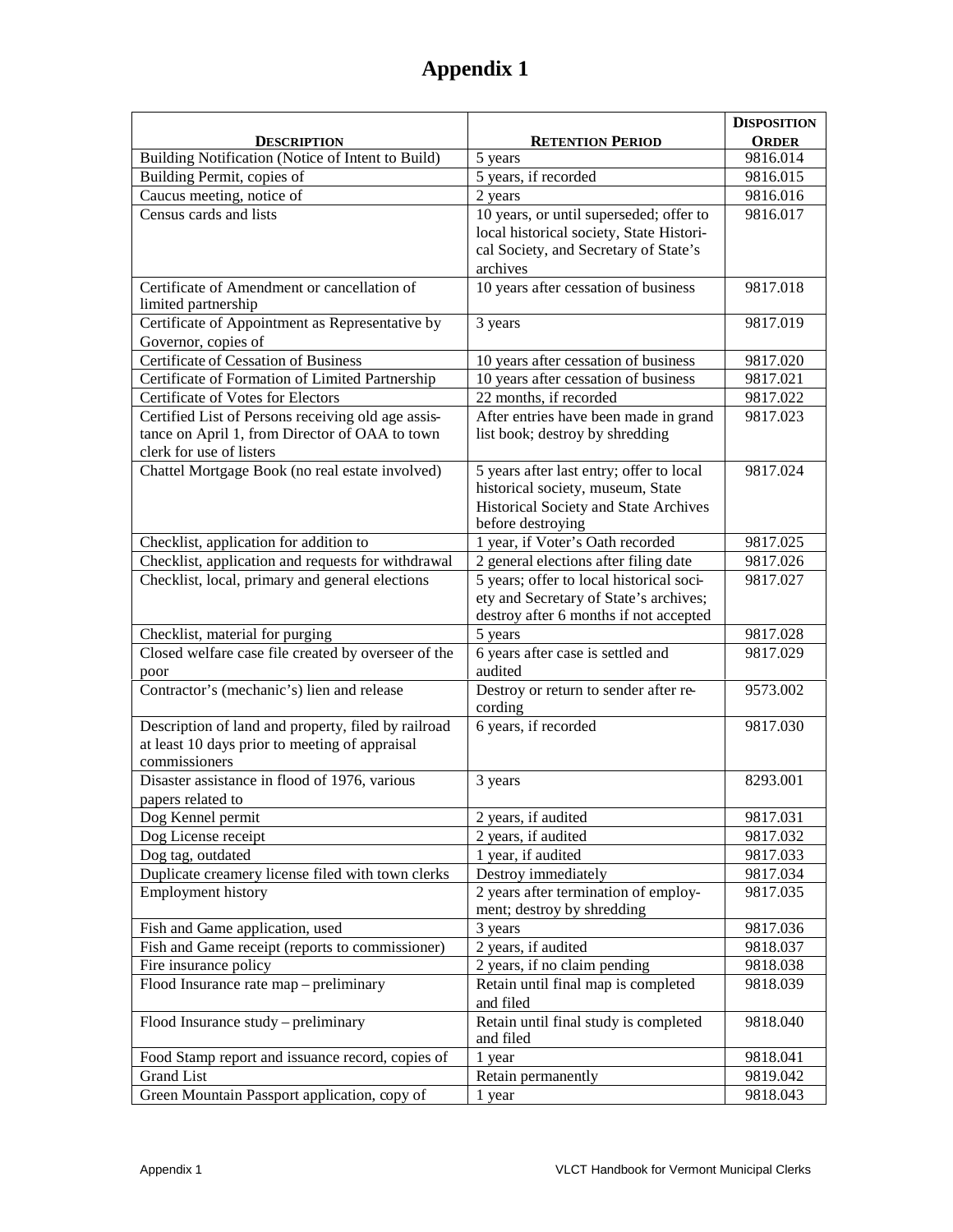|                                                     |                                        | <b>DISPOSITION</b> |
|-----------------------------------------------------|----------------------------------------|--------------------|
| <b>DESCRIPTION</b>                                  | <b>RETENTION PERIOD</b>                | <b>ORDER</b>       |
| Green Mountain Passport application, originals      | 25 years or on death of applicant      | 9219.001           |
| Grievance and Appeal of Taxes                       | 1 year, if recorded in Grand List book | 9818.044           |
| Highway Petition by State Dept. of Highways         | 2 years                                | 9818.045           |
| Hospital lien and Certificate of Discharge          | 6 years                                | 9818.046           |
| Incorporator's affidavit of proposed issue of stock | 2 years from date of filing            | 9818.047           |
| Index or index transferred to computer              | 1 year, with printout (9781.1)         | 9781.001           |
| Junkyard application and license                    | 5 years                                | 9818.048           |
| Laws of Vermont-books                               | 1 year; then offer to local schools,   | 9773.001           |
|                                                     | libraries and local historical society |                    |
|                                                     | (9773.1)                               |                    |
| Liability insurance policy                          | 6 years if no claim pending            | 9818.049           |
| Lien, lien note and conditional sales record volume | 10 years after last entry              | 9818.050           |
| Lien and release, all departments of Employment     | Destroy or return to sender after re-  | 9794.001           |
| and Training                                        | cording (9794.1)                       |                    |
| Liquor license and application                      | 5 years                                | 9818.051           |
| List of dogs owned or kept in their respective      | 2 years                                | 9818.052           |
| towns turned over to municipal clerk                |                                        |                    |
| Listers' Tax Map, duplicate copy                    | When superseded                        | 9390.001           |
| Listers' work paper (Grand List is made from        | 2 years                                | 9818.053           |
| them)                                               |                                        |                    |
| List of Democratic and Republican committees        | 2 years                                | 9818.054           |
| List of Grand and Petit jurors                      | 1 year, or until new list is made      | 9818.055           |
| List of justices of peace, certified copies of      | 2 years                                | 9818.056           |
| Local election - spoiled and used ballots           | 90 days if uncontested; 90 days after  | 9818.057           |
|                                                     | the contestation if contested          |                    |
| Local election - unused ballots                     | 90 days                                | 9818.058           |
| Local itinerant vendor's license, including state-  | 5 years                                | 9818.059           |
| ment and appraisal, copy of                         |                                        |                    |
| Marriage and Burial stub                            | 2 years, if duplicate record is pre-   | 9818.060           |
|                                                     | served                                 |                    |
| Medical Certificate (Serological test)              | 5 years                                | 9819.061           |
| Minutes of meeting                                  | Retain permanently                     | 9819.062           |
| Miscellaneous recorded papers, such as certificate  | 3 years after recording                | 9819.063           |
| of appointment by selectmen, letter of resignation, |                                        |                    |
| organization of school board, organization of       |                                        |                    |
| selectmen                                           |                                        |                    |
| Mobile Home uniform bill of sale                    | 2 years from date of release           | 8983.004           |
| Monthly transmittal statement to Department of      | After verification of Department of    | 9399.001           |
| Health                                              | Health year-end report                 |                    |
| Motor Vehicle Racing Permit and Proof of Insur-     | 6 years                                | 9819.064           |
| ance                                                |                                        |                    |
| Municipal license in compliance with the condi-     | 5 years                                | 9819.065           |
| tions of municipal ordinances                       |                                        |                    |
| Neutered/Spayed certificate                         | 15 years, or after death of dog        | 9820.094           |
| Notice of Sale of Perishable Property               | 1 year                                 | 9819.066           |
| Notice to taxpayer regarding change in appraisal of | 1 year                                 | 9819.067           |
| real estate, copy of                                |                                        |                    |
| Oath of Office of town officials                    | 3 years, if recorded                   | 9819.068           |
| Official return of vote form or copy of votes and   | 90 days if uncontested, and one certi- | 9819.069           |
| elections - local elections                         | fied copy recorded in the town         |                    |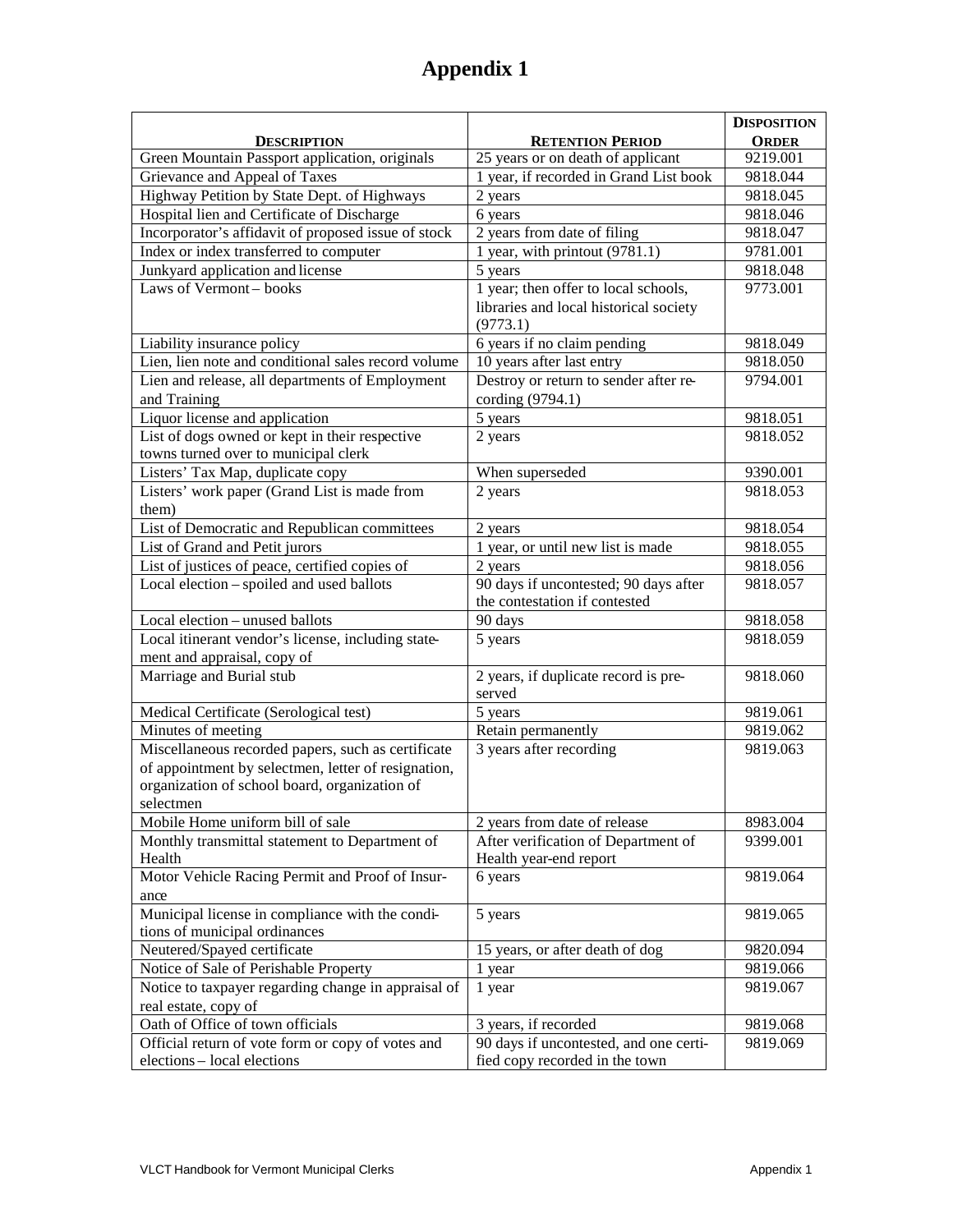|                                                                               |                                                       | <b>DISPOSITION</b> |
|-------------------------------------------------------------------------------|-------------------------------------------------------|--------------------|
| <b>DESCRIPTION</b>                                                            | <b>RETENTION PERIOD</b>                               | <b>ORDER</b>       |
| Official return of vote form or copy of certificate                           | 22 months if uncontested, and one                     | 9819.070           |
| of votes and elections - primary and general<br>elections                     | certified copy recorded in the town                   |                    |
| On-site sewage program application                                            | Retain permanently                                    | 8983.001           |
| Permission for advertisement of liquor and tobacco                            | After removal or rescission                           | 9819.071           |
| in public places                                                              |                                                       |                    |
| Permit for driveway or new road cut into town                                 | 5 years, if building permit recorded                  | 9819.072           |
| right-of-way (requisite to "building permit                                   |                                                       |                    |
| approval"                                                                     |                                                       |                    |
| Petition for regular and special town meetings                                | 6 years                                               | 9819.073           |
| Posted land, annual certificate of                                            | 2 years                                               | 9819.074           |
| Presidential preference ballots - all                                         | 90 days                                               | 9819.075           |
| Primary and general elections - spoiled and                                   | $\overline{22}$ months, if uncontested                | 9819.076           |
| unused ballots                                                                |                                                       |                    |
| Primary and general elections - unused ballots                                | 90 days                                               | 9819.077           |
| Primary and general elections - warning                                       | 90 days, if recorded                                  | 9819.078           |
| Primary petition                                                              | 30 days after election (state); 22                    | 9819.079           |
|                                                                               | months after general election                         |                    |
| Private preserve, stocking affidavit                                          | 2 years                                               | 9820.080           |
| Property or poll tax exemption, claim for                                     | 6 years and after audit                               | 9820.081           |
| Property transfer tax return                                                  | Permanent                                             | 9820.082           |
| Rabies certificate                                                            | 3 years, or until superseded                          | 9820.083           |
| Rate-able poll                                                                | Retain permanently                                    | 9820.084           |
| Receipt for funds to state treasurer                                          | 2 years, if audited                                   | 9820.085           |
| Registration and re-registration of business names                            | $\overline{1}$ year after filing re-registration form | 9820.086           |
| by corporations, persons, partnerships and asso-                              | or 1 year after cessation of business.                |                    |
| ciations (trade names)                                                        | (Check with Secretary of State to be                  |                    |
|                                                                               | sure registration form is on file before              |                    |
| Registration from 17-year old person pursuant to                              | destroying.)<br>Destroy immediately                   | 9820.087           |
| repealed law (once applicant reached the age of 18,                           |                                                       |                    |
| he failed to complete the registration process)                               |                                                       |                    |
| Report of Democratic and Republican caucus and                                | 2 years, then offer to Secretary of                   | 9820.088           |
| other organized political parties                                             | State's archives for their disposal                   |                    |
| Report of Inspector of Buildings                                              | 5 years                                               | 9820.089           |
| Resolution presented to and adopted by city                                   | 1 year, if recorded                                   | 9820.090           |
| council                                                                       |                                                       |                    |
| Sanitary Landfill Inspection Report                                           | Retain until superseded                               | 9820.091           |
| School Register                                                               | Retain permanently, confidential; see                 | 9820.092           |
|                                                                               | <b>Federal Education Records Protection</b>           |                    |
|                                                                               | Act (FERPA) for requirements for                      |                    |
|                                                                               | release of information.                               |                    |
| School statistical report                                                     | 10 years                                              | 9820.093           |
| Spayed Certificate, female dogs                                               | Retain 15 years or after death of dog                 | 9820.094           |
| State and federal tax lien and release                                        | Destroy or return to sender after re-                 | 9573.001           |
|                                                                               | cording                                               |                    |
| Statement, Candidate's Expenses                                               | $\overline{3}$ years, if copies were sent to Secre-   | 9820.095           |
|                                                                               | tary of State after receipt                           |                    |
| Statement and Certificate of Nominations and                                  | 90 days after election                                | 9820.096           |
| Consent - local elections<br>Statement and Certificate of Nomination and Con- | 22 months after election                              |                    |
| sent – primary and general elections                                          |                                                       | 9820.097           |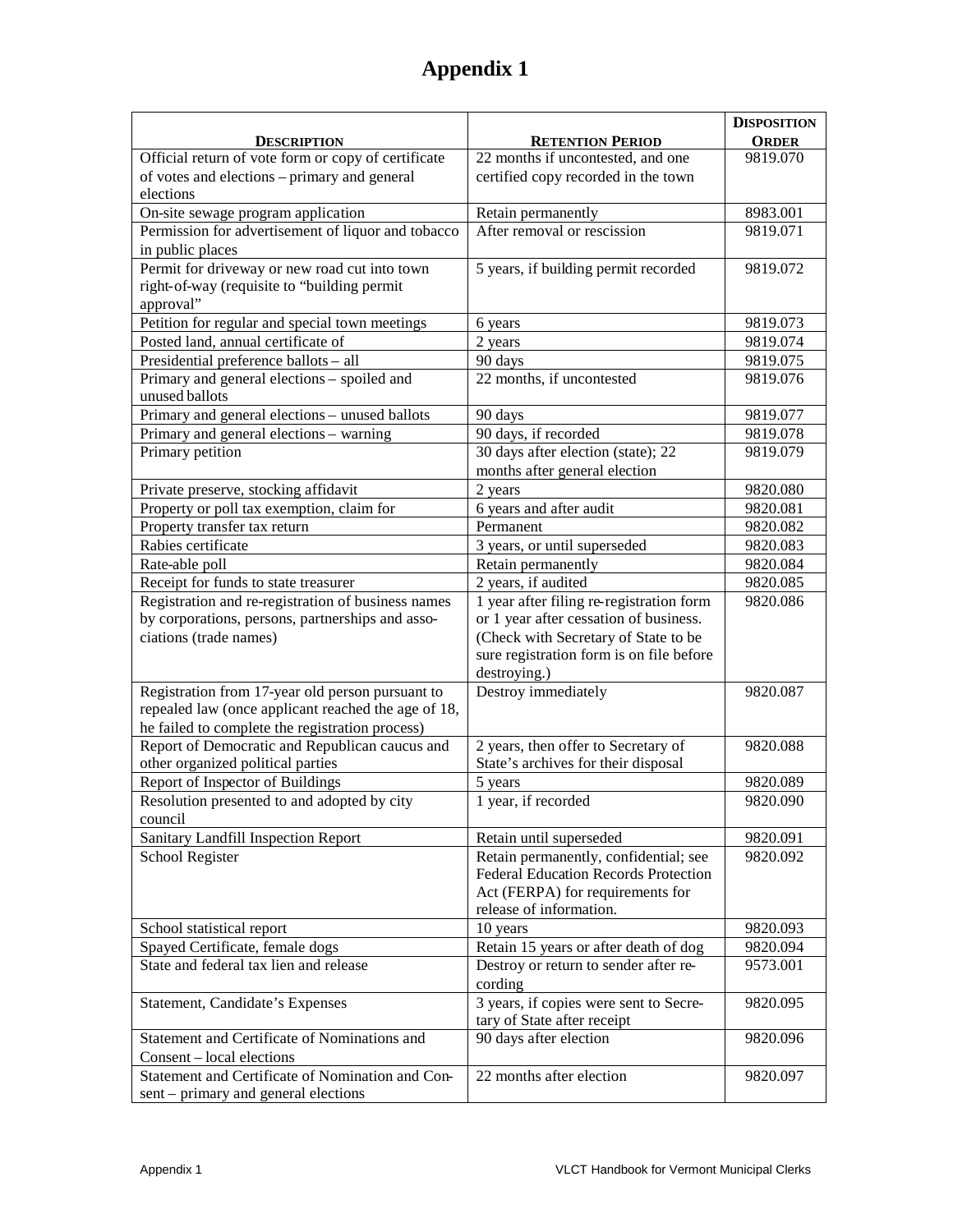|                                                                                      |                                                     | <b>DISPOSITION</b> |
|--------------------------------------------------------------------------------------|-----------------------------------------------------|--------------------|
| <b>DESCRIPTION</b>                                                                   | <b>RETENTION PERIOD</b>                             | <b>ORDER</b>       |
| Statement of Contract, filed with town clerk in                                      | 1 year                                              | 9820.098           |
| conjunction with lien on logs for wages                                              |                                                     |                    |
| Statement of claiming lien for service of stallion                                   | 2 years                                             | 9820.099           |
| Summary sheet for election tabulations                                               | 90 days after election (local, state and            | 9820.100           |
|                                                                                      | presidential preference primaries); 22              |                    |
|                                                                                      | months (after general election)                     |                    |
| Tally sheet for election tabulations                                                 | 90 days after election (local, state and            | 9820.101           |
|                                                                                      | presidential preference primaries); 22              |                    |
|                                                                                      | months (after general election)                     |                    |
| Tape recordings of all municipal meetings (regular                                   | 6 months after recordings have been                 | 9820.102           |
| and special)                                                                         | transcribed and minutes approved by                 |                    |
|                                                                                      | the board                                           |                    |
| Tape recordings of meetings of boards of select-                                     | 6 months after recordings have been                 | 9820.103           |
| men or aldermen                                                                      | transcribed and minutes approved by                 |                    |
|                                                                                      | the board                                           |                    |
| Tax Exemption Certificate (rental agreement) -                                       | 4 years, if superseded or canceled                  | 9100.002           |
| AT&T                                                                                 |                                                     |                    |
| Tax Exemption or Abatement Certificate (Veterans                                     | 6 years and after audit                             | 9821.104           |
| Administration)                                                                      |                                                     |                    |
| Taxpayers inventory list or poll card                                                | 3 years                                             | 9821.105           |
| Test Report of State Analysis of water samples                                       | 6 years                                             | 9821.106           |
| Town approval of motor vehicle gross load weight<br>Form TA-VP-102 (overload permit) | 2 years                                             | 9821.107           |
| Town Highway Annual Plan Summary submitted                                           | 6 years, if audited                                 | 9821.108           |
| to State Highway Department for approval                                             |                                                     |                    |
| Town Liquor Agent's records                                                          | Pre-1900 samplings are to be offered                | 9821.109           |
|                                                                                      | to UVM, Vermont Historical Society                  |                    |
|                                                                                      | and Secretary of State's archives                   |                    |
| Town Officer's bonds                                                                 | 6 years after end of term of office, if<br>recorded | 9821.110           |
| Uniform Commercial Code Records, secured                                             | 6 years and 2 months from end of                    | 9821.111           |
| transactions                                                                         | calendar year of filing the financing               |                    |
|                                                                                      | statement, unless 1 or more continua-               |                    |
|                                                                                      | tion statements are filed (then 6 years             |                    |
|                                                                                      | and 2 months from end of calendar of                |                    |
|                                                                                      | filing the last continuation statement)             |                    |
| Vermont Legislative Directory and State Manual                                       | 1 year; then offer to local schools,                | 9773.002           |
|                                                                                      | state libraries, local historical society           |                    |
| Warning for town and school district meetings                                        | 3 months, if recorded                               | 9821.112           |
| Washout report and account (forms filled out for                                     | 10 years and after audit                            | 9821.113           |
| State Transportation Agency requesting aid in                                        |                                                     |                    |
| repairing flood damage)                                                              |                                                     |                    |
| Writ of Attachment - personal property (index is                                     | 6 years                                             | 9822.114           |
| kept for same)                                                                       |                                                     |                    |
| Writ of Execution or other writ, and the return                                      | 6 years, if recorded when required                  | 9822.115           |
| thereon                                                                              |                                                     |                    |
| Zoning Permit, copies of                                                             | Destroy after 2 years; insure that                  | 9716.001           |
|                                                                                      | original copy is available through                  |                    |
|                                                                                      | Zoning, and permits issued after April              |                    |
|                                                                                      | 28, 1997 have been memorialized in                  |                    |
|                                                                                      | land records                                        |                    |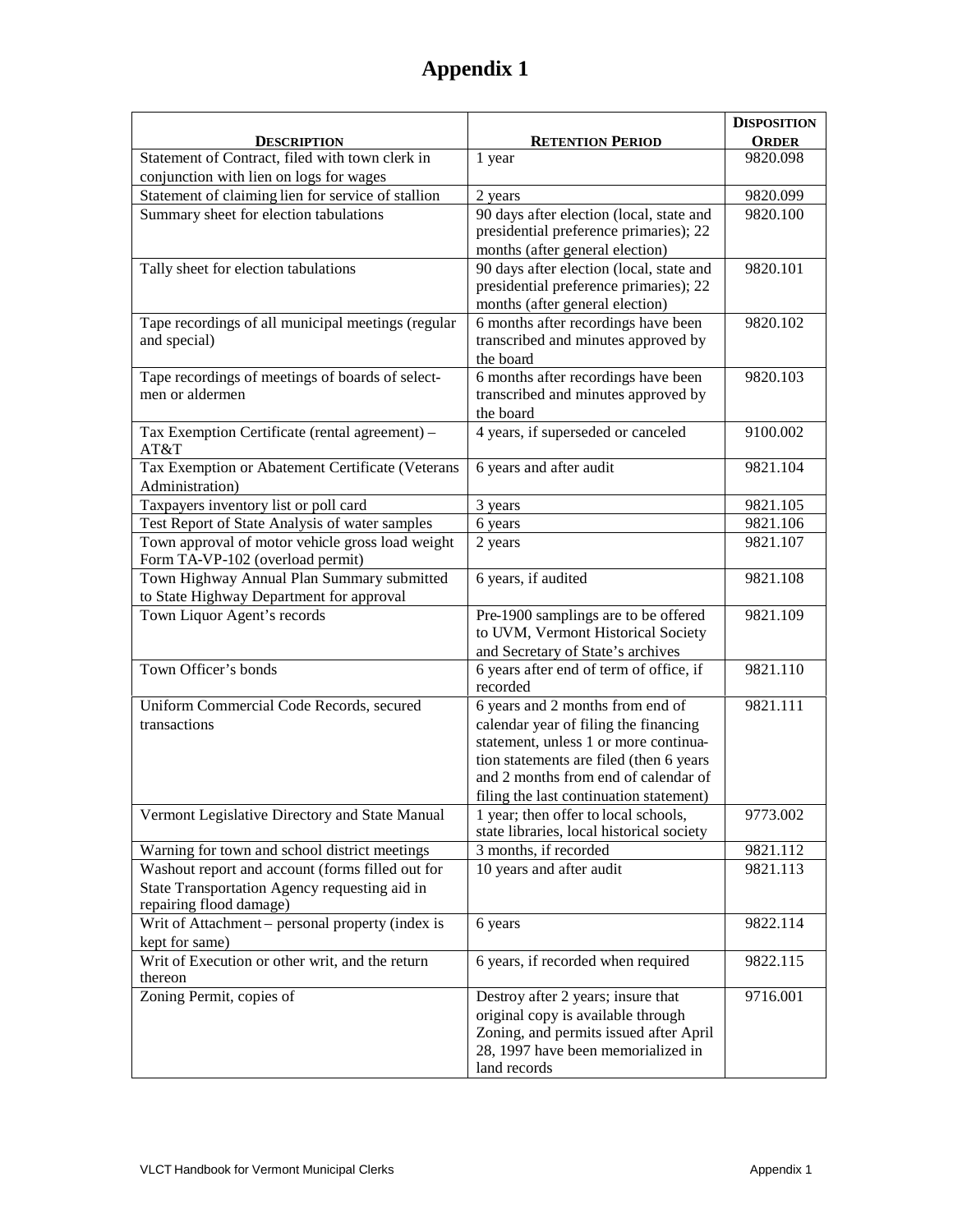## **The International Institute of Municipal Clerks (IIMC) CERTIFIED MUNICIPAL CLERK PROGRAM**

#### **Each Applicant Must:**

- 1. Be a municipal clerk or deputy clerk.
- 2. Be a member of IIMC for two full years.
- 3. Affirm and practice the IIMC Code of Ethics.
- 4. Submit an IIMC Application for Certification form with required documentation and fee.
- 5. Furnish a letter of sponsorship from a municipal clerk member of IIMC.
- 6. (Deputy) perform 50% of municipal clerk core duties (see 1-8 in box).
- 7. Attain 50 points in each of the two categories below for a total of 100 points.
- 8. Apply for recertification every four years.

#### **Core duties approved by Board of Directors May 1996:**

- 1. Secretariat to the elected body.
- 2. Meetings of that body and any subordinate committees, boards or commissions.
- 3. Preparation of agendas/minutes and official documents of such bodies.
- 4. Maintenance and preservation of bylaws, ordinances or other legal instruments of the elected body.
- 5. Custody of the municipal seal and the execution of official documents.
- 6. Management of records and archives of the elected body.
- 7. Administration of oaths and document certification.
- 8. Administration of elections.

#### **I EDUCATION (50 points) Points**

| $\Box$ Satisfactory completion of an IIMC-recognized Municipal Clerks Institute | 50  |
|---------------------------------------------------------------------------------|-----|
| $\Box$ Bachelor degree or higher in Public Administration or related field      | 50. |
| $\Box$ Bachelor degree in an unrelated field and 67 hours of Institute training | 50. |
| $\Box$ Associate of Arts degree in Public Administration or related field and   | 50. |

67 hours of Institute training (Related fields include but are not limited to political science, government, business administration, accounting, economics, finance or related social sciences.)

#### **II EXPERIENCE (50 points) Points Max**

| $\Box$ Full-time municipal or deputy clerk with administrative responsibility    | 4 per year          | 40 |
|----------------------------------------------------------------------------------|---------------------|----|
| $\Box$ Part-time municipal or deputy clerk with administrative responsibility    | 2 per year          | 40 |
| $\Box$ Full-time municipal or deputy clerk with no administrative responsibility | 2 per year          | 30 |
| $\Box$ Part-time municipal or deputy clerk with no administrative responsibility | 1 per year          | 30 |
| $\Box$ Other full-time administrative positions in local government prior to     | 2 per year          | 30 |
| becoming a municipal or deputy clerk                                             |                     |    |
| $\Box$ Administrative position in federal, state or provincial government        | 1 per year          | 30 |
| $\Box$ Administrative position in business                                       | 1 per year          | 30 |
| $\Box$ Attendance at IIMC annual conferences                                     | 4 each              | 20 |
| $\Box$ Attendance at IIMC regional and municipal associations or municipal       | $1$ per 6 hrs       | 10 |
| leagues conferences                                                              | or 1 day            |    |
| $\Box$ Education courses and in-service training relating to your position as    | $1$ per 6 hrs       | 15 |
| municipal clerk                                                                  | or 1 day            |    |
| $\Box$ Satisfactory completion of IIMC-approved home study courses               | vary with course 25 |    |
| $\Box$ Business or vocational school courses                                     | $1$ per $10$ hrs    | 10 |
|                                                                                  | of training         |    |
| $\Box$ College or university courses                                             | 1 per credit hr     | 25 |
|                                                                                  |                     |    |

#### **APPROPRIATE DOCUMENTATION MUST BE FILED WITH APPLICATION**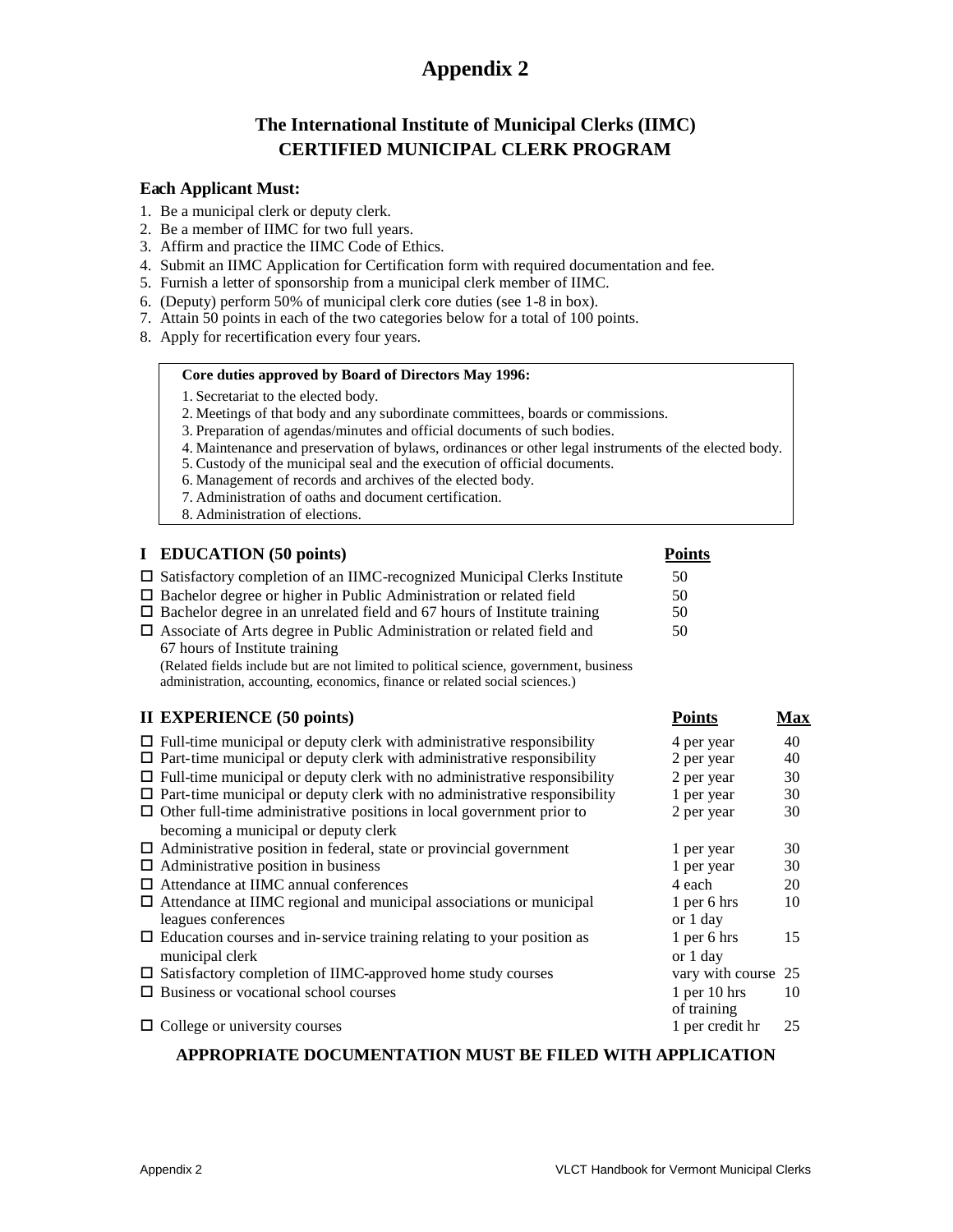#### **RECOGNITION OF CMC STATUS**

IIMC members who achieve CMC status receive:

- $\Box$  Official recognition of achieving CMC status
- $\Box$  Privilege of using the CMC designation on letterhead, business cards, etc.
- □ Letters of commendation from IIMC to mayors and other public officials
- $\Box$  The distinctive CMC pin and elegant certificate
- $\Box$  Individualized news releases to local newspapers, radio and television stations
- $\Box$  Appropriate recognition is given to qualified municipal clerks completing their four-year recertification with IIMC. Retired CMCs who maintain IIMC membership may retain their CMC status without being recertified.

#### **THE CMC PROGRAM**

The first Certified Municipal Clerk (CMC) Program was offered in 1969 to recognize those municipal clerks who had achieved basic levels of professional competency. The CMC award is granted after an applicant has met specific requirements in education, experience and professional participation.

The CMC Program is available only to municipal and deputy clerks who have been active members of the International Institute of Municipal Clerks for two years. Approximately one in three active IIMC members holds the CMC designation. Continued IIMC membership is required to retain CMC and recertified CMC status.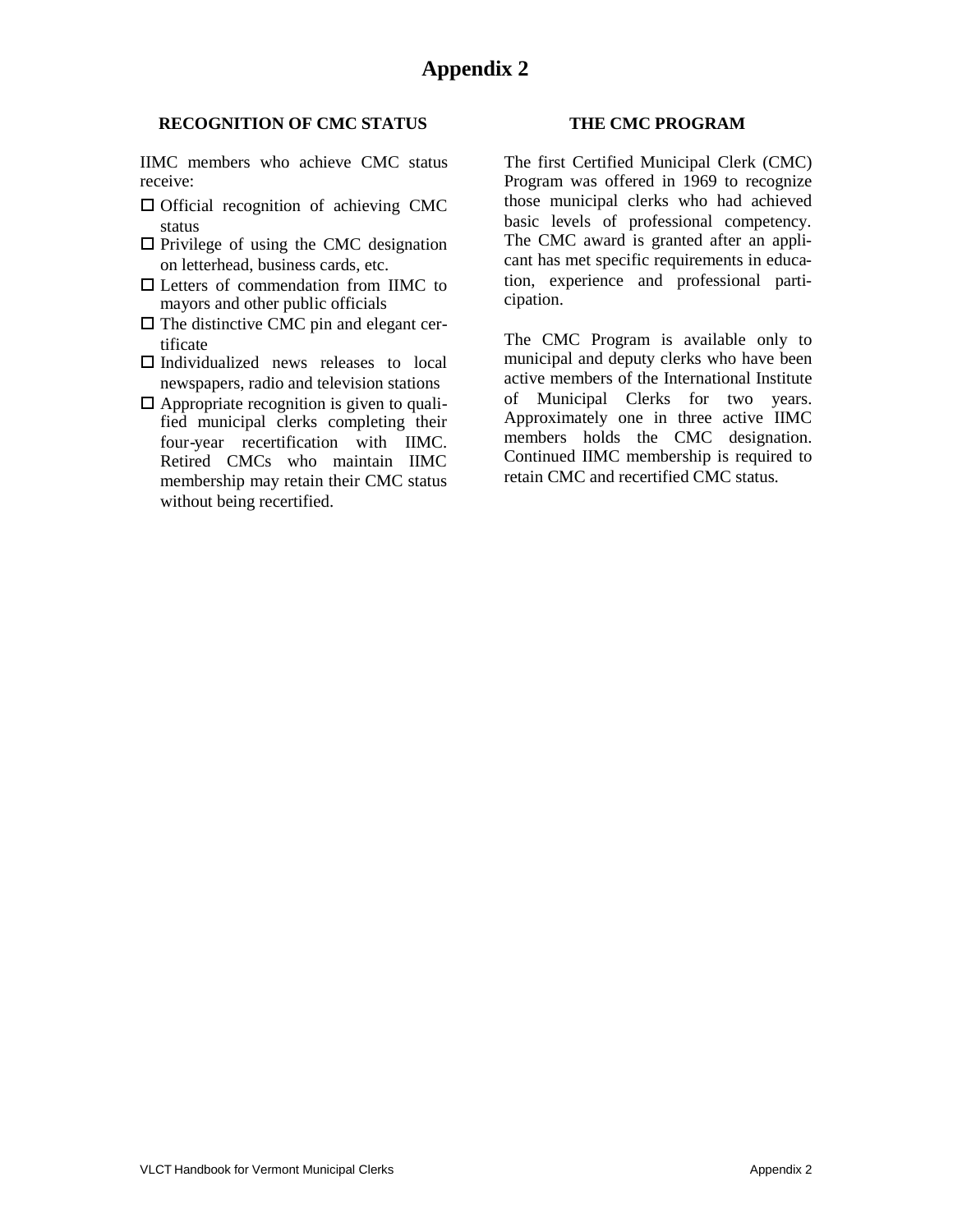#### **AN EDUCATION VISION FOR THE PROFESSION**

Our educational vision for the profession recognizes and embraces the need for continual personal and professional development of the municipal clerk. The challenge for all municipal clerks is to grow and develop in a constantly changing world.

Future municipal clerks will need technical and communication skills, administrative and management capabilities, continuous learning opportunities and the personal drive to seize these opportunities.

They must be flexible, willing to assume new and different tasks and undertake new initiatives to improve their status as professionals. They must be open-minded, able to think clearly, willing to adapt and change, and be progressive and proactive in their work environments.

IIMC's central education mission is to provide and facilitate municipal clerk learning opportunities directed towards these ends and to the public good.

(Adopted by the IIMC Board of Directors – May 1994.)

#### **To apply for certification, write to:**

International Institute of Municipal Clerks 1212 North San Dimas Canyon Road San Dimas, CA 91773-1223 Phone (909) 592-4462 • Fax (909) 592-1555 Message Center (800) 251-1639 E-mail [hq@iimc.com](mailto:hq@iimc.com)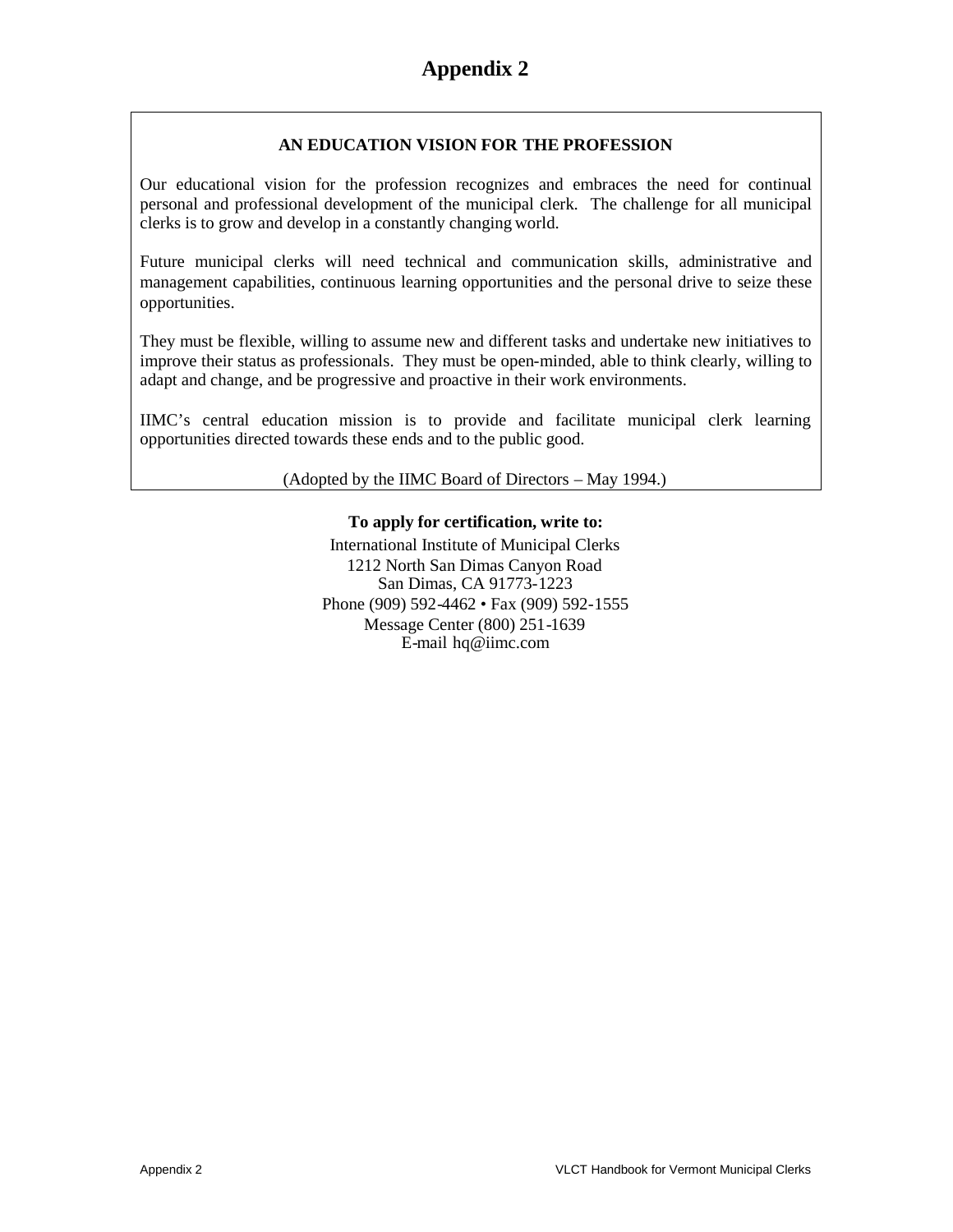| Auditors                        |  |
|---------------------------------|--|
|                                 |  |
|                                 |  |
|                                 |  |
|                                 |  |
| <b>Board of Civil Authority</b> |  |
|                                 |  |
|                                 |  |
|                                 |  |
|                                 |  |
|                                 |  |
|                                 |  |
|                                 |  |
| <b>Bonds for Town Officers</b>  |  |
|                                 |  |
|                                 |  |
|                                 |  |
|                                 |  |
| Cemeteries                      |  |
|                                 |  |
|                                 |  |
|                                 |  |
|                                 |  |
|                                 |  |
|                                 |  |
|                                 |  |
|                                 |  |
|                                 |  |
|                                 |  |
| Compensation                    |  |
|                                 |  |
|                                 |  |
|                                 |  |
|                                 |  |
|                                 |  |
|                                 |  |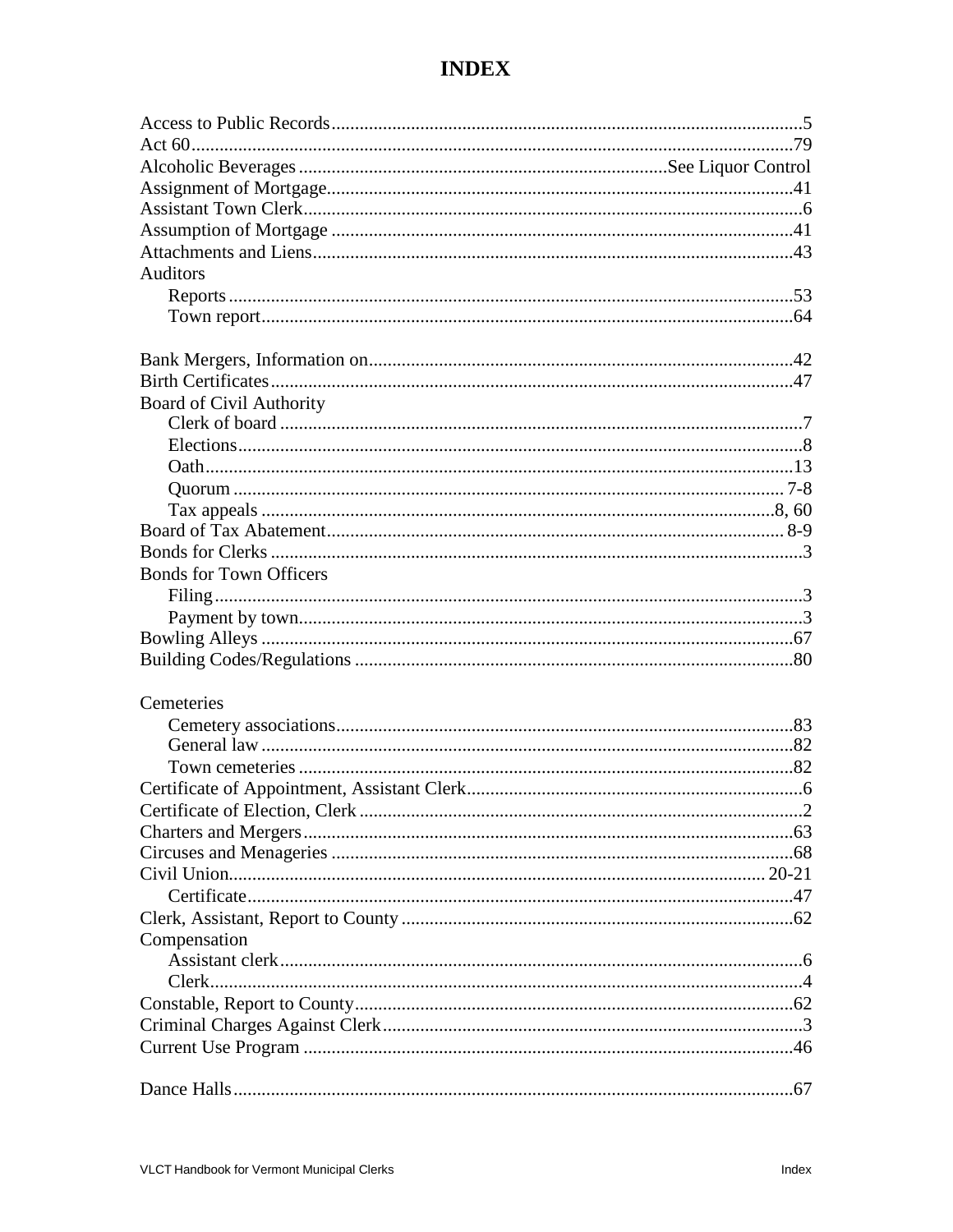| <b>Fish and Game</b> |  |
|----------------------|--|
|                      |  |
|                      |  |
|                      |  |
|                      |  |
|                      |  |
|                      |  |
|                      |  |
|                      |  |
|                      |  |
|                      |  |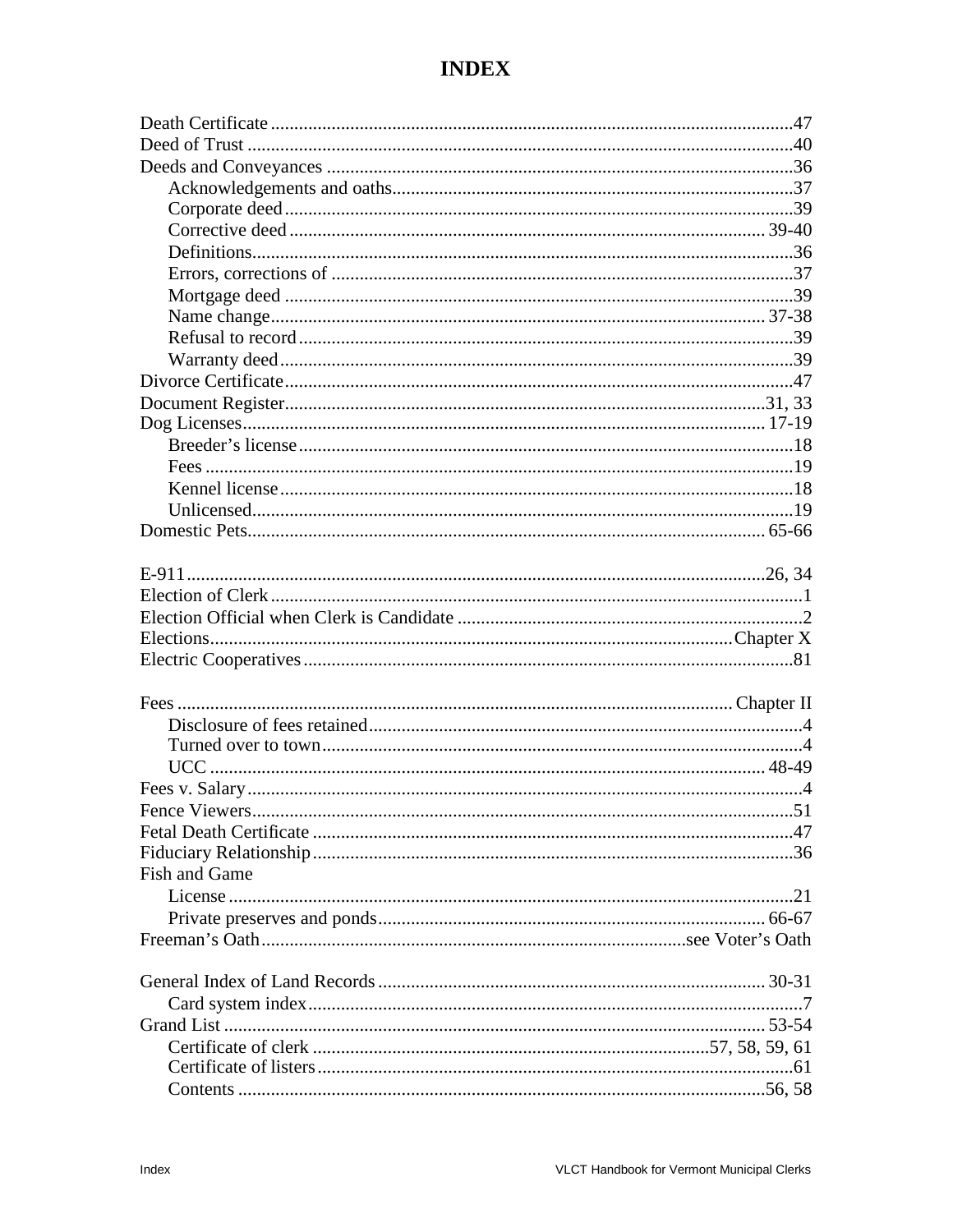| Highways                    |  |
|-----------------------------|--|
|                             |  |
|                             |  |
|                             |  |
|                             |  |
|                             |  |
|                             |  |
|                             |  |
|                             |  |
|                             |  |
|                             |  |
|                             |  |
|                             |  |
|                             |  |
|                             |  |
| <b>Incompatible Offices</b> |  |
|                             |  |
| Clerk.                      |  |
|                             |  |
|                             |  |
|                             |  |
|                             |  |
|                             |  |
|                             |  |
|                             |  |
|                             |  |
|                             |  |
|                             |  |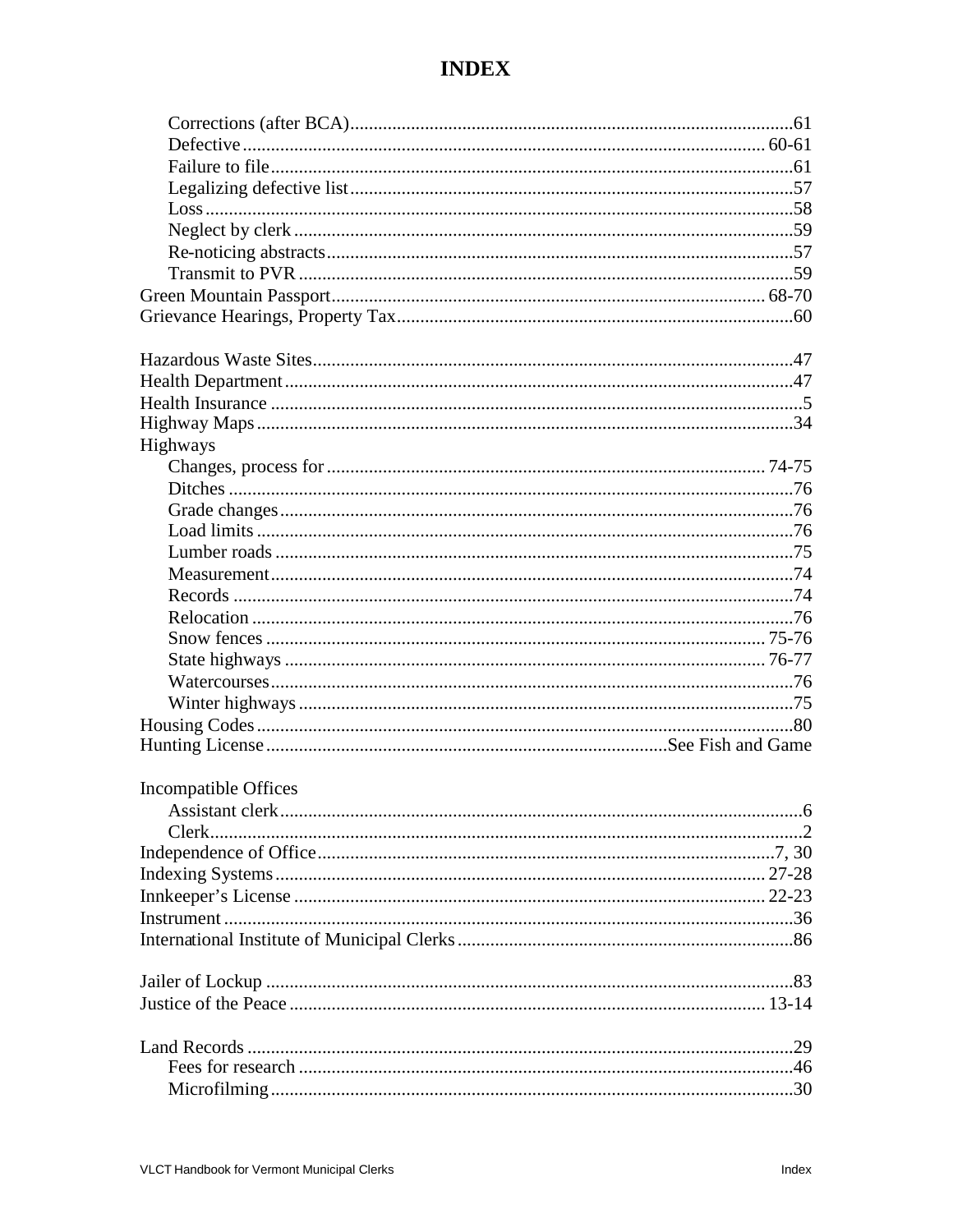| <b>Liquor Control</b> |  |
|-----------------------|--|
|                       |  |
|                       |  |
|                       |  |
|                       |  |
|                       |  |
|                       |  |
| Listers               |  |
|                       |  |
|                       |  |
|                       |  |
|                       |  |
|                       |  |
|                       |  |
|                       |  |
| Marriage              |  |
|                       |  |
|                       |  |
|                       |  |
|                       |  |
|                       |  |
|                       |  |
|                       |  |
|                       |  |
|                       |  |
|                       |  |
|                       |  |
|                       |  |
|                       |  |
|                       |  |
|                       |  |
|                       |  |
|                       |  |
|                       |  |
|                       |  |
|                       |  |
|                       |  |
|                       |  |
| <b>Notary Public</b>  |  |
|                       |  |
|                       |  |
|                       |  |
|                       |  |
|                       |  |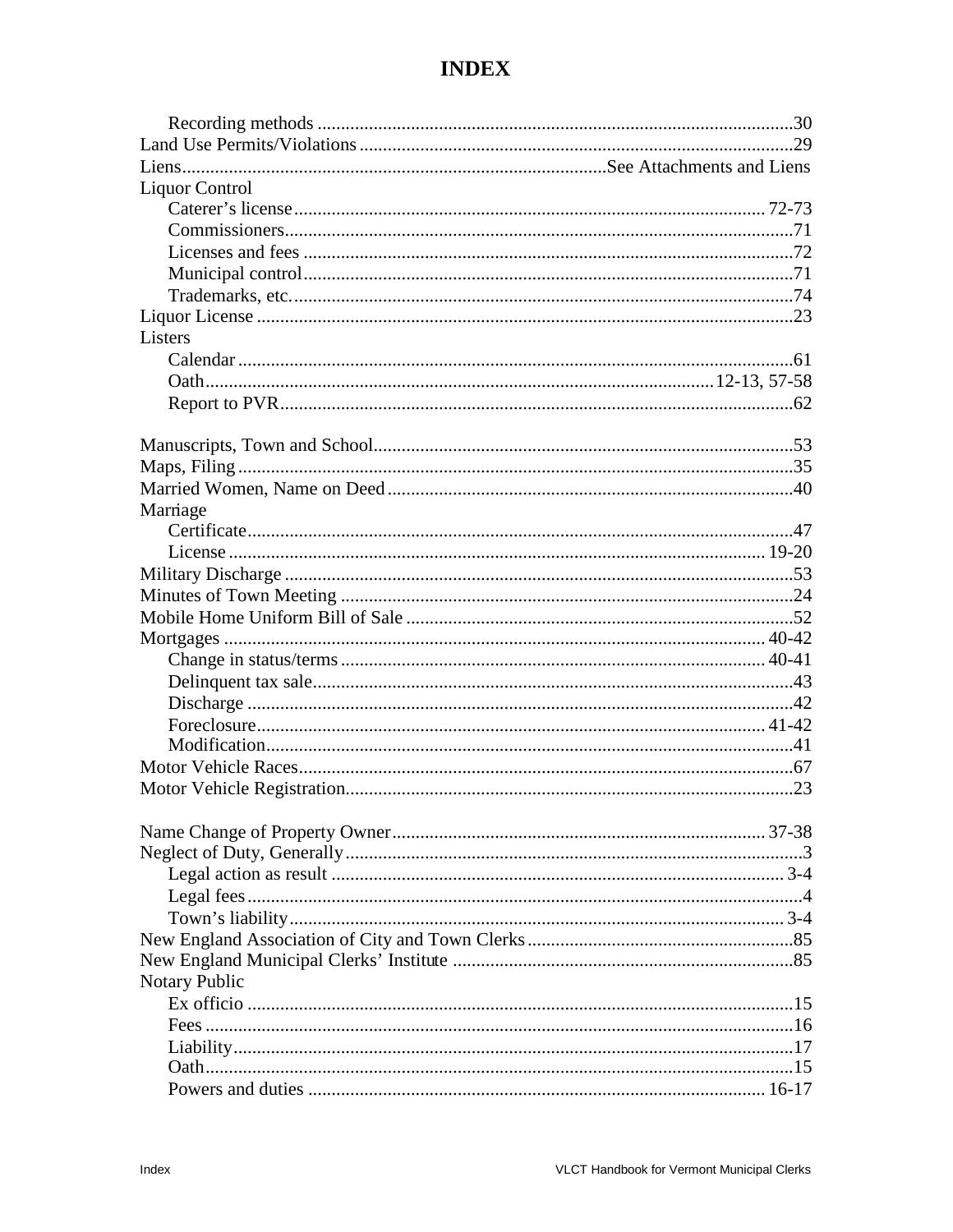| Planning and Development |  |
|--------------------------|--|
|                          |  |
|                          |  |
|                          |  |
|                          |  |
|                          |  |
|                          |  |
|                          |  |
|                          |  |
|                          |  |
|                          |  |
| <b>Public Records</b>    |  |
|                          |  |
|                          |  |
|                          |  |
|                          |  |
|                          |  |
|                          |  |
|                          |  |
|                          |  |
|                          |  |
|                          |  |
|                          |  |
|                          |  |
|                          |  |
|                          |  |
|                          |  |
|                          |  |
|                          |  |
|                          |  |
| <b>School Districts</b>  |  |
|                          |  |
|                          |  |